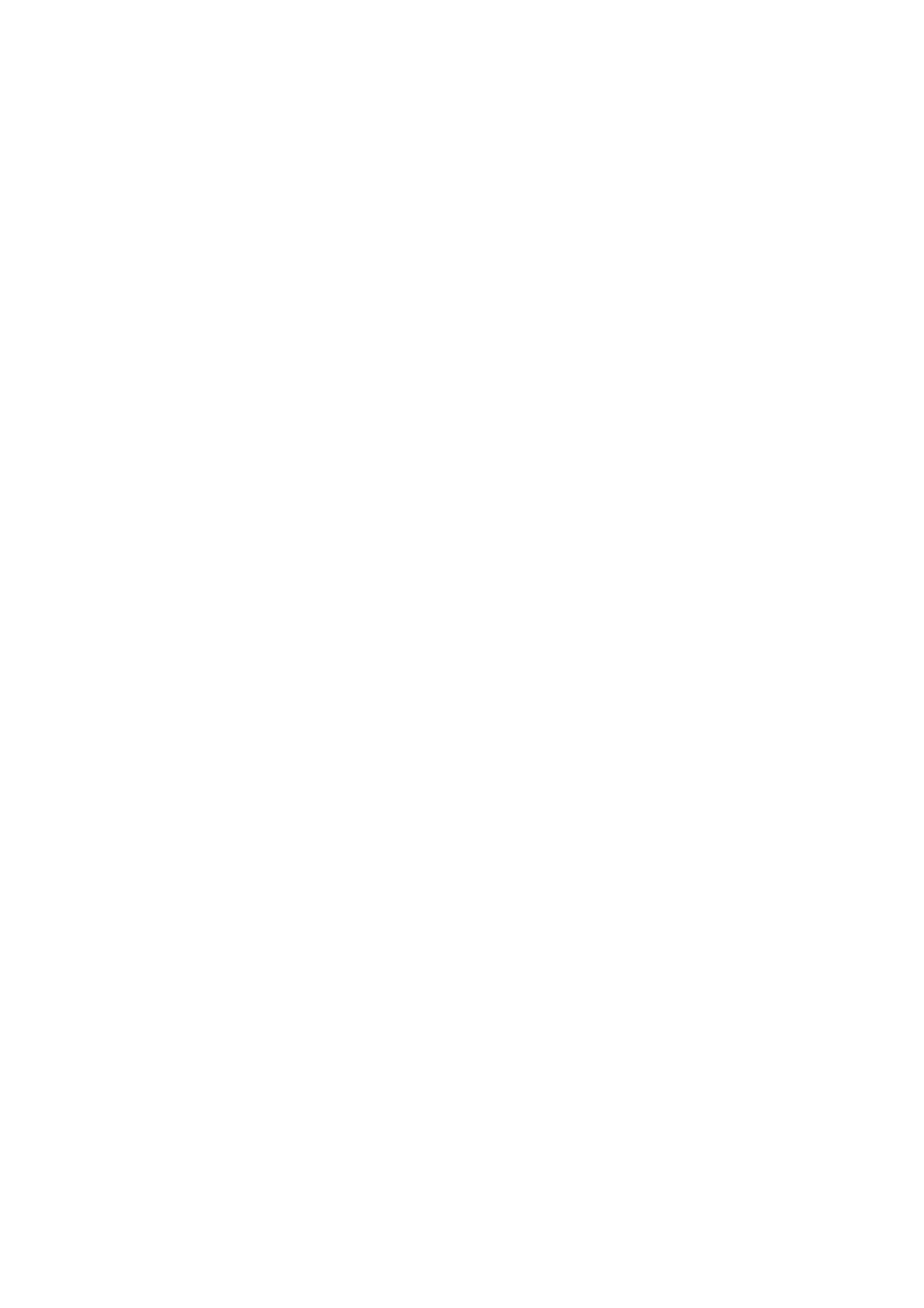#### **ENTITY-WIDE RISK MANAGEMENT FOR PENSION FUNDS**

#### **M.H.D. KEMP AND C.C. PATEL**

[Paper presented to the Institute and Faculty of Actuaries: Edinburgh: 21 February 2011; London: 28 February 2011]

#### **ABSTRACT**

This paper explores the application of ERM-style techniques to pension funds. It uses the term 'entity-wide risk management' rather than 'enterprise risk management', even though both have the same acronym ('ERM'), because many pension funds do not view themselves as business 'enterprises' as such. Some of the techniques that business enterprises have for managing risk (e.g. raising new capital from shareholders or branching into new business areas if existing ones have unattractive risk-reward characteristics) may not be open to many pension funds. The paper argues that the holistic approach to risk management (and governance) that is a hallmark of ERM is as appropriate to pension funds as it is to any other type of entity. This is the case whether the fund is defined benefit or defined contribution in nature, or a hybrid. It is also the case whether the 'entity' is deemed to be the fund itself, the sponsor or the two combined. Indeed, there are aspects of pension arrangements, such as the relationship between the fund and its sponsor, that lend added impetus to the use of ERMstyle techniques in practical pension fund management.

#### **KEYWORDS**

Enterprise Risk Management; Entity-Wide Risk Management; Pension Fund; Pension Scheme; Defined Benefit; Defined Contribution; Pension Risk; Sponsor Covenant; Solvency II; Own Risk and Solvency Assessment; Walker Review.

#### **CONTACT DETAILS**

M.H.D. Kemp, Nematrian Limited, UK, and Imperial College Business School, London, e-mail: malcolm.kemp@nematrian.com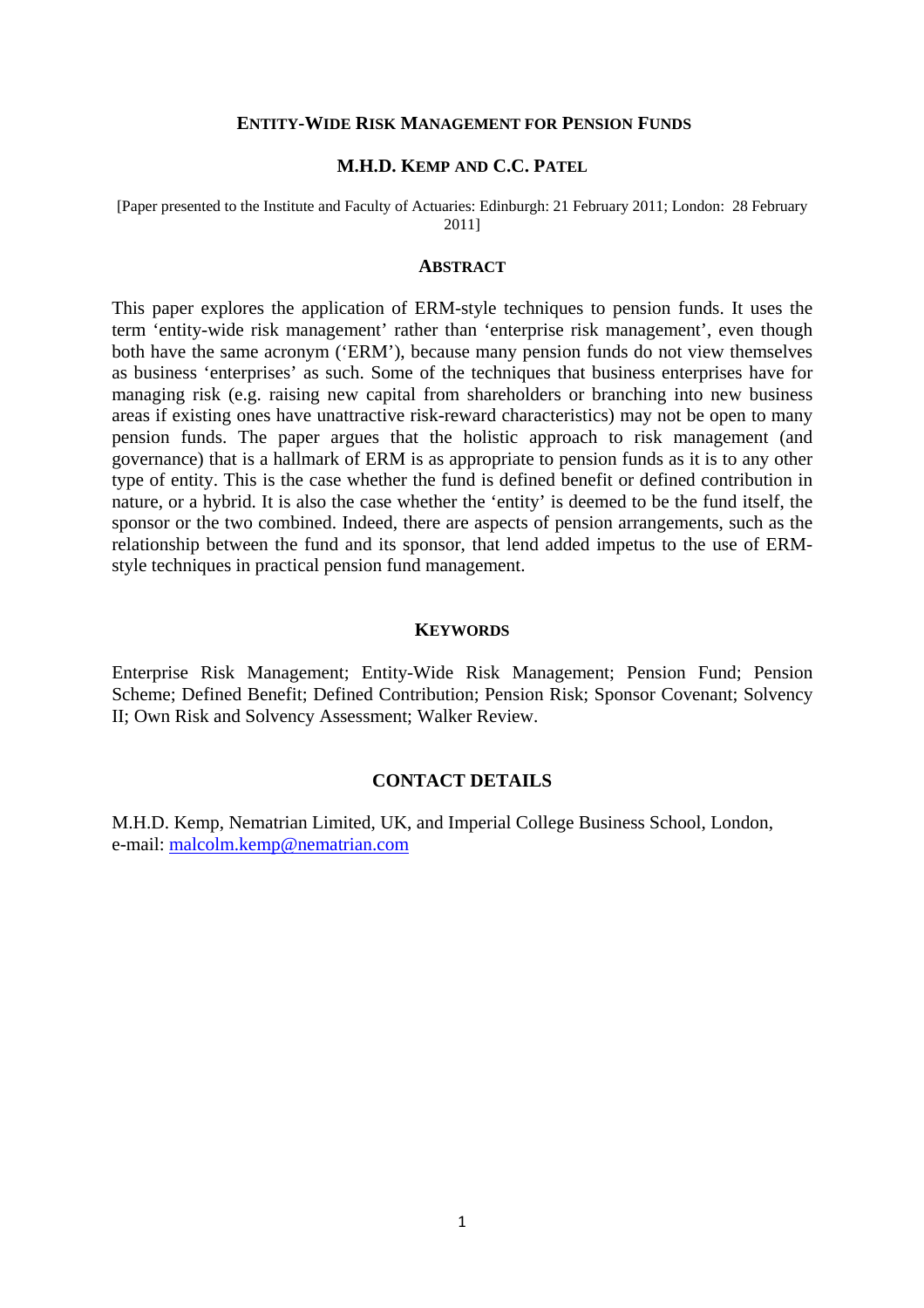#### **1. INTRODUCTION**

#### *Rationale for paper*

1.1 Pension funds across many jurisdictions are experiencing unprecedented change. Populations in the developed world are ageing, longevity is improving and social norms that have underpinned defined benefit pension structures are unravelling. In many developed countries a shift from defined benefit ('DB') towards defined contribution ('DC') is underway. DB schemes are often now closed to new entrants or even to new benefit accrual (and in some cases are being closed down altogether). Effective change management requires effective governance.

At the same time, a wide range of commentators are pushing for improved risk management within the corporate and financial world. Inadequate risk management arrangements within some financial services companies have been viewed by some as contributing to recent economic woes. In the UK, the recent Walker Review of corporate governance arrangements of financial organisations, see HM Treasury (2009) and Section 8.3, recommended that Boards should appoint Chief Risk Officers and set up Risk Functions, if they had not already done so. This recommendation is being implemented, for financial firms, by the UK's Financial Services Authority. Outside the financial services industry, events such as the Deepwater Horizon oil well spillage in the Gulf of Mexico have highlighted the magnitude of the risks, both financial and reputational, that firms can be exposed to in their day-to-day business activities.

A particularly important risk management trend in this context is the growing focus on 'enterprise risk management'. This type of risk management is characterised by a focus on managing risks *holistically*, i.e. in tandem. The alternative is to manage the risks in individual silos. This alternative is still common at present if only because:

- this may be how the organisation's structure has evolved historically;
- there may be a lack of understanding at Board level of the benefits of ERM; or
- there may be limitations arising from organisational structure or availability of individuals with expertise that spans the different risk sub-disciplines.

Even if an organisation's risks from its core business are managed on an enterprise wide basis, it is quite possible that the risks from its pension obligations may still be managed on a silo basis ( see Section 7).

- 1.2 Given this background, and the increasing impact of pensions on the business strategies of firms, it is natural to expect many risk management techniques used or available for use in the wider business and financial arena to be applicable to pension funds. This includes techniques associated with 'enterprise risk management'.
- 1.3 However, some refinements to traditional ERM techniques are usually relevant when pension arrangements are present. Pension funds are not normally thought of as 'enterprises' as such, at least not the sorts of enterprises most naturally associated with business corporations. Instead they are generally set up as vehicles with a *specific purpose* in mind, namely to provide retirement benefits to specific individuals. These individuals are often employees of a particular sponsoring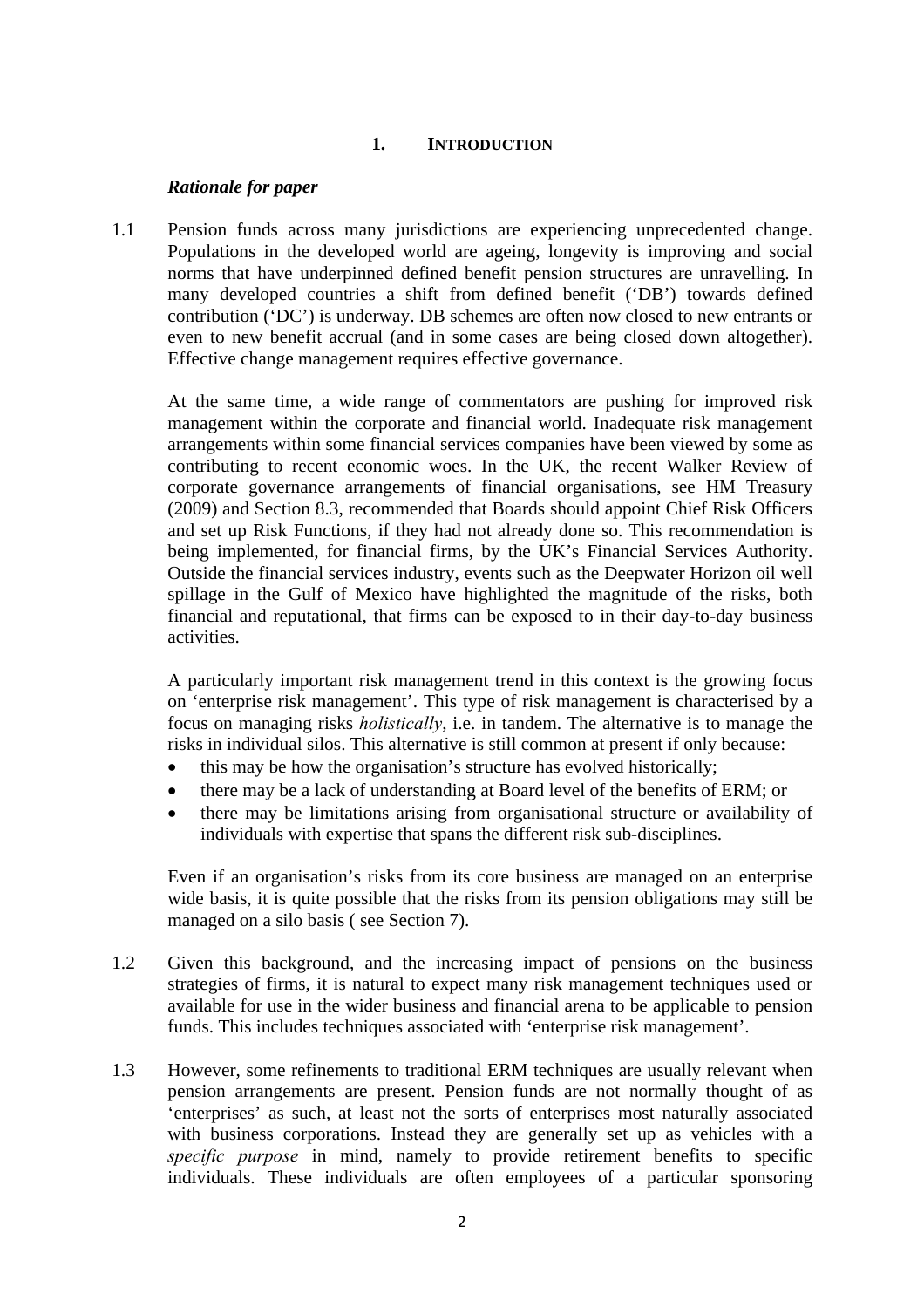employer or group of employers. Some of the most important 'tools' open to business enterprises to manage or mitigate risk (for example, stopping actively marketing a particular business line if it is viewed as 'too' risky<sup>1</sup>, seeking new capital from external parties<sup>2</sup> etc.) may not be available to pension funds. Even if they are possible, they may not be easy to implement or they may be very costly to do once the pension fund has been established for some time.

A holistic approach to risk management for pension funds also ideally needs to take account of the interaction between the fund and its sponsor (if it has one). This introduces additional dynamics and complexities not otherwise directly relevant to most business enterprises<sup>3</sup>.

1.4 The aim of this paper is to meld together both of these angles. Our goal is to show the applicability of ERM-style techniques to pension funds (both defined benefit and defined contribution) but also to highlight how standard ways in which ERM techniques are applied to business enterprises often need modification for pension funds. To this end, we have sought to use terminology and language that we hope is pension fund friendly. For example, we prefer the term 'entity-wide' risk management to 'enterprise' risk management. The former is generally applicable whatever the type of entity in question. The latter implicitly brings to mind a focus on business enterprises and management of for-profit business activities. Its use may therefore unwittingly encourage an inappropriate silo approach to pension fund risk from the perspective of the sponsor.

#### *Main conclusions*

1.5 Effective ERM is valuable to virtually any type of pension fund and to any type of sponsor. From the scheme's (and scheme beneficiaries') perspective, just because the scheme is well funded now and/or has the strong support of a well capitalised sponsor does not mean that this will remain true throughout its life. From the sponsor's perspective, the support it might need to offer in adverse circumstances to schemes it currently sponsors may, when needed, prove more onerous than expected.

<sup>1</sup> In some jurisdictions an active pension risk transfer market is developing, making it more practical to hedge particular pension risk elements, e.g. longevity risk. It is also usually practical to buy out accrued liabilities, wholly or partially, with an insurance company (or with a specialist provider of pension risk transfer products). Pension schemes and/or their sponsors may be able to offer beneficiaries the opportunity to cancel their existing entitlements in return for something else, e.g. an enhanced transfer value to another pension arrangement. However, these strategies are usually quite costly, especially if the scheme's finances are already strained. Of course, exiting a business line may not be costless as far as a conventional business organisation is concerned. For example, there may be redundancy costs and equipment write-offs if the relevant resources cannot be profitably deployed elsewhere. At issue is that pension promises are typically much longer term than other financial commitments a corporation may enter into. The costs involved in transferring them to a third party may also be larger, if insufficient funds have been set aside to cover this eventuality.

 $2 A$  corporation with a sound business model is likely to be able to borrow money on the strength of future profits it might expect to generate from its business activities. In contrast, a pension fund's borrowing powers are generally very limited. It will often have little if any ability to borrow significant sums of money directly from third parties (without offering collateral in return) unless it is already well funded or has ready access to financial resources from its sponsor.

<sup>&</sup>lt;sup>3</sup> We shall see in Section 5 that some corporations, particularly some financial corporations, may have established other types of special purpose vehicles ('SPVs'). Depending on their legal structure, these SPVs may exhibit analogous complexities.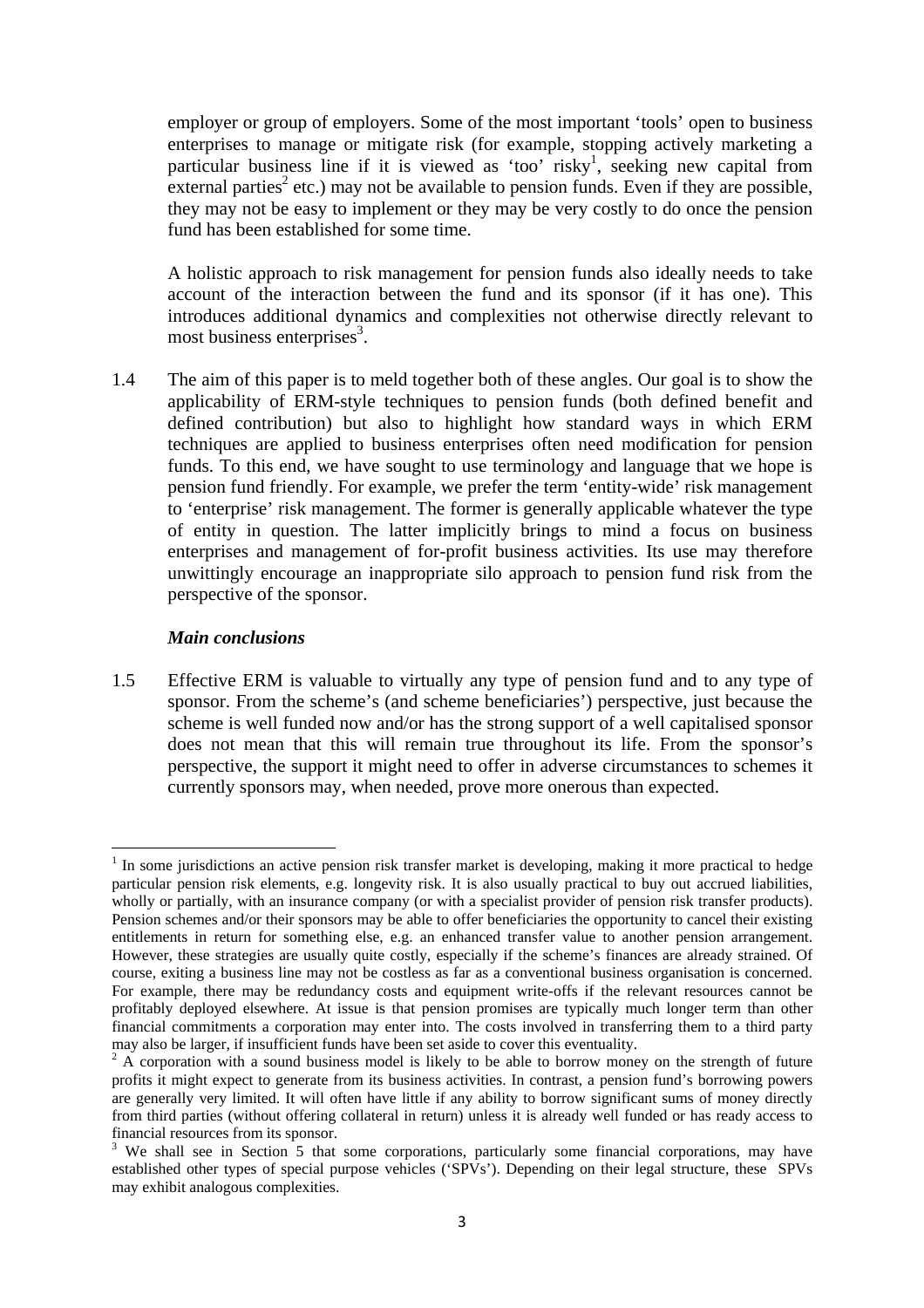We do not wish to claim particular novelty for the ERM techniques and disciplines described below. They correspond in broad terms with current best practice in this area as articulated in, say:

- Deighton *et al.* (2009), Hitchcox *et al.* (2009) or IAA (2009) which are primarily insurance orientated;
- Orros and Smith (2010) which provides a health insurance perspective;
- Lam (2003) which focuses on ERM in a financial services context; or
- Chapman (2006) which considers the more general corporate and government environment.

Material more specifically focused on application of ERM-style techniques to pension funds includes Hatchett *et al.* (2010) for UK defined benefit pension schemes and Byrne *et al.* (2009) for Irish pension schemes. The OECD and the International Organisation of Pension Supervisors (IOPS) have also jointly published good practice guidelines (2011) outlining the main features of risk management systems pension funds employ. They provide guidance for pension fund regulators on how to check that such systems are in place and operating effectively.

- 1.6 Where this paper might claim greater novelty is in codifying and articulating how traditional ERM-style techniques are best adapted and translated for use within the pension fund arena and in how these adaptations vary depending on the type of pension entity in question. We argue that:
	- (a) A holistic approach to risk management, as epitomised by ERM, is highly relevant to pension schemes.
	- (b) Different pension schemes are exposed to different mixtures of risk. Some of the risks may be more amenable than others to being managed by those legally responsible for the scheme (or, in some cases, by the pension scheme sponsor).
	- (c) Investment risk can often be perceived as a dominant risk contributor. However, for many pension schemes, longevity risk and risks relating to the implicit or explicit support that the sponsor might offer in times of trouble may also be very important.
	- (d) It can be easy to fall into the trap of misstating the importance attached to operational risk. Operational risk has characteristics that differentiate it from most other types of risk to which a pension fund might be exposed. It is typically 'asymmetric' in the sense that losses due to operational risk exposures generally fall to the fund itself while corresponding gains generally accrue to others. These direct losses may then indirectly damage the reputation of staff and others responsible for the governance of the scheme. They may also place a financial burden on the sponsor, if it is responsible for financing the fund.
	- (e) When a pension scheme and its sponsor are viewed in tandem then additional elements come into play. These include risks relating to how pension costs might best be accounted for in the sponsor's own business statements (and how this might change in the future). They also include issues raised by the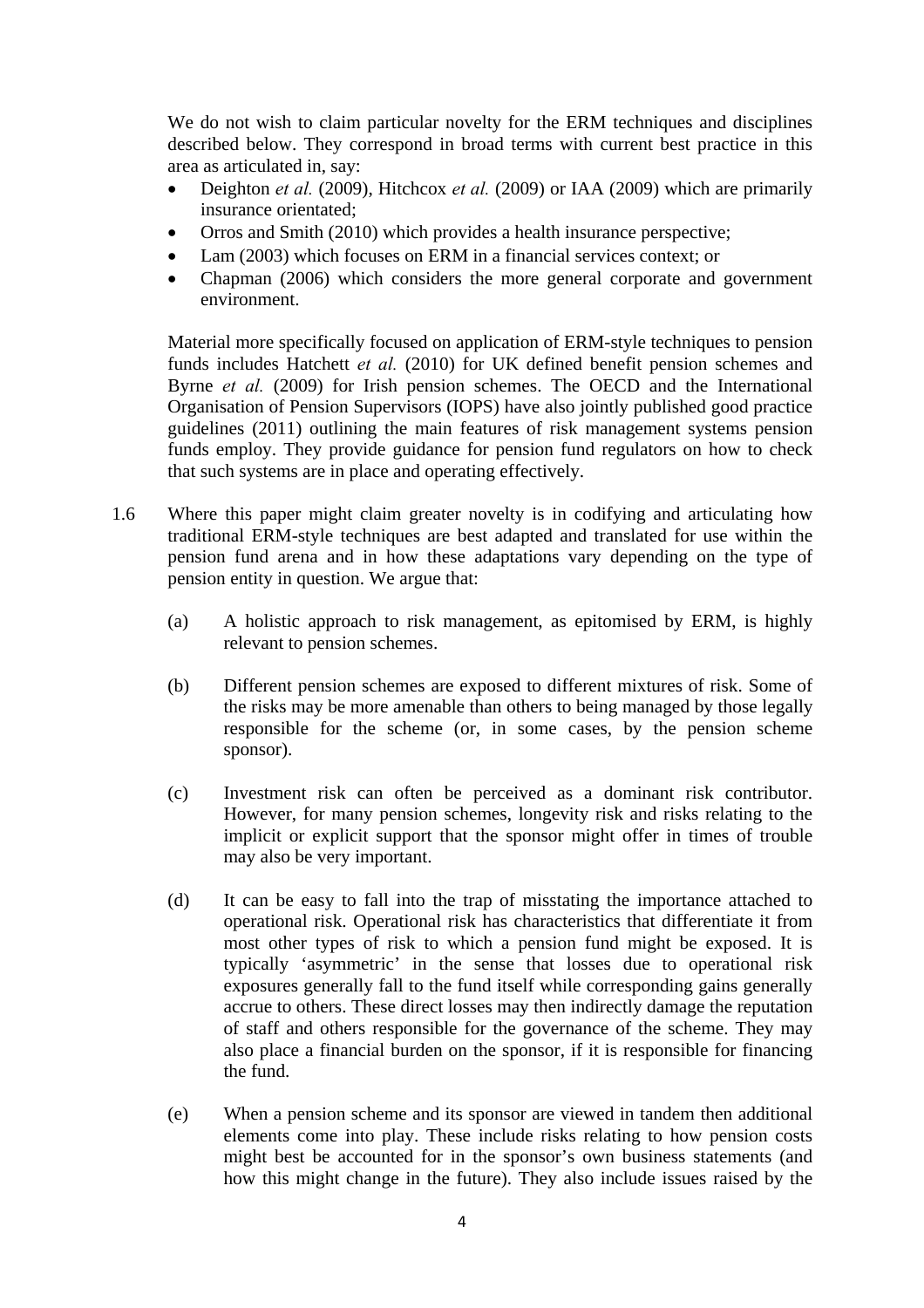inter-play between management of the 'sponsor covenant'<sup>4</sup> by trustees<sup>5</sup> and the impact that this can have on the sponsor's wider business interests. Some pension schemes are so large in relation to their sponsors that an understanding of the risks embedded within the scheme is essential to a proper appreciation of the dynamics of the business as a whole.

(f) The optimum relative ERM effort applied by the sponsor in respect of its pension fund risk may be expected to depend on the size and aggregate risk characteristics of the scheme relative to other risks inherent in the sponsor's (business) activities. However, the sponsor's perspective should not be the sole or even usually the main determinant of the scheme's own perspective on such matters. The sponsor is not normally the main beneficiary for whom the scheme was established. Getting the balance of interests 'right' and, as far as possible, aligned can be crucial to effective risk management for all  $\frac{1}{2}$  concerned<sup>6</sup>.

#### *Intended audience, scope and structure of paper*

1.7 This paper is being presented at Sessional meetings of the Institute and Faculty of Actuaries. Its intended audience is primarily other members of the Institute and Faculty of Actuaries or of the worldwide actuarial profession, particularly those working with pension funds or in enterprise risk management. We also hope that the paper will be sufficiently accessible that its primary audience will be happy to share its contents with others to whom it may be relevant, including those outside the actuarial profession. The authors thank the Institute and Faculty of Actuaries for the opportunity to share the ideas that it contains, but accept responsibility for any errors and omissions. The authors would also like to thank those who have provided helpful comments on earlier drafts, including anonymous referees.

The authors hope that the paper will increase familiarity with, and the emphasis placed on, ERM-style techniques by actuaries working in pensions. They also hope that it will provide a useful summary for actuaries working in risk management disciplines who wish to understand better how to incorporate pension fund risks within an ERM framework. The UK Actuarial Profession is committed to promoting the relevance of actuarial skills to risk management. A substantial proportion of the UK Actuarial Profession is employed in pension fund work. It is natural to want these individuals to be equipped with the best possible tools and understanding of risk management as it applies to pension funds, so that they may be well positioned to help their clients and to serve the public interest. It is also natural to want these individuals to appreciate more fully the similarities (and differences) between risk management as applied to pension funds and risk management as applied to other entities. This should

<sup>4</sup> See Sections 2.2(a), 3.2(b) and elsewhere throughout this paper for a definition of and further discussion on 'sponsor covenant'.

 $<sup>5</sup>$  In the UK and in some other jurisdictions pension schemes are often set up as 'trusts' and the individuals or</sup> bodies legally responsible for their management are then called 'trustees'. In other jurisdictions (or for some types of UK pension arrangement), there may be separate management boards or equivalents that carry the same responsibilities. For simplicity we use the term 'trustees' for such bodies throughout this paper, even though such a term may not reflect the exact legal structure under which the scheme has been set up.

 $6$  A parallel within the insurance field is that of with-profits (i.e. participating) funds, where there can again be scope for divergence of interests between policyholder and insurer (see Section 5.9).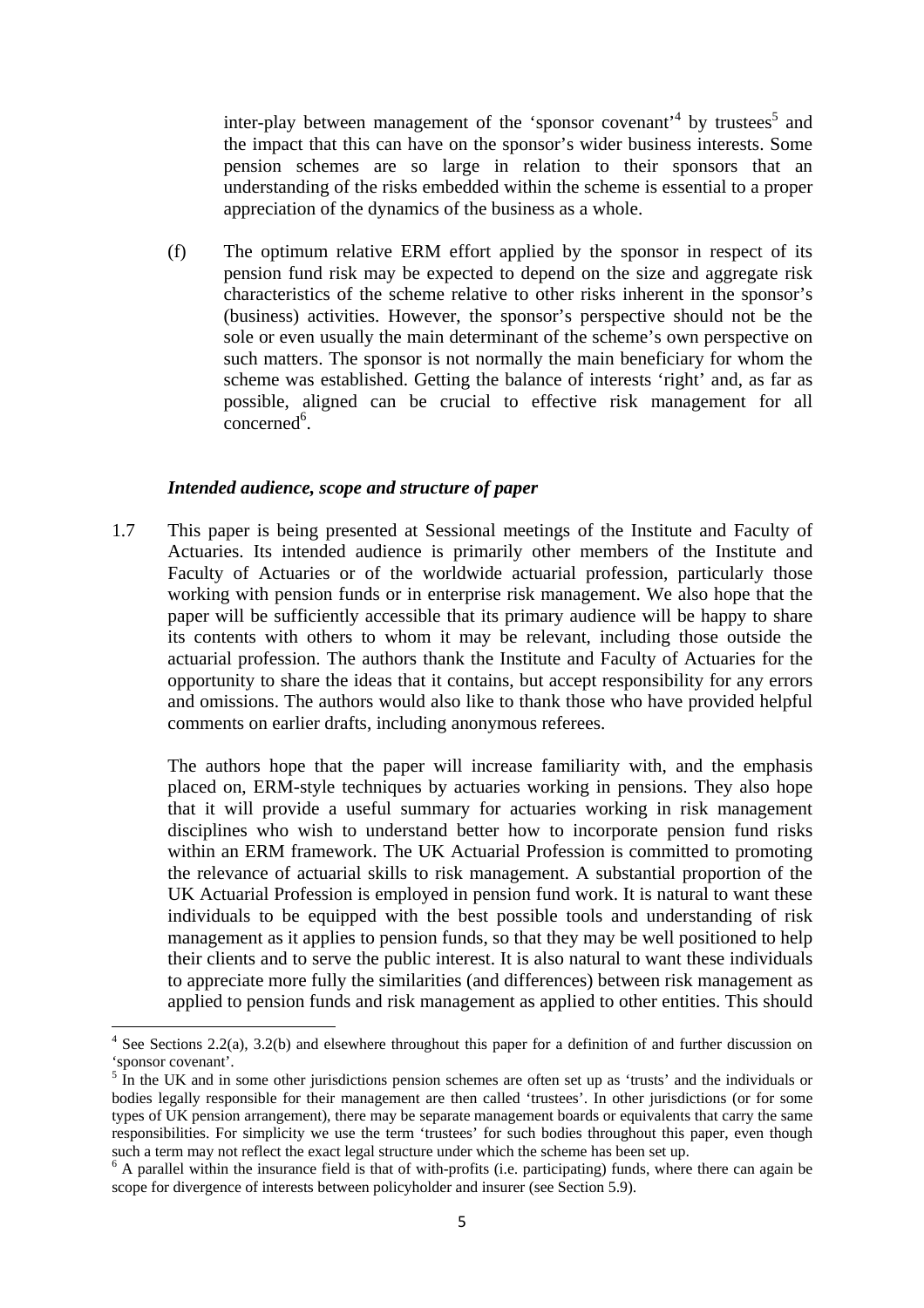maximise the pool of expertise within the actuarial profession able to apply actuarial skills in a wider context.

Other branches of the worldwide actuarial profession are also seeking to promote actuarial expertise in ERM, most notably via the Chartered Enterprise Risk Actuary (CERA) qualification. Moreover, a reasonable proportion of the membership of the Institute and Faculty of Actuaries is itself based overseas. Bearing this in mind, this paper does not limit itself to discussing types of pension funds that are currently the norm just in the UK. Overarching entity-wide risk management principles ought to be universally applicable, rather than being subject to national boundaries<sup>7</sup>. The universal nature of ERM principles also means that they should apply not just to older-style defined benefit pension schemes but also to defined contribution arrangements (albeit with potentially different importance given to different types of risk). Risk management principles applicable to operators of such arrangements, e.g. insurance companies and asset managers, may also (with suitable modifications) be applicable to the schemes themselves.

- 1.8 Risk management can be explored at many different levels. Some of the techniques commonly used in specific risk management sub-disciplines can involve quite sophisticated mathematics. Others, particularly at the 'entity-wide' end of the spectrum can focus more on governance and other similar topics that are less mathematical in nature. This paper generally concentrates on governance aspects rather than the mathematical components of risk management. Readers interested in mathematical aspects of risk management (or in analytical tools that make this material more accessible to others) are referred to other literature.<sup>8</sup>
- 1.9 Bearing these points in mind, the paper is structured as follows:
	- (a) In Section 2 we explore a range of different types of pension fund, including those most common in the UK and some types more common elsewhere.
	- (b) In Section 3 we also explore at a high level the main risks that such funds, their sponsors and their beneficiaries are exposed to, and how this varies according to fund structure.
	- (c) In Section 4 we explore what ERM involves and why we think that it is appropriate to adopt terminology that is more relevant to the particular circumstances in which pension funds might find themselves.
	- (d) In Section 5 we explore in more detail the similarities and differences from an ERM perspective between pension funds and other enterprise types.
	- (e) In the opinion of the authors, actuarial training is particularly well suited to providing advice that effectively blends both quantitative analyses and qualitative insights. To illustrate how this might work in practice (with ERM for pension funds) we describe in Section 6 quantitative model frameworks

<sup>&</sup>lt;sup>7</sup> The OECD/IOPS (2011) guidelines are a good example of the application of good practice principles for risk management across national boundaries, different types of pension arrangements and different institutions. 8

 $8$  See, for example, Kemp (2011).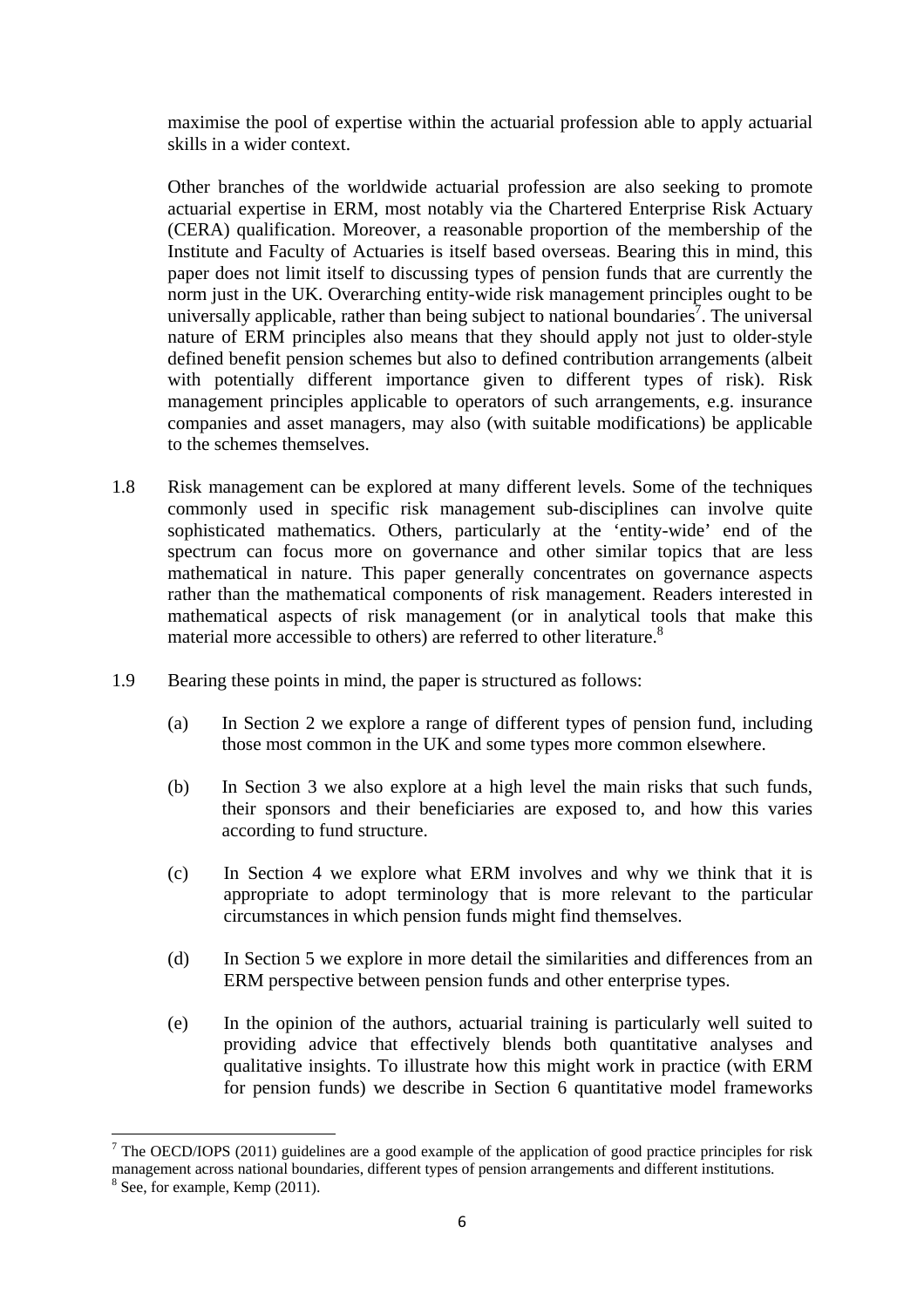that can incorporate sponsor covenant risk, investment risk and other types of risk to which a defined benefit pension scheme might be exposed.

- (f) We then discuss in Section 7 more qualitative aspects of ERM as it might be applied to pension funds and in particular how schemes, sponsors and other interested parties might try to structure effective governance arrangements.
- (g) Much of human learning is by imitation. While blindly imitating what others do is not necessarily a desirable strategy, there are some useful lessons that can be drawn from risk management developments currently occurring in nonpension fund disciplines. In Section 8 we highlight some of these lessons and trends, so that risk managers for pension funds can adopt best practice from other disciplines to the extent that they think that it is relevant to their own needs.
- (h) Finally, in Section 9 we draw together some further observations and conclusions, to the extent that we have not already done so in this Section.

# **2. TYPES OF PENSION FUND**

2.1 Pension schemes or funds<sup>9</sup>, also in the European Union called 'Institutions for Occupational Retirement Provision' ('IORPs'), come in many different varieties. Most pension schemes are strongly allied with a member's employment arrangements. For example, pension benefit accrual in a final salary scheme is directly linked to the salary that the individual member receives from a specific employer.

From the perspective of individual members, the economic nature of a pension arrangement is as a type of retirement savings arrangement financed wholly or partly through deferral of pay. This applies even if contributions towards the arrangement never pass through the individual's own bank account. It also applies even if the benefit entitlements (e.g. a pension linked to the individual's final or career averaged salary and carrying rights to specific types of pension increase) are not otherwise accessible in the open market.

The potential for substitution with other ways in which the individual might save for old age or infirmity is perhaps clearest with a pure defined contribution pension arrangement. In such an arrangement, the benefits eventually drawn down from the pension arrangement are specifically linked to the value of a pot of assets invested in a particular way. Some non-occupational savings arrangements behave in an ostensibly similar fashion if they are invested in a similar manner. These include savings invested in unit-linked life insurance policies, in collective investment schemes (such as UCITS vehicles or unit trusts) or even, for the wealthy, in private investment portfolios.

<sup>&</sup>lt;sup>9</sup> We use the terms pension 'scheme' and pension 'fund' as interchangeable throughout this paper. We recognise that some view a 'fund' as merely the pool of assets held by a 'scheme', whilst others view a 'scheme' as merely a particular type of 'fund'.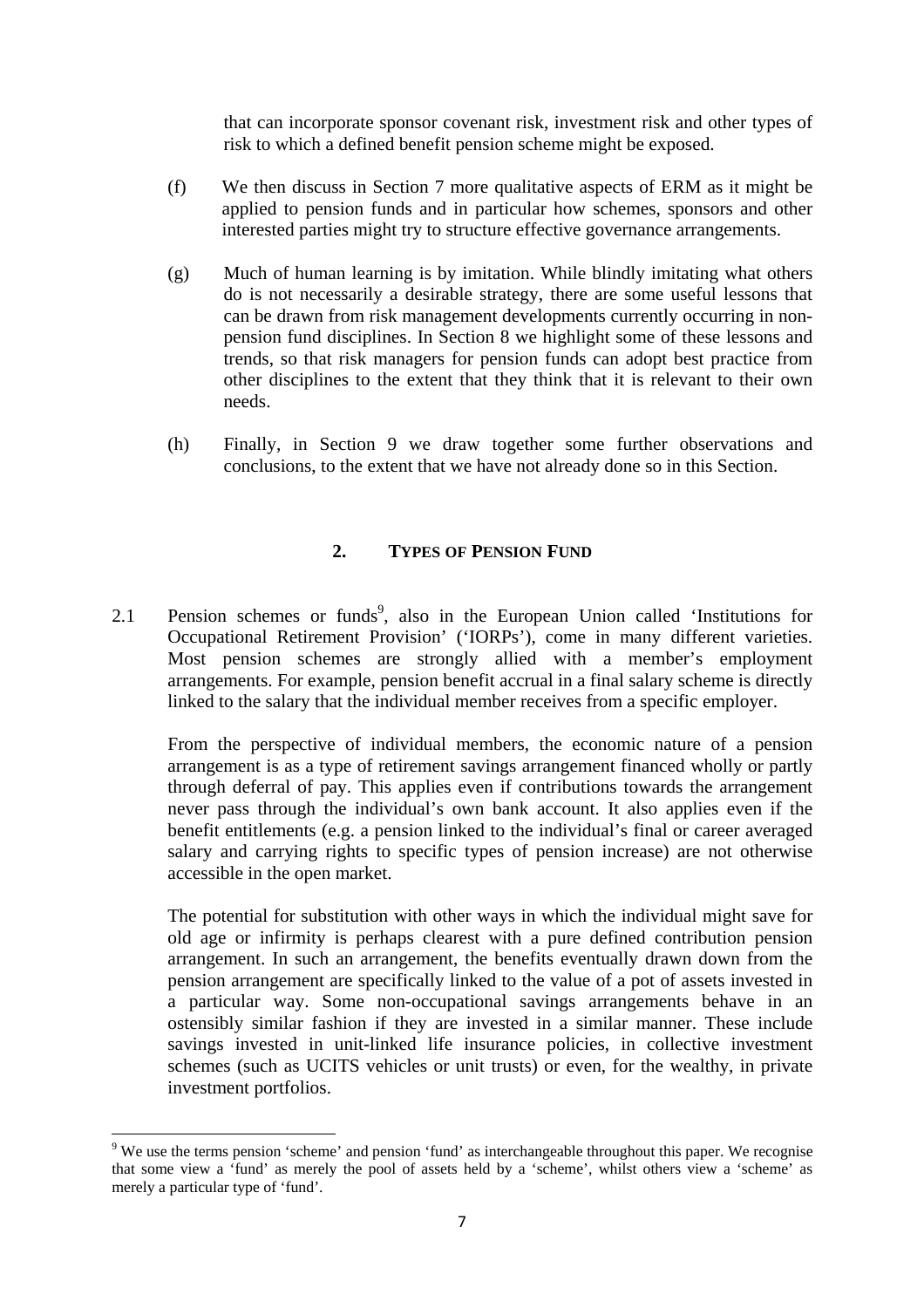In practice, most jurisdictions differentiate pension provision from other more general savings arrangements. They do so by assigning greater tax privileges to pension arrangements but in return imposing greater restrictions on the ability of members to access the value underlying these arrangements prior to retirement.

This reflects an important social aspect to pension funds. Provision for the financial needs of the elderly or the infirm can and often is at least in part provided by the State through social security systems. Indeed, in many developed countries the majority of old age income provision for the majority of the elderly may be provided via the State. Pre-funding of these systems is unusual. However, many countries also look to the private sector to share in this social goal. Some type of pre-funding is the norm (indeed, some might argue, an almost essential prerequisite) for private sector contributions to retirement provision. Different societies (and different parts of a single society) often organise themselves differently whether for cultural, historic or perceived efficiency reasons. This applies to pension provision as much as to other aspects of life. Not all of the differences seen in practice between pension arrangements in different jurisdictions are easily explainable ab initio. Some reflect different tax arrangements or different emphases placed on the needs of different generations within the society in question.

#### *Main types of pension design*

2.2 Perhaps the most important difference between different types of pension arrangement is between defined benefit and defined contribution arrangements as described below. Readers should note that in practice in many jurisdictions schemes may commonly exhibit characteristics of both such arrangements. We have focused in (a) and (b) below mainly on the two ends of the spectrum:

#### (a) *Defined Benefit arrangements*

In a (pure) defined benefit arrangement, the individual member becomes entitled to specific future benefits payments defined by reference to his or her prior employment history. For example, the arrangement might be a final salary scheme with members accruing a pension benefit based on, say, oneeightieth of each year of service multiplied by the member's salary at retirement. Once in payment, the pension might be partly or wholly inflationproofed, being awarded increases in line with, say, consumer prices with a suitable cap and floor. In the UK, public sector arrangements often currently have characteristics similar to the above. However, they may not always use the particular accrual multiplier referred to above. There may also be some flexibility in precisely how 'salary at retirement' is determined and in how indexation is measured. More generally, social security systems typically have a strong defined benefit flavour (but with possibly greater political risk of retrospective changes to benefit entitlements than their private sector counterparts). In many countries the eventual benefits paid may depend in part on 'points' that individuals accrue during their working life. More points may be given to those who have made greater social security payments during their working lifetimes (or who have made them for a greater number of years).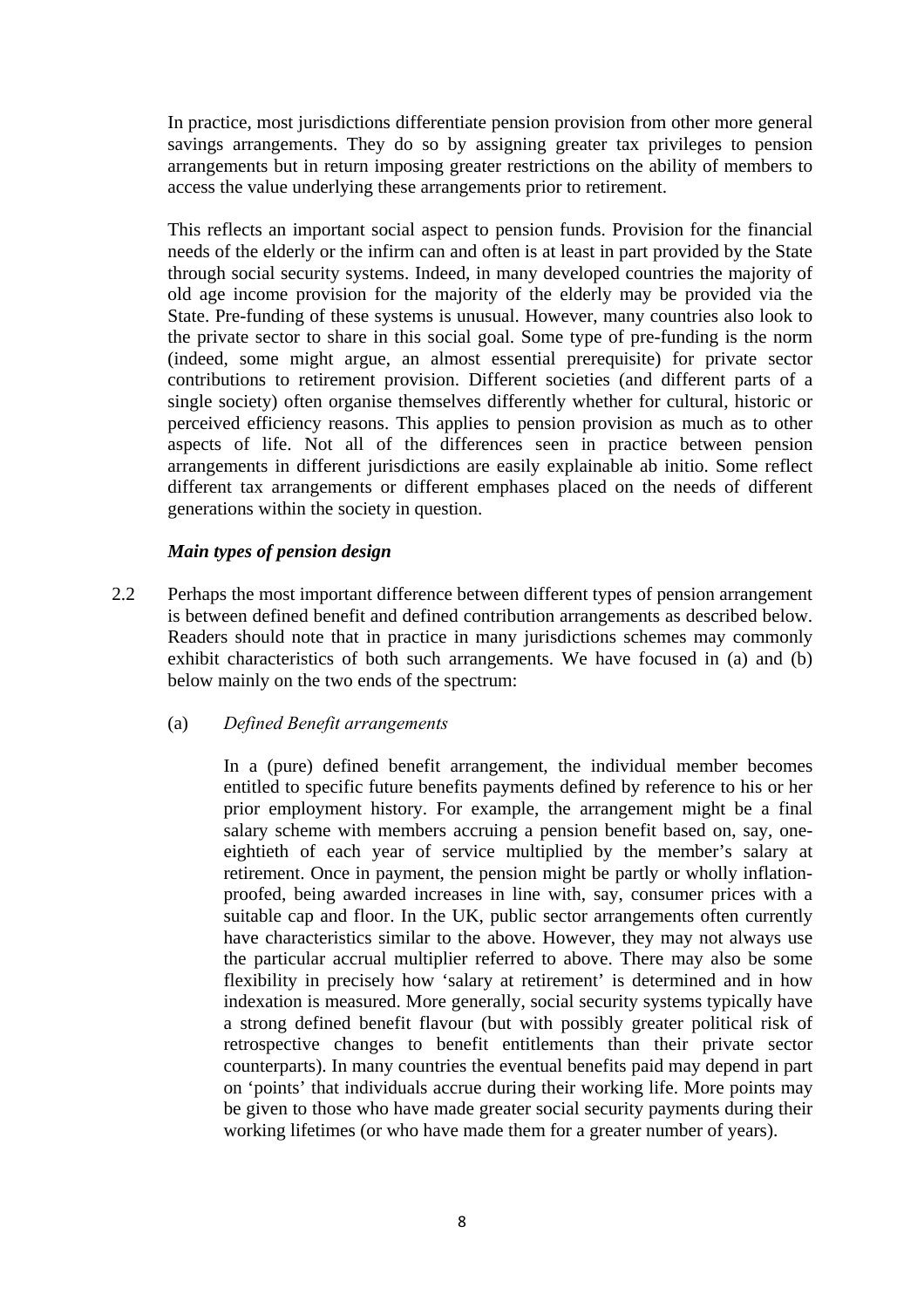The essential feature of such an arrangement is that once 'vested' the benefit is paid to the member irrespective of experience between time of vesting and time of payment<sup>10</sup>. The financial consequences of risks such as investment returns (on any assets held to back the pension liabilities) differing from those expected are borne by the scheme rather than by the member. Likewise, if, say, mortality is lower or higher than expected then this too does not (usually) influence the benefit amount. Or rather, these sorts of risk are usually borne by the scheme sponsor, usually the employer. This is because such schemes are usually balance of cost arrangements where all costs of meeting the promised benefits (perhaps above some limited contributions paid by members themselves) are borne by the sponsor. As long as the scheme itself remains solvent (or if it is underfunded, the sponsor remains solvent and meets any shortfalls that might arise within the scheme), members can proceed on the assumption that they will receive the specific pension benefit that they have been promised.

In practice, the assumption that the scheme/sponsor will remain solvent is a key one. The potential reliance on the continued creditworthiness of the sponsor is referred to technically as the *sponsor covenant*. Pension promises are often payable over many years. Over long enough time periods the attrition rate of sponsors becomes significant. A major reason for pre-funding pension promises is to limit the exposure that members have to such uncertainties.

#### (b) *Defined contribution arrangements*

In contrast, the risks present in a defined contribution arrangement are (in the main) borne by the members rather than by the scheme itself (or by the sponsor).

There are two main types of 'pure' defined contribution arrangement.

In an *individually-focused* defined contribution arrangement specific sums are set aside into pots attributable to individual members. Often the sums set aside are calculated as a percentage of a member's salary. This percentage may be fixed or it may vary (usually in a predefined manner) depending on the member's age, number of years service, employment grade etc. Members may be able to add to these contributions by, in effect, taking a lower remuneration and investing the balance in the scheme (sometimes with some additional employer's contributions then added as well). Each member pot is usually then invested in a manner implicitly or explicitly chosen (or agreed to) by the

<sup>&</sup>lt;sup>10</sup> The concept of 'vesting' arises because members may switch employment prior to retirement. This raises the question of what proportion, if any, of their overall benefit they are then entitled to. In previous generations retirement pensions might have been awarded when a person retired, as a favour for long-time services rendered. 'Vesting' only then took place on retirement. However, increasingly pension benefits have become seen as accruing in line with employment services as they are provided, so commonly now even 'final salary' benefits vest approximately 'uniformly' through time. For example, if there are two employees with the same salary, one with 5 years of service and one with 10 years of service then the former will, all other things being equal, receive one-half the pension benefits of the latter. It then becomes important to understand what salary is deemed to apply in the benefit computation if early withdrawal occurs. It also becomes important to understand what inflationary increases, if any, are applied to such a benefit prior to eventual retirement.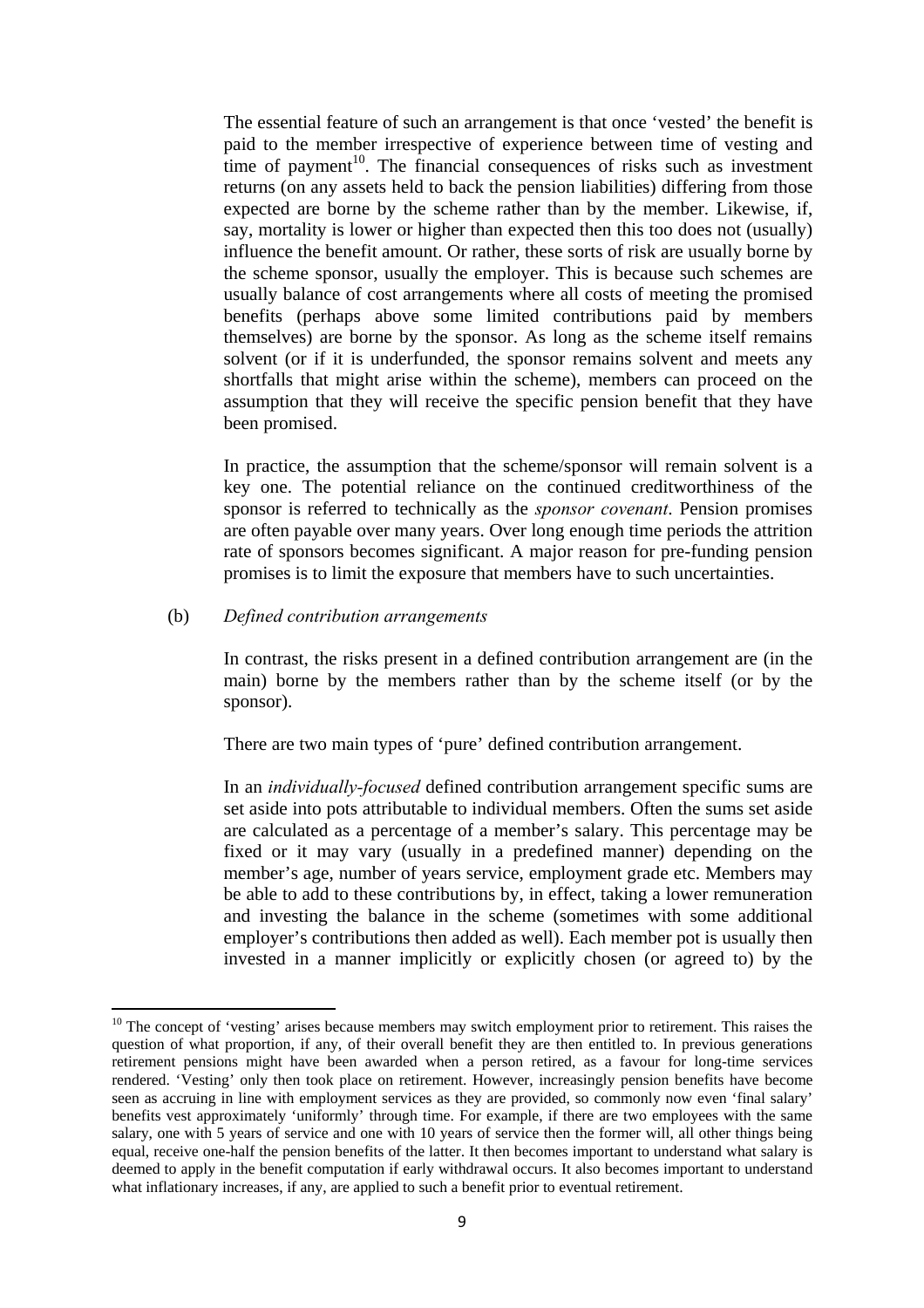member. All benefits that the member eventually receives from the arrangement come directly in value from the member's own accrued pot.

The essential feature of such an arrangement is that the financial consequences of risks such as investment returns differing from those expected between contribution and eventual time of payment are all borne by the member rather than the scheme. The arrangement behaves just like other investments the member might have  $\frac{11}{1}$ , if any.

A *collective* defined contribution arrangement still involves members in aggregate bearing the risks rather than the scheme or sponsor. However, the apportionment of experience between members is no longer directly driven by sizes of individual member pots or investment strategies imputed to be followed by each pot<sup>12</sup>. The investment strategy being adopted would then generally be set centrally, rather than being at the potential discretion of individual members.

(c) *Hybrids exhibiting some elements of both defined benefit and defined contribution arrangements*

In practice, many pension structures are neither 'purely' defined benefit nor 'purely' defined contribution in nature. For example, well-funded final salary arrangements may be sufficiently well funded that members may have some expectation that they will receive benefit improvements from time to time, e.g. future discretionary pension increases. A natural way of differentiating between DB and DC in a paper such as this that focuses on risk management is by reference to 'who bears the risk'. Looked at this way, such an arrangement is no longer a 'pure' DB arrangement.

We may expect that the magnitude of the additional benefits members might receive in such circumstances will vary in a manner that bears some relationship to scheme experience. In principle they might be directly set by reference to the current value of contributions the members have previously paid into the scheme. More common in practice is for discretionary benefit improvements to have little if any direct link to the contributions, if any, that the individual member may have made into the scheme.

#### *Variants in structure and design*

2.3 Within these overall categories there are also many variants.

 $11$  Except for any differential tax and access terms applicable to the type of arrangement in question, see Section 2.1.

<sup>&</sup>lt;sup>12</sup> Instead the pension fund might, e.g., be set up as a mutual insurance company, with members' contributions being invested in with-profit (or participating) insurance contracts issued by this company. Benefits provided would then be derived from payouts from these policies, which might include, e.g., some intergenerational smoothing of investment returns. Collective DC arrangements such as these are relatively rare in the UK but are more common in some Continental European jurisdictions, particularly for industry-wide rather than employerspecific arrangements.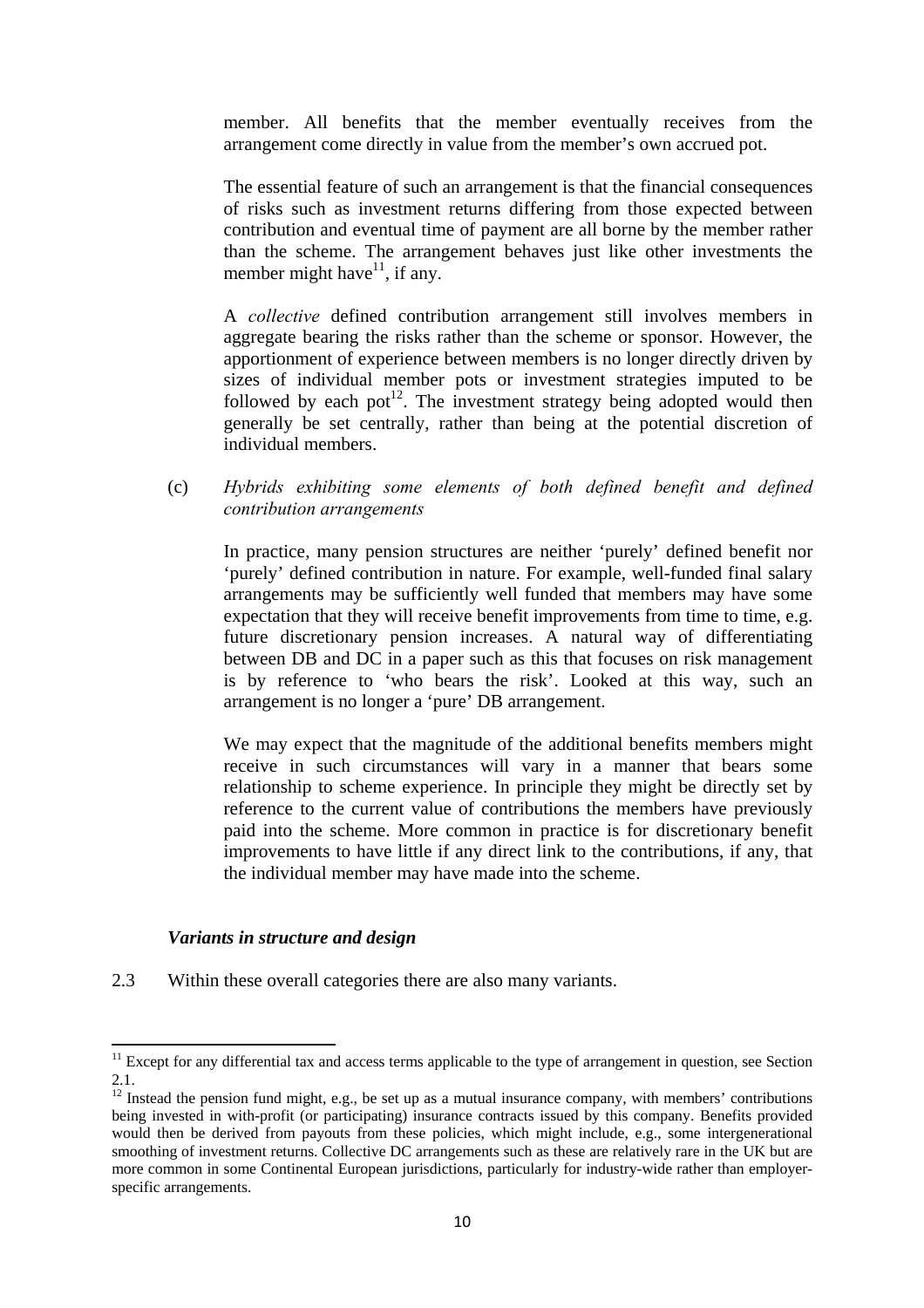For example, defined benefit schemes may be:

- Final salary or average salary. With a final salary scheme, the benefit payable is based on the member's salary at or shortly before leaving or retiring. Sometimes 'shortly' is understood flexibly in this context. For example, to smooth out adverse fluctuations shortly before retirement, the benefit might be based on, say, the best 3 years in the last 10 years of employment. With an average salary scheme, it would be based on some average salary throughout the member's working life. Often, revaluations would be applied to past salary levels to adjust for changes in purchasing power through time. Such an arrangement would typically be called a 'career revalued average' scheme;
- Funded or unfunded;

- Designed to have a greater or lesser proportion of benefits defined at outset likely to be guaranteed rather than discretionary in nature;
- Industry-wide (with multiple employers all contributing or utilising the same scheme) or employer-specific.

In the UK, the pension 'promise' is typically now seen as sacrosanct and very difficult to unpick. This mirrors many other terms of service that an employer agrees with its employees as part of the contract of employment. Indeed, there has been a tendency over time for 'best endeavours' promises to be converted by legislation into contractual guarantees $^{13}$ .

In other countries, the pension 'promise' has often been more conditional in nature. For example, in the Netherlands, pension increases are typically dependent on schemes having sufficient funds to be able to meet the costs of these increases. In some jurisdictions it is possible to reduce previously promised pension benefits if the pension fund is in deficit. Of course, there may be reputational and other issues for the pension fund in question if this backstop does get used. These issues may be particularly acute as far as the scheme and sponsor are concerned if this behaviour is unusual and not in line with the generality of other similar funds.

2.4 Defined contribution arrangements also come in many different forms<sup>14</sup>. The legal structure commonly used for UK defined benefit pension schemes involves a trust structure with trustees (who may be individuals although more common for large schemes is to utilise a trustee company as the trustee body). UK based DC arrangements may also be set up under a trust structure, with separate trustees who are responsible for looking after the members' interests. Such a structure might be called an 'occupational group DC scheme'.

<sup>&</sup>lt;sup>13</sup> An example of this was the change in April 2003 in UK DB pension fund rules that made pension fund shortfalls a debt on the employer if the employer sought to terminate the pension arrangement. Conversely, the UK government is currently in the process of seeking to adjust some employment terms previously agreed with some public sector employees that it sees as unduly favourable by introducing primary legislation overriding these contracts of employment. If successful, this might be a precursor to the unpicking of some pension promises previously given to public sector employees, if these are also perceived by the government to be unduly generous.

<sup>&</sup>lt;sup>14</sup> 'Conditional' defined benefit arrangements as defined in the previous paragraph may be sufficiently 'conditional' in nature to be classified as a form of 'collective' defined contribution. As regulation may differ according to the classification applied to the scheme in question, the exact boundary as far as regulation is concerned can have important practical consequences.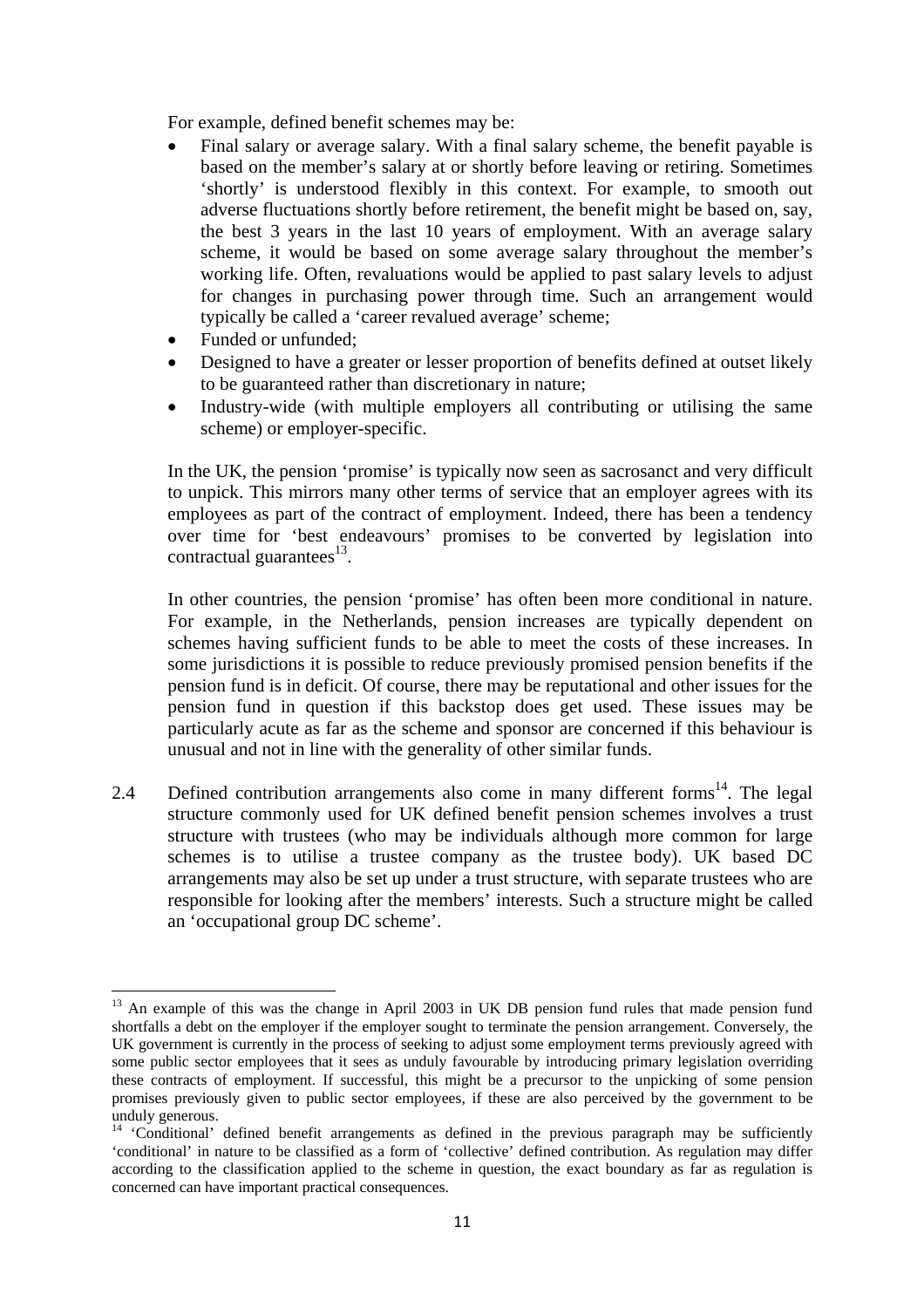Some commentators argue that it can be unclear exactly what the trustees involved in an occupational group DC scheme are responsible for, if individual member pots are invested in collective investment structures such as UCITS or unit-linked insurance policies. Conversely, if something does go wrong then lawyers are sure to see these trustees as fair game to go after, to recompense members for potential losses. Perhaps to limit this risk, there seems to be a trend towards eliminating this role and passing more of the risk onto the end provider of the member unit entitlements. In the UK this has been facilitated by the common use of life insurance companies (often subsidiaries or parents of asset managers) to manage DC arrangements. These may be coupled with e.g. 'group' personal pension or 'stakeholder'<sup>15</sup> pension arrangements that may appear to the member to relate solely to a specific employer but actually involve a direct contract between the member and the DC manager, obviating the need for any separate sponsor coordinated trustee body.

Other commentators view the trustees of an occupational group DC scheme as having a very important role. They see this role as encompassing, among other things:

- scheme governance (and investment governance);
- selection of funds that a member can choose from;
- selection of default funds;
- communication and engagement with members (to aid understanding and to mitigate the risk of insufficient contributions to provide adequate retirement income);
- scheme administration (or, often, oversight of a third party administrator); and
- 'at retirement' decisions etc.
- 2.5 Many of these activities resonate with the good governance arrangements that ERM seeks to foster, see Section 7. The fact that different employers adopt different solutions highlights that no 'one-size-fits-all' approach exists when it comes to applying ERM in practice. Different approaches may have different costs and may also result in different apportionment of costs between different interested parties. Some of the decisions different employers take in this regard will be driven by views on whether pension arrangements provide effective differentiators between firms when competing for labour. They will also be driven in part by societal norms and other cultural factors, as per Section 2.1.
- 2.6 Collective DC arrangements may invest in the same sorts of funds or policies as individually-focused DC arrangements. However, the member record keeping arrangements that they require may be different as there may be less direct linkage between a member's own contribution history and investment decisions and the end benefits to which the member is then entitled. The extra flexibility this creates also means that larger collective DC arrangements may invest in their own segregated portfolios. Use of segregated portfolios is not really practical for individually-focused DC arrangements (except for high net worth individuals or the self-invested personal pension market). The essence of an individually-focused DC arrangement is that the scheme's assets need to be accurately apportioned between different members. This usually requires some form of unitised arrangement.

 <sup>15</sup> Stakeholder pension arrangements are a particular type of DC pension arrangement that was introduced some years ago in the UK with relatively standardised and simple charging structures.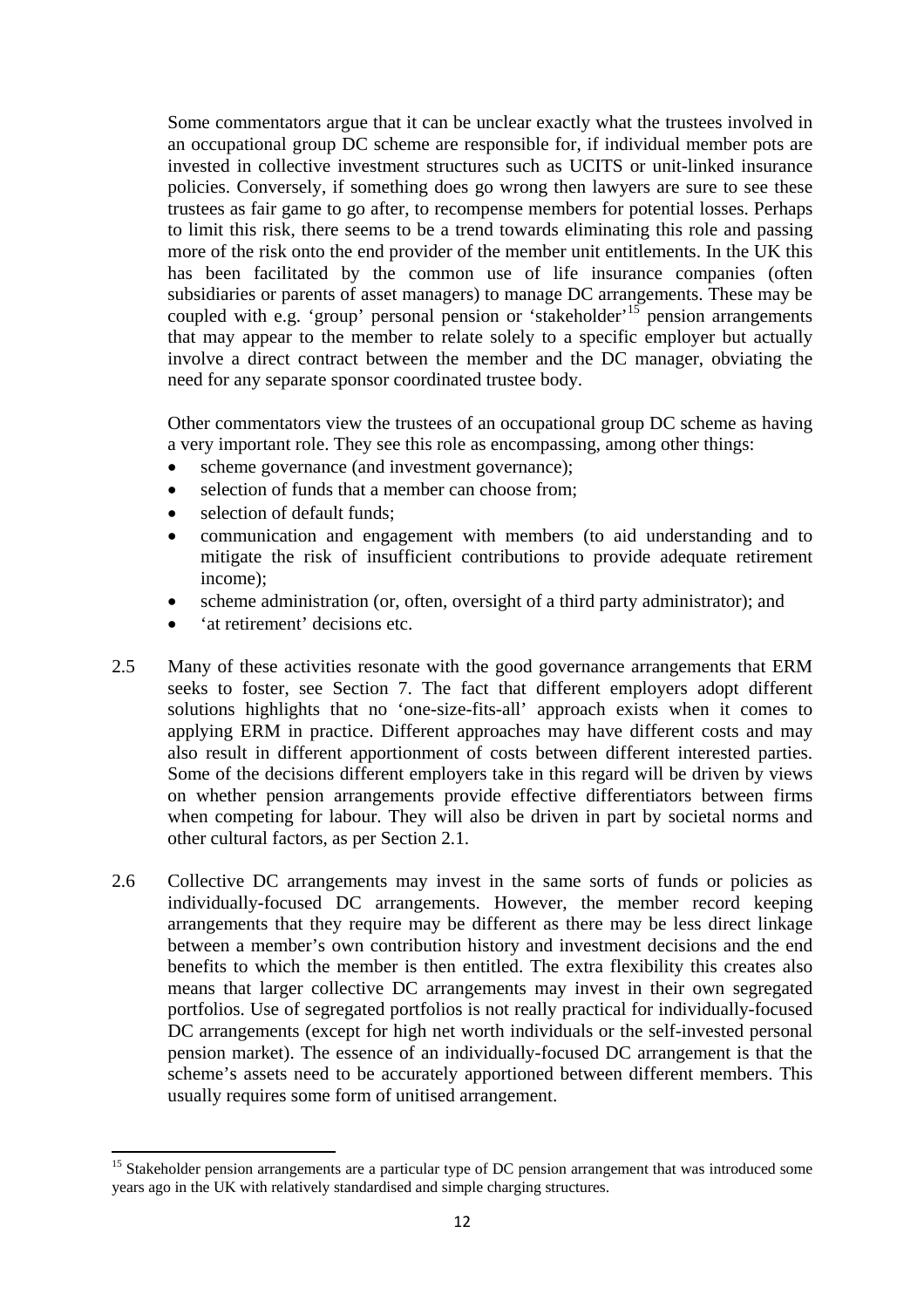#### **3. PRINCIPAL RISKS IN PENSION FUNDS**

#### *Risk classification*

3.1 Any effective form of risk management requires some sort of classification of the risks that an entity might face. Funded pension schemes have both assets (i.e. investments) and liabilities. Therefore, one possible high level subdivision is between *investment risk*, involving risks that primarily relate to the assets, and *liability risk*, involving risks that primarily relate to the liabilities.

However, there are several downsides with such a classification:

- (a) Subdividing risks between assets and liabilities, while a common term of speech, can underemphasise the potential for exposures to affect both sides of the balance sheet. For example, for a pension fund, movements in yields may influence both asset prices and liability valuations. Ultimately the focus should be on the interplay between assets and liabilities, i.e. on *asset-liability risk*. A fall in the value of the assets is much less of an issue if it is accompanied by a corresponding fall in the value of the liabilities than if it is not.
- (b) A tendency with such a mindset is to focus primarily on 'tangible' assets and liabilities that actually appear on the entity's balance sheet as revealed in published or internal financial statements.

Even outside pensions, this type of mindset is often inappropriate. Much of the value of a business may relate to 'intangibles' such as intellectual property or customer goodwill. These may be reflected only imperfectly if at all in such statements. A particular issue is that most such statements are drawn up on a 'going concern' type basis. However, if outcomes are extreme enough then the assumption that the business remains viable may prove invalid. Many assets and liabilities, particularly ones that are relatively intangible such as customer goodwill, can change dramatically if the company's business becomes distressed. Managing only the immediately visible features of an entity is an easy mistake to fall into, but is inconsistent with the holistic stance underlying ERM.

A pension fund may have less in the way of conventional 'intangibles' but still ought to bear in mind the danger that such a mindset can encourage it to manage only the most visible risks. For example, as explained in Kemp (2009) and in Sections 5 and 6 below, a traditionally formulated balance sheet for a pension fund can be made more useful if it is expanded to incorporate balancing items corresponding to the sponsor covenant and to any 'contingent' assets it might have access to in the event of the sponsor running into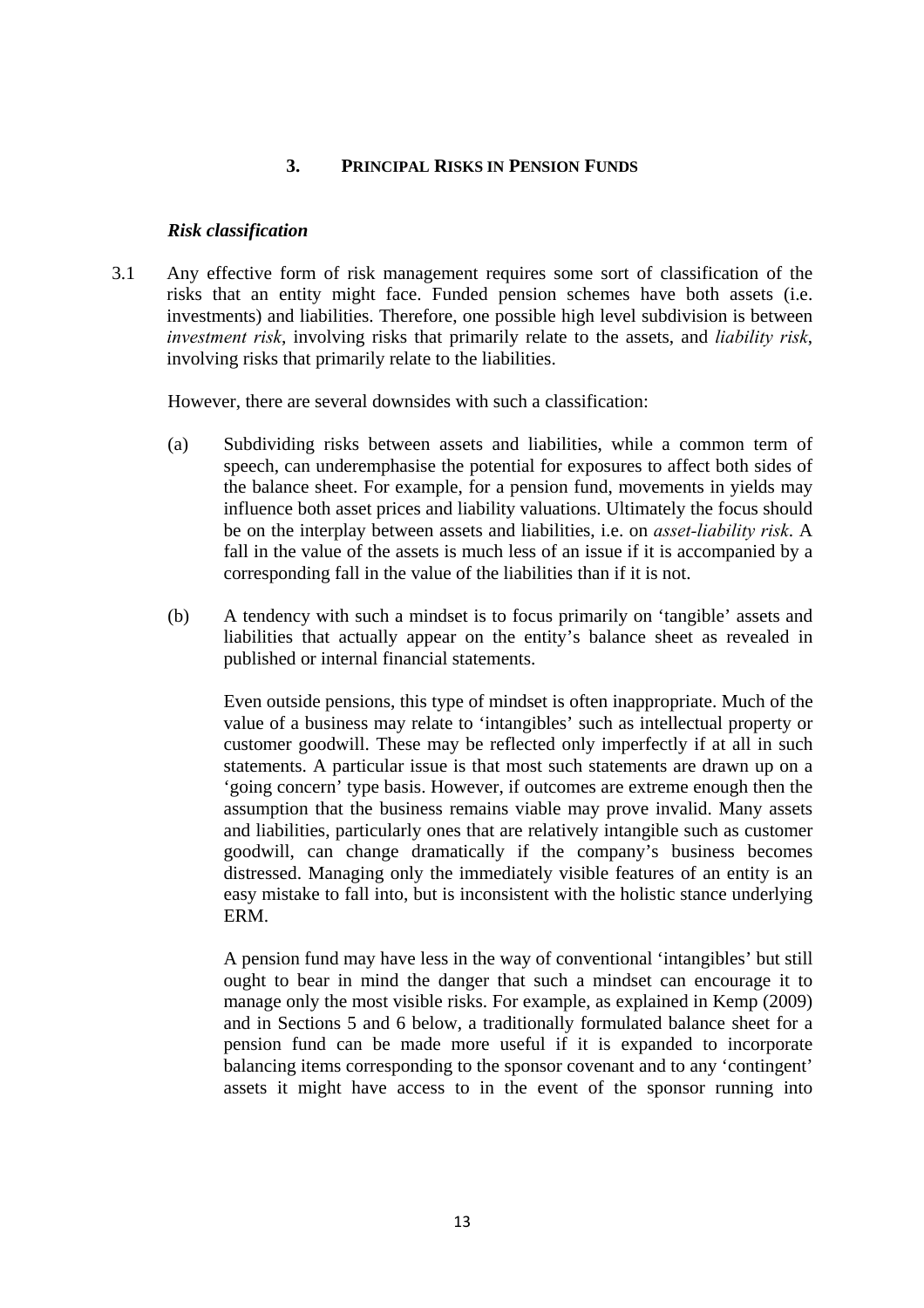difficulties<sup>16</sup>. Often, their value can be significant relative to other elements of the balance sheet, highlighting their importance to the pension fund.

- (c) Some pension schemes (even some private sector ones) are unfunded, i.e. do not have any direct investments as such. However, this does not eliminate many of the risks involved (indeed it can introduce or magnify some of them).
- 3.2 It is therefore generally desirable to adopt classifications that can apply to assets and liabilities in tandem rather than separately. The types of risk faced by pension schemes vary somewhat according to the type of arrangement in question. However, most pension schemes (and/or their sponsors) are exposed to some extent to most of the following risks.

#### (a) *Market risk*

 Market risk is generally understood to involve the risk of loss due to adverse market movements<sup>17</sup>. What is important here is not primarily the risk of a fall in the capital value of the scheme's investments in isolation. Instead, the focus would normally be on the impact that adverse market movements might have on the entity's asset/liability position. This might also be called *asset-liability* risk. Market movements in this context would typically include movements in equity values and in interest rates and inflation expectations.

#### (b) *Credit risk, including sponsor covenant risk*

Credit risk is the risk that the creditworthiness of a name or counterparty to which an entity is exposed declines, causing the entity loss. At one extreme would be actual default of the counterparty. A subtlety here is whether credit risk should:

- be deemed to include only default risk (i.e. some intrinsic assessment now of the risk that the counterparty or issuer might default in the future); or
- also be deemed to include *ratings migration* risk and/or *spread* risk (or other equivalent risks that also take into account uncertainty in future default experience).

The *spread* on a bond-like or cash-like instrument is the difference in the redemption yield available on the instrument versus the corresponding yield available on some standard reference instrument. For example, people refer to the 'spread' versus government bond yields as the difference between the

 $16$  A 'contingent' asset is one that the scheme would have access to in the event that the sponsor fails to honour some promise. For example, the scheme could be given a charge or 'lien' over a portfolio of properties (real estate) owned by the sponsor. This might involve the ownership of the properties transferring to the scheme (without further payment) in the event that the sponsor defaulted.

<sup>&</sup>lt;sup>17</sup> This is more specifically (*external*) *financial market risk*. Some commentators, particularly ones from outside the financial services industry, define *market risk* to correspond to the risk of diminishing sales or margins resulting from changes in the market(s) in which the business operates. Adopting such a definition, 'market risk' as far as a software company such as, say, Microsoft is concerned would primarily refer to changes in the business environment in which the company operated. This might include the impact of changes in the relative competitive standing of PCs versus other types of electronic equipment or uncertainty in trends regarding use of software bought as a package for an upfront fee versus use of software provided as a service over the Internet and charged for as usage occurs, etc.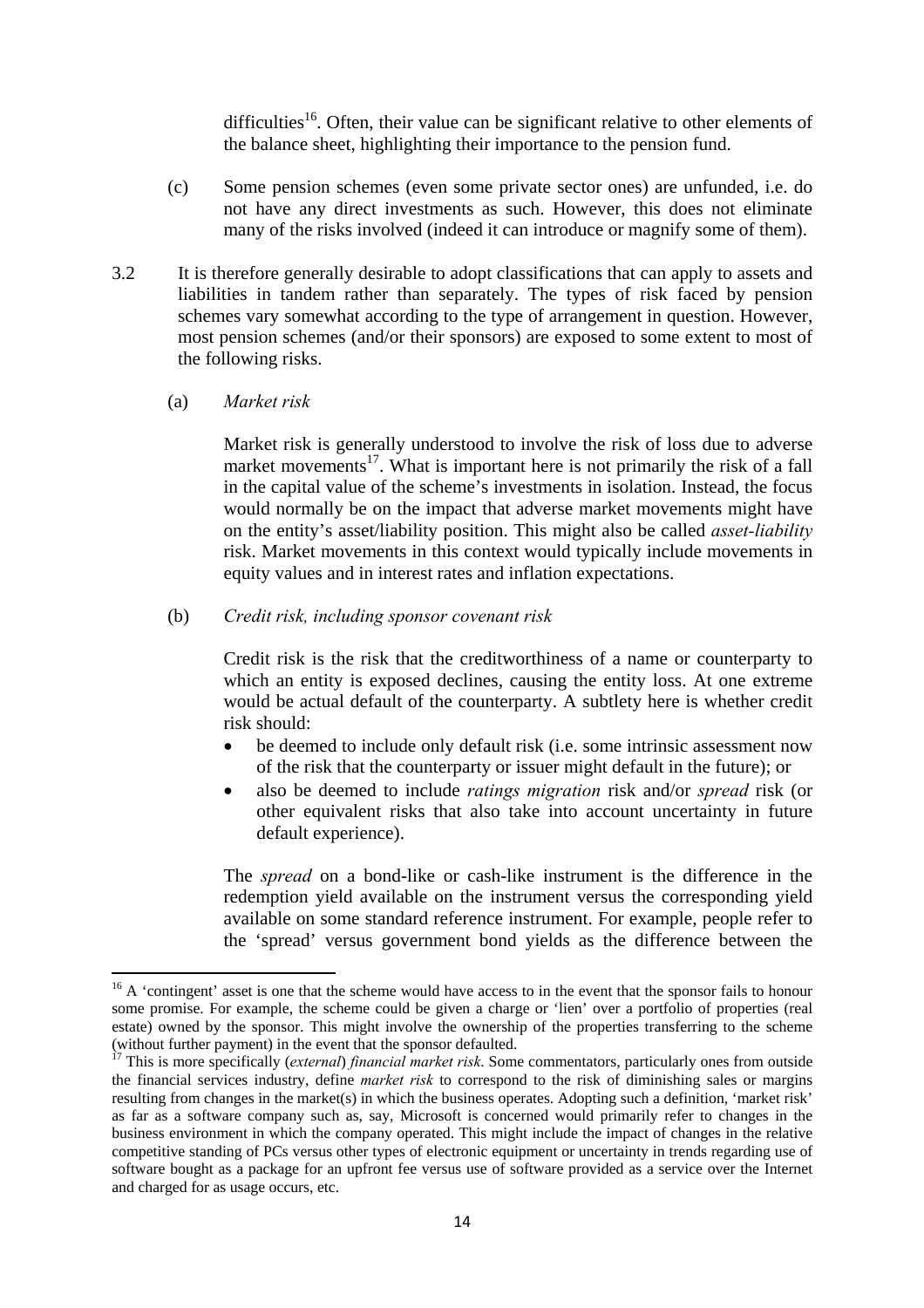yield on the instrument in question and the yield on government bonds of equivalent duration, type and currency. However, the spread could be measured versus other relevant reference rates, such as Libor cash or swap rates or Overnight Index Swap rates<sup>18</sup>, or some other interest rate or yield measure.

The market price of a bond subject to default risk is influenced by likelihood of future default. We might attempt to proxy this by some statistic based on the credit rating that a credit rating agency or an internal credit ratings team ascribes to the instrument. However, the market price, and hence spread, will also be influenced by the market's expectation of how likelihood of default might change over time. The market might also disagree with the views expressed by credit ratings agencies in this respect. Even if one ignores market prices and focuses on some perceived 'intrinsic' likelihood of default derived from credit ratings, these can change through time. A rating ascribed to a particular instrument can migrate up or down. At issue is whether spread risk is:

- a form of credit risk (i.e. defining credit risk as risks associated with 'credit' instruments); or
- a form of market risk (i.e. defining market risk as anything relating to movements in market prices whatever the instrument type).

 A credit risk that is particularly important to many defined benefit pension schemes at present is the exposure the scheme might have to the current and future creditworthiness of its sponsor. The greater the deficit the scheme would have if it were wound up, the greater is this exposure. This reflects the generic characterisation of credit risk exposure as having two key parts, as per the equation below:

# *Credit Exposure = Probability of Default ('PD')*  $\times$  Loss Given Default ('LGD')

Exposure that a pension scheme has to the creditworthiness of its sponsor is usually referred to as the sponsor covenant (see Section 2.2(a)). Readers should bear in mind that there are some nuances that can apply in practice in the management of sponsor covenant risk. For example, 'default' does not necessarily always have to be fully involuntary. A wide range of factors may influence whether and when companies (and particularly sovereigns) decide to default. How firmly the trustees seek to protect the scheme's beneficiaries against sponsor default may itself influence probability of default and/or the loss the scheme's beneficiaries might suffer in the event of default.

 $18$  Usually, commentators and analysts are primarily interested in spreads versus 'risk-free' rates, although they may also be interested in spreads applicable to one risky investment versus another risky investment. The wider range of 'spreads' that have become commonly focused upon since the 2007-2009 credit crisis is in part a reflection of the greater emphasis that is now being placed on what we mean by 'risk free', see e.g. Kemp (2009) or Kenyon (2010).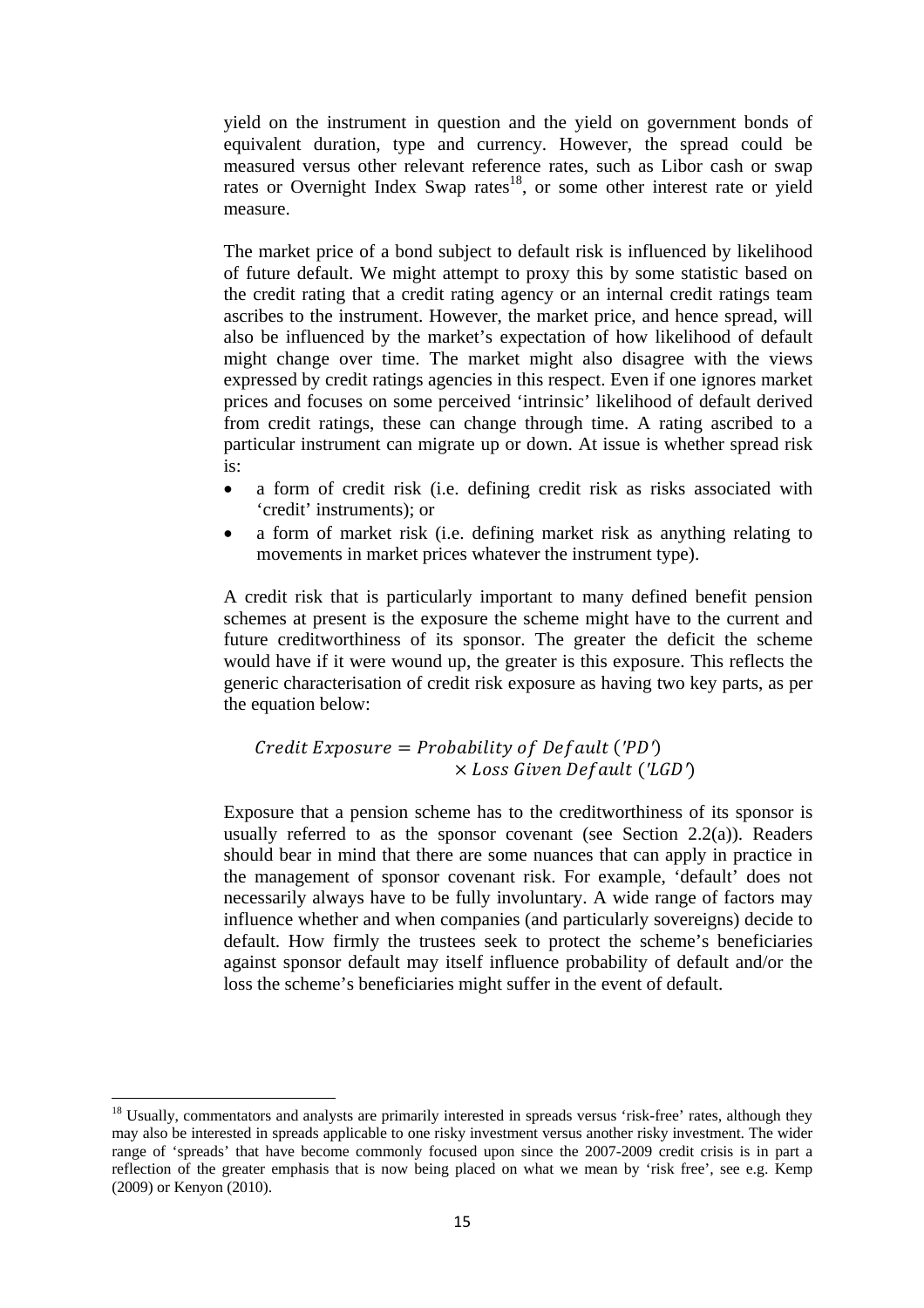#### (c) *Liquidity risk*

 The UK's Financial Services Authority (FSA) defines liquidity risk as "*the risk that an entity, although balance sheet-solvent, cannot maintain or generate sufficient cash resources to meet its payment obligations in full as they fall due, or can only do so at materially disadvantageous terms*", see FSA (2007). Some view a part of the spread payable on non-default free bonds as relating to their liquidity characteristics, again highlighting the difficulties in rigidly demarcating between different types of risk.

 Liquidity risk might not appear to be particularly relevant to pension schemes. Many commentators if anything argue that pension schemes should think about being providers of liquidity to others, like banks, who may be more exposed to liquidity risk. By doing so they might be able to gain a premium for 'renting out' their balance sheet to others.

However this view presupposes that there are few if any circumstances in which liquidity might be important to pension schemes, which in turn presupposes that they will never have to sell (or buy) large parts of their asset (or liability) base involuntarily. Kemp (2009) and Kemp (2010a) point out possible flaws in this reasoning particularly in the context of regulatory capital assessment. Such computations are ultimately seeking to assess the amount of capital needed to avoid distress. Arguably, therefore, they should take into account the possibility that the pension scheme's behaviour at the time of potential stress involves an element of involuntary behaviour. For example, the stress might coincide with the scheme having to buy out liabilities or to transfer them to industry-wide protection arrangements at times that do not suit the investment contracts that the scheme has previously entered into.

Liquidity risk is also linked with the sponsor covenant. We might view 'payment obligations' from the perspective of a (UK) sponsor as corresponding to its commitments to meet contribution payments as set out in any Schedule of Contributions it may have agreed with the trustees. It will need access to sufficient liquidity to be able to honour these commitments. However, in distressed circumstances, the trustees may seek to change the agreed contribution schedule (and may be encouraged to do so by their regulator), asking for more money more quickly to provide protection against a weakening sponsor covenant<sup>19</sup>.

#### (d) *Longevity risk (and other mortality/morbidity/insurance risks)*

 Outside the pension fund world, longevity, mortality and morbidity risk would generally be classified as *insurance risk*, i.e. risks specific to insurance companies. The particular focus here is on risk of loss relating to uncertain outcomes of insurance contingencies. This association highlights the close linkage that most external commentators make between pensions and insurance. Insurance risks would also include property/casualty and other sorts

<sup>&</sup>lt;sup>19</sup> Companies can run into similar types of difficulties in the absence of a pension scheme. For example, one of the problems that felled AIG in 2008 was the extra collateral it ended up having to post as its credit rating declined on derivative transactions it had previously entered into.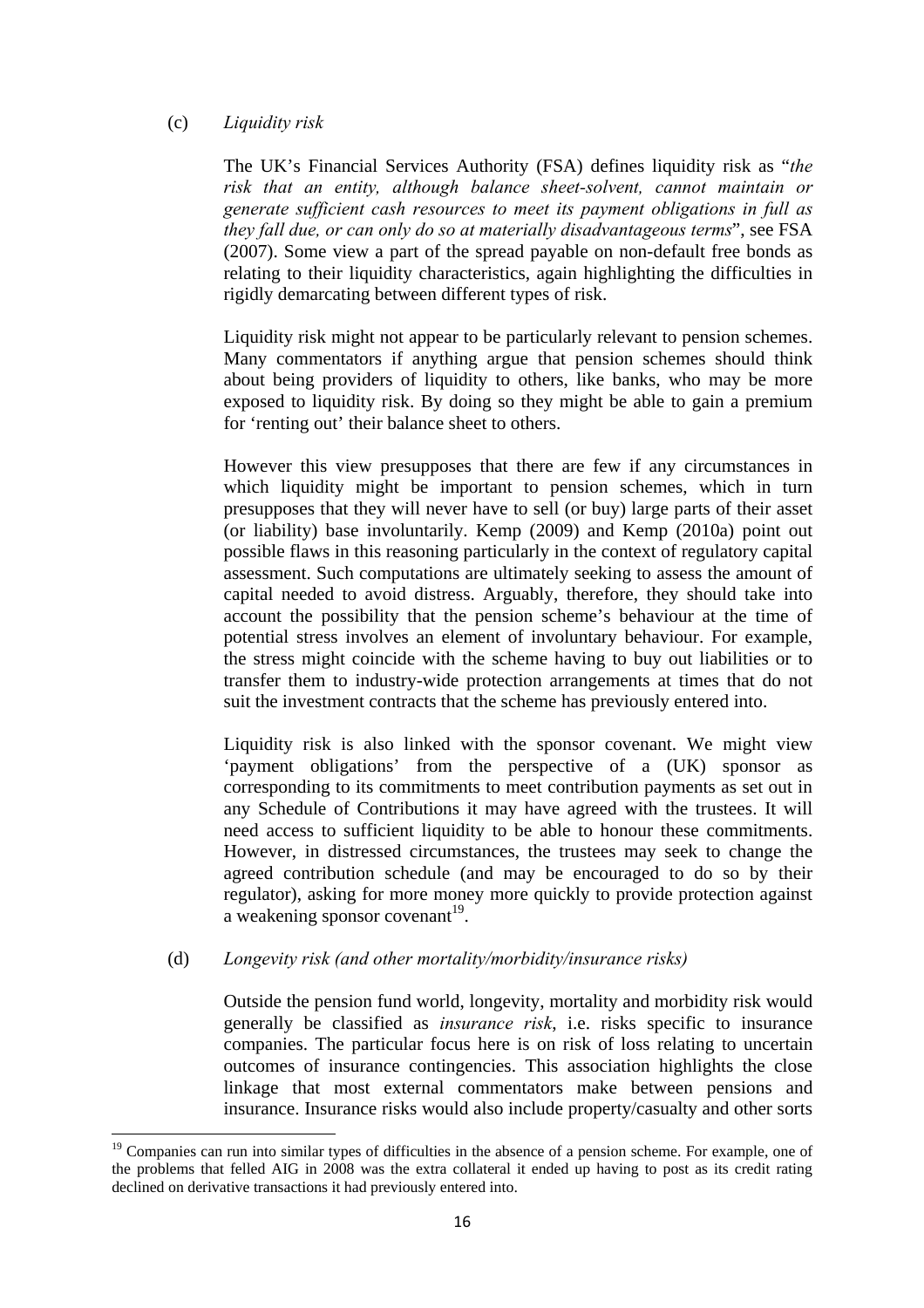of non-life insurance risk (also called 'general' insurance in some jurisdictions such as the UK). It is not always easy to differentiate what risks are 'insurance-related' and what are not, other than by falling back onto the practical but partly circular definition that insurance risks are ones that are carried by insurance companies.

 Risks relating to uncertain exercise of member options would probably also fall within such a category. In a pension context, these options might include ones relating to transfer values, early leaver benefits, benefit exchanges and early retirement. Parallels in insurance include surrender values, paid-up options, policy alterations and maturity options.

#### (e) *Expense risk*

In the insurance world, expense risk is typically classified as a type of 'insurance risk' (perhaps because it is associated with outgoings, and other types of outgoings for insurers primarily involve insurance related risks). However, expenses are a feature of most business activities, not just insurance, so this type of risk is not just insurance specific. It is also relevant in the pension fund world. Investment expenses, fees to third party advisers, costs of paying pensions and costs of administering benefit records and entitlements could all be higher than expected.

#### (f) *Operational risk*

 Operational risk is the risk of loss resulting from inadequate or failed internal processes, people and systems or from external events. 'Operational' risk does not just cover the basic risks that a pension adviser audience might associate with the term 'operations', e.g. missing benefits/poor data. We could for example include governance risk (such as the risk of having an inadequate grasp or process to manage the risks facing the entity) within this category. Losses arising from erroneous advice from advisers, to the extent that these losses cannot be recovered from the advisers or their insurers, might also fall within this risk category. Depending on the granularity of the risk classification used, a wide range of risks may be deemed to fall into this category, including legal risk and, possibly, reputational (and strategic<sup>20</sup>) risk, several of which we describe separately below.

 The range of operational risks that pension funds might face will generally differ from those that the sponsor faces in its other business activities. For example, the fund itself does not need to worry about security of supply of raw materials (except incidentally in terms of the impact that this risk might have on the sponsor covenant). However, it is not a priori obvious which set of risks might be larger, especially for a defined benefit scheme that is very large relative to its sponsor. Management of many of these risks may be outsourced

 $20$  Scott (2010) seeks to characterise the complete range of risks that different firms face (covering firms ranging from non-financial to insurance to banking). He excludes 'strategic' risk from 'operational' risk, see Section 3.2(h), but still includes risk exposures such as: people risk (hiring, firing and remunerating), environment and sustainability, health and safety, bribery and corruption, fraud, money laundering, regulatory, reputational, terrorist, manufacturing, supplier risk, IT/systems/security/business continuity and tax risk.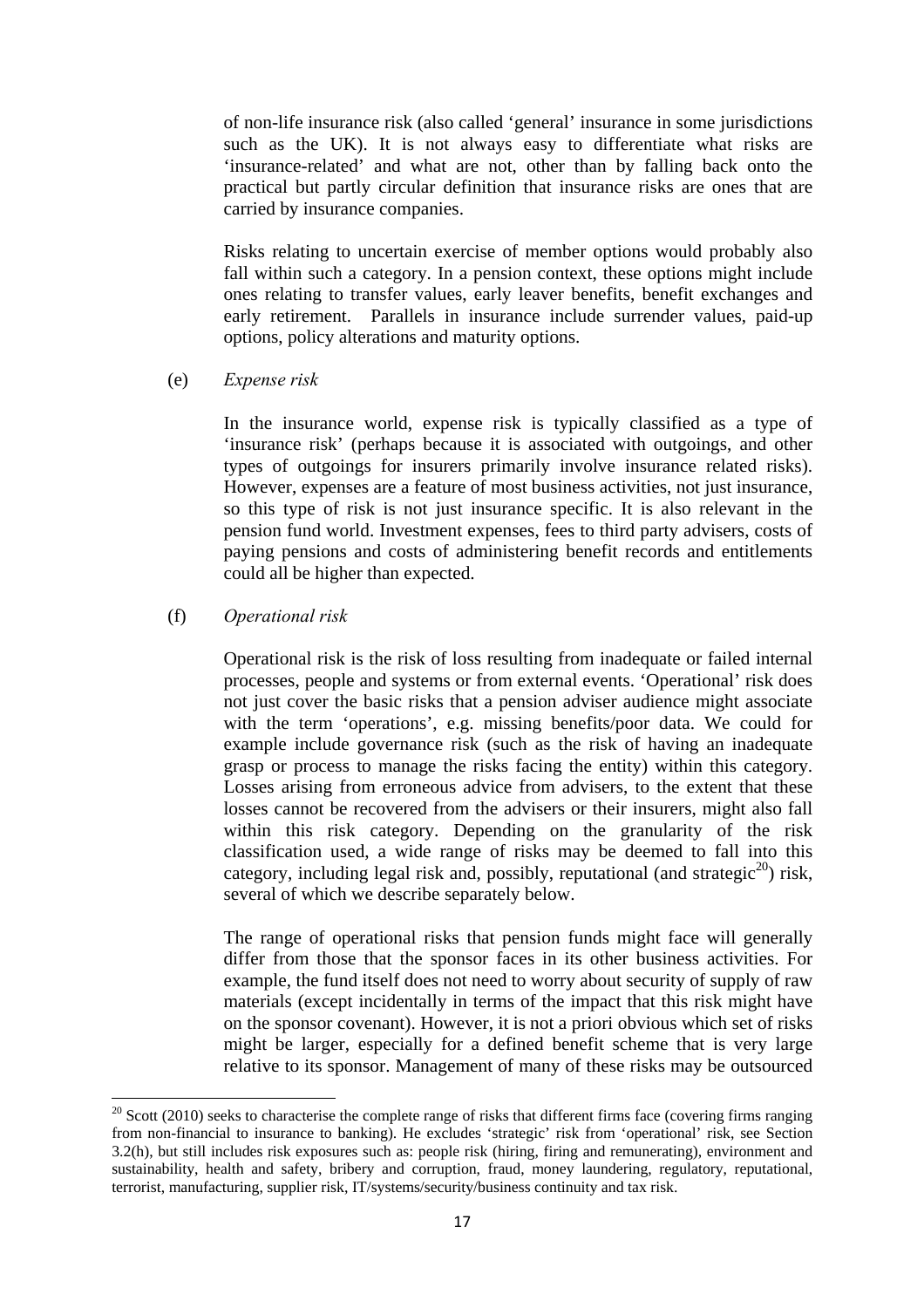to others (e.g. member record keeping, office services etc.). Increasingly other types of regulated entities are being encouraged to focus on the risks involved in outsourcing. They are being expected to place greater focus on, for example, existence of contractual agreements and service level agreements defining what the regulated entity is entitled to receive and from whom. This is the case even where the parties involved are closely allied, as would be the case if a scheme was receiving services from its sponsor.

Schemes should therefore ask themselves several questions if they receive services from their sponsor. For example, suppose for some untoward reason the sponsor disappeared overnight or was unable to provide the support it had historically given to the scheme (e.g. its computer system fell over at a time when a payroll transfer to the scheme was due to occur). Would the scheme be able to pick up the pieces itself? We can also view this issue in reverse. The sponsor may in turn view itself as having 'outsourced' its pension arrangements to its pension schemes. If there is a mess-up within the administration of scheme benefits then the sponsor may end up incurring the cost (and management time) of picking up the pieces.

(g) *Group risk*

 Group risk is the additional risk to a particular legal entity caused by it being within a larger group structure. For example, resources may be diverted from the entity in question to other group companies if the latter companies suffer a large loss. This can have adverse knock-on (or 'contagion') effects which would not have arisen had the entity been stand-alone.

 Usually, 'group' risk relates to the interaction between parent companies and their subsidiaries, and between fellow subsidiaries. Some measure of 'control' or 'dependency' is implied. We wouldn't normally view equity risk within a diversified asset portfolio as a form of 'group' risk, because normally the portfolio itself has little if any control over the companies in which it owns shares.

 In the context of *defined benefit* pension funds two important types of 'group' risk are usually differentiated. These are:

- (i) *Sponsor covenant risk* (see also Sections 2.2(a) and 3.2(b)). This is the risk, from the perspective of the fund itself, of the fund's sponsor running into difficulties and being unable to make good deficits that might have arisen within the fund; and
- (ii) *Pension risk*. This is the risk, from the perspective of the sponsor, of the cost of meeting the benefits payable by the fund being greater than expected. 'Cost' here should not be too narrowly interpreted. 'Pension risk' can relate to both the accounting and the business impact of having (or not having) a pension fund. One obvious element might be possibly higher volatility in the Profit & Loss account arising from variability in asset values or other elements within the pension fund, or to the need to make good deficits. However, in the UK it might also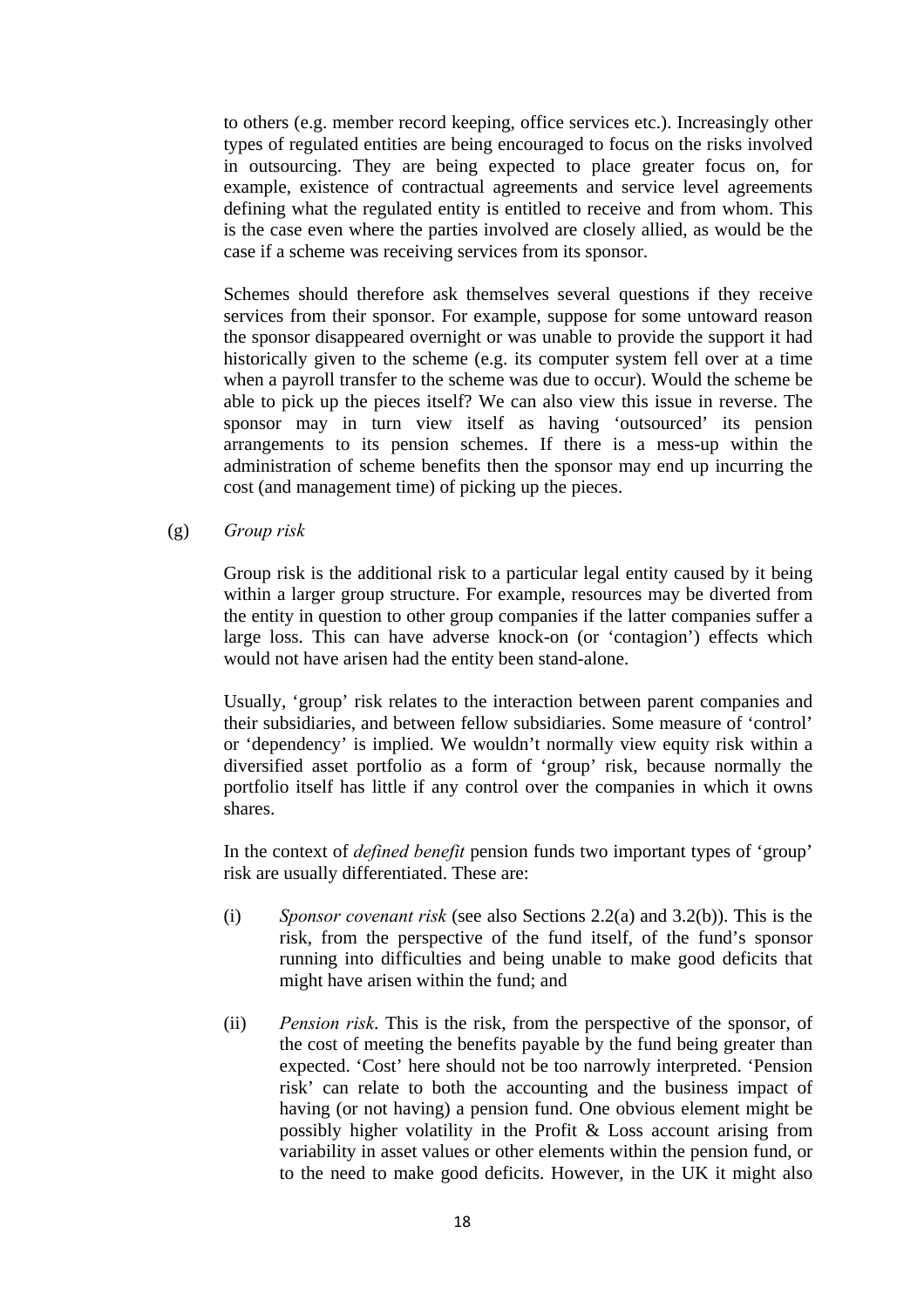relate to the impact that regulatory strictures might have on company behaviour, particularly potential mergers and acquisitions activity. Under current UK regulatory frameworks, pension fund trustees or the pensions regulator acting on their behalf can acquire an effective veto over some actions the sponsoring company might want to adopt.

 However, there are other ways in which 'group' risk can manifest itself. Outsourcing risk as per (f) between the scheme and sponsor can be thought of as another example of group risk $^{21}$ .

(h) *Strategic risk*

Scott (2010) summarised risks that businesses face into three overarching categories, namely:

- strategic;
- operational; and
- financial.

In essence, any business needs to have a direction in which it is heading, it needs to execute effectively its travel along this path and it needs to have (and create) sufficient capital not to stumble on the way. In a business context, strategic risks would usually be understood to be ones that fall into the first category, i.e. the direction in which we are heading. These include not being in the right market in the first place, facing unexpectedly strong competition or the market environment (including regulation, tax, etc.) changing in unexpected ways. Of course, some of these unexpected outcomes may work in favour of the business. Indeed, one of the 'arts' of strategic management is spotting emerging trends before the competition and positioning the business and its trajectory accordingly.

This is one area where ERM as applied to pension funds in isolation differs from ERM as applied to business more generally (or as applied to the pension fund and sponsor when viewed in combination).

Traditional occupational pension funds (at least in countries like the UK) generally have little room for truly 'strategic' manoeuvres. They have generally been set up for a specific purpose, i.e. to provide benefits to their beneficiaries. Their trustees would generally be failing to adhere to their governing documents if they unilaterally decided that they should follow a materially different objective. Perhaps the main truly strategic decision that is open to them is to trigger a wind-up of the scheme (and even this power may often in practice require the approval of the sponsor). So the term 'strategy', as far as such a pension fund is concerned, is more usually associated with other aspects of pension scheme governance, e.g. the overall shape of the investment strategy the trustees think should be adopted for the assets held by the fund.

 $21$  More precisely, we might view the group risk element here as corresponding to the extra risks involved in using sponsor provided services rather than those of an independent third party.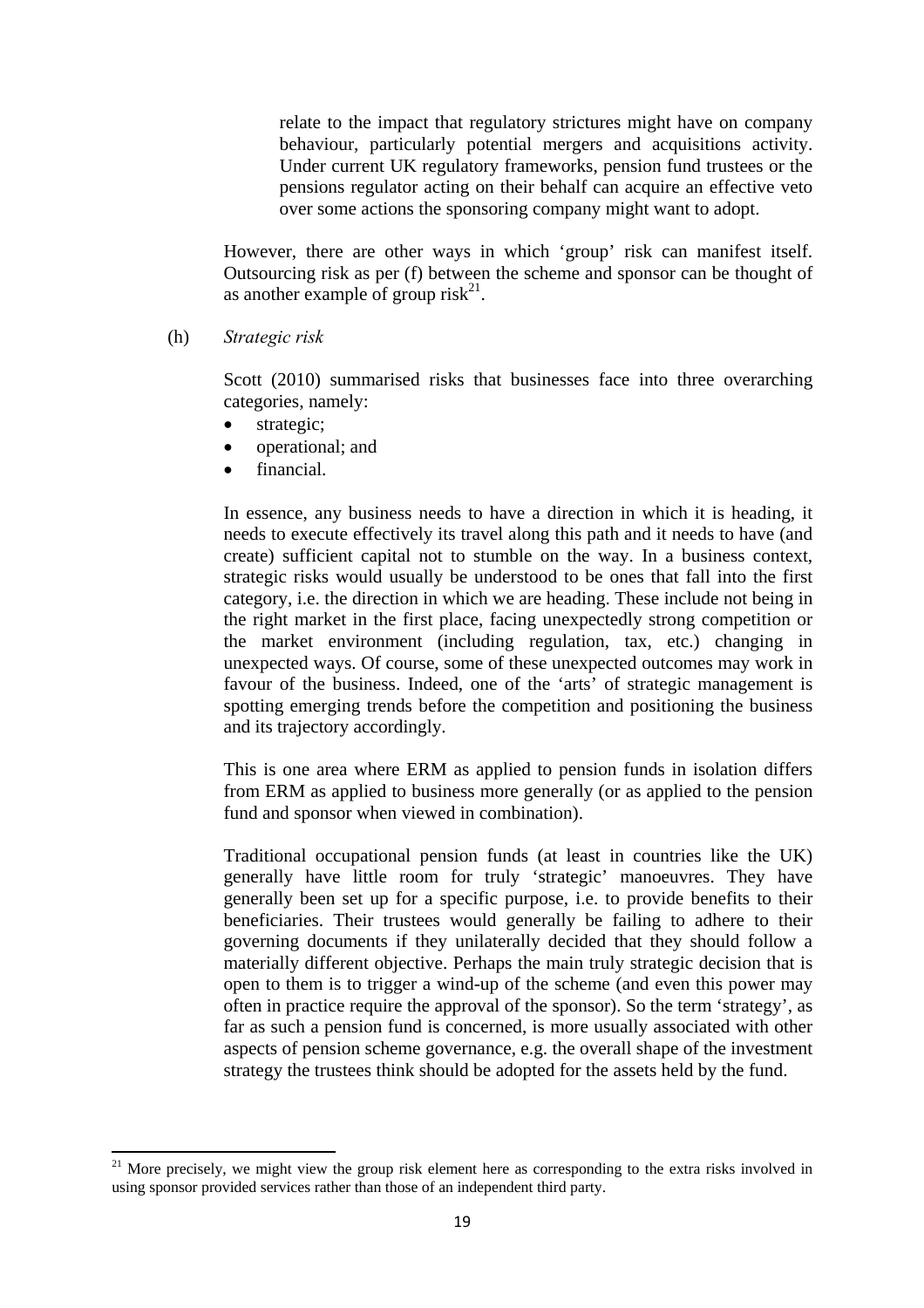Rather more 'strategic' options are available to the sponsor (and/or, depending on the governance arrangements in place, to the scheme and sponsor when viewed in tandem)<sup>22</sup>. The sponsor could, for example, close the scheme or alter the benefit accrual structure, either to new entrants or to existing members (or both). It could set up new pension schemes (or new remuneration structures in which the existing pension scheme did not figure). It could seek to merge different schemes if it has more than one.

#### (i) *Project risk*

 Project risk can be viewed as an example of operational risk or as something to be focused on in particular depth depending on the scale and frequency of specific projects an entity might carry out. ERM principles are commonly applied to project management, particularly but not exclusively to large IT and/or infrastructure projects, see e.g. Chapman (2006) or Lewin (2010). Each such project should be effectively managed. For example, project managers should ensure that project objectives are 'SMART' and compatible with the overall aims of the scheme/sponsor. They should also ensure that the project does not create other unwanted risks (or if it might then these are appropriately mitigated). Execution of the project needs to be timely, effective and achieved at optimal cost etc.

 Many one-off exercises a pension fund might enter into can fall within this category of activity, and may benefit from holistic assessment and management of risk. For example, the scheme might want to move member administration en masse to a new provider. How does it ensure that this move goes as smoothly as possible and with minimum possibility of latent errors arising? Another example might be if it is planning to initiate an exchange programme in which beneficiaries are allowed and/or encouraged to swap one set of benefits for another. This could include a switch from a defined benefits formula to one involving a greater degree of risk sharing. Those planning and implementing such a programme need to explore how best to structure it to reconcile the conflicting objectives and risk tolerances of the two main stakeholders, here the sponsor and the members (i.e. they need to decide on direction of travel). They also need to mitigate operational, legal, mis-selling and other risks (i.e. achieve successful execution). This includes minimising the possibility that the exchange programme, if successful, still does not eliminate the risks the scheme or sponsor was hoping to get rid of.

Any large scale transfer of assets and liabilities to a third party, as in a pension fund 'buy-out' or 'buy-in', should also be project managed carefully. The implementation of such a transfer can introduce a host of risks not dissimilar

 $^{22}$  The topic of the different meanings that different participants put on the term 'strategy', depending on what is or is not under their control and on how much 'in control of their own destiny' they feel could easily form the basis of an entire paper in its own right. Essentially all (business) objectives, however large or small in nature, can be decomposed into further sub-objectives in a hierarchical structure. Any given individual's employment will usually be focused on some restricted range of objective levels. The individual will typically associate 'strategic' either with actions that have an important bearing on whatever are the most important objectives within his or her remit, or anything else higher up in the hierarchy (unless the individual feels disenfranchised and therefore unable to be 'strategic' about anything!).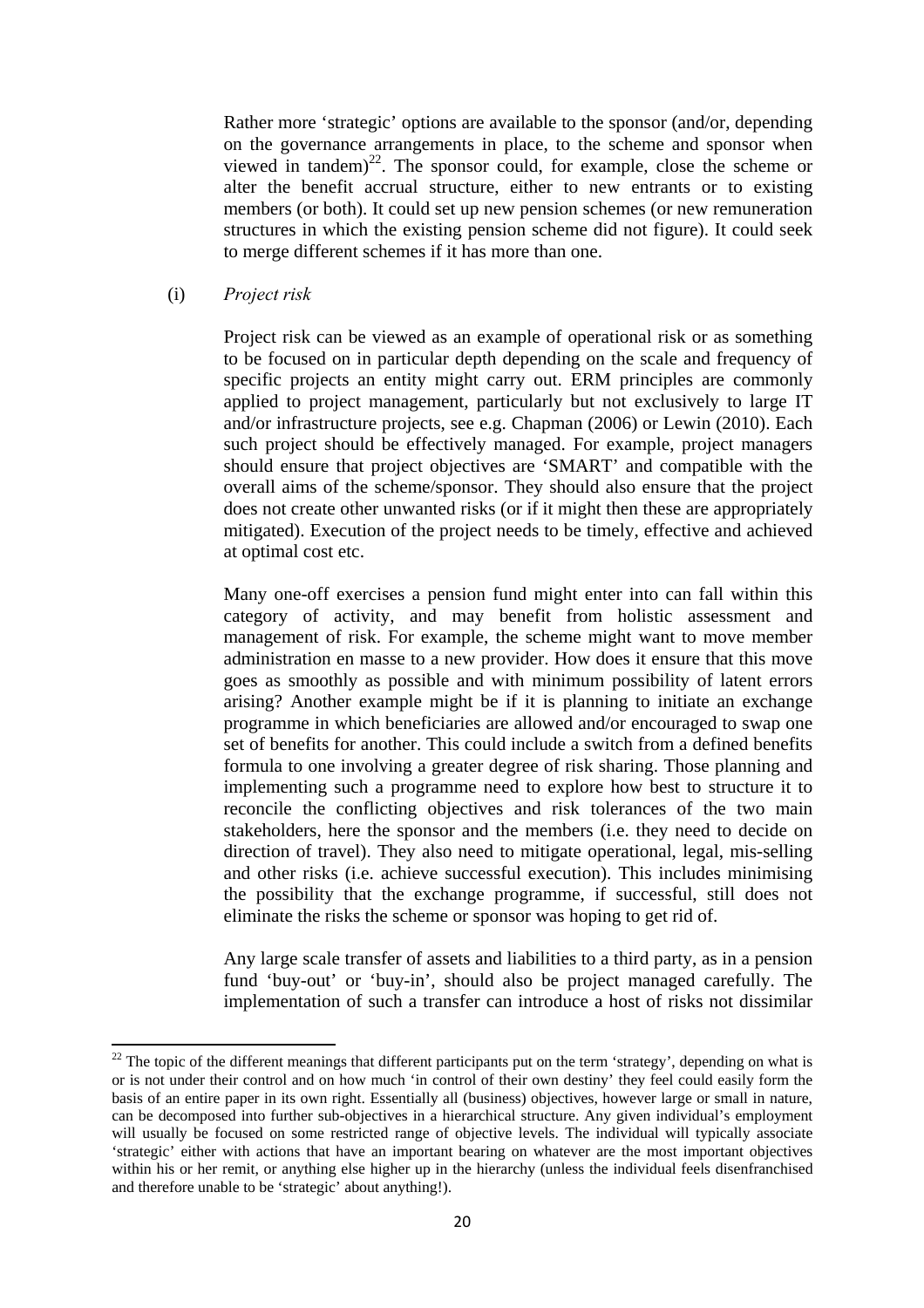to those in a mergers & acquisitions (M&A) transaction of a similar magnitude.

(j) *Legal risk*

 Legal risk might be defined as the risk of failing to operate within the law, or of failing demonstrably to do so. This can be by reference either to external legal frameworks within which the entity operates or in terms of legal documents governing the specific behaviour of the entity in question. It can therefore be thought of as a type of operational risk.

For example, if the pension fund is set up under a Trust Deed then the trustees might fail to follow what the Trust Deed specifies, or might fail to understand what the terms of the Trust Deed means. The provisions of the Trust Deed might also be overridden by legislation. Even if an entity follows all legal requirements, it can still be on the receiving end of legal actions claiming that it has not. The unanticipated costs of (and management time incurred in) refuting such claims would also normally fall within the definition of 'legal risk'.

In the wider context applicable to pension promises, a specific form of legal risk is that arising from employment law. Beneficiaries of occupational pension schemes are generally at some point in their lives employees of the sponsoring company or have a close relationship (such as being a spouse or child) with such employees. What the sponsor and or trustees can do in relation to the scheme may be constrained by employment law or practices.

Legal risk may also relate to legislation that is unclear and which is later clarified but in a manner that was not expected by the sponsor/fund in question.

(k) *Political risk*

 A very wide range of risks can be included within this risk category. For some commercial businesses, particularly ones operating in less developed countries, political risk may be a very important aspect of doing business.

As far as pension funds are concerned, political risk could for example include the risk that:

- a new regulatory or capital adequacy framework might be introduced;
- a traditionally strong relationship with existing politicians and corresponding local or national government(s) might weaken;
- previously discretionary benefits or those dependent on best endeavours might become more guaranteed; or
- the tax regime within which the pension fund operated changed, see for example Hatchett *et al.* (2010).

Political risk can itself be influenced by other types of risk. For example, Reinhart and Rogoff (2009) highlight the substantial and uncertain economic and socio-political impacts that can arise within an economy if its government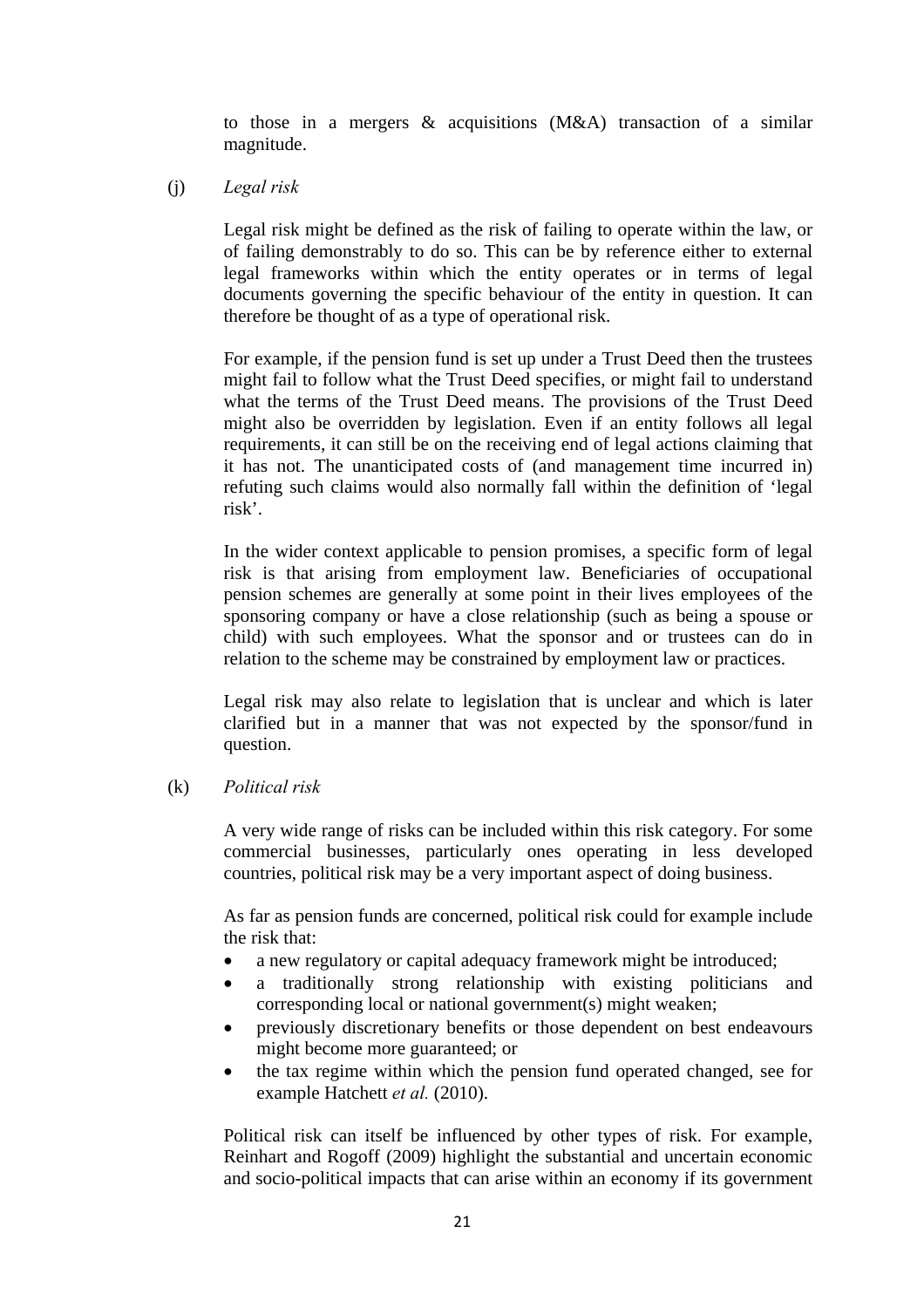defaults. They also note the high proportion of sovereigns that have defaulted at some stage in the past. In some countries sovereign risk is a very topical issue but also one that is clouded with considerable uncertainty in terms of possible outcomes for pension schemes and their sponsors.

#### (l) *Regulatory risk*

 Regulatory risk might be viewed as a subset of legal (or political) risk or as a separate, although related, risk category in its own right. It relates to the risk that the regulatory framework within which the entity is operating might change adversely. This could involve a change in either the general regulatory framework applicable to the entity or in its own relationship with its specific regulator/supervisor (or both).

For example, there might be a change in general regulations affecting pension scheme transfer values (or, specifically, how the regulator thinks these regulations should be interpreted by the scheme in question). This could potentially impact not just individual members but also the scheme or sponsor in aggregate, if the change was material enough.

For pension funds (and other entities in the financial services arena), regulatory risk can relate not only to actual benefits payable but also to the funding of these benefits. For example, it is possible that EU pension funds not already subject to Solvency II will over the next few years become subject to this regulatory regime, see Section 8. If the scheme has operated on the basis that Solvency II is irrelevant because it is not *currently* applicable and has adopted funding approaches or investment strategies that do not sit well in such a regulatory framework then it (and/or its sponsor) may be ill positioned to cope with such a shift if and when it does occur<sup>23</sup>.

#### (m) *Reputational risk*

Most of the above risks can combine with reputational risk. For example, a firm may face political risk because it operates in areas of the world with unsavoury political frameworks. An inappropriate business approach to such matters might lead to customers blacklisting the firm, with an adverse impact on the firm's revenue base or profitability.

A traditional DB occupational pension scheme may in isolation not be particularly exposed to reputational risk. Its 'customers', i.e. its beneficiaries, will normally have little practical scope to utilise the profit motive to penalise poor service. This contrasts with customer relationships that a normal business might have. Switching to another pension fund may not be a practical alternative or may actually favour rather than penalise the scheme's finances. However, there may be scope for a more nebulous embarrassment risk to fall

 $23$  This particular risk, although strictly political or regulatory in nature, could be viewed as a strategic risk for companies with disproportionately large pension schemes. Their direction of travel could be significantly changed if their pension scheme was suddenly transformed for all practical purposes into a large mono-line insurance company.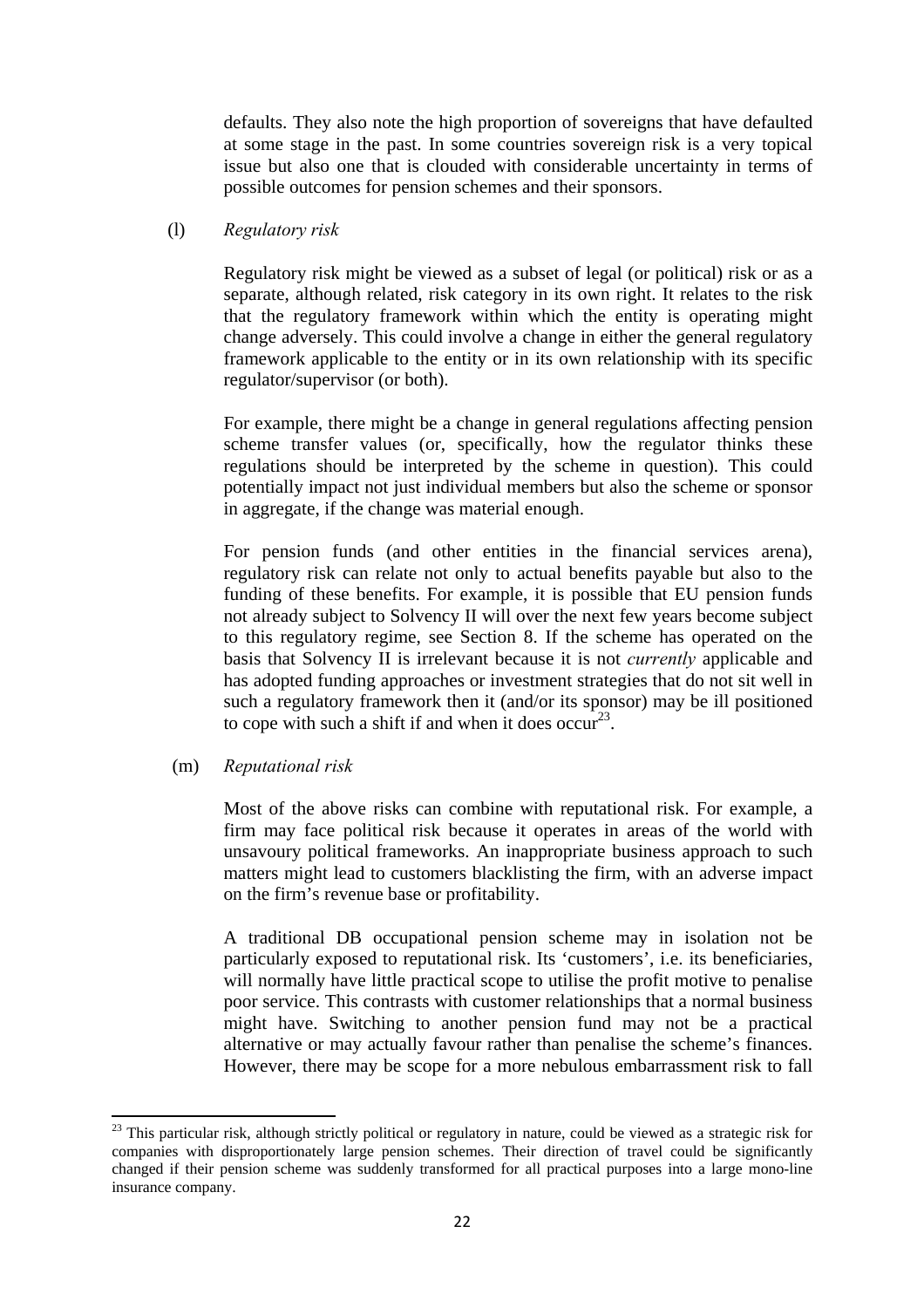upon managers (and trustees) if they are perceived to be providing a poor service to members.

Reputational risk is more obviously relevant to the sponsor, if one aim of the pension fund is to provide a positive impression of the sponsor to its employees.

Collective and other types of DC arrangements may be more exposed to this sort of risk than traditional UK-style DB pension schemes. Beneficiaries of collective DC arrangements may be more able to vote with their feet and if enough of them do so it may damage the arrangement's ongoing viability.

#### (n) *Employment/Human Resources risk*

The social aspect of pension provision introduces some additional risks. For example, historically, pension schemes have mitigated HR risk. They have helped with recruitment and retention of employees and also provided a headcount release valve in recessionary times if the business was not prospering. Employers were able to offer enhanced early retirement benefits to those who were being made redundant, if they were at an age when early retirement was feasible.

The UK is in the process of removing employers' ability to retire individuals automatically when they reach a certain age. It is also (along with quite a number of other developed economies) increasing the state retirement age applicable to its social security arrangements. This reflects a desire to increase employment participation rates more generally among older members of society, as life expectancy rises. This may make it more difficult for employers to retire older individuals they feel are not pulling their weight, especially if the employee cannot afford to retire. Sponsors may still be able to offer enhanced pension benefits to facilitate such retirements, but maybe the cost will be greater to achieve the same level of take-up rate.

Overlaid on this are shifting societal norms. The more paternalistic is the culture of the society in question the more such issues may be seen as falling onto the employer to sort out. In contrast, in some societies the expectation may be that it is someone else's problem (maybe the employee, maybe the state or maybe both). This doesn't necessarily alter the risk to the individual employee that he or she will have insufficient money to live off in old age. But it may change who is expected to help mitigate this risk.

#### (o) *Accounting risk*

A final risk that we wish to highlight here is 'accounting' risk. This may be viewed as the risk that there is an adverse *accounting* outcome shown in e.g. the scheme's or the sponsor's statutory balance sheet (or P&L account or equivalent) other than due to some underlying deterioration in the health of either of these entities.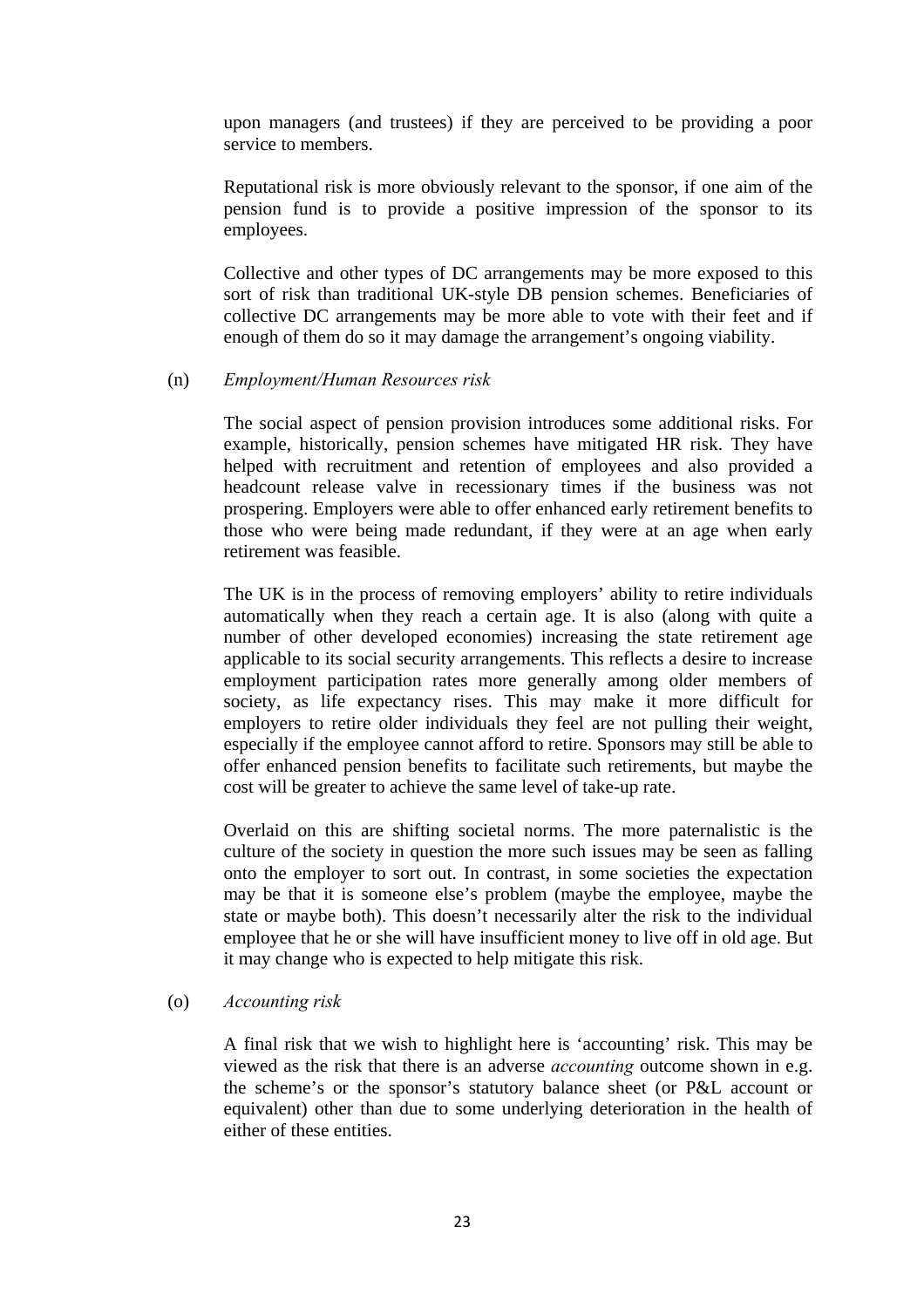In one sense, an 'accounting' risk as defined above might not be considered particularly serious. We are here specifically attempting to distinguish between:

- underlying economic reality; and
- its mere appearance as per financial statements.

Implicit in this distinction is a belief that there are situations in which the two diverge. This is a proposition that might not be accepted by accounting theorists (if accounting standards are suitably defined).

In practice, life is less simple, particularly as far as the sponsor is concerned. There may be impacts or potential constraints on company behaviour arising from accounting presentation. For example, the accounting presentation may:

- influence the market's view of the sponsor;
- impact on banking covenants or dividend policy; or
- drive payment sizes under staff bonus arrangements.

There may also be divergent opinions on how the 'underlying' position should be identified if not, ultimately, from material sourced from the financial statements<sup>24</sup>. Of course, even if we do accept the premise that the 'underlying' position ought to be derivable from financial statements, this may not be true in practice. O'Brien *et al.* (2010) note how difficult it is to understand the risk exposures that FTSE 100 companies have via their pension schemes purely from disclosures in their company accounts.

 A more complete classification of risks to which any entity (not just a pension fund) might be exposed is set out in Kelliher *et al.* (2011).

3.3 It is clear from the above risk descriptions (see also Kemp (2005)) that there can be some overlap between risk categories, in the sense that some commentators categorise some risks in one way while others may categorise them differently. The actual classification adopted may in the end be determined by the convenience of application for particular purposes<sup>25</sup>. The important requirement for an effective ERM framework is that all risks are covered and none are accidentally forgotten, rather than that they are necessarily given universally agreed names.

 $24$  A topical example of this is the relevance or otherwise of marking-to-market, i.e. market consistency, in the computation of assets and liabilities, see e.g. Kemp (2009). Some commentators believe that marking-to-market provides a poor guide as to the underlying state of a financial entity, particularly if it does not need to (or cannot) realise the assets or liabilities in question. Others think that it is very relevant, even if markets appear to be behaving irrationally at the time. After all, how do we objectively tell whether or not a market is currently behaving irrationally (and in which direction)? Allied to this are debates on the extent to which such computations should avoid pro-cyclicality (and whether more general accounting computations should do likewise).

<sup>&</sup>lt;sup>25</sup> Loosely speaking, if pension funds were regulated like insurers and the planned EU insurance regulatory regime, Solvency II, was already in force then the risks implicit in (a), part of (b) and (c) would fall within the 'market risk' sub-module of Solvency II, part of (b) would fall within the 'counterparty risk' sub-module and (d) and (e) would fall within the 'life underwriting risk' or 'health underwriting risk' modules. The remainder, if covered at all, would fall within the 'operational risk' sub-module.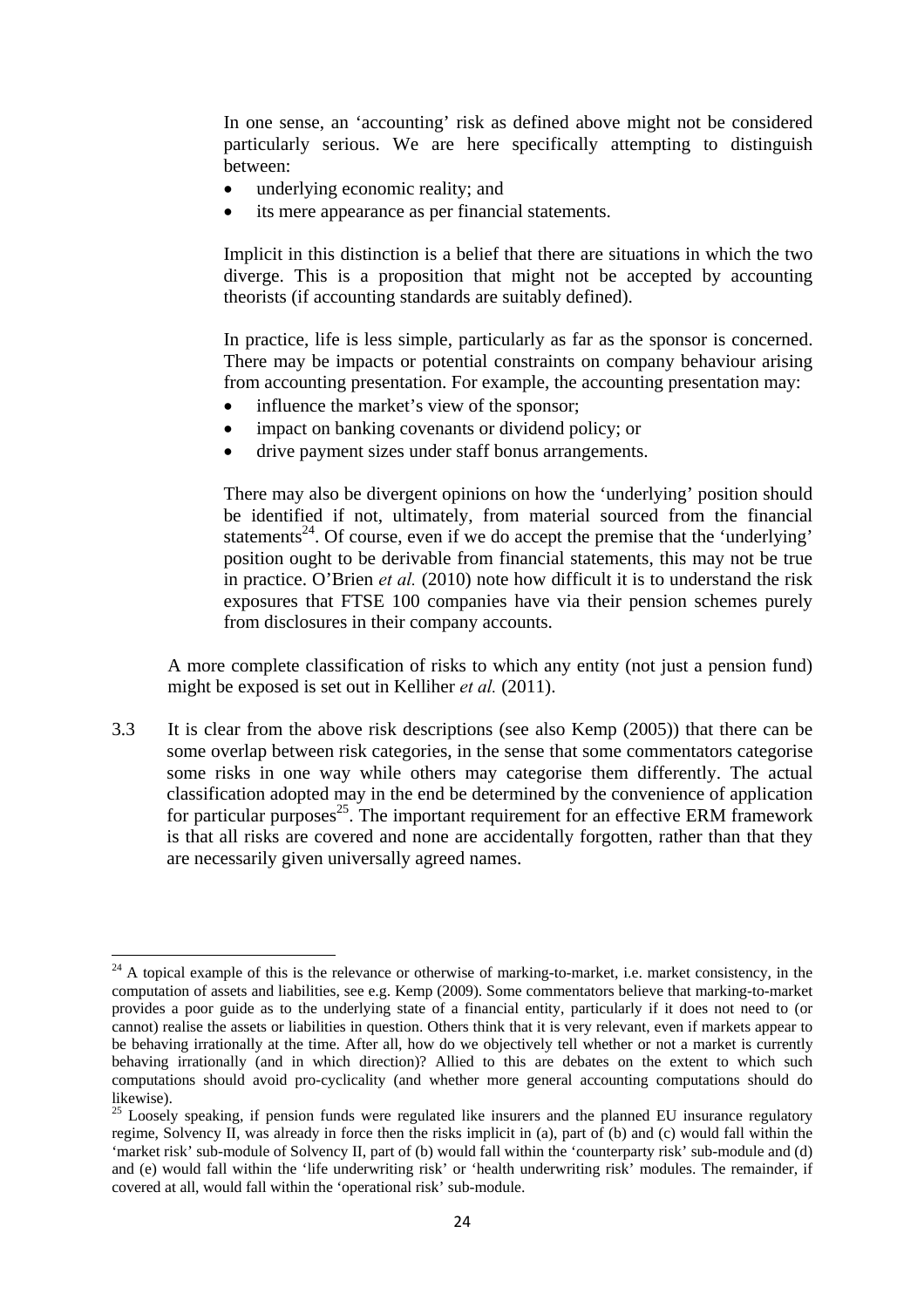### *Characteristics of risk*

3.4 In most of the analysis in Sections 3.1 and 3.2 we have equated 'risk' with 'risk of loss'. This is consistent with traditional dictionary definitions of risk. However, the term should also be applied to exposures with possible upside as well as possible downside. When market practitioners talk about 'trading risk' they usually mean buying or selling exposures to economic factors that carry uncertain outcomes. Gains (unless hedged) for one party will generally correspond to losses (unless hedged) for another party.

There are certain types of risk relevant to pension funds that are nearly always associated with loss as far as the fund is concerned, particularly operational risk or legal risk<sup>26</sup>. These correspond to 'unrewarded risks'<sup>27</sup>.

However, the majority of risks are more symmetric. For example, equity markets can rise as well as fall. A fund investing more of its assets in equities than it has equity risk exposure in its liabilities will gain if equity prices rise by more than expected.

3.5 Merely because a risk can have upside as well as downside does not necessarily make it worth taking. The risk may potentially be rewarded, but does the skill exist to exploit it and is the potential reward adequate for the risk being taken? At the heart of any portfolio construction or other decision-making process that the fund might undertake will be a formulation of a view on whether the risks being adopted (or mitigated) by the proposed course of action are likely to be successfully captured and adequately rewarded.

The issue of what skills, i.e. comparative advantages, an entity possesses is an important one in the context of entity-wide risk management. Proper consideration of this topic is a key part of business positioning as far as any corporation is concerned. In IFRS Practice Statement (2010) the IASB stresses the importance of disclosing in a company's Management Commentary:

- the principal risks (and opportunities) facing the company;
- how these risks (and opportunities) are changing;
- the company's plans and strategies for addressing them; and
- how effective its risk management strategies are.

Likewise, pension schemes need to assess what they are good at and what skills they do not possess or have ready access to. In principle, organisations should form views on the risks and rewards that they might face and position their portfolio accordingly, see e.g. Kemp (2010b) for a more mathematical treatment of the 'risk budgeting' and portfolio construction problem. In practice, entities often rely on heuristic approaches.

<sup>&</sup>lt;sup>26</sup> Strictly speaking even these often have some symmetrical qualities. For example, an operational error that involves overpayments to a beneficiary which cannot be reversed is both embarrassing to the pension fund and causes financial strain. However, even here there is an unintended winner, namely the beneficiary who has benefited from the operational error. The fund could, of course, also be a beneficiary of someone else's operational error.

Readers should note that some commentators describe other types of risk such as interest rate risk and inflation risk as 'unrewarded'. Their logic for doing so is that they expect there to be no long term reward from holding such exposures even though these sorts of exposures may introduce mismatch risk.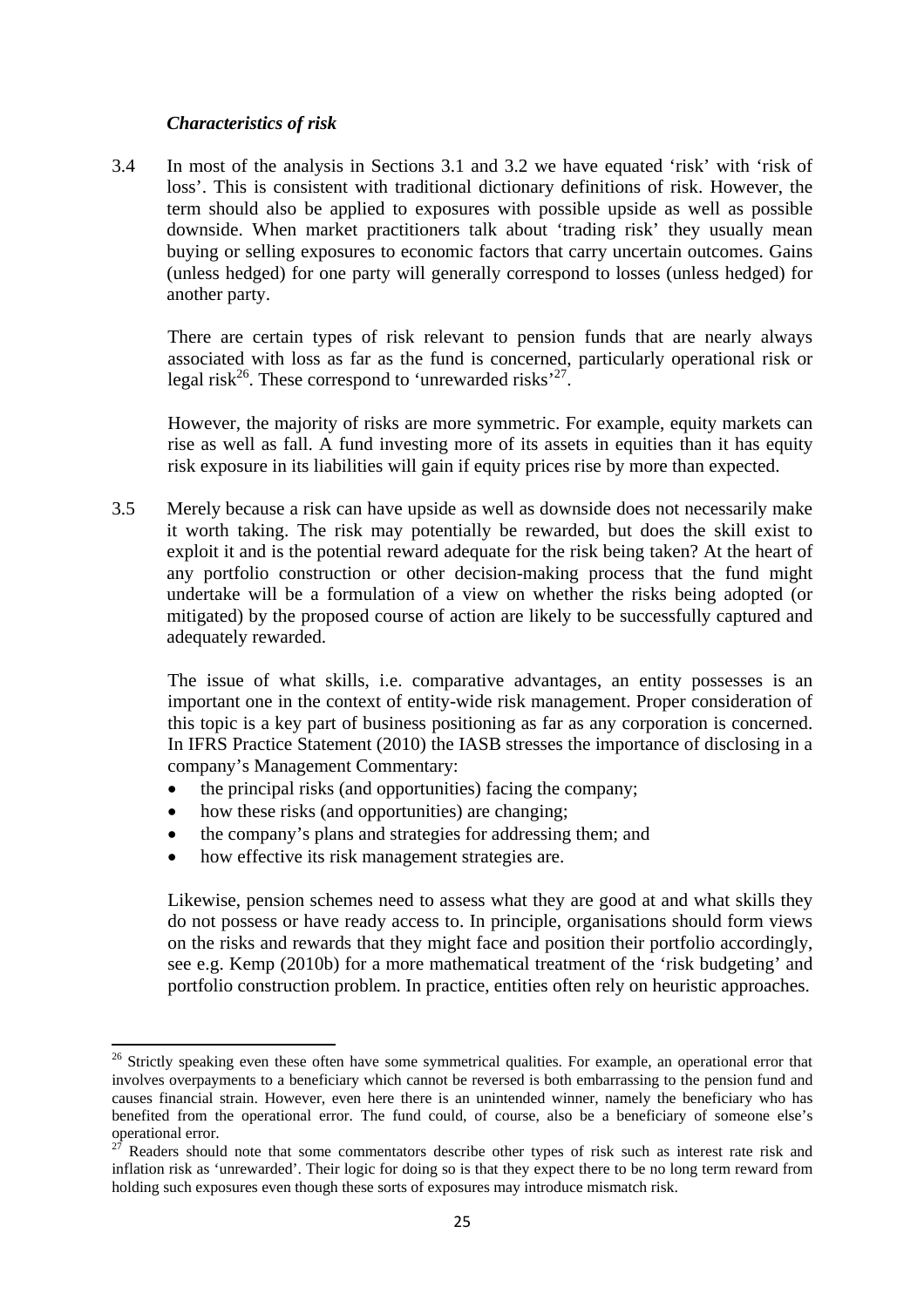It is important here to benchmark the entity relative to others and not just within its own field. Why, for example, are many defined benefit pension funds currently being advised that longevity risk is unrewarded and therefore to be sold while at the same time some insurance companies and other organisations are risking substantial amounts of capital to purchase it? Ultimately there is a 'market' price for the risks involved. If the price to transfer away the risk is too skewed in favour of the buyers (i.e. here the insurers) then the sellers (i.e. here the pension funds and, indirectly, their sponsors) should ideally retain rather transfer away these risks. However, the pension fund may not have the skills and governance disciplines in place to capture as effectively as the insurer any rewards that might accrue from building up a portfolio of such risks.

#### *Management of risk*

- 3.6 Whether 'risk' is primarily 'risk of loss' or is more symmetric might be thought of as merely a difference in nuance. However, it arguably has important ramifications in practice, particularly for those involved in 'risk management' or in corporate governance more generally. We discuss this topic further in Section 7. We here merely observe that there is no single agreed model for what a 'risk manager' should ideally do, there being two alternative articulations of what we might mean by 'risk management:
	- (a) At one end of the spectrum, risk management might be seen primarily as involving *identification, quantification and/or mitigation of risk of loss*, to the extent that this is deemed appropriate by senior management, bearing in mind that reducing risk of loss may also reduce risk of profit.
	- (b) At the other end of the spectrum, risk management might be seen as primarily involved in *deciding what types of risks an organisation should carry*. This might involve the 'risk manager' contributing to collective decisions taken collaboratively with other managers, for example in product design or new business lines. The risk manager might, for example, bring a particular mindset to the analysis of risk and more specifically to the quantification of whether taking the risk is likely to be adequately rewarded.

The spectrum between (a) and (b) corresponds with the extent to which the risk manager is expected to provide independent 'challenge' of as opposed to being an active participant in business line or entity-wide decision-making. Another way of articulating this distinction is to debate whether the 'risk manager' should primarily be a 'second line of defence' (and thus separate from revenue generating outward facing teams) or whether he or she should primarily be in a 'front line' role working alongside and within these teams to maximise value creation.

As far as the entity as a whole is concerned, both points of view are generally required if we want truly effective risk management. Thus the issue ultimately boils down to how we might best structure available resources to achieve a fully holistic appreciation and management of risk and where within this structure individual employees or advisers should sit.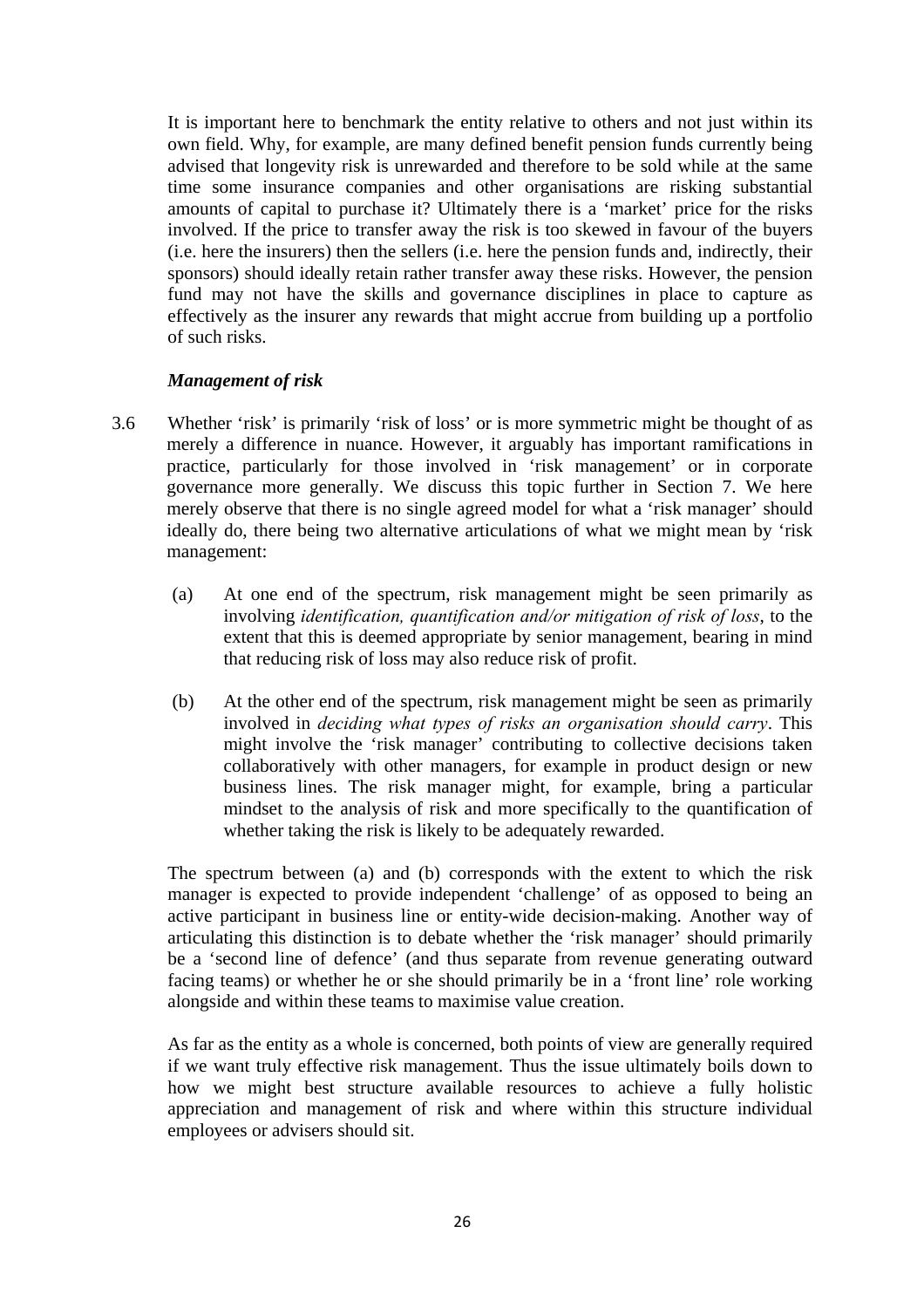3.7 A broader related point is that for some stakeholders in some pension schemes, the reward profile may be quite different to the one that applies to the sponsor's shareholders. For example, if no discretionary benefits are to be paid (e.g. in a 'pure' DB scheme as above) then members have an asymmetric payoff as their maximum gain is capped but their downside in theory extends to receiving nothing. This is in stark contrast to shareholders whose gain is in theory unbounded. The existence of a sponsor for such a scheme may be viewed as a 'loss absorbing' mechanism as far as the members are concerned. Downside investment risk then does not necessarily translate into 'loss' for members, as long as the sponsor covenant remains good.

# *Risk and uncertainty*

3.8 Often an implicit assumption is made within 'risk management' and 'risk measurement' that it is possible to quantify reasonably accurately the risks an organisation might face. However, this is an imperfect assumption, particularly in the business world.

We can conceptually differentiate between two types of risk, namely:

- (a) Risk that is amenable to such quantification. For example, in a (fair) game of poker we can estimate the likelihood of different hands being drawn, using conventional probability theory; and
- (b) Risk, i.e. 'uncertainty', that is inherently not measurable or quantifiable as above. This type of 'risk' is known by economists as 'Knightian uncertainty' after Frank Knight, a Chicago-based economist who wrote in the 1920s. In a classic text, Knight (1921) argued that profits (if any) accruing to entrepreneurs in effect accrue from them carrying such risks. We cannot tell for sure whether a particular business venture will succeed or fail. Even the most promising ventures can come unstuck because someone else comes up with a better way of delivering the same underlying business proposition or the market dries up etc.

Most risks that a pension fund faces (indeed most risks that any organisation faces) involve some mixture of (a) and (b). Part of the 'art' of the entrepreneur is in assessing the inherent uncertainties that exist in business activities and in identifying ways of reducing this uncertainty with a profitable outcome.

A corollary is that any presumption that a 'perfect' risk management system or process exists is necessarily flawed at outset. At best we are instead talking shades of grey. But as the management of uncertainty is a cornerstone of economic life, the different shades also potentially come with quite different financial outcomes. Thus we do not denigrate the importance of effective risk management, we merely highlight its difficulty and we make the observation that there is a limit to how reliably risk (if suitably widely defined) can be quantified.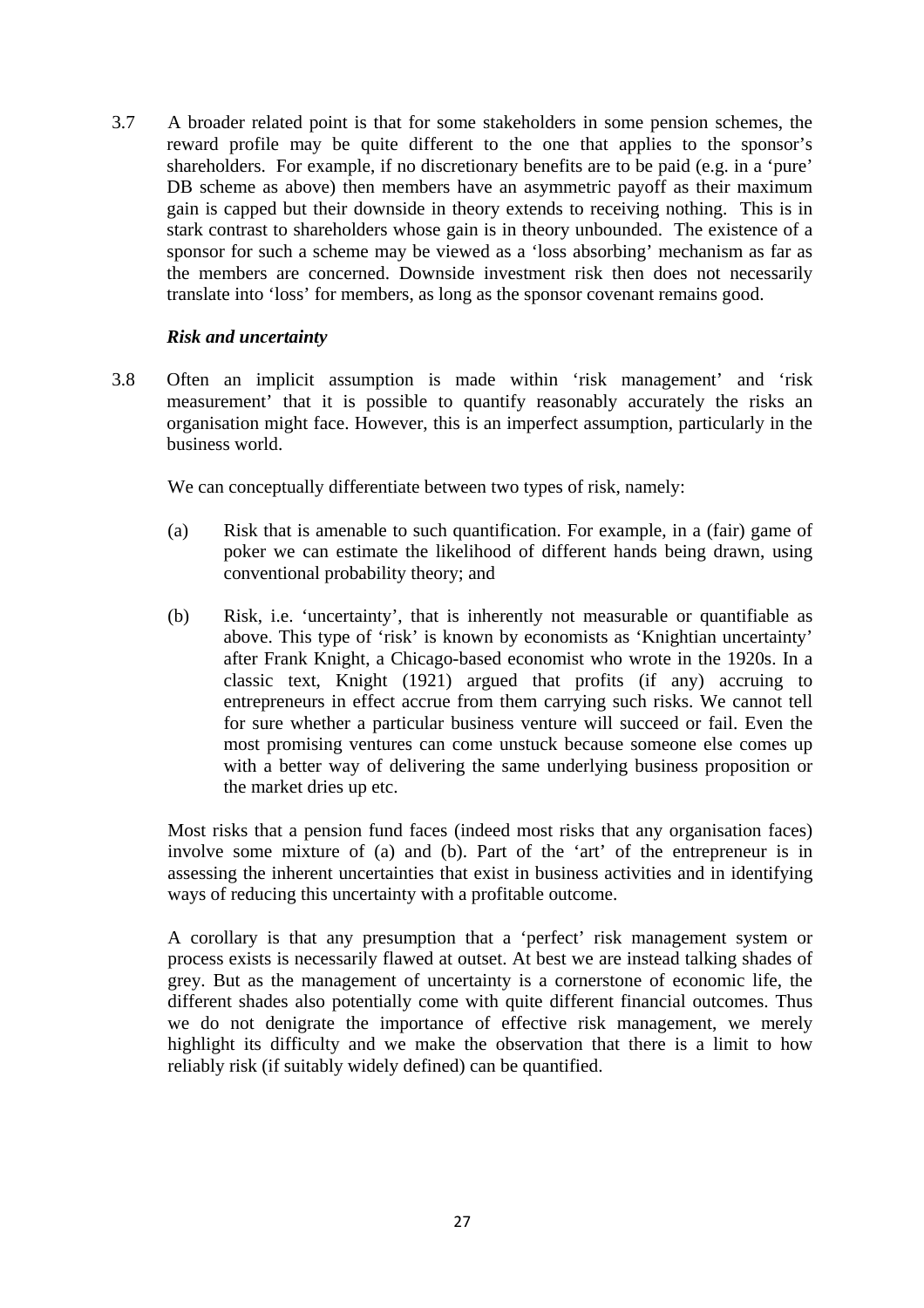# **4. WHAT IS ENTITY-WIDE OR ENTERPRISE RISK MANAGEMENT (ERM)?**

4.1 In this section we introduce the main elements of 'enterprise' risk management (ERM) as conventionally understood.

# *Benefits of ERM*

4.2 Before doing so, it is worth highlighting why enhanced risk management might be intrinsically desirable, and hence why a particular type of risk management, namely 'enterprise' risk management, might have particular attractions. Desirability here will depend in part on the stakeholder concerned:

# *4.2.1 Shareholder perspective*

There is some empirical evidence that risk management improves shareholder value, see e.g. Lam (2003). Other, more focused but possibly more theoretical, arguments include (see Hatchett *et al.* (2010)):

- (a) Risk management can reduce income, earnings and/or cash flow variability/volatility. This may lower tax costs and/or increase a company's credit rating or perceived financial standing, lowering the firm's cost of capital or improving its terms of trade;
- (b) Although in theory shareholders could choose their own investment strategies and risk exposures to maximise their own utility functions, in practice it may be easier for the firms in which they invest to do this on their behalf. Firms may be better informed about the risks that they are facing and may be better placed than shareholders to manage these risks. Indeed part of the remit of Boards is to do exactly this;
- (c) Risk management can reduce the likelihood of bankruptcy or financial distress and the direct and indirect consequences of such events, such as reduction or destruction of intangible asset value<sup>28</sup>; and
- (d) Better recognition and management of the uncertainties that arise in business life may allow a firm to be more entrepreneurial and hence more effective and profitable as a business. It may also lead to better allocation of capital.

The more comprehensive, holistic and consistent the risk framework is, the more likely it is that these benefits will be captured. A silo based approach may result in inconsistent management actions that in extremis might contradict each other. An example in a pensions context might be a sponsor whose business can be expected to benefit if people generally live longer. It might be tempted to focus overly much on longevity risk within its pension scheme without recognising that there may be a natural 'hedge' to this risk present within the rest of its business activities. 'Unwanted' currency exposures within the pension fund portfolio might turn out to be

 $2<sup>28</sup>$  It should be noted that modern finance recognises that the option shareholders have to allow a company to default, i.e. the so-called 'shareholder put', itself has value (to them) which needs to be set against the costs referred to here.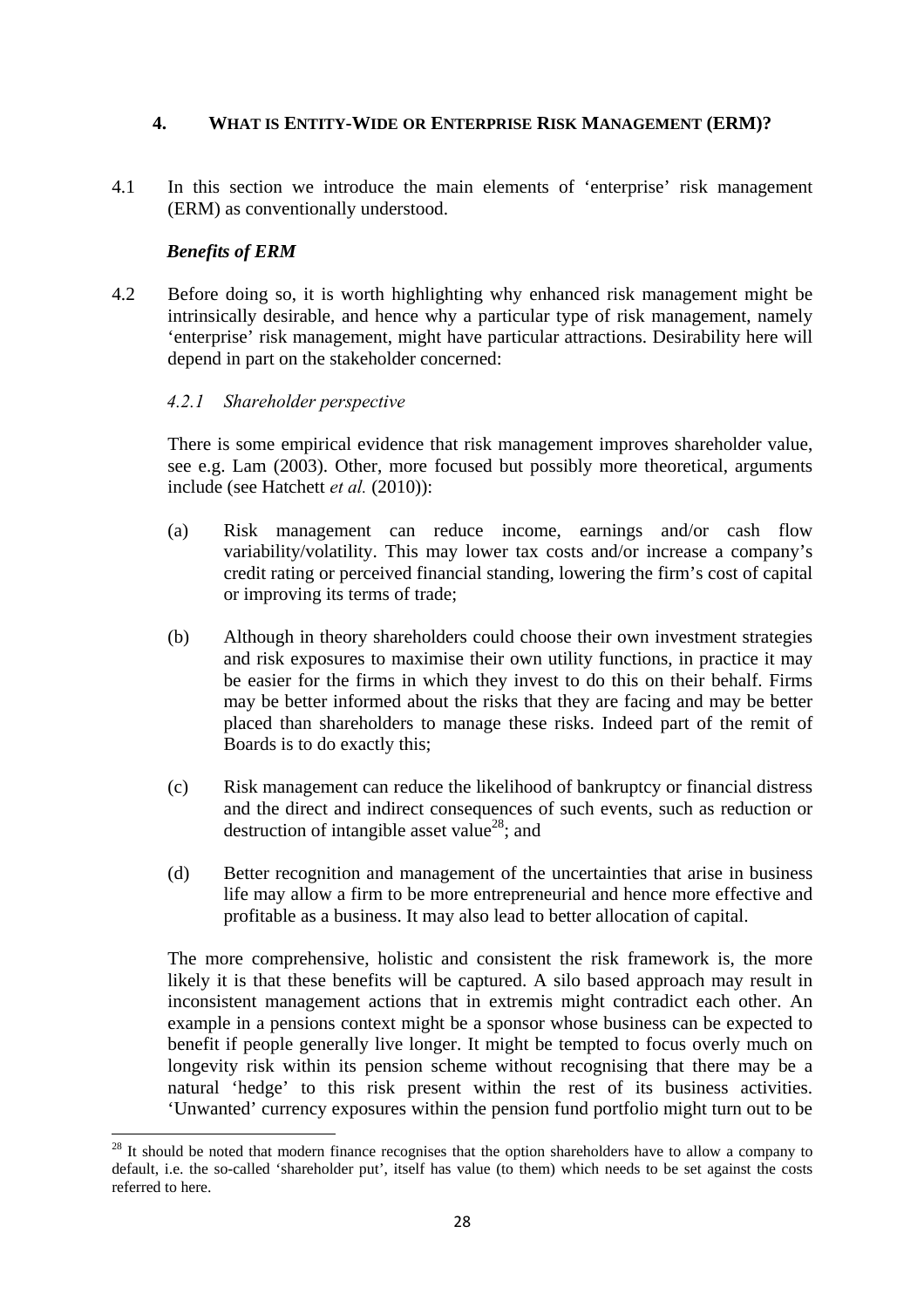'wanted' in the context of other business activities. Other examples might be of inflation risks in pension schemes of sponsors whose revenues from their core operations are linked to inflation, or institutions that trade in risks while at the same time are exposed to similar risks in their pension funds.

The advantage of managing these risks holistically through an entity-wide lens is not just to capture the benefits of diversification but also to manage more efficiently any resulting concentrations of particular risks.

Cutting across the boundaries that define individual silos should also eliminate inefficiencies. For example, investment consultants and scheme actuaries have separately defined roles in pension schemes. Historically investment and funding strategies have usually been decided by taking the other as fixed. This deprives the pension scheme of the benefits of an integrated approach that recognises more directly the linkage between the two.

# *4.2.2 Regulator (or 'supervisor') perspective*

Such bodies have a strong incentive to encourage effective risk disciplines within the organisations that they regulate/supervise, because:

- (a) Entities that capture the benefits of effective and comprehensive risk management should be stronger and better able to offer value-for-money to their customers<sup>29</sup> in a secure manner;
- (b) Entity failures, if extreme enough, may require bail-outs from the public purse and/or result in beneficiaries/customers failing to receive what they have been promised. Risk management failings may therefore be particularly costly to the stakeholders that these bodies represent and may generate personal embarrassment for the regulators themselves.

They should also be keen on comprehensive and holistic management of risk. Failure to handle effectively any one type of risk may obviate the benefits that might otherwise have been expected from effective management of all the remaining risks.

The FSA believes that firms that coped best with the 2007-09 credit crisis were generally ones which had effective and holistic risk management disciplines most embedded within their overall business management and objectives, see FSA (2009). This is one reason why they have encouraged firms they regulate to improve their risk management disciplines, see e.g. FSA (2010).

The FSA's remit is of course confined to financial firms. We believe that nonfinancial firms, particularly those with large treasury functions and significant pension risk could also benefit from more holistic risk management. Or, they might at least benchmark what they already do in this context relative to emerging best practice in the financial arena.

<sup>&</sup>lt;sup>29</sup> Kemp (2009) uses the generic term 'customer' in situations in which analogies can be drawn between pension fund beneficiaries, insurance company policyholders and banking depositors. As the specific focus of this paper is pension funds, the main applicable term is 'beneficiary', at least for UK pension funds which are generally set up under trust arrangements.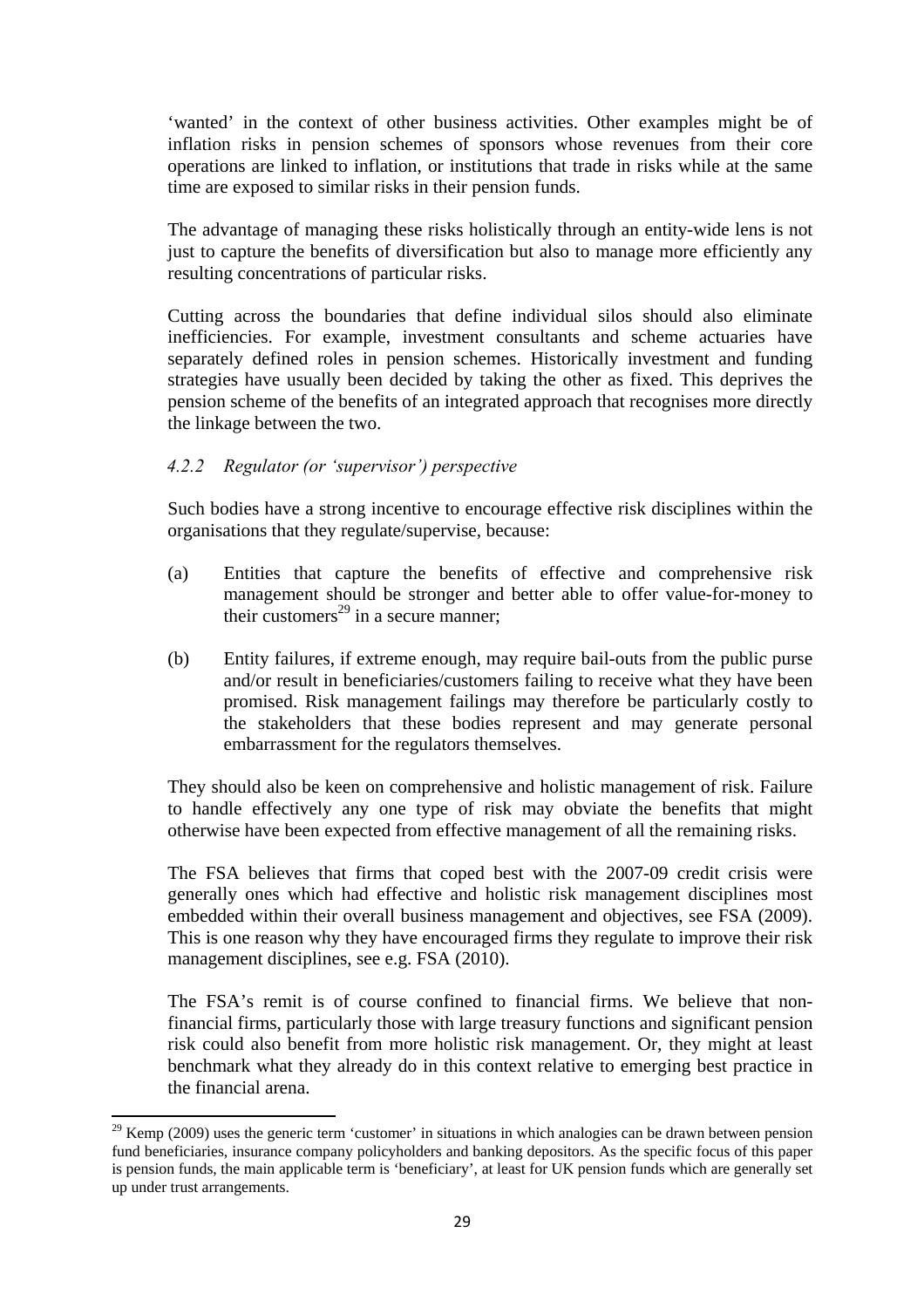# *4.2.3 Beneficiary (or customer) perspective*

These individuals will be particularly interested in the extent to which what they have been 'promised' will actually be honoured. In a pension context, risk management within the scheme, the sponsor or both should help with the delivery of this goal. This is particularly true if the assessment on which it is based is comprehensive and holistic, so that undue attention is not focused on risks that are largely irrelevant as far as the beneficiaries are concerned.

#### *What is ERM?*

4.3 We see from above that it is particularly desirable that risk management be comprehensive, integrated and holistic. Although there is no universally accepted definition of 'enterprise' risk management, nearly everyone using the term mentally includes in its scope this goal, i.e. that it should involve *effective integrated holistic management of all of the risks and opportunities faced by an organisation*.

Of course, organisations have often in the past effectively managed the risks that they faced without having specialist risk teams within their organisational structures or using terminology such as 'enterprise' risk management. ERM can in this context be thought of as (merely) a "*logical and evolutionary response to growing complexity, uncertainty and ambiguity associated with 21st century corporate life*", see IAA (2009).

We might therefore view ERM as corresponding to the corpus of ideas and approaches that constitute modern business best practice as far holistic risk management is concerned. Like portfolio theory or any other well articulated financial or management discipline, ERM involves a recognisably core body of knowledge as well as nuances that change from time to time as management fashions change. Past practices, to the extent that they are deemed to remain relevant today, will be subsumed within the overarching ERM discipline, but perhaps called something different.

Critics might, of course, argue that there is an element of circularity in such a definition. Why go to the trouble of creating a specific discipline called 'ERM' if the ideas it involves have in many cases been around for many years but called something else? We might answer this criticism by noting that humans seek order and structure in their understanding of how things work. We see this in the quest for universal scientific laws and principles as well as in many other human endeavours. So, grouping together activities into overarching disciplines is a natural feature of human activity.

The test is whether the classification so created is *useful*, in the sense of highlighting similarities and relationships between activities and/or bringing further insights to the problem that the classification is attempting to tackle. In the writers' opinion, there are many advantages in analysing different types of risk in tandem. Similarities and differences between different types of risk become more easily apparent, making it easier to identify management approaches applicable to different types of risk.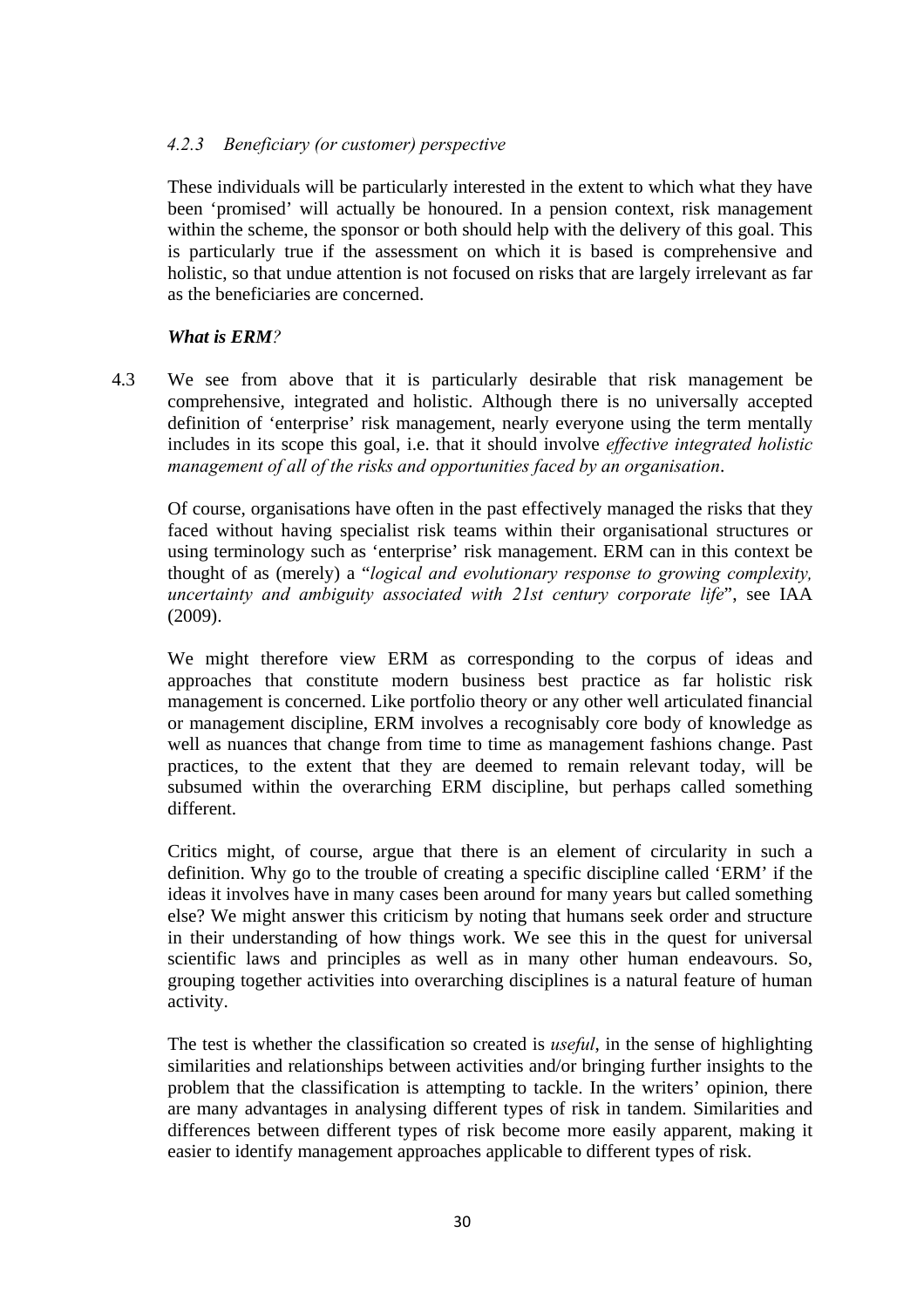4.4 Most commentators, particularly ones who are management consultants, also strongly associate 'enterprise' risk management with *creating value for owners*, see e.g. IAA (2009). This in part reflects the types of organisation, e.g. proprietary insurance companies or other for-profit businesses, to which ERM has traditionally been applied. The term 'enterprise' has a convenient double connotation in this respect. It suggests both an inclusiveness across all business activities that is logically associated with a holistic approach to risk management (as in Section 4.3) as well as a focus on the business as a whole from the shareholder and hence value-creation perspective.

Self interest may, of course, be at work on the part of any external consultants. Stressing the positive impact that ERM can deliver to shareholders, owners and stakeholders is always a good starting point for anyone whose bills will eventually be paid by such people. There may also be an echo of the different emphases different people may place on upside versus downside risk management as per Section 3.5. A consultancy pitch becomes more compelling if we can weave into the story the likelihood not just of better mitigation of downside risks but also of some upside potential.

 However, as we have hinted at already, too strong a focus on shareholder value may not always be the right emphasis for pension funds, at least not when they are viewed in isolation. Instead, we will often need to pay more attention than is usually given in an ERM context to the different interests of different stakeholders.

4.5 A simple example highlights the issue. Suppose we have a traditional balance-of-cost defined benefit pension scheme and its sponsor wants to 'maximise shareholder value' by minimising the contributions it might have to pay into the scheme. If this was the *sole* goal of scheme design then the sponsor should close the scheme to new entrants and reduce or stop further benefit accrual by existing scheme members $^{30}$ . Better still, it should never have set up the scheme in the first place. Reducing or if possible eliminating future benefit payments is a very effective way of reducing the cost of meeting these payments, particularly as it is effective even when combined with practically all other ways we might envisage for managing down costs (e.g. choosing a more effective investment strategy, reducing administrative costs etc.).

Presumably, however, the sponsor had other goals when first setting up the pension scheme, e.g. the scheme might have been seen as an effective recruitment aid or other tool for effective staff management and incentivising employees. Minimisation purely of contributions into the scheme may not be the only or even main objective as far as the sponsor is concerned. We also need to be cognisant of the *underlying purpose* behind the entity we are considering. Moreover, once established, the interests of *other stakeholders*, particularly here the scheme beneficiaries, come into play. These may conflict with the interests of the scheme sponsor  $3^3$ .

 $30$  This type of action has become increasingly common of late amongst sponsors of defined benefit pension schemes in the UK.

 $31$  Elsewhere we note that the sponsor may itself be a beneficiary. It is crucial for trustees and their advisers to form a view on what is the underlying purpose of the scheme and what their own role involves before they can be clear on their own objectives. Clarity of objectives is an essential part of any risk management process.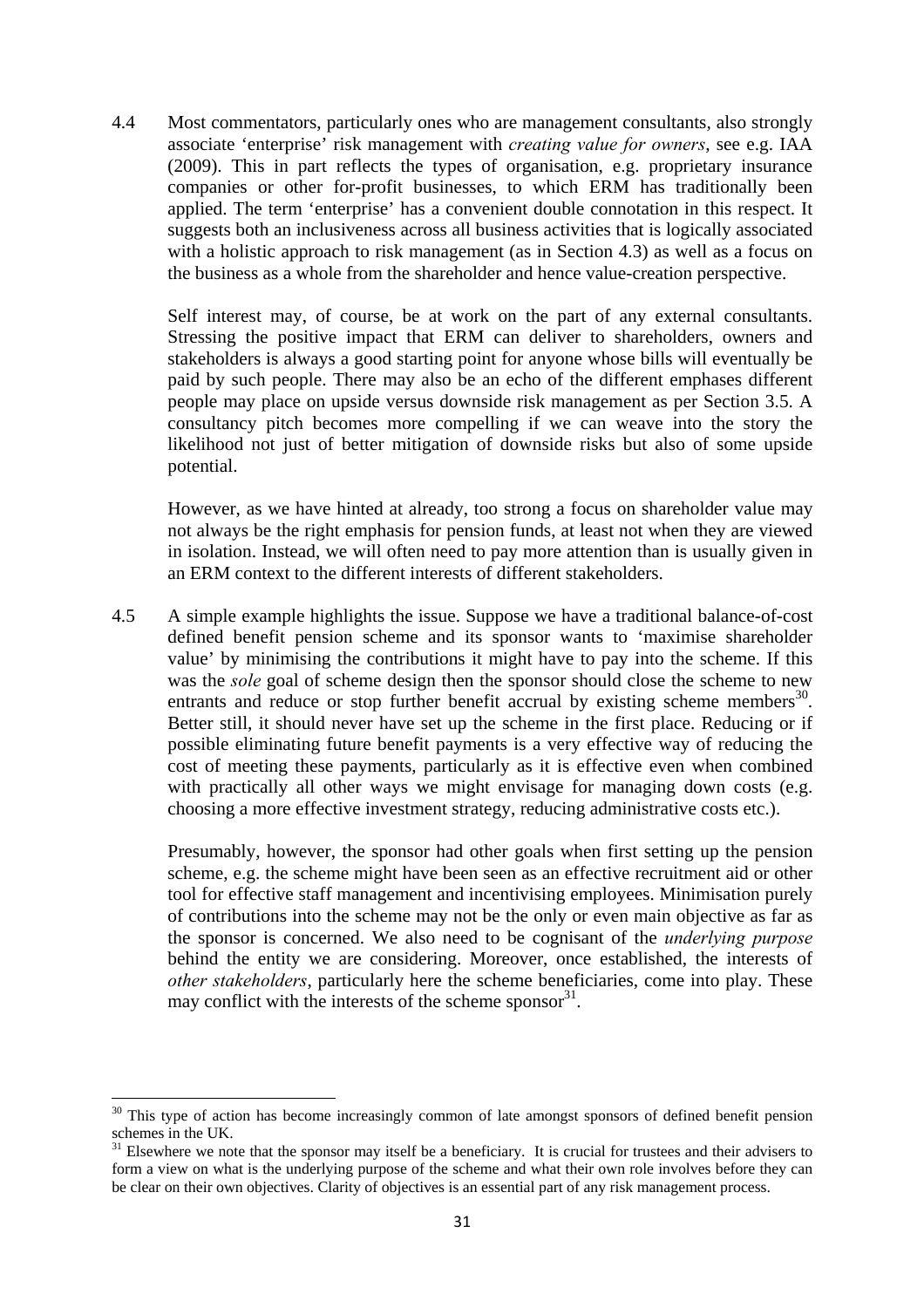# *Organisation of ERM*

- 4.6 We will concentrate in Section 5 on the important impact that these subtleties have on the practical application of ERM to pension funds. For the remainder of this section we will focus on ERM as more traditionally applied to profit-making business organisations, given that the holistic focus referred to in Section 4.3 should remain applicable irrespective of the type of entity in question.
- 4.7 Given the holistic emphasis of ERM, we should expect it to be concerned with the totality of systems, structures and processes within the enterprise that identify, assess, treat, monitor, measure, report and/or communicate internal and external sources of risk that could impact the enterprise.

Organisationally, ERM is generally facilitated by:

- (a) Some centralisation of key risk management activities or at least the coordination of these activities within the organisation;
- (b) Adoption of a common risk management 'language' across the organisation so that risks can be appropriately compared and contrasted and also managed consistently across the organisation;
- (c) An emphasis on governance and behaviours (the risk management 'culture') as well as on specific risk control processes and measurement activities;
- (d) A holistic consideration of risk information, not just relating to past events (e.g. losses or near misses), but also current performance (e.g. risk indicators) and potential future outcomes (e.g. risk assessments and risk profiling); and
- (e) Emphasising co-ordinated decision-making and implementation.
- 4.8 To the above list, most commentators would also add *Board emphasis and commitment,* as well as *communication*. If effective risk management really is to be viewed as important by the organisation then the lead must come from the top and the stakeholders need to understand how the organisation seeks to add value by managing risks and opportunities in tandem.
- 4.9 The need to involve the Board is perhaps most obvious right at the heart of any effective ERM implementation process. This is the requirement to set the organisation's overall *risk appetite* and hence *risk budget*.

 This might be set by reference to some absolute upper limit (to say yearly overall profit) above which the Board never wants any loss to fall. However, a hard upper limit is in practice virtually impossible to achieve; almost any business activity might in theory incur an arbitrary large loss if the circumstances involved are sufficiently undesirable, e.g. any business might be wiped out if all of its activities were destroyed by a freak natural disaster.

 So, risk appetite would more normally be expressed in probabilistic terms (e.g. a loss no greater than X with a given confidence level) or perhaps by reference to a lower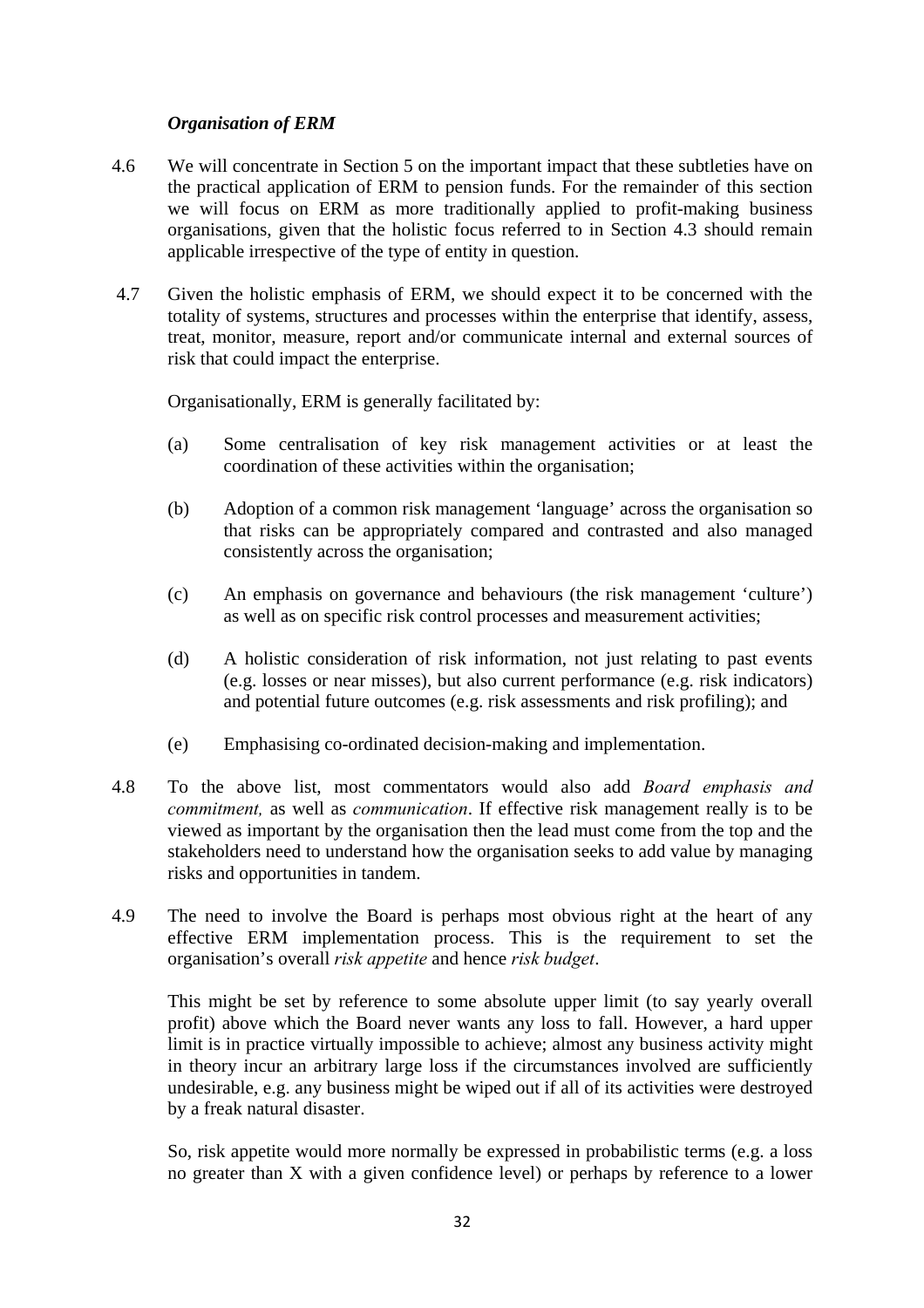level of 'practical' loss that the organisation might focus on and expect not to incur other than in the most exceptional of circumstances $^{32}$ .

4.10 Readers familiar with the concept of Value-at-Risk (see Section 6 for further details), will appreciate that a probabilistic expression of risk appetite needs not just a confidence level but also a time frame.

Correct handling of time frames in pension fund risk management offers many pitfalls for the unwary. For example, take the pension promises being provided by a poorly funded scheme that has a large deficit on a winding-up/buyout basis but standing behind which is a large well capitalised sponsor with a strong credit rating. The promises might currently seem secure on the basis of the (currently strong) sponsor covenant. However, sponsor business models and credit ratings can change surprisingly rapidly over time. A currently highly rated company could still quite easily default over the coming, say, 10 years, if business trends are unkind to it. This is well within the timeframe of interest as far as many of the scheme beneficiaries are concerned.

#### *ERM in practice*

- 4.11 Most practical implementations of Enterprise Risk Management then incorporate several related elements, including:
	- (a) A governance framework, often including a specific risk team with the right skills and experience and/or chief risk officer or equivalent, designed to ensure that the risks actually being run by the organisation are within its overall risk budget. Where practical, the governance framework would also aim for the mix of risks to be chosen as optimally as possible in relation to any reward that might be expected from carrying the risks.

The framework would include consideration of whether risks that are present should be accepted 'as is', mitigated in some way, or transferred away (or potentially added to, if the expected reward from doing so is great enough). Particular emphasis would normally be placed on ensuring that, as far as possible, all pertinent risks have been considered. For example, the framework might use (regularly updated) targeted staff workshops, risk registers, analyses of risks that have actually arisen, analyses of the experience of other entities, professional advice  $etc^{33}$ .

(b) Quantification, where practical of the different risks to which the entity is exposed. Some types of risk, e.g. (external financial) market risk, are typically regarded as easier to quantify than others, e.g. many types of operational risk. This quantification might be relatively narrowly focused on, say, regulatory capital requirements. However, the ethos of ERM is more naturally adhered to

<sup>32</sup> This type of specification might more precisely be referred to as the organisation's *risk tolerance*, with appetite for utilising up the tolerance also dependent on the magnitude of the expected rewards available from taking on risk exposures.

<sup>&</sup>lt;sup>33</sup> An important adage to remember here is that what is measured generally gets managed. It is therefore important to ensure not only that measurement and monitoring does take place, but that the right things are being measured, so that the right exposures are also likely to get managed.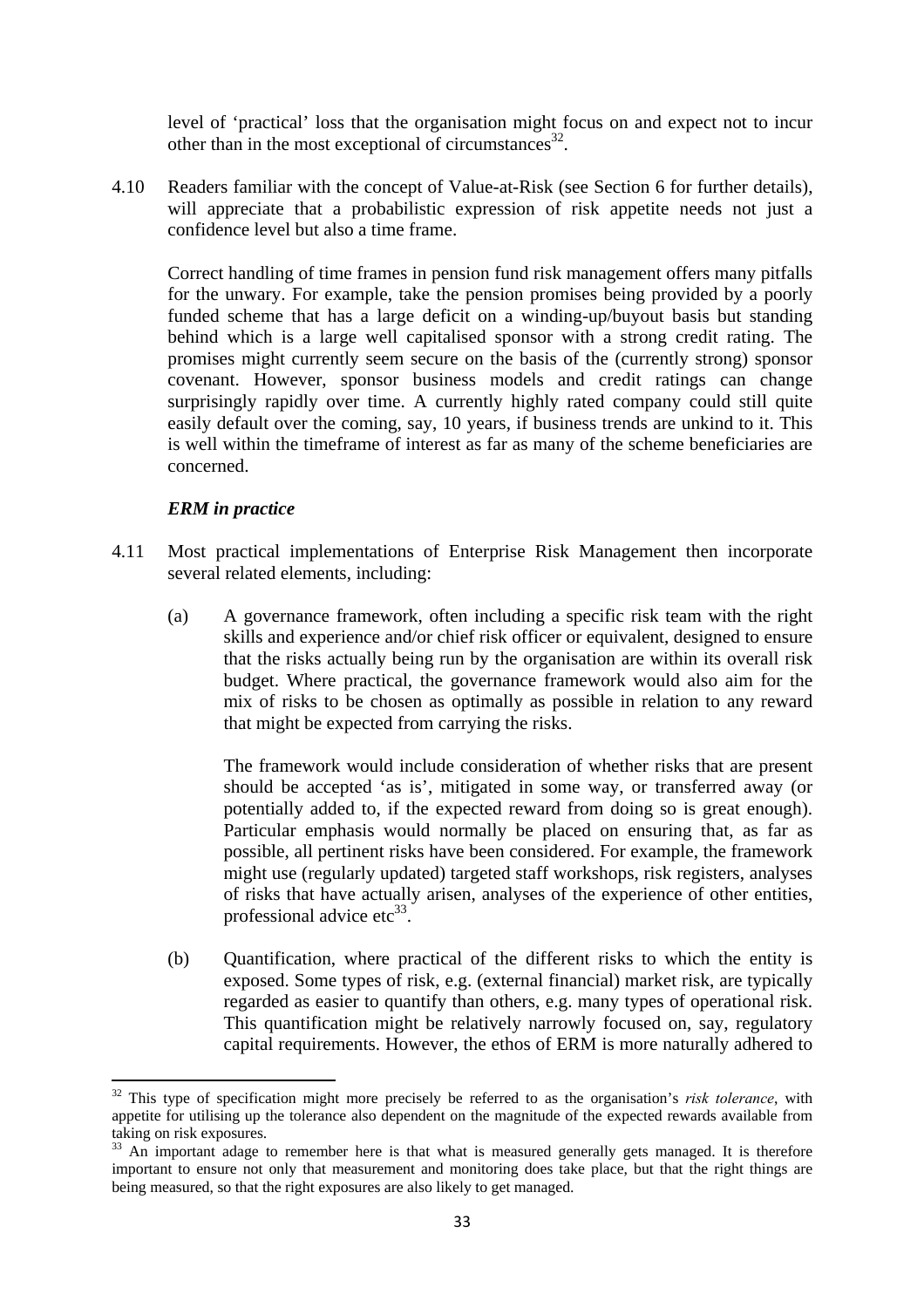if more broadly based and holistic considerations are focused on here. For example, we might be interested in:

- the broader impact that risks, if they arise, might have on the entity's credit rating, if any, and, if it is a corporate, on its ability to raise new capital; as well as
- more narrowly focused criteria such as whether it has sufficient cash flow to fund its immediate liquidity needs.
- (c) A methodology for combining risk measures so that risk management is applied most effectively where it is most appropriate to do so, given the ultimately limited resources that any entity is likely to have available to it.
- (d) Ongoing review of the reliability and completeness of the risk management process and analyses aimed at identifying significant vulnerabilities before they actually materialise. These might include stress testing and/or reverse stress testing<sup>34</sup>.
- (e) Controls and limits that are formulated, agreed, implemented and monitored as appropriate  $35$ .

Throughout all of this is the need to ensure that there is effective cultural buy-in throughout the entity to the Board's agreed risk budget. It will be difficult if not impossible for any centralised function to 'control' risks effectively on its own. For the entity to succeed in this respect, everyone needs to be pulling in the same direction (and, of course, for this direction to be a helpful one in the first place!).

<sup>&</sup>lt;sup>34</sup> A stress test will generally involve a predefined set of circumstances (e.g. a repeat of the 1970s Oil Crisis, a 40% decline in equity markets, a repeat of the 2007-09 credit crisis, the largest 2 counterparties defaulting simultaneously, ...), that are unlikely but within the realms of plausibility, which we then apply to the entity, without necessarily worrying too much about the exact likelihood of occurrence. A reverse stress test involves identifying the types of outcomes that will result in the business model coming unstuck, however unlikely they might be believed to be at present.

<sup>&</sup>lt;sup>35</sup> Chapman (2006) makes the point that more 'controls' do not necessarily equate to more 'control'. Controls involve systems and processes and usually involve some staff effort to adhere to and/or to promote. If there are too many of them (particularly on relatively irrelevant activities) then this may, for example, diminish the respect individuals place on the remainder to the detriment of the overall control framework.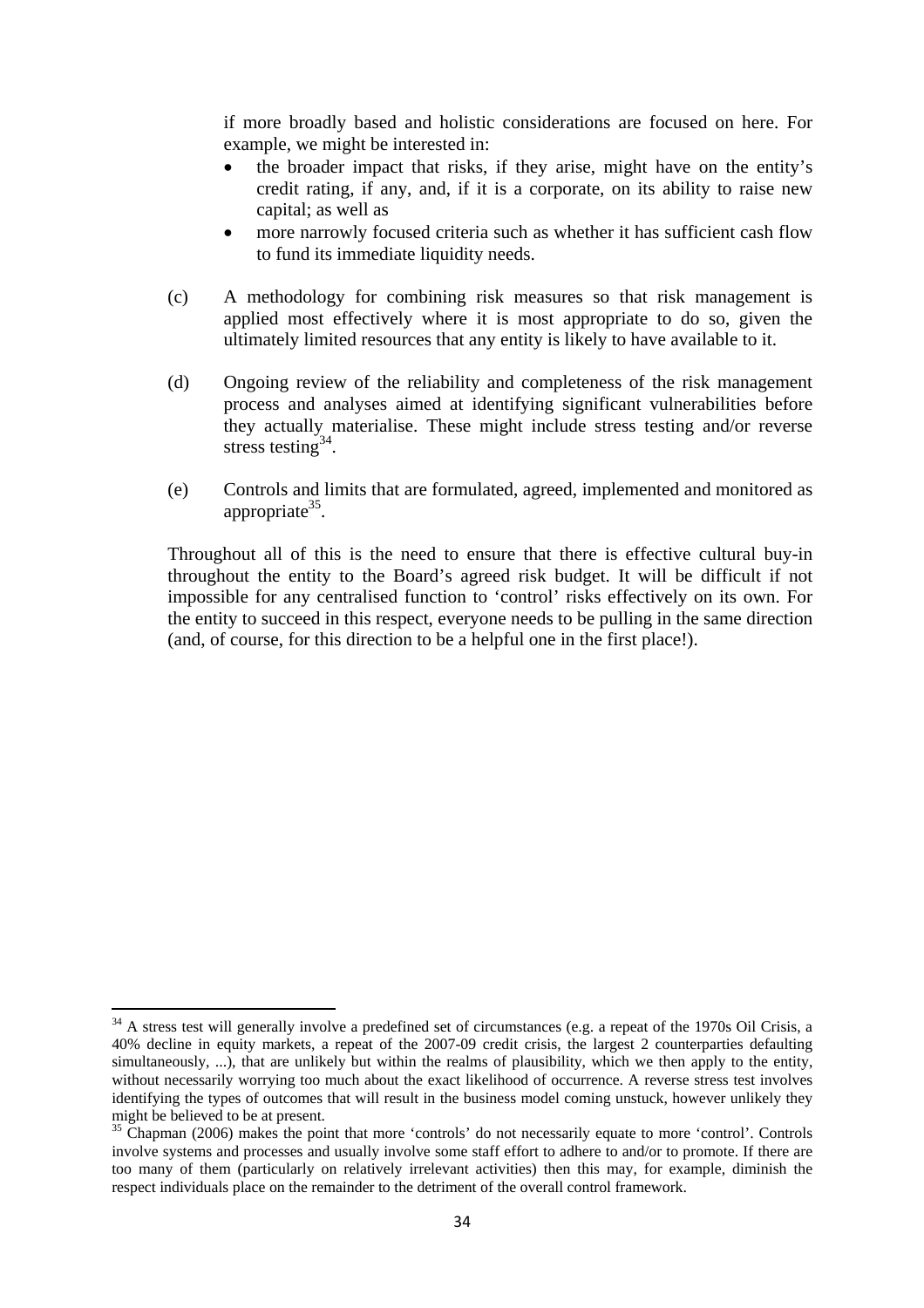### **5. SIMILARITIES AND DIFFERENCES BETWEEN PENSION FUNDS AND OTHER ENTERPRISE TYPES**

5.1 As we have explained earlier, many elements of ERM are just as applicable to pension funds as to any other type of organisation. However, there are some important aspects of pension funds that do not easily fit within the traditional understanding of 'enterprise' risk management. In this section we explore some of the more important distinguishing features of pension funds.

## *Purpose of entity*

5.2 Perhaps the most obvious differentiator is the *explicit defined purpose* for which a pension fund exists.

Most businesses nowadays have very wide powers and objectives and can in principle change their business focus very substantially. An example is Nokia which used to make rubber boots (amongst other things), but is now primarily focused on mobile telephony. Legally, the powers that a (UK) company has are primarily set out in its Memorandum and Articles of Association, but these are usually deliberately very widely drawn.

In contrast, pension funds (at least in the UK) normally exist just for the purpose of providing retirement benefits<sup>36</sup> to a specified class of individuals, their 'beneficiaries'. In the UK this is usually facilitated by them being established in the form of trusts. The trustees of the pension fund will then have powers that are explicitly defined in a trust instrument and are required to follow the specific purpose for the fund set out in this instrument.

An important corollary of this observation is that much of the shareholder focus that is accorded to ERM in the context of a business enterprise, including a need to decide which out of a wide range of possible activities the business should focus on, becomes less relevant for many  $(UK)$  pension funds<sup>37</sup>. Or rather, it is less relevant when the pension fund is viewed in isolation, although it may still be very relevant when the pension fund and sponsor are considered in tandem.

- 5.3 The defined purpose underlying the pension fund (and its effective inability to raise further funds itself by pursuing new business opportunities or raising new capital from outside sources) highlights the issue of who will make good shortfalls, if they arise, in its assets versus its liabilities. Nowadays, at least in the UK, this has at least three important components:
	- (a) *The investment strategy being followed by the fund*

Stating the obvious, the greater the risk (i.e., here, principally the mismatch relative to the liabilities) the more likely it is (at least in the short term) that a

  $36$  Pension funds often also provide some measure of mortality and disability benefits to their beneficiaries.  $37$  As noted earlier, this is less true in some other jurisdictions, where private pension provision may be

commonly provided by insurance companies (which potentially have other business lines) and probably also for DC arrangements more generally.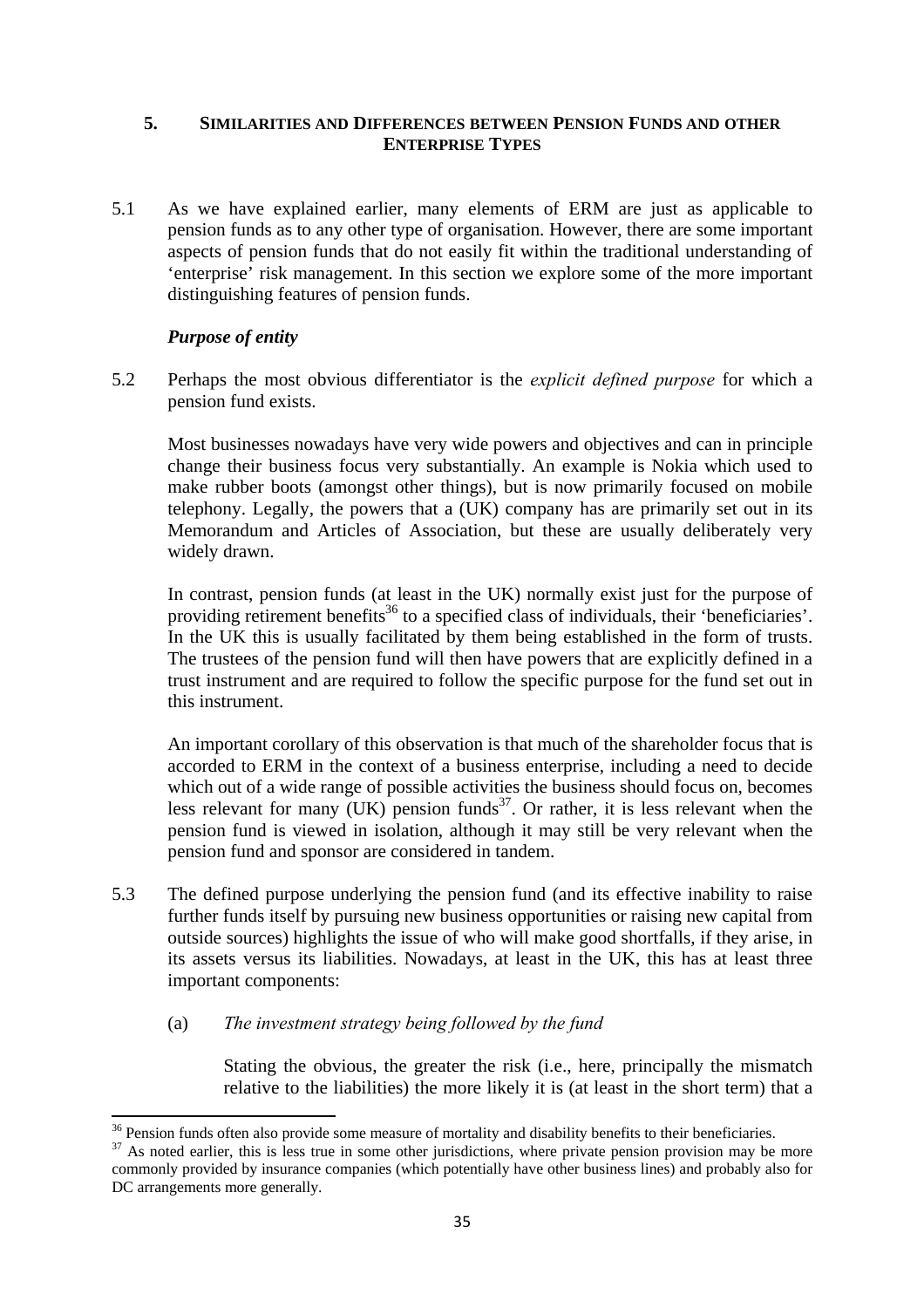material funding shortfall might arise or exist at a time when the sponsor might default. Over the longer term the picture is not so obvious. There might be some expected systematic reward for taking the risk in question (e.g. an 'equity risk premium') which over a long enough time frame counteracted the extra short-term risks involved in a more mismatched investment strategy.

An issue that then arises is whether (and, if so, in what manner) it is reasonable to take credit for these supposed additional sources of long-term returns before they actually materialise (if they ever do)<sup>38</sup>. Much of the current debate about the appropriateness of funding versus solvency 'valuations' (and what each might be best suited to measure etc.) is related to this topic.

#### (b) *Sponsor covenant risk*

 If a shortfall does arise that cannot be met by the scheme's own assets then the first port of call is likely to be the sponsor. In some jurisdictions, the sponsor can walk away from the fund and wind it up if it so wishes without making good any resulting shortfall. However, as noted previously, in the UK this option is no longer in practice open to scheme sponsors. Instead, winding up of a UK pension scheme by a solvent employer potentially triggers a debt on the sponsor, the size of which is designed to provide sufficient assets to ensure that the scheme can be wound up and meet all of its liabilities as they become due. In the UK there is now a well established practice of managing part of the sponsor covenant risk through contingent funding arrangements whereby specific assets or revenue streams of the sponsor are earmarked for specific risks in the pension scheme and become assets of the pension scheme if certain pre-specified events or conditions occur.

#### (c) *The impact of external protection arrangements*

Again, there are substantial differences between jurisdictions. In the UK, the Pension Protection Fund<sup>39</sup> provides some security to beneficiaries in the event of an occupational pension scheme having insufficient assets to meet its liabilities and a sponsor unable to meet the shortfall. Pension arrangements structured as insurance policies are subject to a different protection arrangement in the UK, namely the Financial Services Compensation  $Scheme<sup>40</sup>$ 

 $38$  For example, if individual scheme members believed in the existence of a long-term equity risk premium they could in principle capture this supposed source of additional long-term returns themselves by investing other savings they possess accordingly. They might therefore not want the scheme to take advance credit for such premiums, and instead might want it to be funded on the basis that these additional long-term return sources might prove illusory. To do otherwise would in effect involve them doubling up their 'bets'.

<sup>&</sup>lt;sup>39</sup> According to the (UK) Pension Protection Fund's website, www.pensionprotectionfund.org.uk, the PPF has been established to "*pay compensation to members of eligible defined benefit pension schemes, when there is a qualifying insolvency event in relation to the employer and where there are insufficient assets in the pension scheme to cover Pension Protection Fund levels of compensation*". The final part of this sentence reminds us that not all of a scheme's benefits may be covered by any applicable protection scheme.

<sup>&</sup>lt;sup>40</sup> The FSCS is also the relevant protection arrangement for other parts of the UK financial services industry, e.g. other insurance policies, bank accounts and products supplied by the asset management industry. It has a series of supposedly separate compartments for different parts of the financial services industry. However, losses in one compartment can exceed the resources available to that compartment alone, triggering a potential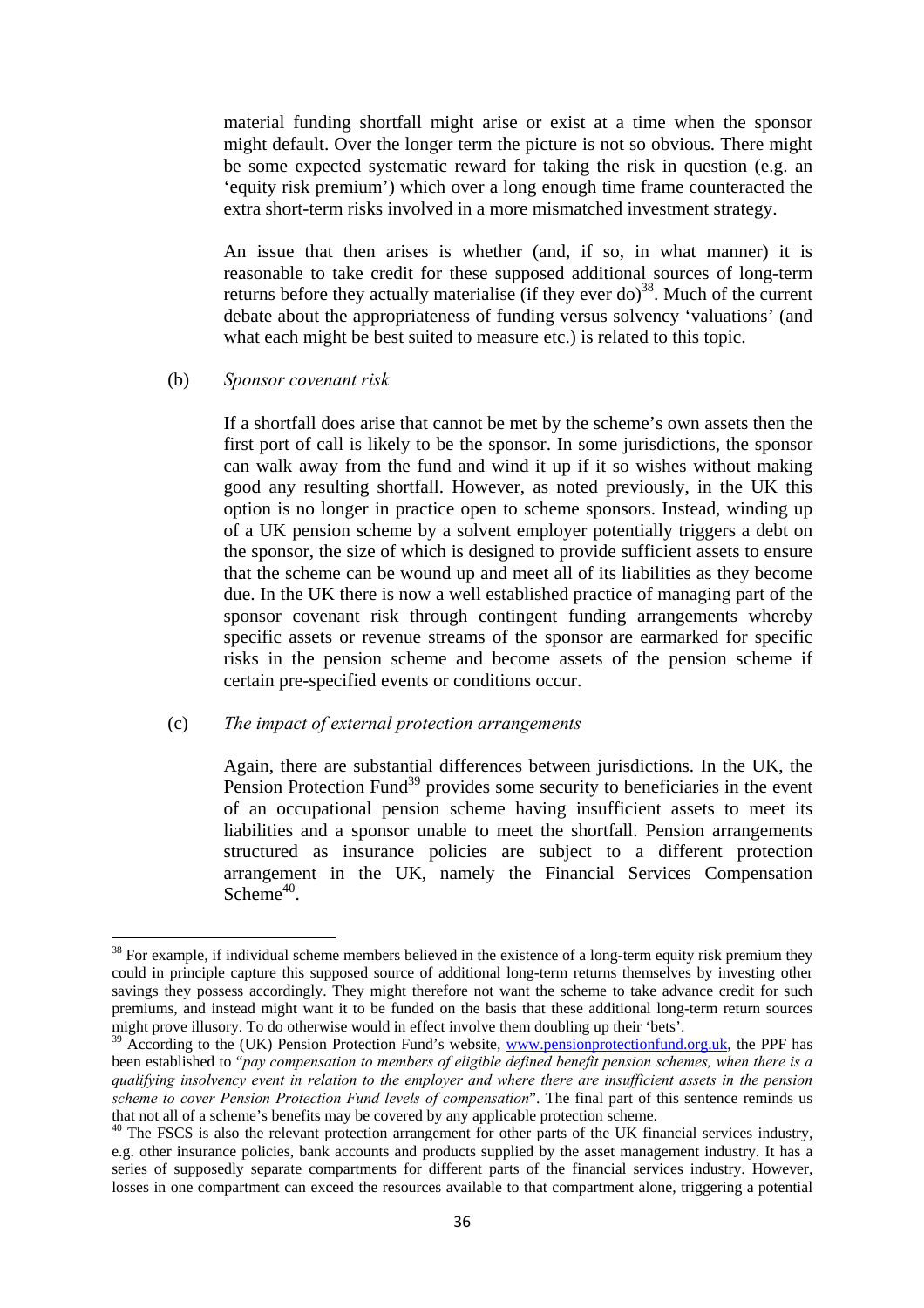Exactly how schemes (and sponsors) should take into account these types of protection arrangements is not always clear, given the potential moral hazards involved. Hatchett *et al.* (2010) refer to recent court rulings indicating that it would be counter to public policy to allow UK pension trustees and others to 'game' the PPF in their decision making in order to improve members' benefits. Whether this is practically achievable is less clear and in any case such a ruling may have no relevance in other jurisdictions.

### *Social aspect of pensions*

5.4 Another way in which pension funds typically differ from business enterprises is the *social aspect* involved in pension provision. Modern societies generally want to ensure that older members of society have a decent income in retirement. Many jurisdictions meet this goal primarily via state-run social security arrangements<sup>41</sup>. However, most jurisdictions also look to private pension provision or other private savings vehicles to meet some of the income needs of individuals in retirement.

Some implications of this aspect of pension provision are:

- (a) Private pension arrangements may be accorded favourable tax treatment, to encourage people to save for their retirement. This might apply to contributions to the pension arrangement, to the returns earned on the assets held within it or to any benefits eventually drawn from it (or to a combination). However, typically the favourable tax treatment is conditional on the savings not then being accessible by the individual concerned prior to a certain age.
- (b) How favourable this tax treatment might be, and the characteristics that a pension arrangement needs to exhibit to achieve this tax treatment, can vary through time. They will depend on what successive governments (and society at large) views as particularly important social goals to emphasise. In the UK we have seen many changes in recent years to how much individuals are able to contribute to a private pension arrangement while still benefiting from favourable tax treatment. There have also been changes through time in the benefit structures that DB pension schemes have needed to exhibit in order to obtain favourable tax status. These include imposition of mandatory revaluations in deferment, to make treatment of early leavers versus longstaying members of the workforce more equitable. In this respect, DB pension schemes may be viewed as having been relatively tightly regulated, at least relative to many types of traditional business enterprise.
- (c) Conversely, in some jurisdictions DB pension funds may have been subject to less stringent capital requirements than if they had been established as

<sup>&</sup>lt;u> 1989 - Johann Stoff, amerikansk politiker (d. 1989)</u> pass-through to other compartments. More generally, the 2007-09 credit crisis has shown that losses in one part of the financial services industry, if large enough, can create contagion, via the general public purse. 41 In jurisdictions where social security systems do not provide the majority of old age income provision, there

will still usually be some social security underpin (or equivalent) applicable to the poorest members of society. These members of society may be incapable of building up sufficient private pension provision to meet their retirement needs.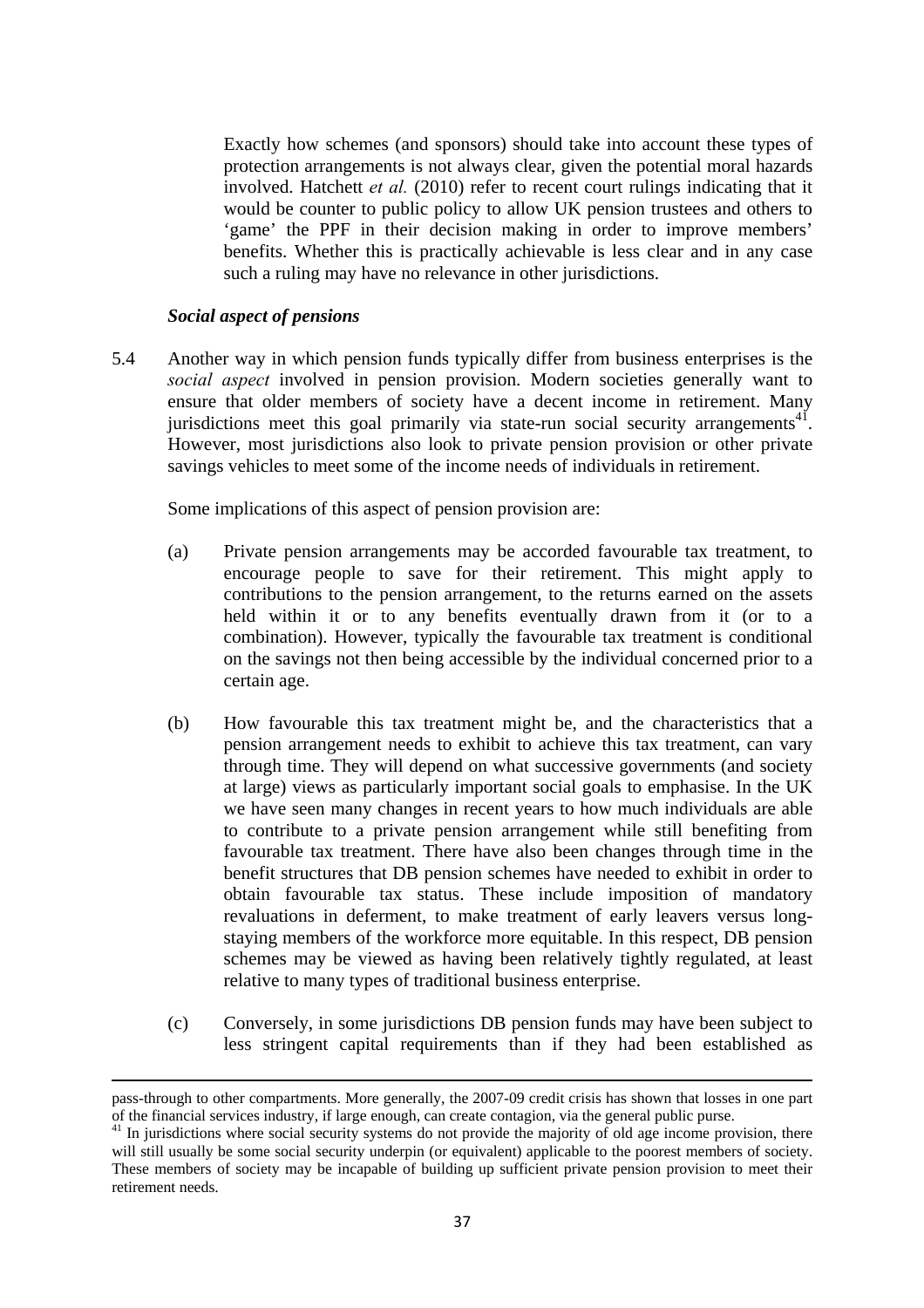insurance companies but provided the same benefits to their beneficiaries. This is particularly noticeable in jurisdictions such as the UK where the two are viewed differently and private pension provision is an important part of overall old age retirement provision. In the UK, many DB pension schemes are in deficit. They would have insufficient capital to meet the capital requirements that they would be subject to if they were established as insurance companies, without substantial capital injections from their sponsors. In other jurisdictions, pension schemes may commonly be structured as insurance companies, rendering this point irrelevant.

As long as a strong emphasis is placed on the social aspect of private pension provision, any reduction in benefit security implicit in not regulating pension funds in the same way as insurance companies may be considered a suitable quid pro quo for continued active involvement of private businesses in old age provision. However, a risk is that if the social aspect of pensions weakens and the active support of business falls away (e.g. schemes continue to close to new entrants and/or new benefit accrual) then the political willingness to continue with differentiated regulatory treatment may wane. This topic is one that regularly seems to get raised at a European Union level. Many EU member states have less well developed DB private pension provision than is the case in, say, the UK.

## *Balancing decision-making*

5.5 A further differentiator (compared with the generality of situations in which ERM might be applicable) is the existence of more than one party (other than the customers/beneficiaries) involved in the overall arrangement. These are the scheme itself and the sponsor. This raises the issue of whether (and to what extent) there may be (potential) conflicts of interest between the parties and how these (potential) conflicts might then be best managed.

Of course, in practice there are almost always several different parties (stakeholders) involved directly or indirectly in *any* business arrangement. For example, staff working for a firm may have a different perspective from the firm's owners. Moreover, Group companies, particularly where subsidiaries are not wholly owned or are separately regulated, face similar explicit potential conflicts of interest. Often an important part of an effective ERM framework is then to ensure that intra-group exposures are managed effectively. Even if the subsidiary is wholly owned, the subsidiary Boards may still have legal and regulatory obligations to ensure that:

- sufficient capital is held in the subsidiary rather than merely at the group level; and
- relevant service level agreements and other contractual arrangements are in place defining what services the subsidiary can expect to receive from the parent, at what cost and who is liable if the service is deficient etc.

Some of this might seem additional bureaucracy when times are good but can become essential if times become rough.

However, the potential conflicts of interest may be more acute and difficult to manage effectively with an occupational pension scheme, because: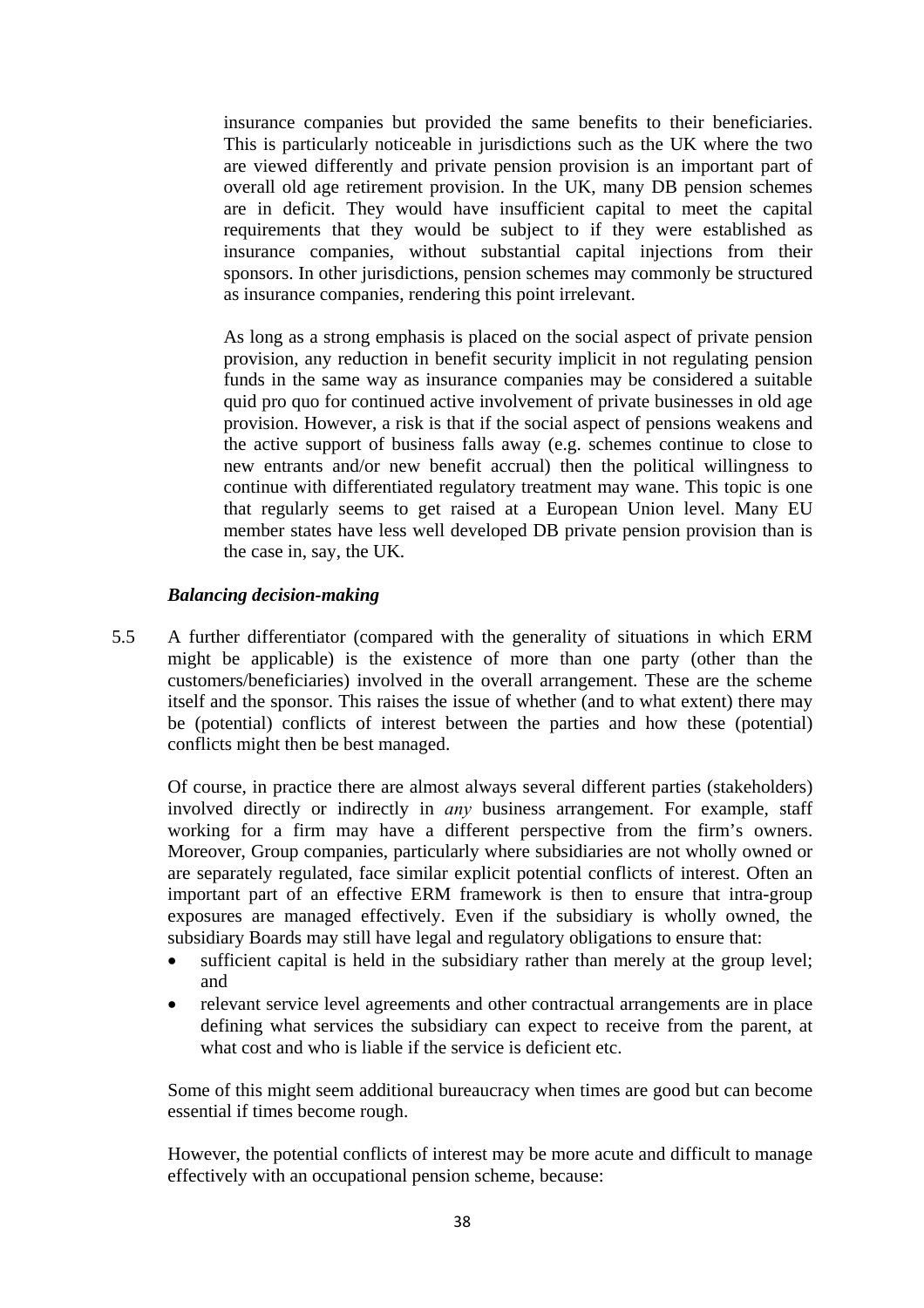- specific (and occasionally conflicting) powers may be assigned in law to the different parties; and
- there is often a lack of congruence between the interests of beneficiaries and the interests of the sponsor.

### *Balancing stakeholder conflicts*

5.6 In the UK, many DB schemes currently have large deficits. Some of these are large enough that they form a substantial fraction (occasionally more than 100%) of the realistic value that might be placed on shareholders' equity within the sponsor. Under the current regulatory regime, if the scheme is under-funded (relative to a funding target agreed between the trustees and the sponsor) then it has the power to seek additional contributions from the sponsor. Indeed the trustees (acting on behalf of the beneficiaries) will usually have an obligation to do so. If, however, the schedule of contributions required under such a 'recovery plan' is too onerous then this could drive the sponsor to the wall.

Some delicate negotiations may be needed to resolve this conflict of interest. Individuals who have material interests on both sides of fence (including potentially any employees of the sponsor who are also trustees) need to be careful to ensure that they act appropriately. This may require take suitable professional advice and potentially stepping aside from negotiations if they are conflicted. The trustees may need to accept liens and other charges on company assets or in specie transfers of particular assets perhaps encumbered in some way<sup>42</sup> in lieu of additional  $contributions<sup>43</sup>$ .

- 5.7 An additional complication here is that the interests of different beneficiary groups may also differ, and the trustees generally have a collective legal obligation to look after them all (irrespective of the status of any particular trustee). For example:
	- (a) The interests of non-employee beneficiaries might be exclusively focused on honouring the pension promises that they think they have been given. They might therefore be relatively hawkish about seeking additional contributions quickly (or otherwise mitigating against the risk of sponsor default) even if it

 $42$  For example, the sponsor might offer to contribute property freeholds to the pension scheme, in return for reduced cash contributions to the scheme and a commitment from the scheme that it can remain as tenant in the relevant freeholds. This can be viewed as an example of a 'sale and leaseback' arrangement. It should increase the asset base available to the scheme in the event of the sponsor defaulting (because the scheme would then own the property freeholds). However, if the sponsor did actually default then these freeholds might not be as valuable as the scheme might otherwise expect, because they would then be being let out to a tenant in default.

<sup>&</sup>lt;sup>43</sup> Trustees may also consider insuring with a third party against the risk of the sponsor defaulting (or threatening to do so in such negotiations). They might be able to do this without the approval of the sponsor. Nowadays, derivatives such as credit default swaps exist in which a premium is paid in return for payment (or value transfer) in the event of a company defaulting. As explained in Kemp (2005), extensive utilisation by a scheme of this risk mitigation strategy may have additional consequences as far as the sponsor is concerned. The third parties providing the 'insurance' may seek to hedge their own risks by, in effect, shorting any bonds or other debt that the sponsor has issued, making it more difficult for the sponsor to raise further capital if needed. More explicit (non-market mediated) pooling of such exposures between schemes might also be contemplated. For example, several schemes might swap the exposure each one has to a single sponsor for a more diversified pool of exposures spread across several sponsors. This may not perhaps be thought to be practical in, say, the UK given current legislation. However, arguably the UK's PPF can be thought of as a mechanism that, in part, achieves just such a diversification across UK sponsors in aggregate.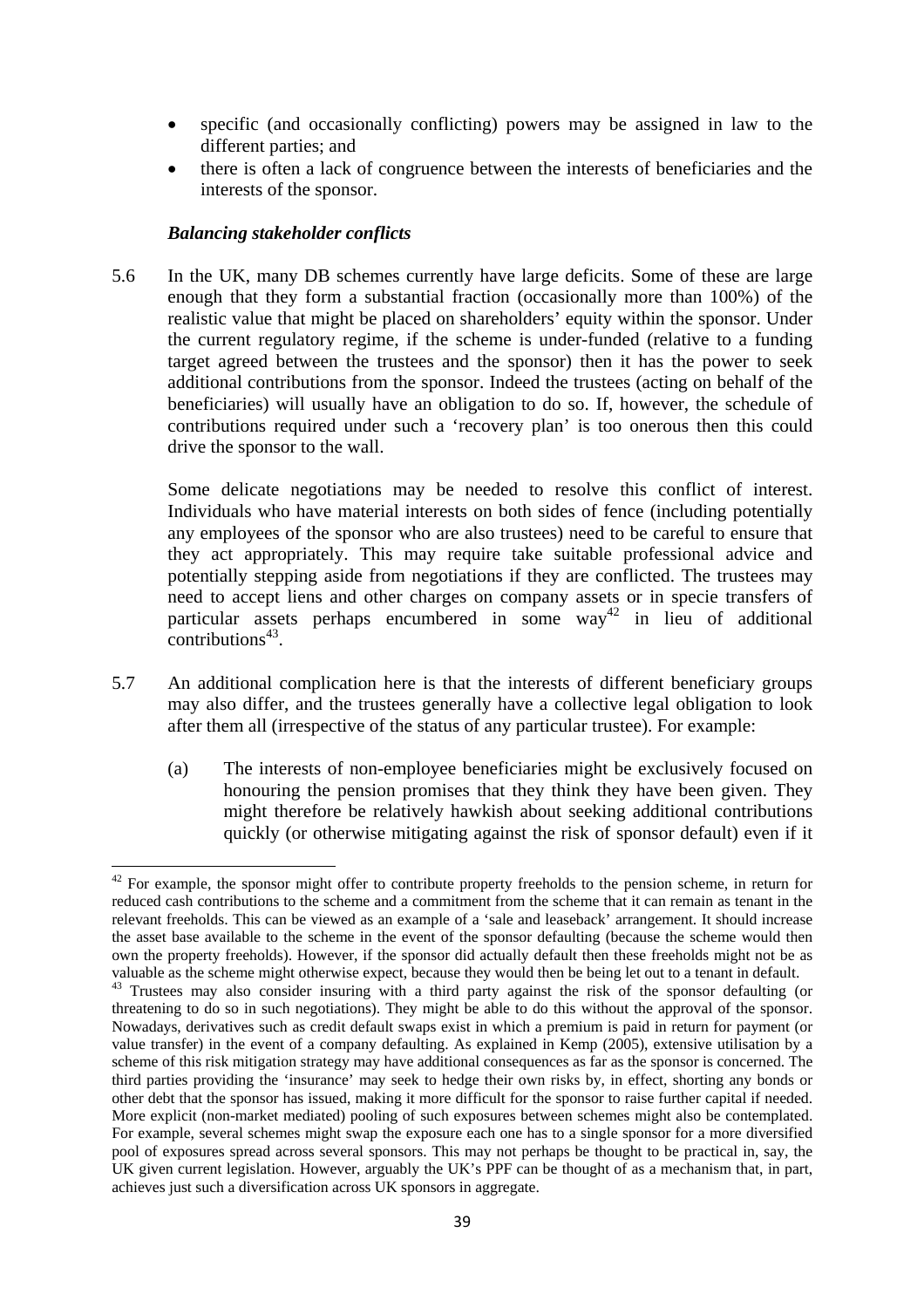is quite likely to drive the company to the wall. Employee members might have a greater interest in holding on to their jobs, so might be less hawkish in this respect.

(b) Conversely, if the sponsor did default and the scheme was in deficit, different members might find their accrued benefits protected differently, depending on the winding-up provisions set out in the scheme's governing documents and on the impact of protection mechanisms such as (in the UK) the PPF. This might alter the picture from what might be expected as per  $(a)^{44}$ .

### *An analagy with other financial entities*

5.8 Other financial vehicles also exist with explicit defined purposes. In a non-pension fund context these might be called *special purpose vehicles* (SPVs). Many pension funds would be very reluctant to be associated with some types of SPVs, but some lessons can still be drawn from such analogies.

Take, for example, *collateralised debt obligations* (CDOs). These involve different investors collectively investing in a portfolio of debt instruments. However, they do not operate like conventional collective investment funds, in which each unit or share is treated equally. Instead, with a CDO different investors invest in different *tranches*, which have different priorities in the event of there being insufficient assets to redeem in full all investors' entitlements. The most senior tranches are met in full before less senior ones receive any redemption proceeds.

As explained in Kemp (2009) it is possible to reformulate the balance sheet of essentially all types of financial entities (including pension funds) in a manner analogous to a CDO (see Appendix). The analogy is not so much with CDOs as investment vehicles<sup>45</sup>, but with the transparency in structure and how the business model is being implemented. We have already used this analogy to highlight the importance of the sponsor covenant in the delivery mechanism for pension funds. Contingent assets, which have featured heavily in funding and security arrangements of many UK pension funds in recent years, usually under SPV wrappers, can also be included in this analogy.

### *Discretions, expectations and reality*

- 5.9 DB pension funds also share some other characteristics with such vehicles, for example:
	- (a) Different beneficiaries may have different priority rights in the event of the fund winding-up. The sponsor itself may be a 'beneficiary' of the scheme, in a technical sense, if any eventual surplus on windup might return to it, or there are other situations in which such repayments could occur. If so, it usually has a different set of interests than the generality of (other) beneficiaries.

 Relevant legislation may also override whatever winding-up provisions are specified in the scheme's own governing documentation.

<sup>45</sup> CDOs came in for harsh criticism from some quarters or generated large losses for some market participants during the credit crisis because they turned out to be difficult to value.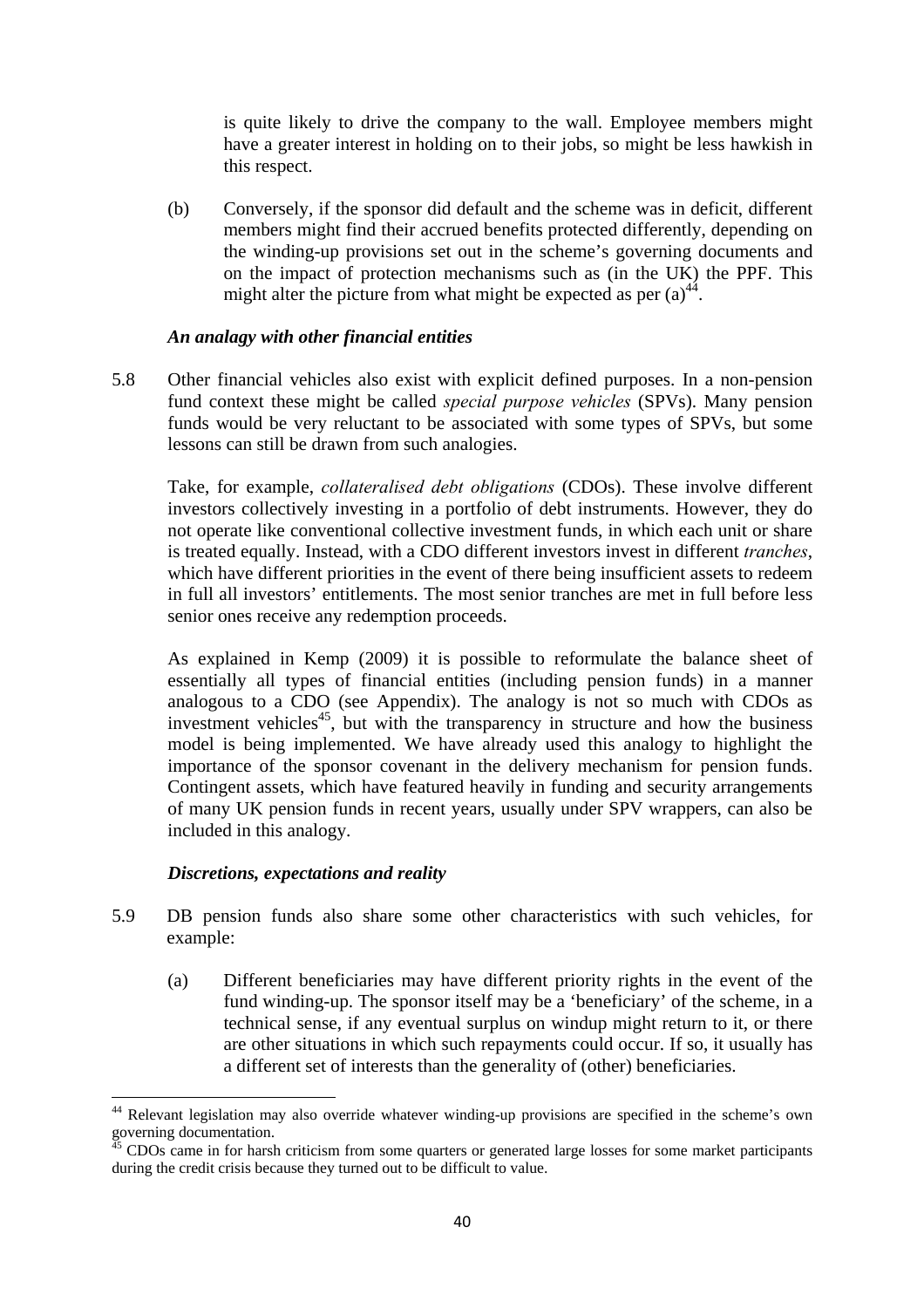- (b) DB pension funds may be viewed by some pension experts as relatively understandable and transparent, but many others less involved in their day-today management might view them as relatively opaque. In the UK, the difficulty many people have had in understanding fully the financial characteristics of DB pension funds may have contributed to the spate of closures and partial closures we have seen over the last few years.
- 5.10 The nearest parallels to such a situation in the UK life insurance industry are probably with-profit funds. With-profit policyholders are entitled to some share of the profits accruing on such funds, but with some guaranteed underpin underwritten by the insurer. The guarantee typically relates to the original sum assured plus bonuses already declared.

Some years ago the potential conflicts of interest that applied to such funds were recognised and the governance arrangements that they needed to adopt were refined. The role of the with-profits actuary was established. He, in effect, focuses on the policyholders' interests. These funds were also required to come up with a (publicly available) document setting out in broad terms for policyholders how the fund was expected to be managed. This document is called the fund's Principles and Practices of Fund Management ('PPFM'). The intention of this document is:

- to ensure greater consistency and predictability in the use by insurers of the discretions available to them in relation to with-profits business;
- to improve transparency; and
- generally to improve the governance of with-profits insurers.

The central issue of discretion arises in a number of areas, including investment and bonus policy, smoothing, charges and expenses, new business levels, the management of any inherited estate and the balance between the interests of with-profits policyholders and shareholders.

5.11 The exercise of discretion, expectations of pension scheme members and the balance between the interests of pension scheme members, employers and other stakeholders are also issues which trustees and sponsors of pension schemes have to reckon with. It can be argued that the requirement under the current (UK) Pensions Act that each UK (DB) pension scheme has its own scheme actuary has a similar underlying purpose to the role of the with-profits actuary. We might therefore ask whether it would be desirable to have some equivalent to the PPFM for such schemes. To some extent this already exists, because there are obligations on scheme actuaries to set out the implications of adopting different contribution strategies. However, arguably it is not as formalised as a (UK) with-profit fund's PPFM.

One difference between the role of the scheme actuary and the role of the with-profits actuary is that:

- the scheme actuary's primary duty is to the trustees rather than to the beneficiaries; while
- the with-profits actuary perhaps has a clearer direct line of responsibility to the underlying policyholders of the with-profits fund.

Whether this difference is relevant in practice is less clear.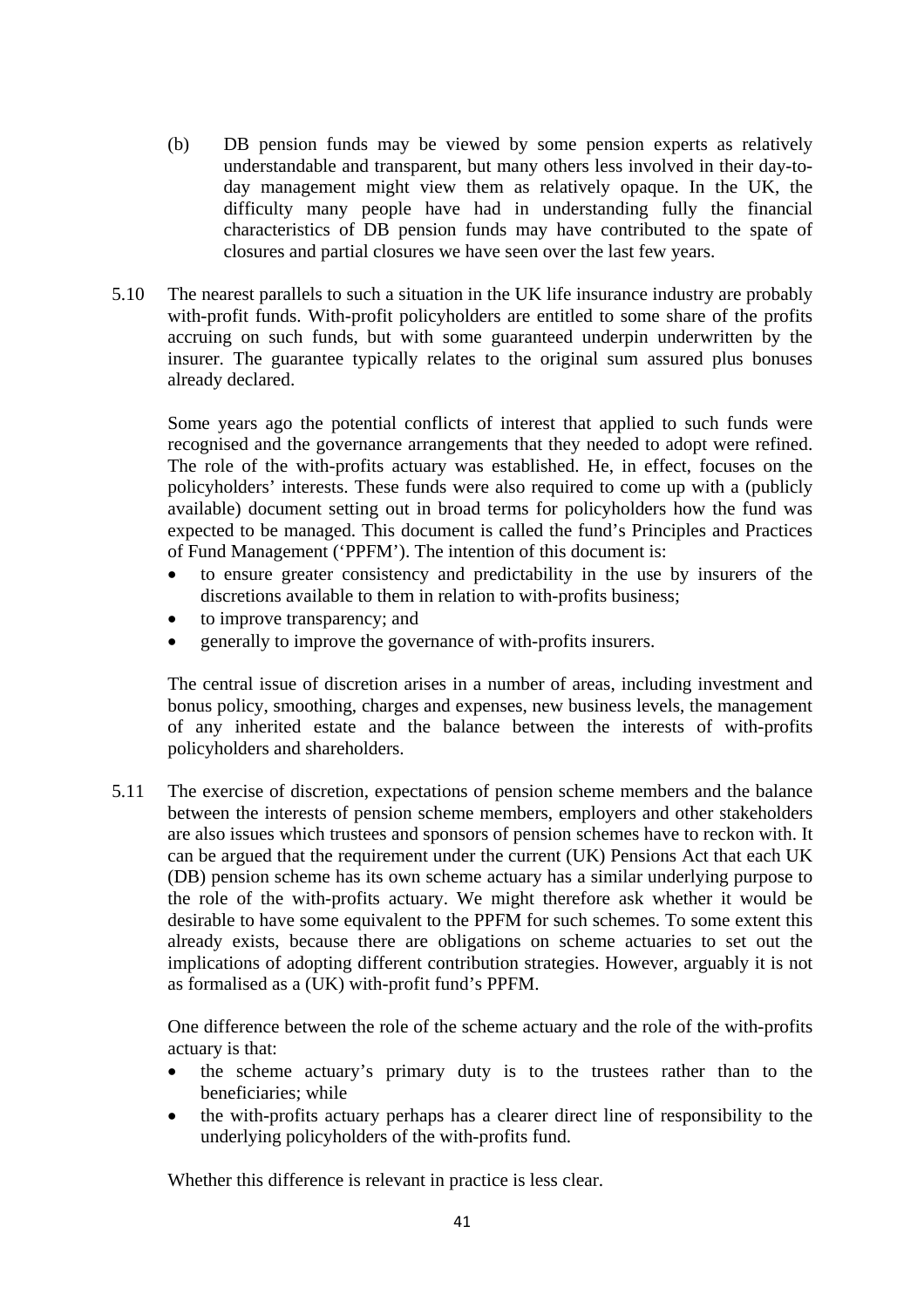The scheme actuary arguably does not have a direct line of communication to members (although some lawyers argue that the actuary's duty of care extends to the members). If trustees follow a course of action that the actuary believes is clearly not in the interests of beneficiaries then there are options available to the actuary, e.g. to resign. If, however, the actuary wanted to communicate directly to the members the potential impact to their benefits of the policies being pursued by the trustees then there is no practical avenue to do so except via the trustees.

Conversely, it can be argued that the sole responsibility of the scheme actuary's client (the trustees) is to look after the beneficiaries, so should not have the same conflict of interest as the board of a life company. Moreover, there are whistle blowing requirements on scheme actuaries, which would require the scheme actuary to report to the regulator if he or she thinks the trustees are in breach of their duty. With-profits and other actuarial function holders within UK life companies are subject to similar whistle blowing requirements.

Perhaps a more important difference in practice is that, while much of the governance is in place for the discussion referred to in (a) to take place between the trustees, sponsors and their advisers, there is no requirement for any of the agreed policies to be made publicly available. In contrast, the PPFM is publicly available. It is also required to contain sufficient detail to enable a knowledgeable observer to understand how the firm has exercised its discretion in managing the with-profits fund, and hence what the possible risks and rewards are of being a member of that fund.

### *Transparency of risks and expectations*

5.12 Some advantages and disadvantages from an ERM perspective of preparing (and potentially disseminating) a more formal document along the lines of a PPFM are set out below.

*Advantages* include:

- (a) Formal preparation of such a document would focus the minds of individuals responsible for managing the scheme on the issues involved and on the full range of potential risks to which the scheme (and sponsor) might be exposed. This is particularly true if it sets out how the scheme/trustees/sponsor might expect to react in the event of the scheme/sponsor getting into distress. It would also highlight potential conflicts of interest that might arise between scheme and sponsor;
- (b) Advance preparation concerning how to deal with problems before they arise is likely to lead to a better overall outcome. Among other things it reduces the risk of surprises;
- (c) Public disclosure of key policies and in particular how they seek to balance conflicting objectives is of immense value in communicating the risks to stakeholders and providing opportunities for challenge; and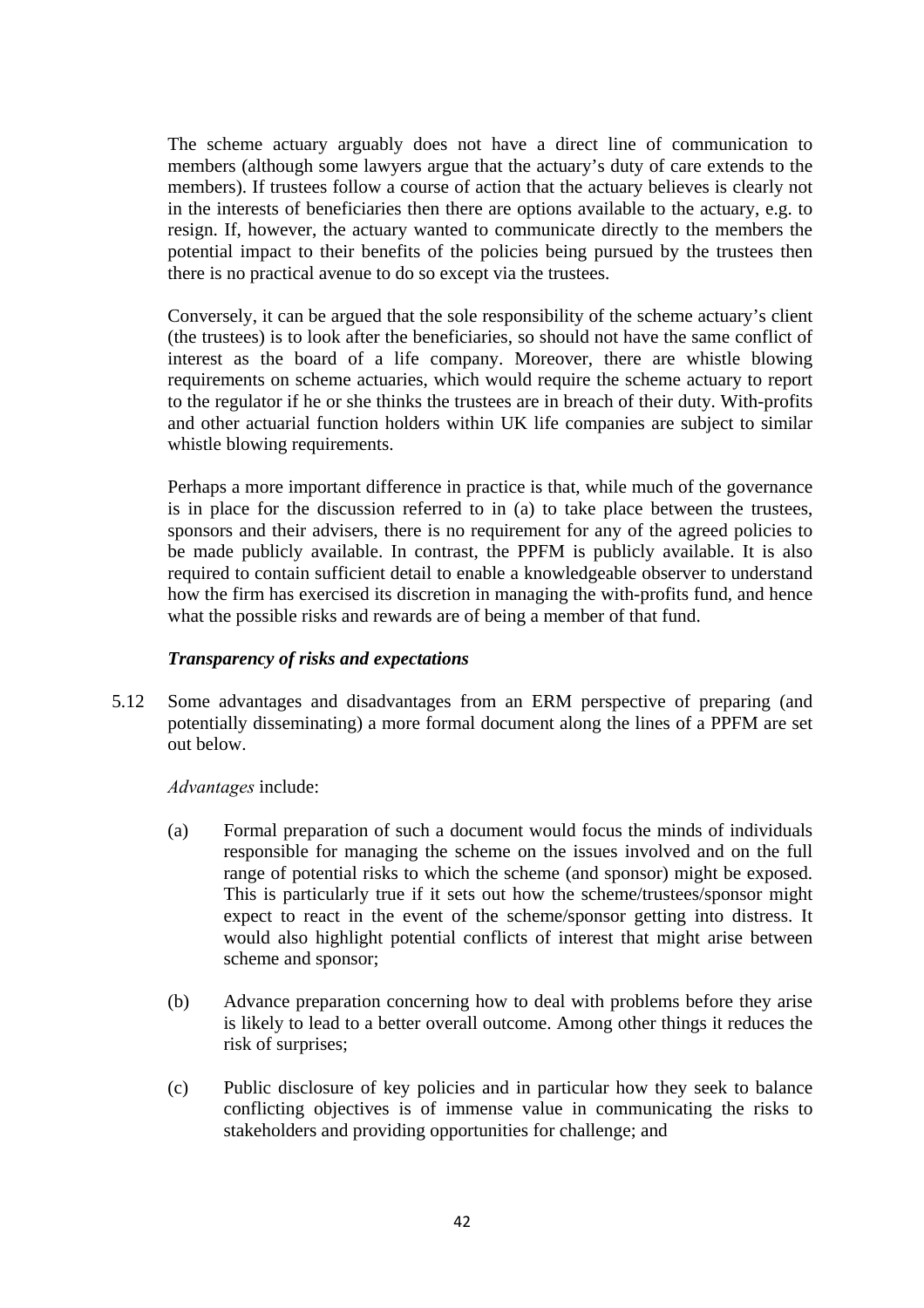(d) Mitigation strategies that are practical to develop in advance of trouble may be much more difficult or impossible to develop if and when trouble does actually materialise.

*Disadvantages* include:

- (e) Preparing a robust document along these lines that covered the relevant issues in sufficient detail might be a significant challenge. In the UK, post the Pensions Act 2004, considerable effort has been devoted by many pension schemes towards developing and formally documenting their funding and investment policies and developing tools and processes for managing the sponsor covenant. Some commentators might therefore expect that the additional effort for those who want to go the extra distance might not be too onerous. However, we suspect that the governance challenge would still in many cases be quite considerable;
- (f) Disseminating such information publicly might have undesirable consequences as far as the sponsor and or scheme/trustees were concerned. For example, it might highlight how important the continued health of the sponsor was to honouring existing pension promises, or how important the health of the scheme was to the sponsor's ongoing business model. This might be viewed as a particular issue if it is perceived that the position is already strained and dissemination of a document equivalent to a PPFM might make the problem more acute;
- (g) Poorly worded, the document might unhelpfully constrain one or both parties in ways that they would not like. However, there is a flip side to this, which is that part of the benefit of having such a document is that it might provide greater clarity of likely response were problems to arise. This should aid planning. Complete flexibility of future action may appear to be helpful (to a business). However, one reason why modern developed societies have legal systems (and presumably one reason why pension promises are generally set up within some underlying legal framework) is because the public interest is better served if there is greater certainty of outcomes than would be the case if no-one ever agreed to anything.

# *Forward planning*

5.13 A half way house might be to prepare such a document but only use it internally<sup>46</sup>. This could be akin to the Own Risk and Solvency Assessment  $(ORSA)^{47}$  that will be introduced for EU insurers under Solvency II (see Section 8).

<sup>&</sup>lt;sup>46</sup> We refer here to a single integrated document. We are conscious that (UK) Pensions Act requires the preparation of a Statement of Investment Policy (SIP) as well as a Statement of Funding Principles (SFP); however, these requirements have evolved separately over time and the resulting documents are usually prepared separately, thus making it easier for decision-making on these linked policies to be compartmentalised. There is also a tendency for them to be drawn very widely, to avoid constraining future actions. They may therefore be at one end of the spectrum envisaged in Section 5.12(g). By contrast the ORSA requires an integrated and more dynamic approach. In the context of pensions, if the entity is defined as the pension fund and the sponsor combined then an ORSA would further join-up with the sponsor's business strategy as well as involve consideration of stakeholder issues at the boundary between the sponsor and the trustees.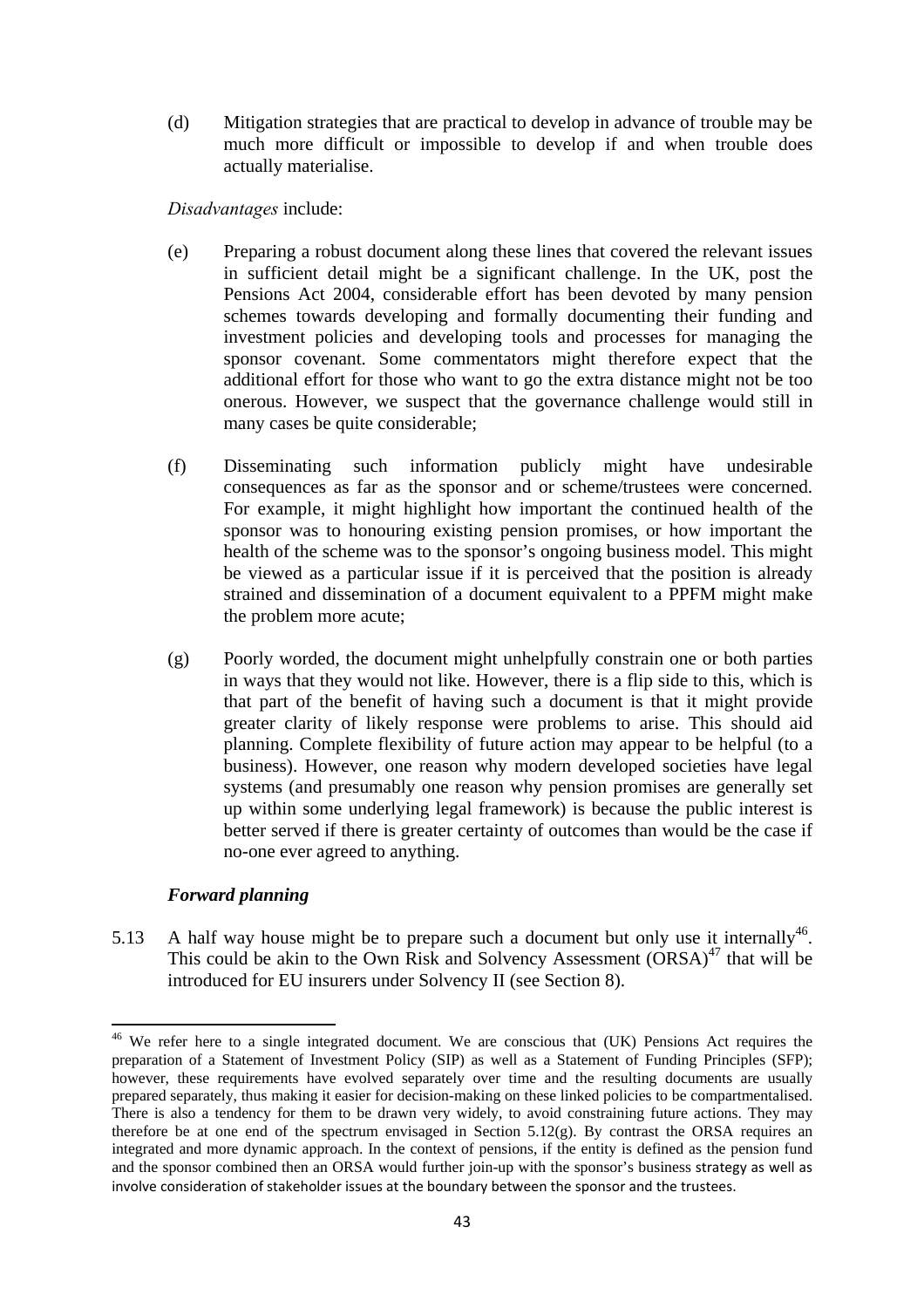We might characterise such a document as describing a 'journey plan' that would help all interested parties formulate an integrated approach to funding, investment policy and other risks. The (UK) Pensions Act has encouraged investment consultants, scheme actuaries, covenant advisers and others to work together rather than in silos each on their own respective patches as far as UK pension schemes are concerned, but we believe that an all embracing framework is rare in practice.

However, one anonymous reviewer of this paper cautioned against use of the term 'journey plan' on the grounds that it might induce a dangerous complacency. In the reviewer's experience, many pension funds have, or are considering, 'journey plans' but they are almost never anywhere near as comprehensive as the sort of document being suggested here. In particular they rarely include planning for difficult issues between trustees and sponsor.

Exploring exactly how far 'into the future' such a document should peer could itself form a helpful debate. For example, should it include an exploration of what might happen in the very long term, in an 'end game' that might involve a run-off of the scheme or a buy-out with an insurer? Should it focus on the specifics of what might happen if the sponsor defaulted or otherwise disappeared? There is strong regulatory pressure elsewhere in the financial community in favour of firms drawing up 'living wills' also called 'recovery and resolution plans'<sup>48</sup>, despite the extra effort firms need to incur to do so. This reflects the rather obvious but often unpalatable observation that most organisations are eventually taken over, default or otherwise cease to exist.

5.14 Some of the issues highlighted above are reduced with (pure) DC schemes. For example, the continued financial health of the sponsor will usually be much less important<sup>49</sup>. There is no direct equivalent in a UK life insurance context to a PPFM statement outside the with-profits part of the industry, suggesting that the FSA believes that potential conflicts of interest are less in this part of the insurance industry.

However, UK insurance companies are still required to prepare Individual Capital Assessments (ICAS) and other entities such as UK banks and asset managers are required to prepare equivalent analyses, called ICAAP. Solvency II will require ORSAs for all insurers, not just with-profits ones, indicating that regulators believe enhanced risk management disciplines have wide merit.

5.15 A PPFM or ORSA or equivalent could also usefully be formulated for (or provide a useful template for) not just the scheme in isolation but also the scheme and sponsor

<sup>&</sup>lt;sup>47</sup> The ORSA is part of a firm's risk management system and a key driver for embedding ERM into the business, requiring an assessment of the overall solvency needs taking into account the specific risk profile, risk tolerance limits and business strategy of the firm and demonstrating compliance on a continuous basis with the capital requirements.

<sup>&</sup>lt;sup>48</sup> See, for example, Bank of England (2009).

<sup>&</sup>lt;sup>49</sup> However, it may still not be irrelevant to a (pure) DC scheme. For example, the scheme might be heavily reliant on the continued existence of the sponsor for receipt of administrative services etc. It might offer investment options involving reinvestment in the shares or debt of the sponsor (uncommon in the UK but less uncommon in some other jurisdictions, if we define 'pension schemes' widely enough). Members' pots might also be indirectly exposed to the fortunes of the sponsor. For example, it might be a large company whose shares form a material fraction of an entire local equity market.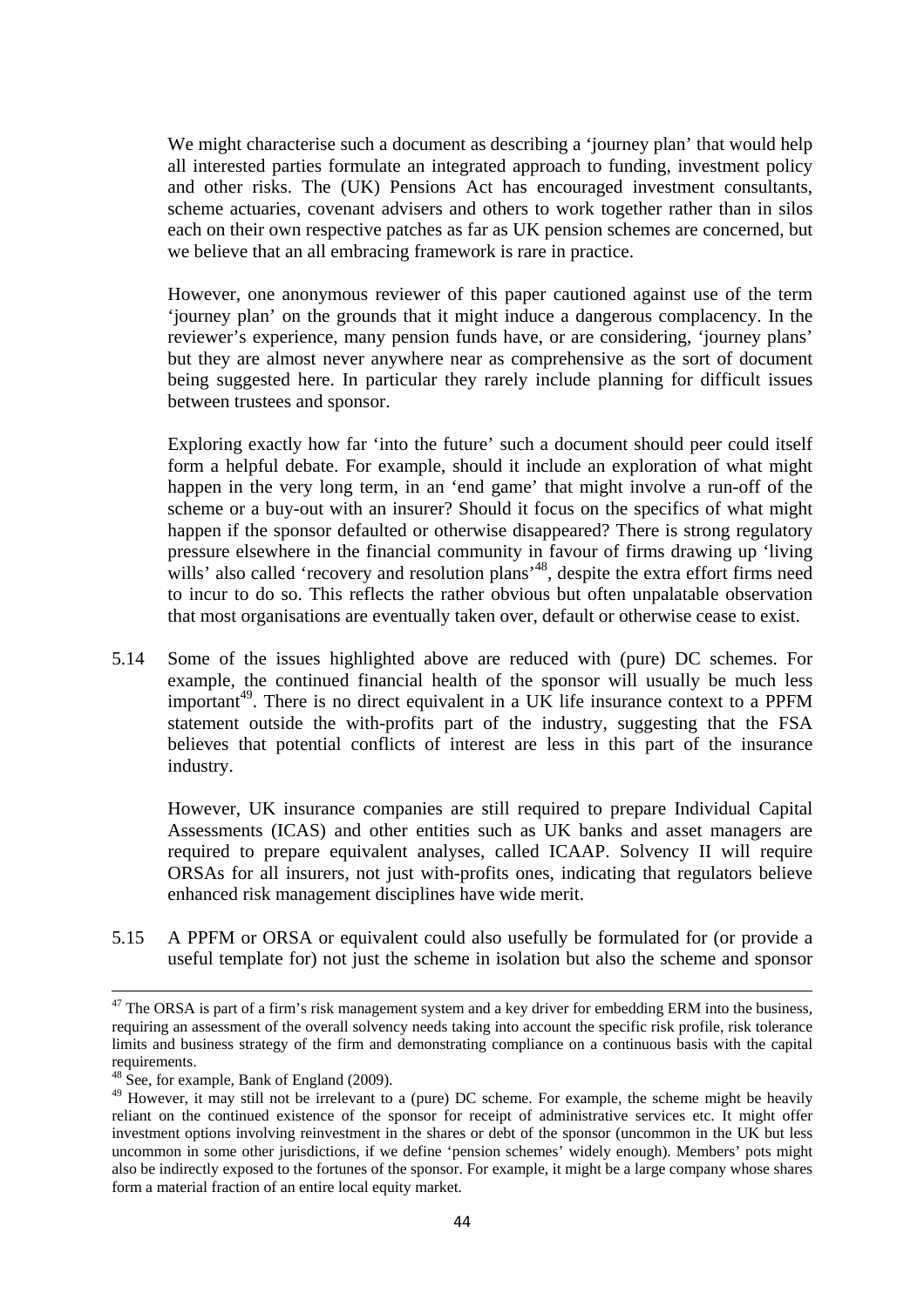in tandem. Insurance companies and banks are required to incorporate pension risk within their ICAS/ICAAP/ORSA, but we think that in many cases their staff pension fund is still largely managed as a silo.

Outside the financial services industry, corporates saddled by pension schemes which are disproportionately large relative to their core business operations could be obvious benefactors of ERM.

ERM principles should not, however, be limited to just these companies. Large companies with currently negligible pension scheme deficits can over time become smaller companies with much larger pension deficits. Part of the benefit of ERM is that it enforces additional forward planning on a joined-up basis, particularly in areas that tend to get overlooked, or are viewed as unnecessary diversions, when times are rosy.

## **6. MODELLING AND QUANTIFYING RISKS**

### *Model risks*

- 6.1 A very important part of managing risks is to model and quantify them. As we noted in Section 3.8, not all risks are easily amenable to quantification. Moreover, to quantify a risk normally requires the creation of a 'model', i.e. here a quantitative abstraction of reality, and this introduces several types of *model risk*, including:
	- (a) *Model selection risk*. This is the risk that our underlying model framework is wrong<sup>50</sup>;
	- (b) *Model construction risk*. This is the risk that although our underlying model framework is sound we somehow introduce errors in how it is actually constructed. Quantitative models usually involve the application of mathematical algorithms, which are often implemented using spreadsheets or other types of computer software. Model construction risk may therefore be mitigated in part by adopting appropriate Information Technology ('IT') disciplines.
	- (c) *Parameter risk*. This is the risk that although our model is actually intrinsically sound, we feed it the wrong input parameters. This can also occur for a variety of reasons. Some may also have IT aspects. Others may involve misunderstandings regarding what inputs the model needs on the part of users (who will often not be the same individuals as those who have selected the model or those who have constructed it).
	- (d) *Model output misinterpretation risk*. This is the risk that (a)-(c) have not materialised but those making decisions based on the output of the model

<sup>50</sup> An anonymous reviewer has reminded us of George Box's maxim that "*all models are wrong, but some are useful*". In reality, model selection is more about shades of grey than about black and white per se. This also applies to parameter selection risk. This mirrors the point we made in Section 3.8 that the sorts of risks covered by ERM and operating in practice in business life are at best only measurable imperfectly.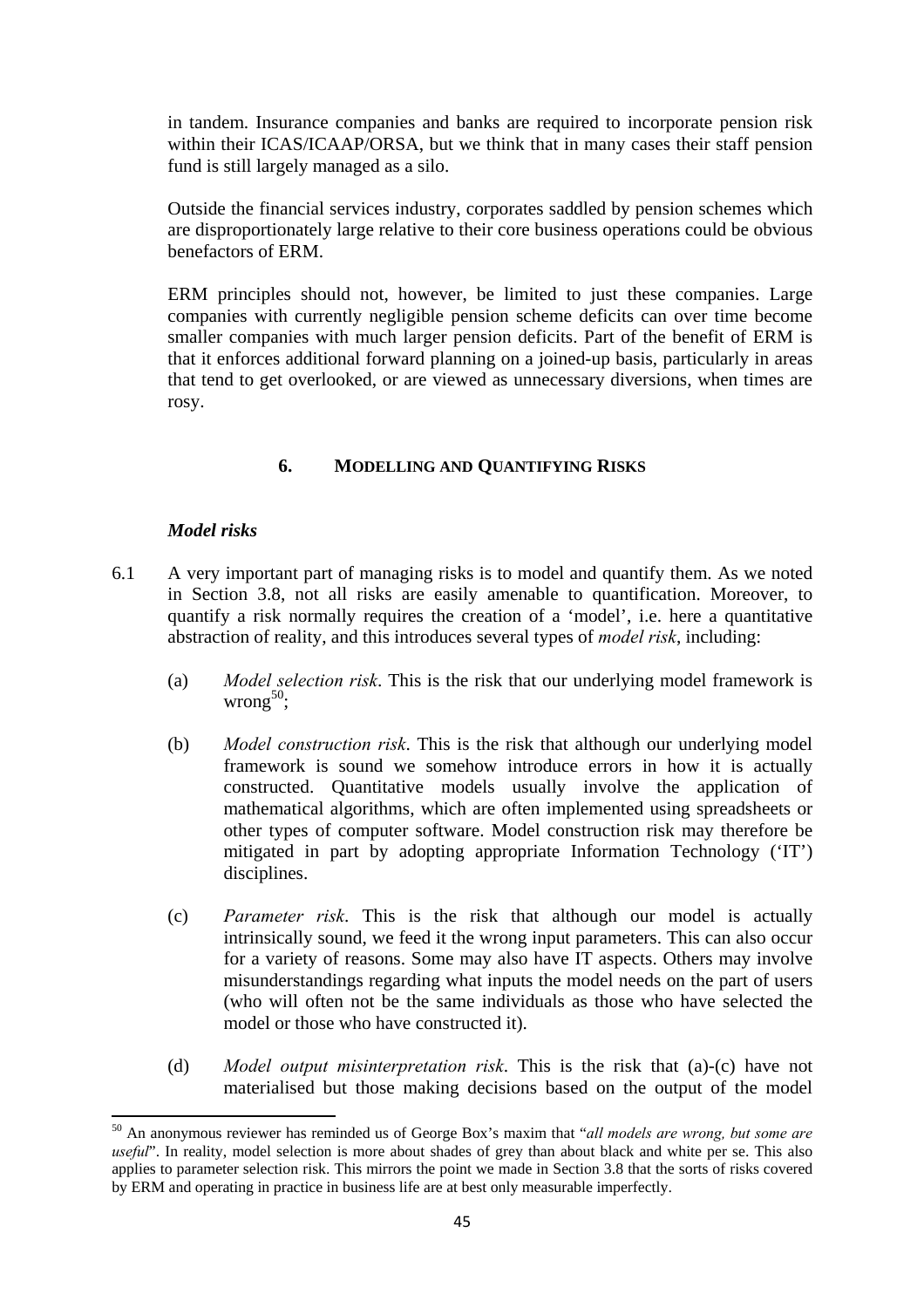misinterpret what the output means when deciding what to do. This may again arise because it is normally good practice for those creating models to be different to those actually interpreting their outputs<sup>51</sup>. Some of the criticisms that quantitative modelling incurred at the height of the 2007-09 credit crises arguably fell into this category. Decision-makers within some firms appear to have been too willing to conclude from model outputs run before the crisis that 'all was well', when actually the models were not focusing on the right issues. Was this a failure of models per se, of the particular models being used by the firms involved, of the model creators, or of decision-makers who did not spend enough time understanding the limitations of the models on which they were basing their decisions?

 A particular issue here is that decision-makers may be fooled into believing that the more complicated the model the more likely it is to be correct. Kemp (2010b) points out the potential flaws of Monte Carlo simulation techniques in this respect. They may look very sophisticated and involve large run times and significant expense to create. However, they may only be as good as the underlying model from which the random numbers characterising the simulations are being drawn.

 However, we reject the notion (particularly in the company of actuaries!) that the best response to model risk is to avoid using models. This would focus overly much on one type of risk (i.e. model risk) but cripple our ability to manage other types of risk more effectively. Instead we should ideally aim for our models to be as straightforward, as robustly created, as easily used and as easily interpreted as possible.

#### *Model structure*

- 6.2 To create a model that can help us analyse the dynamics of a (DB) pension scheme in more detail we need to decide:
	- (a) What types of risk we want to model;
	- (b) What sorts of output we want the model to provide; and
	- (c) How we will create and implement the model.
- 6.3 The most obvious types of risk to model are ones that most influence the ongoing dynamics of the pension scheme. O'Brien *et al.* (2010) explored what might be the best pension scheme risk exposures to include in corporate accounts, in order to contribute to the debate regarding the International Accounting Board's (IASB's) IAS 19 exposure draft, IASB (2010), on the accounting for defined benefit pension schemes<sup>52</sup>. They suggested that for (UK) DB pension schemes the main risks could be

<sup>&</sup>lt;sup>51</sup> Anyone who has created a complicated spreadsheet or other type of IT tool will be aware of how easy it is for errors to creep into such tools and how much easier it is for someone other than the creator to spot them. They will also be familiar with the problem of being 'too close' to the model construction to be able to see the wood from the trees when interpreting its output. It is very easy to see what you want to see rather than what is really the correct conclusion to draw from the output. Thus IT design usually involves some differentiation between developers, checkers, users and interpreters.

<sup>&</sup>lt;sup>52</sup> Enhanced disclosure of risk information may itself foster a more effective ERM mindset. It certainly heightens focus placed on whatever is going to be disclosed. O'Brien *et al.* (2010) take as read the principle that it is desirable for companies to disclose publicly the risks they are exposed to via defined benefit pension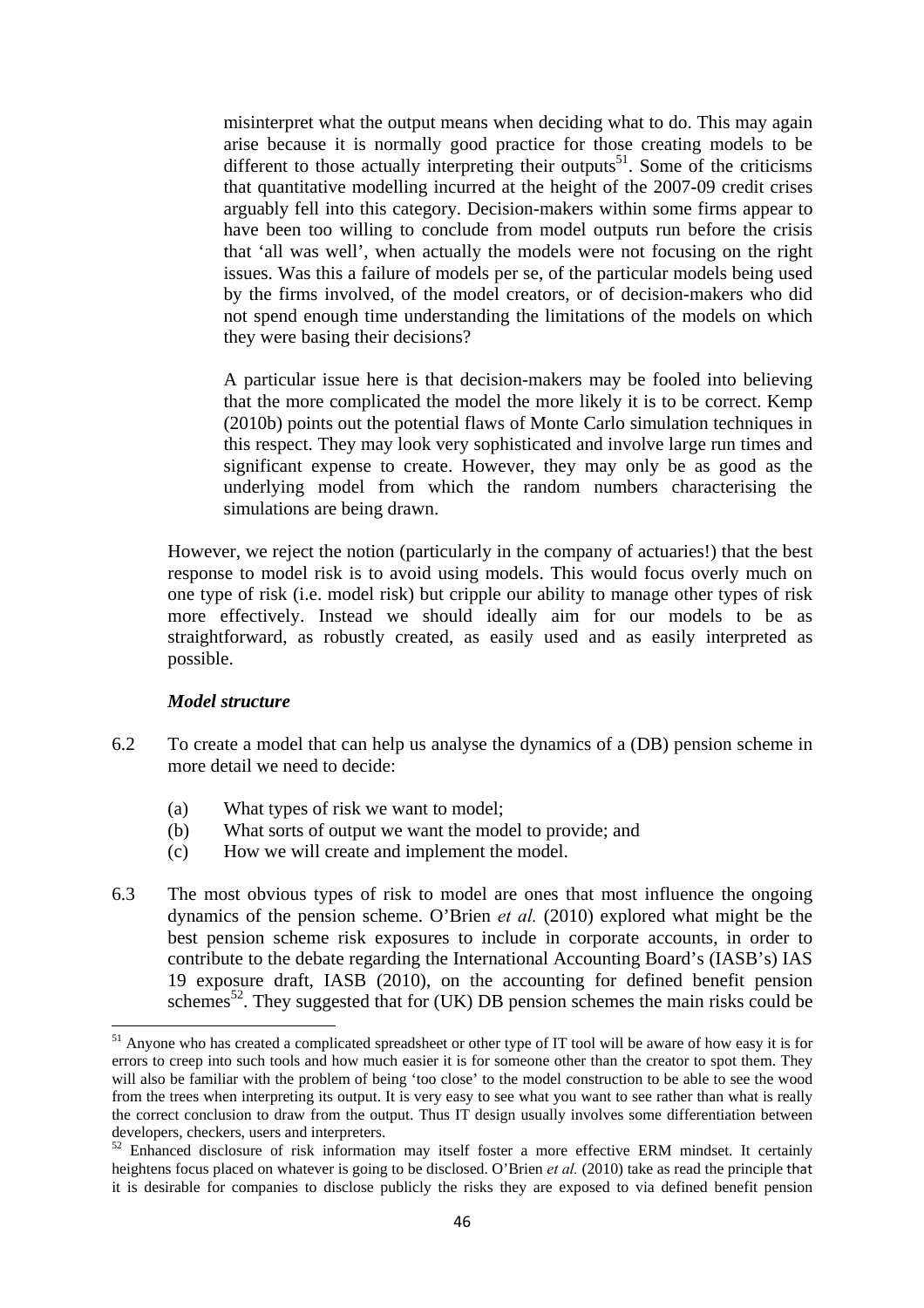encapsulated in a table showing the (upward and downward) sensitivities of assets, liabilities and current costs to the following factors:

- (a) Price inflation and salary growth
- (b) Real salary growth
- (c) Interest rates<sup>53</sup>
- (d) Equity prices
- (e) Expectation of life<sup>54</sup>

O'Brien *et al.* (2010) of course accept that there are other economic factors that may be expected to influence pension scheme liabilities. For example, (UK) corporate DB pension schemes often have caps (and floors) on the magnitudes of the inflationlinked increases that might be applied to pensions in payment or in deferment. The levels of these caps and floors can materially influence future liability progression.

- 6.4 From an ERM perspective, it is also desirable to include several other important risk elements, including:
	- (a) *Sponsor covenant risk*, i.e. who suffers on the downside. We have already noted that this is a very important risk as far as many (UK) DB pension schemes are concerned. It is largely ignored by O'Brien *et al.* (2010), presumably on the perfectly reasonable grounds that corporate accounts primarily focus on the going concern position and the sponsor covenant only becomes particularly significant in the event of potential wind-up<sup>55</sup>. However, in this paper we are specifically considering ERM not just from the sponsor perspective but also from the scheme perspective (and from the combination). Sponsor covenant risk may not be particularly important as far as shareholders of the sponsor are concerned (because they can avail themselves of the shareholder 'put' option in the event of firm failure) but is very important as far as beneficiaries and hence trustees are concerned.

<u> 1989 - Jan Sarajević, politički predsjednik i politički predsjednik i politički politički politički političk</u>

schemes, as long as the disclosures are informative, not disproportionate and do not give undue weight to one business risk versus another. This stance is consistent with ICAEW (2002) and most other accounting standards bodies. Management is acting on behalf of shareholders and should give an account of the major risks that the business might face to these shareholders and other stakeholders. Improved disclosure is also consistent with most emerging financial sector regulatory frameworks. For example, the three pillar frameworks underlying Basel II, Basel III and Solvency II all contain a third pillar that focuses on market transparency and public disclosure of information. However, disclosure may not always be desirable in practice, particularly if it relates to confidential information about business strategy. Where the interests of sponsor and pension fund diverge there may be additional issues to consider.

<sup>&</sup>lt;sup>53</sup> Current narratives and guidance in the main refer to 'discount' rates, i.e. rates used to calculate liability valuations. One of the main observations of O'Brien *et al.* (2010) is that it would be better if these instead referred to 'interest' rates, i.e. were applied to both assets and liabilities, so that it was easier for external parties to understand the extent to which assets and liabilities were well matched in relation to interest rate risk.

 $54$  Inclusion of life expectation sensitivity in such a table reminds us that upward trends in longevity have had a material impact on overall pension scheme funding levels in the UK and may continue to do so in the future. Its presence also highlights some inherent uncertainty in the current value placed on the liabilities. In the absence of a well developed market in longevity, any valuation placed on the liabilities will include a significant subjective element regarding assumed future improvements in longevity. This sensitivity should help readers of accounts appreciate the extent to which the accounts may be unreliable because of uncertainties in these trends.<br><sup>55</sup> O'Brien *et al.* (2010) do, however, refer to the contentious issue of whether liabilities should be discounted a

a risk-free discount rate, rather than (as per IAS19) using yields derived from high grade corporate bonds. This is linked to the wider issue of 'own credit risk'.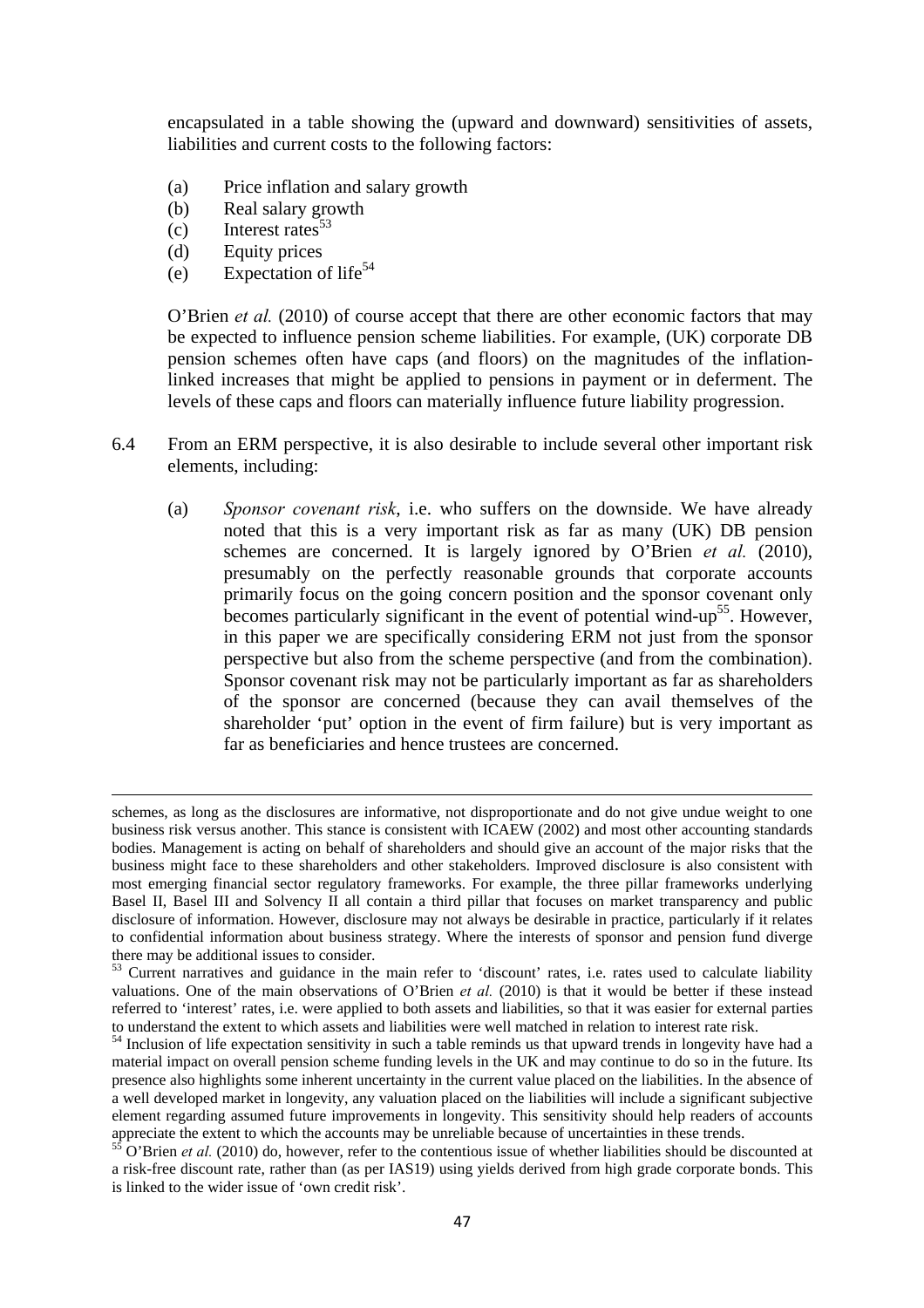- (b) *Who benefits from the upside*? We have also noted that there is, in risk terms, a spectrum between DB and DC. The more the members benefit or lose out from movements in economic variables then the more the scheme can be thought of as DC-like. In a DB context, this means that it is important to understand the extent to which the impact of favourable outcomes accrues to members rather than to the sponsor. A further advantage of incorporating such an element is that it makes the model less UK-centric and more globally applicable. In overall terms, the more one party is favoured relative to the other, the greater the proportion of economic value that should be ascribed to that party in any intrinsic apportionment of (market) value.
- (c) *Operational risk*. Operational risk may not always be given great prominence by pension fund risk managers but it has one important characteristic that normally differentiates it from most other types of risk. It is generally asymmetric, i.e. errors generally work to the detriment of the fund and/or sponsor $56$ .
- (d) *Correlations between pension fund economic sensitivities and wider business sensitivities*. These could be particularly relevant for the sponsor. The pension scheme might have one type economic exposure but the sponsor might have a natural hedge to this exposure elsewhere in its business (or a compounding risk exposure) $57$ . They may also be relevant to beneficiaries, particularly if the beneficiaries are placing significant reliance on the sponsor covenant.

### *Model outputs*

- 6.5 The most common *outputs* that (traditional) pension fund asset-liability management ('ALM') models generate are expected outcomes and spreads of outcomes for key funding, contribution rate and solvency statistics. These are usually derived via Monte Carlo simulations of how the future might evolve. Usually, the impact of following different possible investment strategies is considered. If a long-term expected outperformance of equities versus other assets is assumed (an *equity risk premium*) then higher exposure to equities typically results in a more favourable mean (and median) outcome but at the expense of a wider (and hence usually riskier) range of outcomes.
- 6.6 We discussed in Section 5 the potential conflicts between stakeholders with differing interests in the pension fund and the issues these raise for trustees who have a collective legal obligation to look after them all. These issues arise regularly when assessing the merits of policies which apply across the board but which impact on different stakeholders (including the sponsor) in different ways, for example, funding, investment and risk transfer. We suggest that in an ERM context it would be helpful

<sup>&</sup>lt;sup>56</sup> Operational risks can also of course result in favourable outcomes. The point is that these generally result in someone else benefitting. Most regulatory and legal frameworks in effect require an organisation to compensate customers when it makes an 'error' that is in its own favour, but to shoulder the burden if it makes an 'error' that is in their favour. However, there may be some flexibility over what is classified as an 'error' as far as this asymmetry is concerned.

 $\frac{57}{57}$  For example, a drug company might benefit if people live longer even though this hurts its pension scheme finances. Conversely, a life assurance company, particularly one targeting the annuity buy-out market might be hurt by improvements in longevity in both its core business and its pension fund.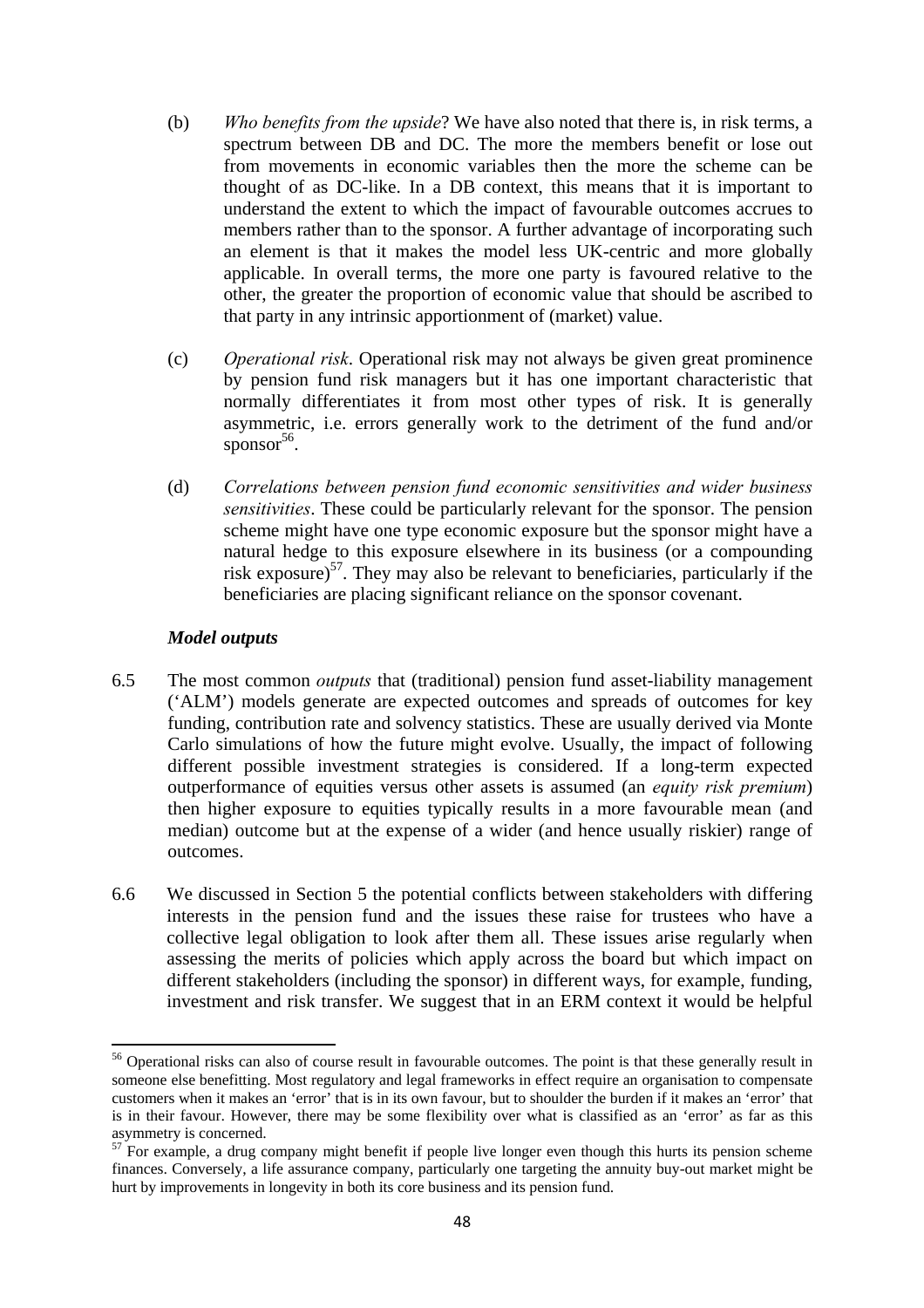to go beyond traditional ALM models to examine the relative interests of different stakeholder groups in a pension fund and the trade-offs involved from pursuing particular policies. Chapman *et al* (2001), Kocken (2006) and Kemp (2011) describe suitable models to analyse these balancing interests quantitatively in a market consistent manner.

- 6.7 We believe that a particularly useful model to focus on from our perspective is one that aims to estimate the following:
	- (a) The spread (versus risk-free) on the beneficiaries' pension benefits implicit in the arrangement, because payment of pension benefits will in general be contingent on the continued health of the pension fund and ultimately therefore on the continued health of the sponsor.
	- (b) The effective (instantaneous) asset mix underlying the beneficiaries' interest in the fund<sup>58</sup>.
	- (c) The effective (instantaneous) asset mix underlying the sponsor's interest in the fund.
- 6.8 Reasons for use of such a model include the following:
	- (a) It fits naturally with the balance sheet characterisation described in Section 5.8 and the Appendix;
	- (b) It helps us differentiate between sponsors and beneficiaries in cases where their interests diverge, as per Section 3.7;
	- (c) These outputs potentially offer insights not directly available from traditional ALM models. For example, they provide a more effective way of analysing sponsor covenant risk from the perspective of beneficiaries/trustees than traditional ALM models;
	- (d) Such a model naturally places 'economic' values on assets and liabilities and thus is immediately consistent with financial economic principles. This type of model behaviour is seen as particularly important for promoting effective ERM by Hatchett *et al.* (2010); and
	- (e) It hopefully simplifies the interpretation of any assumed equity risk premium (and other similar aggregate economic assumptions). As explained above, traditional ALM models generally include an assumed (positive) equity risk premium. Often their primary purpose is to help quantify the trade-off between more favourable expected outcomes and potentially more unpalatable adverse outcomes.

Beneficiaries (and sponsors) should therefore be particularly interested in understanding how much of any apparent risk-adjusted return uplift is *purely*

 58 We mean here all beneficiaries *other than* the sponsor, in circumstances where the sponsor is also a (potential) beneficiary.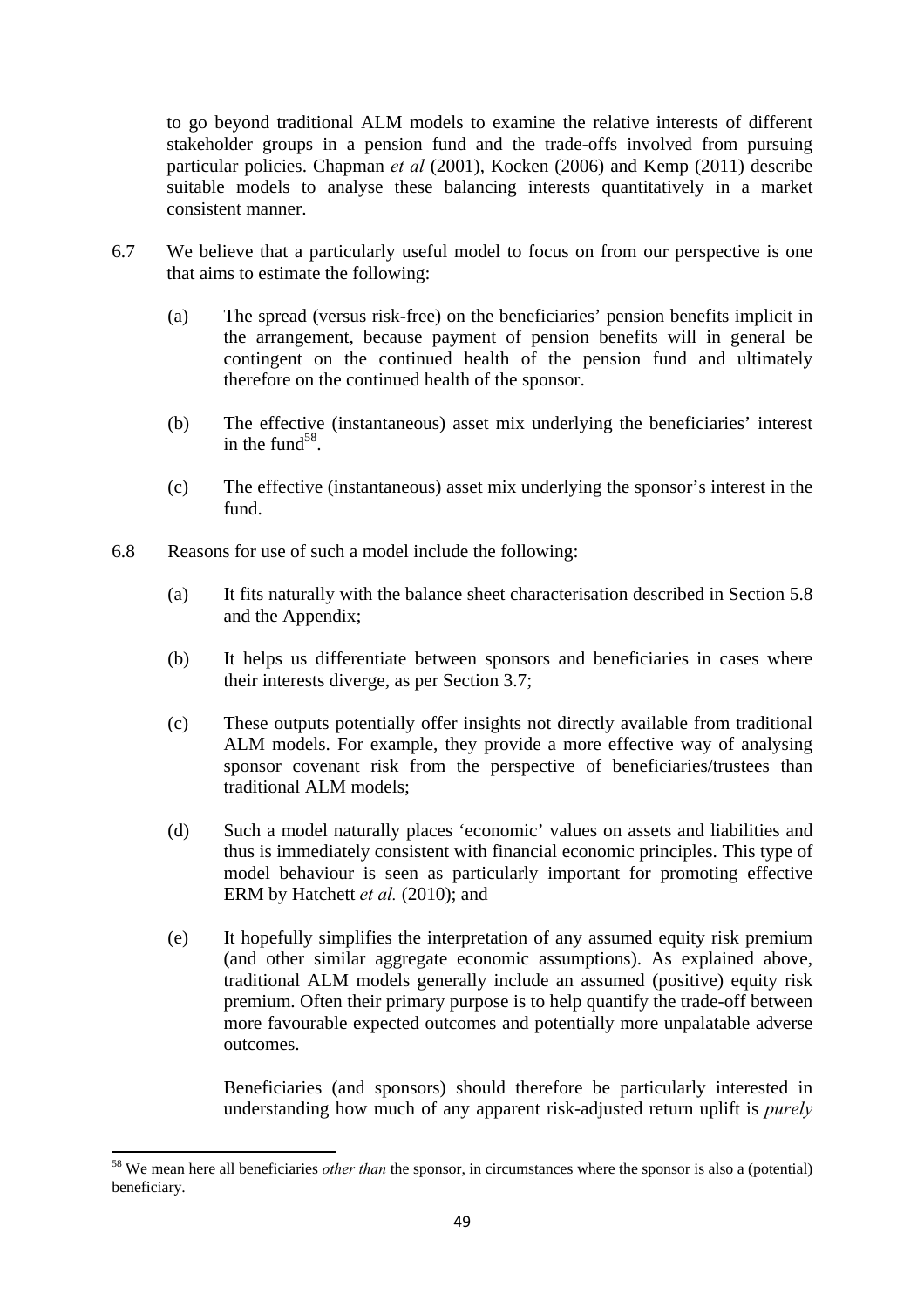the result of an assumed equity risk premium and how much derives from other factors. For example, beneficiaries who are rich enough could alter the disposition of the remainder of their assets to neutralise their implicit equity exposure via the pension scheme. The same is true of the sponsor<sup>59</sup>. The effective (instantaneous) asset mixes in 6.5(b) and (c) indicate the magnitudes of the adjustments that each would need to make to their other assets (and liabilities) if they wished to hedge their investment exposures in this manner $60$ .

#### *Model governance risk*

6.9 Some of the risks that are inadequately catered for in such models can be addressed or at least mitigated by use of tools such as risk registers, qualitative listings of risks, workshops etc.

We might therefore identify yet another type of risk, namely *model governance risk*, which we might equate with having insufficient governance 'budget' and/or access to suitable experts to be able to address these and other model risks effectively. Another aspect of governance risk, if we were aiming to use a model of the sort described above, is the extent to which its outputs result in no action (perhaps because they are communicated poorly to decision-makers) when some action is warranted.

## **7. IDENTIFYING APPROPRIATE GOVERNANCE STRUCTURES**

7.1 We have noted earlier that ERM is in essence the framework that binds together decision making processes so that an entity's core business strategy can be aligned with its risk management strategy, and each informed by the other. Governance plays a key role in joining the two. The role of the board and senior management cannot be over-emphasised.

In this Section we explore the essential ingredients of good governance, starting with elements of governance structures which are thought to be essential for ERM generally and then considering how they might need to be adapted to cope with particular features that make pension funds different from other types of organisation. We consider this from the viewpoint of the management board of a pension fund wishing to manage its risks in a holistic way within an ERM framework. We also consider it from the viewpoint of the board of an organisation that seeks to manage in a holistic manner the risks from its core business alongside the risks from its pension 'subsidiary'.

  $59$  A rather important issue that we gloss over in this respect is the impact that such a strategy might have on the tax position of the beneficiaries and/or the sponsor. As we have already noted in Section 2.1 funds set aside for private pension provision are often tax advantaged relative to other savings routes.

 $\frac{60}{60}$  It should be noted that effective (instantaneous) asset mixes such as these correspond to hedging parameters in a derivative pricing problem. Readers are reminded that estimation of such parameters is intrinsically less reliable than is estimation of overall values, see Kemp (2009).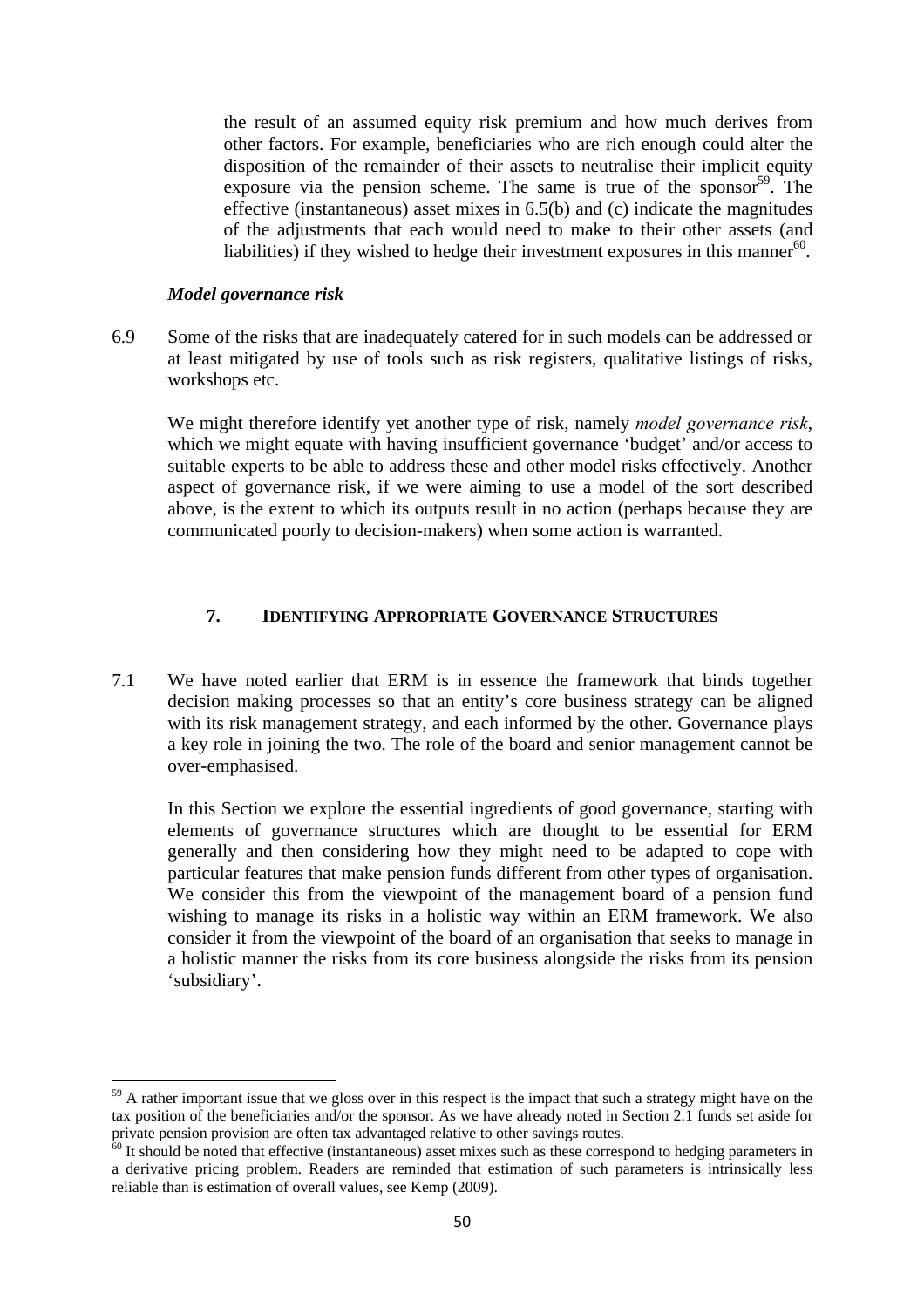# *Key enablers of ERM*

- 7.2 As we have stated earlier, the differentiator in ERM is not just that risk management is applied across the whole business to include all types of risk that the business is exposed to, but that it is also integrated into the whole business in a structured and consistent way. The key enablers for successful implementation of ERM are that:
	- There is commitment and leadership at the top levels of the organisation. This allows business strategy to be firmly linked to risks and opportunities. It also allows a clear message to be given to the rest of the organisation about the importance of risk-focused behaviour for the success of the business.
	- Risk is owned by the business with line managers accountable for it. This provides an incentive for it to be managed as a core activity, or at least provides a constant reminder that associated with every business decision is also a risk decision that line managers are also responsible for.
	- There is a supporting risk management function covering activities specific to risk management. These include identification, quantification, evaluation, management and monitoring the risks on a consistent basis across the organisation.
	- There is effective communication of risks faced by the organisation and how they are being managed. This communication needs to be both internally to the board (and relevant committees) as well as externally to supervisory bodies, investors and analysts.

Embedding these successfully into the business of any entity is not a trivial task. Financial firms perhaps see this as more of a commercial imperative, partly because their core business is, in effect, risk management and also because of the recent regulatory push. However, even in these firms, ERM remains a function in transition, as highlighted by e.g. successive surveys of the Economic Intelligence Unit, see EIU (2009). These surveys indicate that communications between risk functions and the broader business are sometimes fragmented and the achievement of an enterprisewide culture and awareness of risks is often made difficult by barriers of corporate culture and constraints of operational issues.

### *ERM governance*

7.3 The board has a crucial role in underpinning the entire ERM framework. It sets the overall vision and strategy of the firm and thus defines its culture in the context of the risks and opportunities the business might pursue. Without a firm board underpin ERM is doomed to fail.

Corporate governance refers to the way in which the board controls the company and the processes it puts in place to ensure that the company is being run in the best interests of its owners and other stakeholders. It focuses on the conduct of, and the interaction between, the board, the managers, the employees, the owners and others such as regulators and external advisers.

Corporate governance is an essential component of ERM. It is a key management tool for providing top down monitoring and control of the risk management function. It is also a crucial way of placing responsibility on the board for ensuring that appropriate systems and policies for risk management are in place ('risk governance').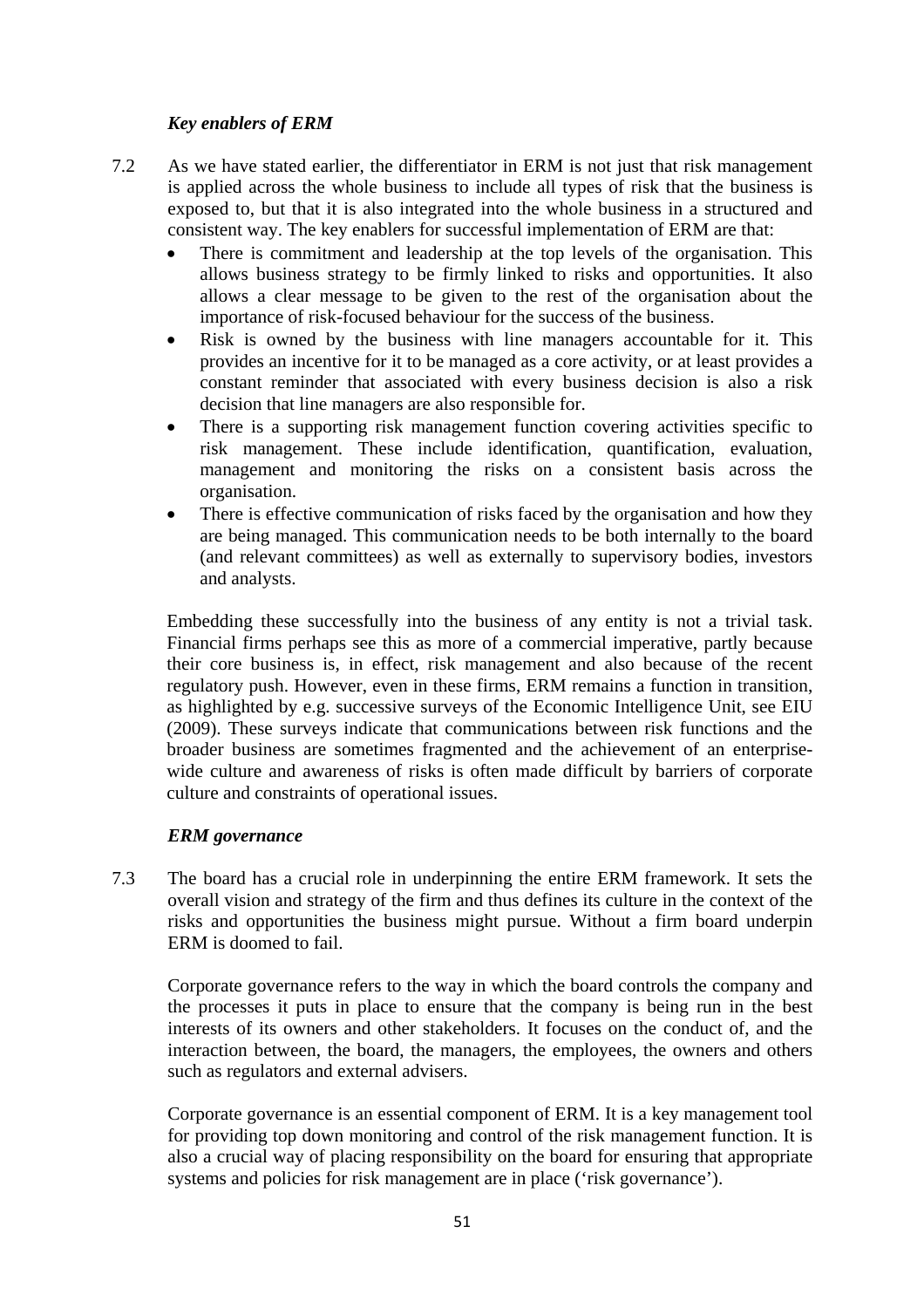- 7.4 Within this, risk management is an enabling process that facilitates the effective and efficient operation of the business via the employment of appropriate skills and the exercise of direction, control, accountability and reporting to key stakeholders. The aim is to accomplish this through the identification and assessment of risks and opportunities facing the business and responding to them through appropriate policies.
- 7.5 This is usually achieved by implementing a suitable internal controls framework alongside a risk management function resourced with the right skills and experience. Ideally the risk management function should be overseen by a senior resource (perhaps called the 'Chief Risk Officer') who:
	- acts as the organisation's risk champion;
	- oversees risk management activities across the organisation;
	- provides guidance to the risk owners;
	- challenges business decisions on key risk areas; and
	- coordinates risk information across the organisation.
- 7.6 In large organisations it would be usual to have a dedicated board level risk committee to focus on matters relating to risk management<sup>61</sup>. It would be responsible for:
	- centralised oversight of the organisation's risk management;
	- policy setting with respect to risk assessment and risk management;
	- information gathering; and
	- engagement with the executive management and the board.

The risk management structure should define the roles of key individuals and functions for the successful implementation of ERM: the CEO, the CFO, the senior risk manager and other executive management, and the interaction between them. This structure would most likely be supplemented by well defined roles for 'risk sponsors', who represent each of the major business units and support functions. Risk sponsors may be assigned risks for successful delivery of the risk committee's objectives. In addition, depending on the organisational complexity and structure of the business, there may also be defined roles for 'risk owners'. They may take responsibility for managing a specific risk or a set of related risks.

- 7.7 There will soon<sup>62</sup> be a regulatory requirement in most UK financial services organisations for the following risk governance structure:
	- (a) A risk committee, separate from the audit committee. It will have responsibility for oversight and advice to the board on current risk exposures and future risk strategy, including strategy for liquidity and capital management, and for embedding and maintaining throughout the organisation a supportive culture in relation to the management of risks.
	- (b) A specific risk function headed by a Chief Risk Officer (CRO) or equivalent participating in the risk management and oversight process at the highest level

<sup>&</sup>lt;sup>61</sup> Sometimes, however, the entire board may be members of the board risk committee. The 'committee' is then more a way of ensuring that adequate focus is given to risk matters in the overall board agenda.

<sup>&</sup>lt;sup>62</sup> See Section 8.3.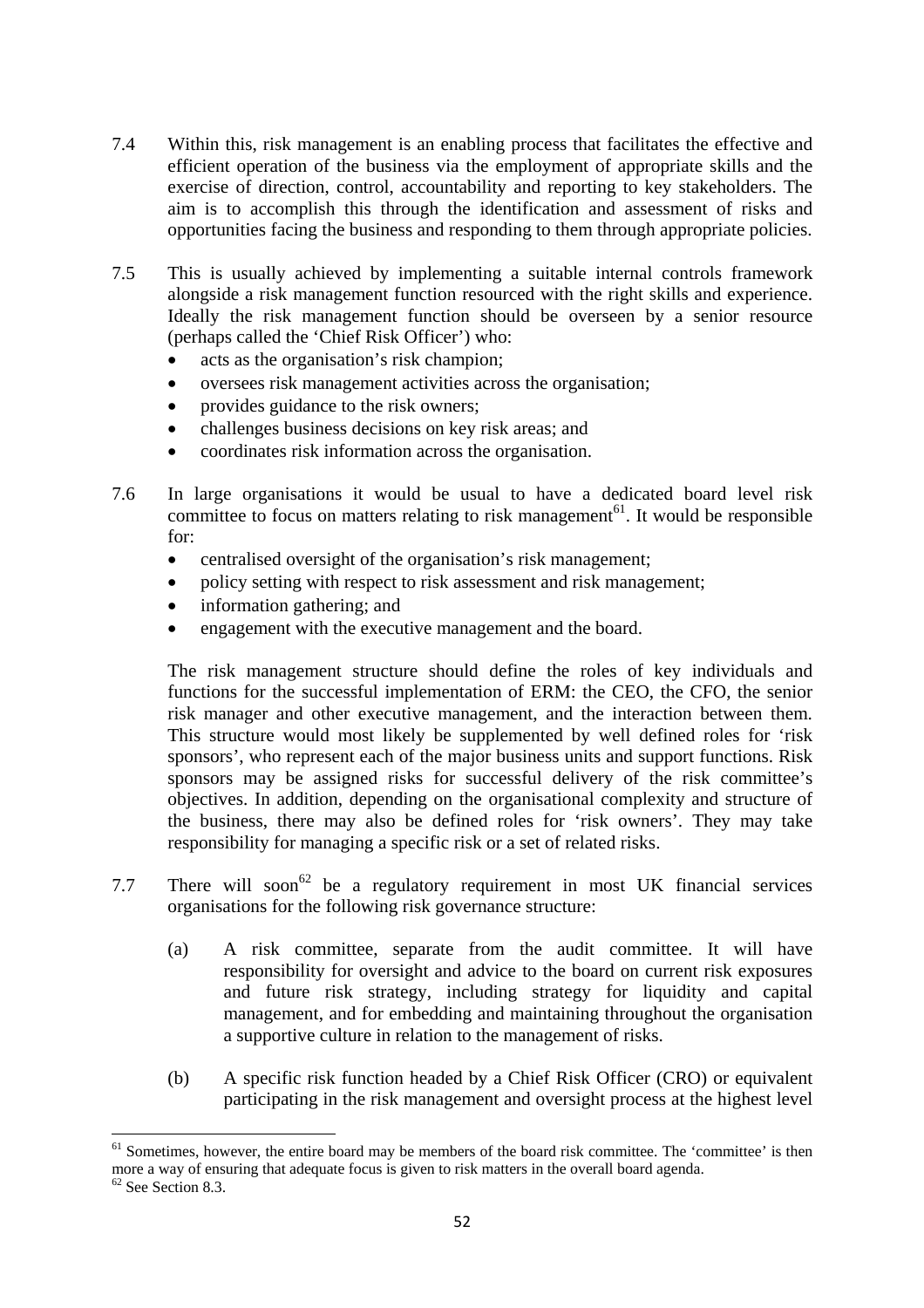on an enterprise wide basis. The function would report to the risk committee with an internal reporting line to the CEO or CFO but with complete independence from individual business units.

- 7.8 In non-financial firms the corporate structure might make greater use of the CFO's proximity to the business, and responsibility for the management of financial risks, to build a risk culture that addresses risk at all levels and across all functions in the firm. In such firms, the finance function may have the infrastructure and many of the skills to build an integrated risk-view and provide some risk management support. The treasury function may have many of the modelling skills for quantifying and managing financial risk exposures. However, the role of a dedicated CRO is nevertheless recognised as adding further value. The main benefits of such a role are usually perceived to be as follows<sup>63</sup> :
	- (a) It allows expansion of risk management to address more risks and to involve better maps of the relationships between different risks;
	- (b) It should enable the business to make better decisions. In particular, such a role may result in a more effective approach to measuring and comparing risk and reward; and
	- (c) It should provide a better understanding of the overall risk profile of the organisation.

# *Risk management function*

- 7.9 The clear trend towards a greater explicit role for a risk management function and hence a CRO begs the question of exactly what this function and individual might be expected to do in practice. As we noted in Section 3.6, risk managers in practice carry out a range of roles which can primarily be thought of as a mixture between two main remits:
	- (a) At one end of the spectrum, risk management might be seen primarily as involving *identification, quantification and/or mitigation of risk of loss*.

With such a remit there is a reasonably clear demarcation between the risk management department (often centralised) and those employed in individual front-line business activities. The front-line individuals might be expected to manage their businesses in a risk aware manner, but are unlikely to be as expert in risk management disciplines and techniques as those employed in the risk management department. The risk management department might then primarily be seen as a 'second line of defence'. They might perhaps primarily aim to spot weaknesses in how the front-line individuals are managing risk (especially where the front-line individuals might be under-incentivised to consider the downside). They might also focus on identifying and then

  $63$  See, for example, ICAEW (2005).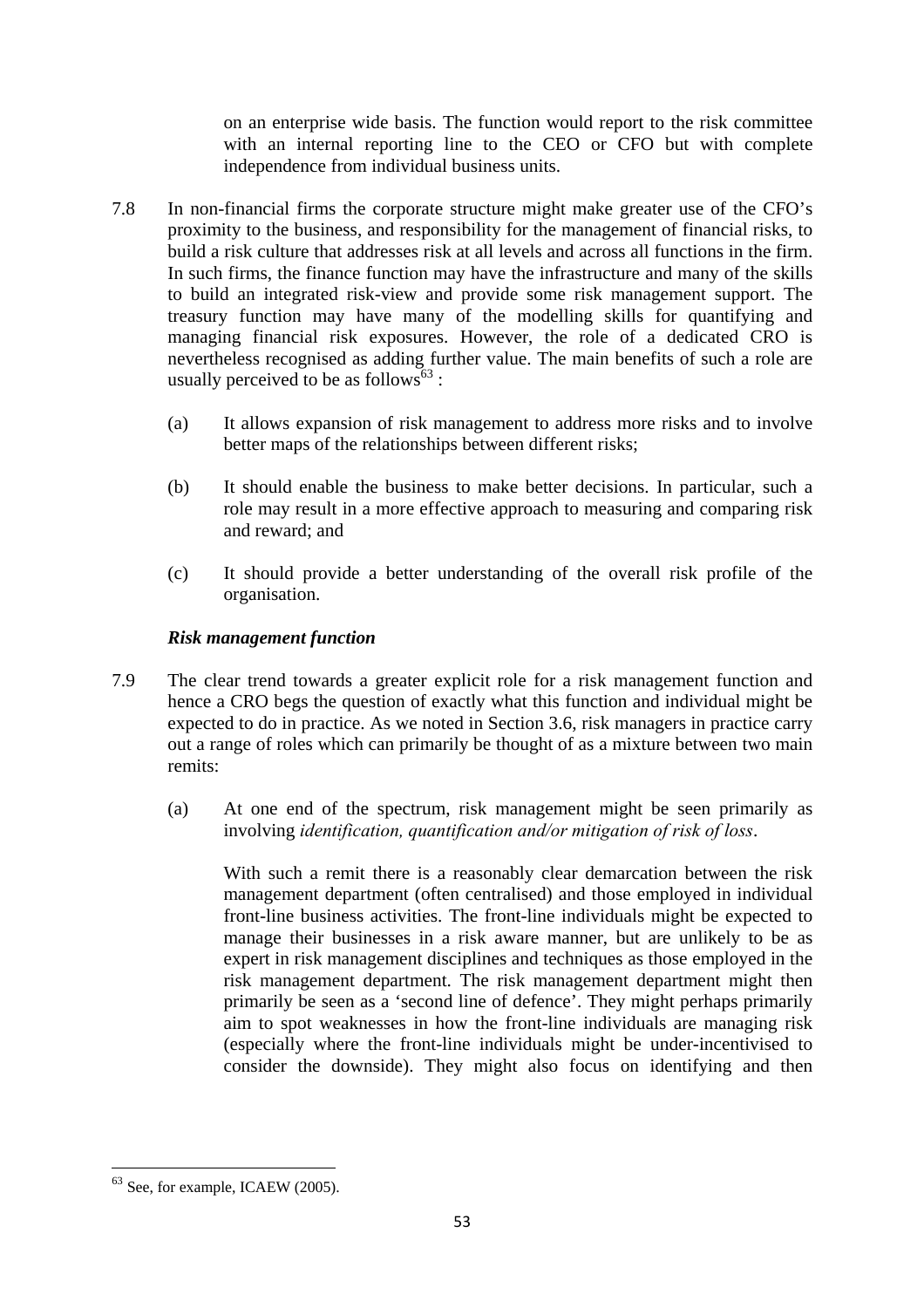managing operationally any risks that might otherwise fall through the cracks in any practical organisational structure<sup>64</sup>.

(b) At the other end of the spectrum, risk management might be seen as primarily involved in *deciding what types of risks an organisation should carry*.

With such a remit, there is no longer as clear a demarcation between risk managers and any other type of business manager. The risk managers might be expected only incidentally to focus on the operational management of risk exposures.

The spectrum between (a) and (b) corresponds with the extent to which the risk manager is expected to provide independent 'challenge' of as opposed to being an active participant in decision-making.

Different risk managers and risk management teams lie at different points along this spectrum. Moreover, Chief Risk Officers will often have a stature sufficient to result in them becoming involved in actual business decisions or at least a mandate to do so. So they may be more towards (b) than (a) even if most of their team's activities are positioned differently.

The point is that effective risk management generally requires coverage of both (a) and (b). So, choice of remit for the risk management team (and hence for risk managers within this team) is primarily driven by issues to do with selection of effective organisational structures and governance arrangements. These can be as much if not more so driven by corporate culture and other 'soft' issues as by any specific quantification of the precise merits of one organisational structure over another.

However, it is often perceived to be easier to justify having a specific risk management team differentiated from other business activities if there is clear demarcation between what it does and what other teams do. This seems to have resulted in a tendency for risk management teams (and hence anyone in the organisation specifically carrying the title 'risk manager') to focus increasingly on (a) rather than  $(b)^{65}$ .

Of course, irrespective of chosen organisational structure, organisations still need to decide which risks to carry and to assess whether the rewards for carrying these risks are likely to be adequate. Many pension funds operate with very small if any dedicated staff resource. More of the burden of effective risk management decision taking may then fall on the funds' governing bodies than might be the case in other organisations. Pension funds, if they are occupational schemes with sponsoring

 <sup>64</sup> Some individuals within risk management teams may also have purely administrative (or secretarial) roles, perhaps collating information that is then used by others (either risk managers within the team or managers elsewhere in the business) to make decisions.

<sup>&</sup>lt;sup>65</sup> Arguably, regulators are incentivised to promote such a view of 'risk management'. The regulators' own 'risk' is that too many of the organisations on their watch will run into difficulties which the regulator might have been able to mitigate had they designed their regulatory framework differently. They are therefore naturally particularly focused on the downside. In contrast, shareholders (if the organisation is a financial business) may be the main winners if instead the upside materialises.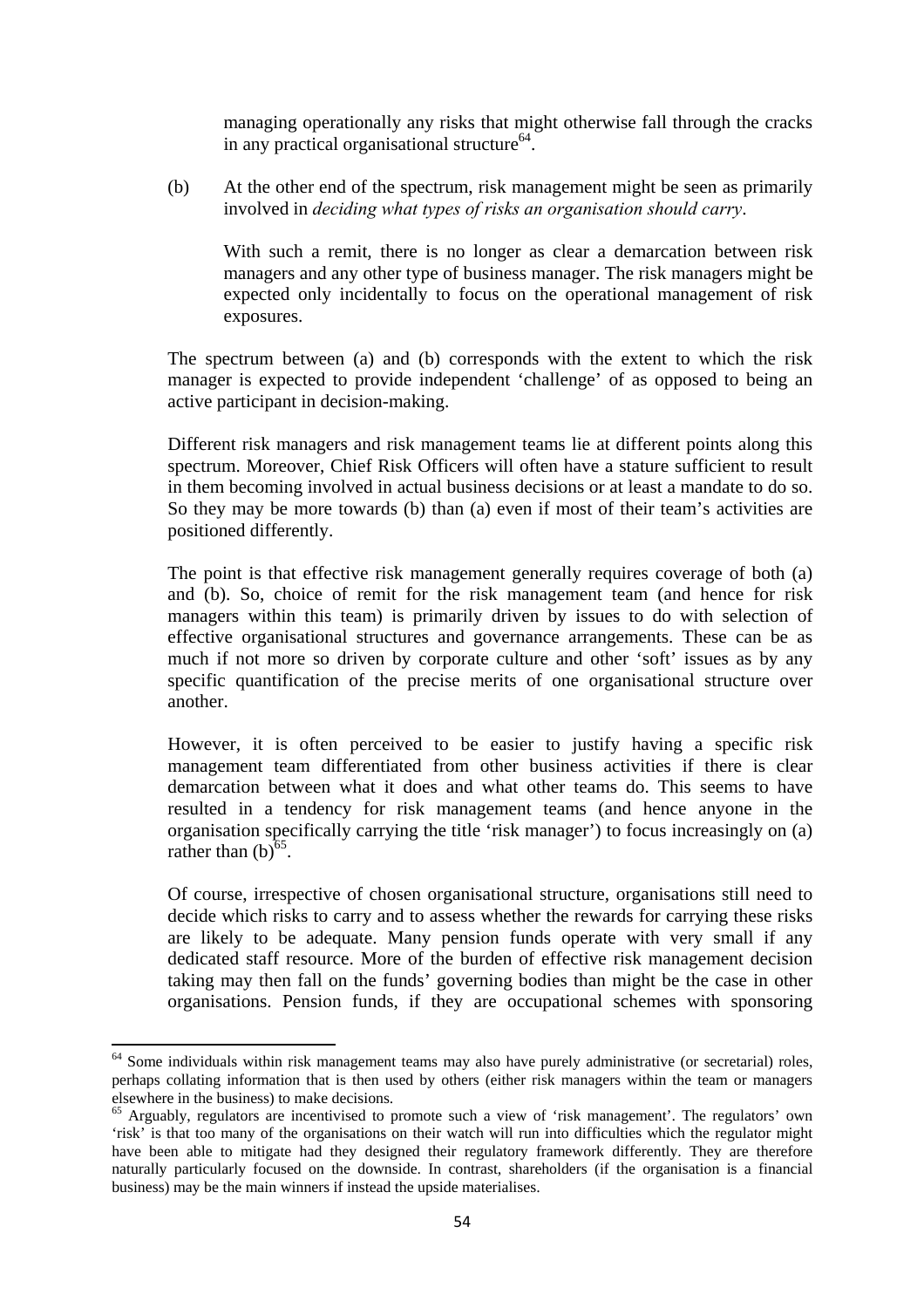employers, may also utilise relevant support functions from within their own sponsors, which could include risk management resource<sup>66</sup>.

- 7.10 In smaller organisations there is no evidence that the attitudes to risk are any different from those in larger organisations. However, the frequency with which the general risk profile of the business and specific risks are discussed at board level is thought to be lower (see, e.g. ICAEW, 2005). One reason for this might be that the risk management structure is usually less formal or less regimented, bearing in mind the resources available. A risk is that it may then be more fragmented, might only cover some risks and there may not be the processes in place to escalate risk issues as necessary, thus leaving a governance gap.
- 7.11 The ERM framework should be appropriate to the nature, scale and complexity of the business and its risks. There is no universally agreed 'best' approach, other than that:
	- the framework should be integrated with the business operations;
	- it should reflect the desired business culture and behavioural expectations; and
	- it should address all reasonably foreseeable and relevant material risks faced by the business in accordance with a properly constructed risk management policy.

### *Payback from good ERM*

7.12 We mentioned in Section 4 that there is some empirical evidence linking enhanced risk management to improved shareholder value. Further evidence can be found in the related area of investment governance, which describes the system of decisionmaking and oversight used in institutional investment.

In the context of pension funds there are many similarities between investment governance and ERM governance. Pension trustees, although ultimately responsible for investment strategy, also need to rely on effective governance structures to tap the skills, resources and processes of others to create value.

A number of studies have shown a strong positive link between good processes and superior (investment) returns. For example Ambachtsheer (2007) concluded that the (investment) governance shortfall – the return foregone due to problems in internal governance and management – between good and bad (investment) governance was 100-200 basis points per annum, or even higher.

- 7.13 Clark and Urwin (2007) identified a number of (investment) governance related factors common among leading edge institutional funds, six of which they considered to be within the reach of most funds:
	- clarity of mission and commitment of stakeholders to the mission statement;
	- evidence of leadership at the board/investment committee level, with the key role being that of the Investment Committee chairman;
	- strong investment beliefs commanding fund-wide support that align with the goals and inform all investment decision-making;

 $66$  A possible weakness in this approach is that risk managers employed by the sponsor may primarily be experts in non-pension fields, and may thus unintentionally focus more on traditional business risks (e.g. risk of supply chain disruptions) than on pension fund type risks even if the latter are more important as far as the sponsor is concerned. Risk managers too closely associated with the sponsor may also adopt an unduly sponsor-centric view of risks, which may not be appropriate as far as the scheme is concerned, see Section 1.6(f).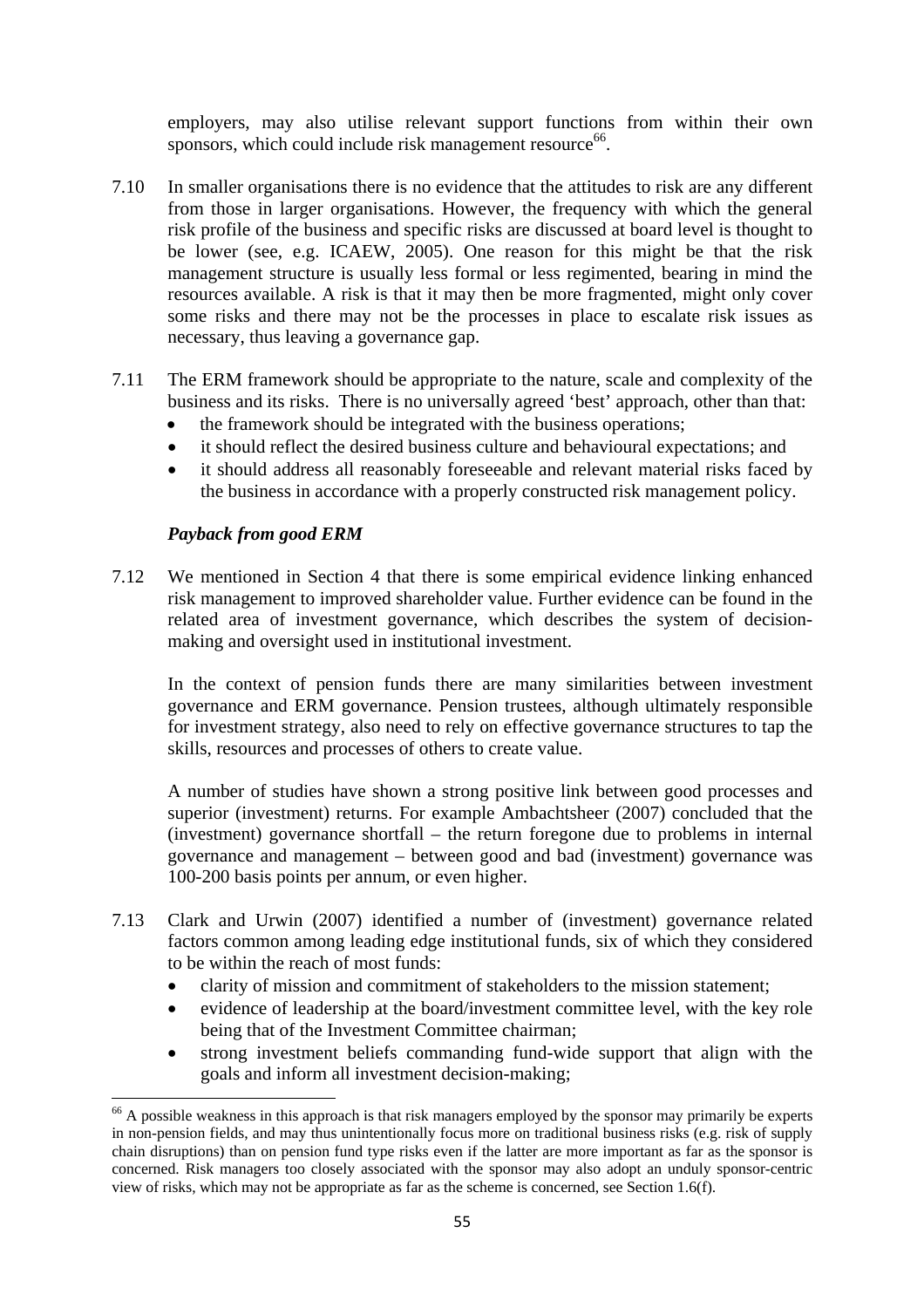- investment process framed by reference to a risk budget aligned to goals;
- resourcing each element in the investment process with an appropriate budget considering impact and required capabilities; and
- effective use of external managers, governed by clear mandates, aligned to goals and selected on fit for purpose criteria.

While the research and language are investment-centric, the parallels with the broader ERM environment and its key enablers are obvious. In ERM the scope is of course wider, incorporating not just investment risks, but also insurance risks, operational risks and all other risks of the entity. The challenge is therefore proportionately bigger, particularly where the entity is the pension scheme and its sponsor, but so are the potential rewards.

## *Maturity of ERM structures*

- 7.14 ERM is in essence a behaviour supported by appropriate processes. Consequently it does not just happen at the whim of the board but grows over time. Most organisations probably practise some elements of it already. IAA (2009) defines the following three stages of maturity for ERM against. Organisations can use this to benchmark where they are in the spectrum:
	- (a) *Early*: Risk management and internal control activities exist in part, are inconsistently applied and not well understood by management and the relevant employees in limited business areas. Significant opportunities for enhancement remain.
	- (b) *Intermediate*: Risk management and internal control activities are established, but not consistently applied or fully understood by management and relevant employees in key functions/business areas. Moderate opportunities for enhancement remain.
	- (c) *Advanced*: Risk management and internal control activities are established, consistently applied and well understood by management and relevant employees across the organisation. Opportunities for enhancement remain to align and coordinate activity across the organisation.

According to these definitions the hallmark of good and effective ERM appears to be:

- the extent to which risk management has been embedded into the culture of the business;
- how developed the risk management framework is; and
- whether it is consistently applied across the whole business.

This is of course another way of articulating the governance gap, and appears to be broadly consistent with the research of Clark and Urwin on investment governance. It is also consistent with the more general approaches to risk management and corporate governance identified by risk management executives in a wide range of industries and regions across the world (see, for example, EIU (2009)).

7.15 In the UK, Corporate Listing Rules and related guidance also stress, among other things: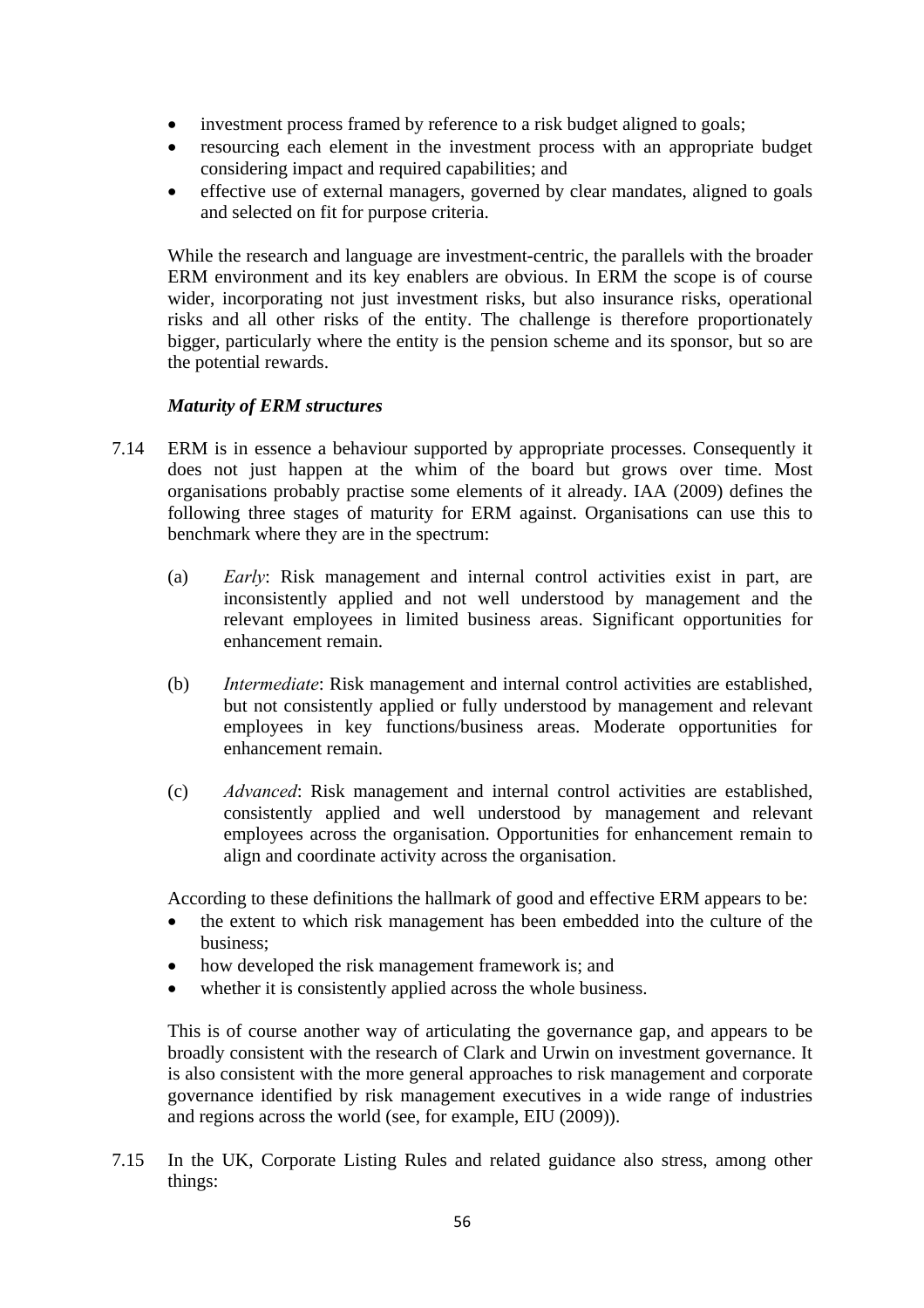- the importance of embedding internal controls into the business;
- the need for all employees to have some responsibility for risk management; and
- why the culture, HR policies and performance rewards should support risk management and internal controls.
- 7.16 How the Board and senior management embed risk into the business will depend on many factors. There is no simple solution. Convincing business managers that risk management improves business decisions is not an easy task. People sensitivities are important and each organisation will address them differently.

The ideal risk structure will also vary according to the nature and complexity of the organisation. For example, consider the very different risk characteristics of corporate, retail and investment banking or the often greater significance of strategic and operational risks in non-financial companies. The important thing is to identify the big risks and to ask whether sufficiently competent and proportionate resource is being applied towards understanding and managing them across the organisation.

Risk governance may also need to fit around functional responsibilities. For example, in some organisations a single risk owner may have responsibility for managing a specific risk across the whole organisation whereas elsewhere line management might be responsible for the management of all risks within their own function.

7.17 Cultural and behavioural characteristics of risk management will also invariably be unique to each organisation. They will reflect, among other things, the history, values and style of organisation.

The role of the board and senior management in promoting a suitable risk culture is probably the biggest challenge in ERM. Suitable incentives for alignment might be to include certain risk management responsibilities in the job descriptions and performance evaluation of the CEO and other senior management. In the context of this paper, senior management might include individuals with responsibility for key aspects of the pension fund including finance, administration, funding, investment, outsourcing to external experts and liaison with the regulator.

# *Governance challenges for pension funds*

- 7.18 We have discussed in earlier sections how pensions differ from other financial services products where ERM is fast becoming commonplace. Among other things, decision making has to take account of:
	- promises which might be blurred at the edges;
	- currently more relaxed capital requirements (in many jurisdictions);
	- reliance on the sponsor's covenant;
	- asymmetric pay-offs for certain stakeholders
	- a legal interface between the trustees and sponsoring company which defines the balance of powers on the important policy decisions; and
	- a supervisory process that (in many jurisdictions) currently tolerates more risk but with different checks and balances.

We have set out why we think that despite these differences, and perhaps because of them, ERM has a role in improving decision making in pensions. We have also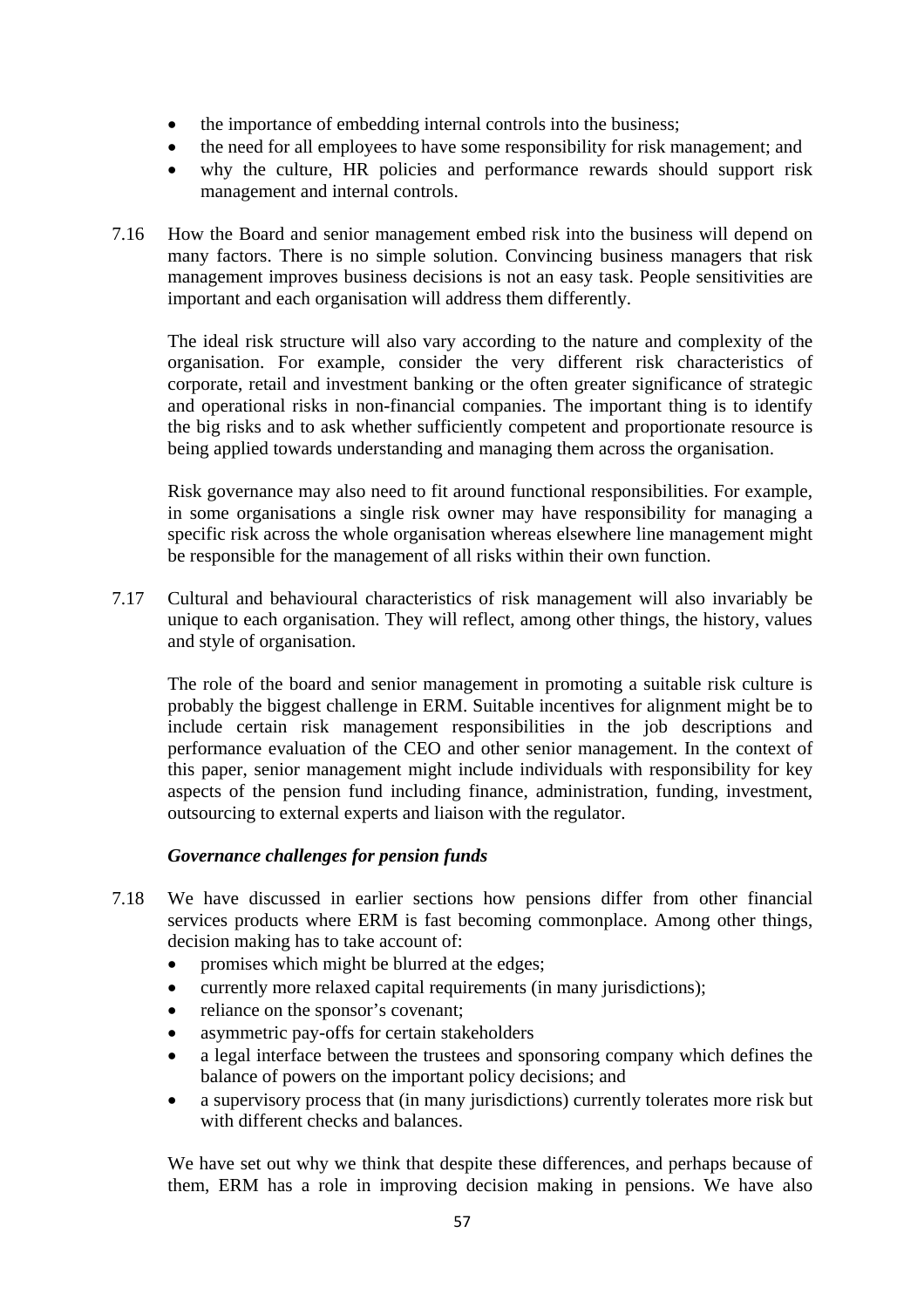outlined the vital role of governance in aligning many of the qualitative aspects of ERM, and best practices in some areas.

In what follows we consider some of the governance challenges that pension entities need to address in order to tap the benefits of ERM. We start first with the 'entity' being the pension fund in isolation. We then broaden to the wider concept of the 'entity' being the sponsor and the pension fund in tandem.

7.19 Risk management of pension funds has usually focused on investment risks, with the trustee board responsible for setting investment strategy (after consulting with the sponsoring employer, in the UK). In large funds there would usually be specialist roles for an investment committee, strategy and other technical advice (including monitoring services) from investment consultants. Fund management might be provided by external or in-house specialists.

Pension scheme governance has thus historically been generally concerned about investment efficiency and utilisation of resources to exploit investment opportunities. While this approach may allow investment risk to be managed holistically (and there is much in common here with the ERM principles, see Section 7.13), it may result in other risks being managed as silos (albeit with suitable structures to deal with various legislative requirements and third party interfaces). The obvious benefits of a greater ERM focus are therefore the added benefits we can expect from a more fully holistic approach to risk management such as:

- Incorporating other risks such as the sponsor covenant risk, longevity and other insurance risks as well as operational risks in the overall risk map;
- Better management and understanding of the significance of the different risks;
- Better approaches to diversification and concentration of risk (particularly risks relating to the sponsor covenant);
- More joined-up decision-making regarding opportunities for insuring or hedging some of the risks;
- It allows the trustee board to focus better on their prime objective of delivering the promised benefits to members and to map out a plan for how they might do this over time through a combination of direct and indirect funding from the sponsor and investment returns from the pension fund's assets;
- It makes it easier for trustees to define their pain thresholds with respect to their principal objectives, which facilitates consideration of appropriate policies for intervention;
- It aligns funding and investment strategies allowing them to be run in an integrated fashion; and
- It provides a framework within which the trustees can incorporate dynamic strategies for accelerated risk transfer as and when suitable opportunities arise.
- 7.20 Adopting a more holistic risk management framework does, however, increase the governance challenge. It requires, among other things:
	- (a) A clearer mission and alignment of key management policies to it;
	- (b) A broadening of the scope and skills of the investment committee (or some other body) to make it a more all encompassing risk committee; and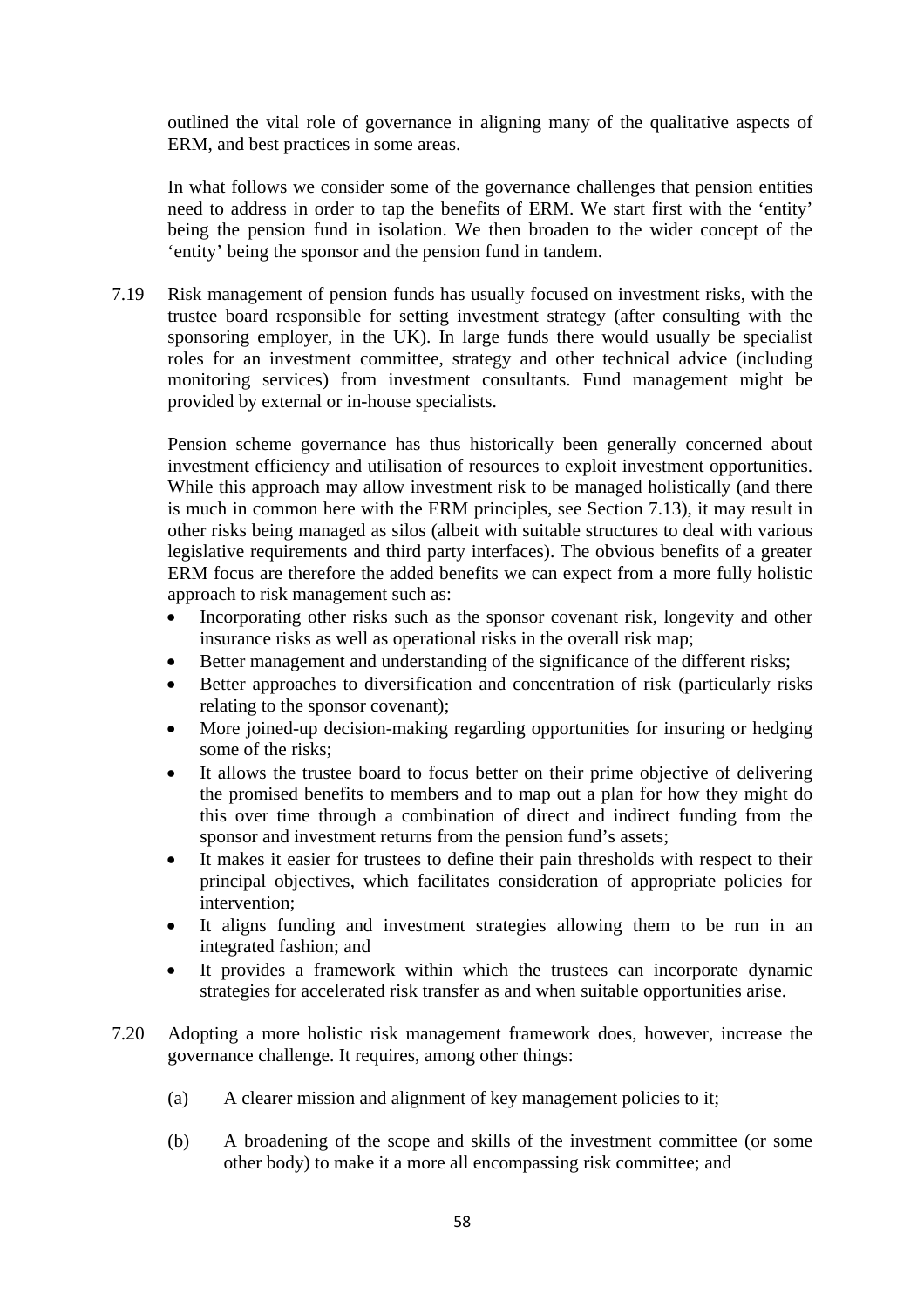- (c) Suitably skilled resources to integrate, manage and monitor risks consistently.
- 7.21 A particular complication for pension funds is to produce value propositions acceptable to both members and sponsors. This may not always be immediately practical. A clear statement of goals is an important step to building alignment between the parties, so that an appropriate investment risk profile and strategy can be identified. Analysing the impact of different options on the objectives of each party within an ERM framework provides useful insights for narrowing down differences in perspectives.
- 7.22 Pension funds are generally not resourced to manage all risk management activities in-house and so make greater use of external agents in both advice and delegated roles which exposes them to agency problems. Appropriate governance is therefore critical to monitor and control these potential misalignments. It is also crucial to joining up their contributions in a consistent way with the rest of the ERM framework.

A potentially major challenge with applying ERM to many pension funds is the fact that most have no employees at all. This can make their governance seem more like that of an association than a business as such. Functions are typically either outsourced or carried out on a part time basis by people who have another job. Some larger pension funds do have permanent staff but they are often essentially secretarial – supporting the trustees and their committees rather than being accountable for the results arising from running the pension scheme. Some of the largest pension funds do have a Chief Executive and a more sizeable resource base, and therefore may more closely resemble a business environment but without a profit motive.

This represents a fundamental structural difference between most pension funds and for-profit businesses. However, it does not invalidate the need to apply ERM principles to pension funds since they still need to articulate clear objectives and establish suitable delivery mechanisms. Indeed, it perhaps makes the need more acute. However, it does suggest that pension funds might also benefit from exploring best practice application of ERM among a range of organisations of different sizes, including some like charities, universities and governments, which have prime purposes that are not directly profit orientated.

7.23 How to manage the sponsor covenant risk is another governance challenge. In financial terms this risk is now reasonably well defined (in the UK) through the employer debt regulations if a solvent sponsor wishes to 'walk away' from the pension fund. However, for the purposes of setting the funding strategy the trustees need to make a judgement about where to set the technical provisions. In essence a judgement needs to be made about how much of the covenant risk to leave 'off balance sheet' and therefore dependent on satisfactory future investment returns and/or through a deficit repayment programme.

On an ongoing basis, UK trustees are expected by the Pensions Regulator to manage proactively the sponsor covenant risk by hardening the technical provisions when the employer's covenant weakens (i.e. increasing the funding deficit) but setting the deficit repayment schedule on the basis of affordability by the employer. During the recent global financial crisis this is exactly what some pension schemes did. They then had to tread the delicate line between: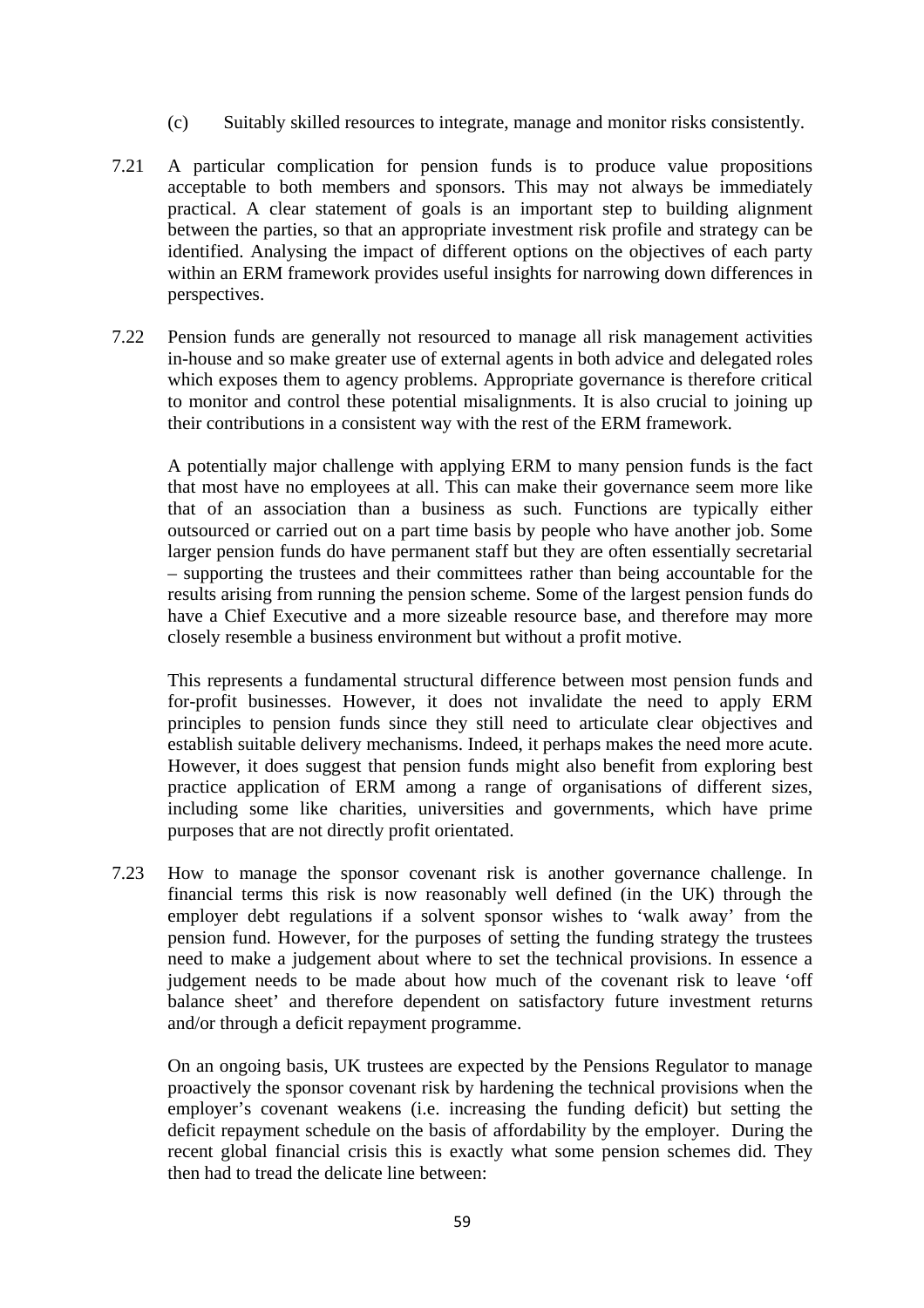- lengthening deficit repayment periods (which may have had the effect of reducing member security in the short term); or
- seeking an accelerated reduction of (the now bigger) funding deficit potentially putting further strain on the sponsor's covenant.

The link between the sponsor covenant risk, the investment risk, the regular contributions to cover technical provisions and the deficit repayment schedule is therefore far from simple. A dynamic management of the various parameters, in an environment requiring the use of multiple advisers each working to a narrow remit within their own specialist silos, is a significant challenge.

7.24 Another governance challenge for the trustees of a pension fund is how to communicate the ensuing risk of non-delivery to the pension scheme members, not all of whom might be affected to the same degree by the winding up priorities<sup>67</sup>. For example, the dynamics of the hardening of technical provisions, such as ones mentioned in the previous paragraph, and its impact on risk as far as members are concerned, over a range of time horizons and priority classes, are complicated to understand and perhaps even more complicated to communicate.

As we have mentioned earlier, there is (in the UK) no exact equivalent in a pension fund of a 'with profits actuary' with a specific remit to consider the interests of the members. Neither is there a requirement for a PPFM type statement from the trustees setting out how the fund might be managed in different situations. To some extent the balancing of risks in a participating insurance fund presents similar problems to that in a pension fund so there should be some useful governance lessons here for pension trustees.

- 7.25 Orros *et al.* (2010) point out that the ERM frameworks for health insurers are likely to be more complex than those for life and non-life insurers because of their interface with government healthcare policy and a mixed economy of public and private sector health providers. The same is also true of the social element in pensions, requiring consideration of yet another stakeholder. It also means that there may be some rather unpredictable risks to incorporate into the ERM governance framework.
- 7.26 Some of the social aspects of pension provision can raise particular issues in certain circumstances. For example, defined benefit pension funds do not necessarily need to have a sponsor (e.g. the sponsor could have defaulted but the trustees could have decided to continue to run the scheme as a stand-alone vehicle without winding it up). Governance for such a fund might then be potentially simpler (because there may be fewer persons to deal with). However, it may also need to be more 'immediate', because the fund no longer has a sponsor as a back-stop. Such entities may also be exposed to greater regulatory risk, because they might be deemed to fall within more stringent insurance regulatory frameworks, either now or at some future date.

  $67$  We have already discussed some of the issues relating to disclosure of risks within the sponsor's report and accounts, see Section 6.3. However, the types of disclosures shown there will not necessarily be the most appropriate ones for beneficiaries, since the interests of sponsor, shareholders/creditors and beneficiaries will not always be aligned. For example, sponsor accounts will normally be drawn up on a going concern basis, and so may provide little if any indication of the impact sponsor default might have on security of pension promises to beneficiaries.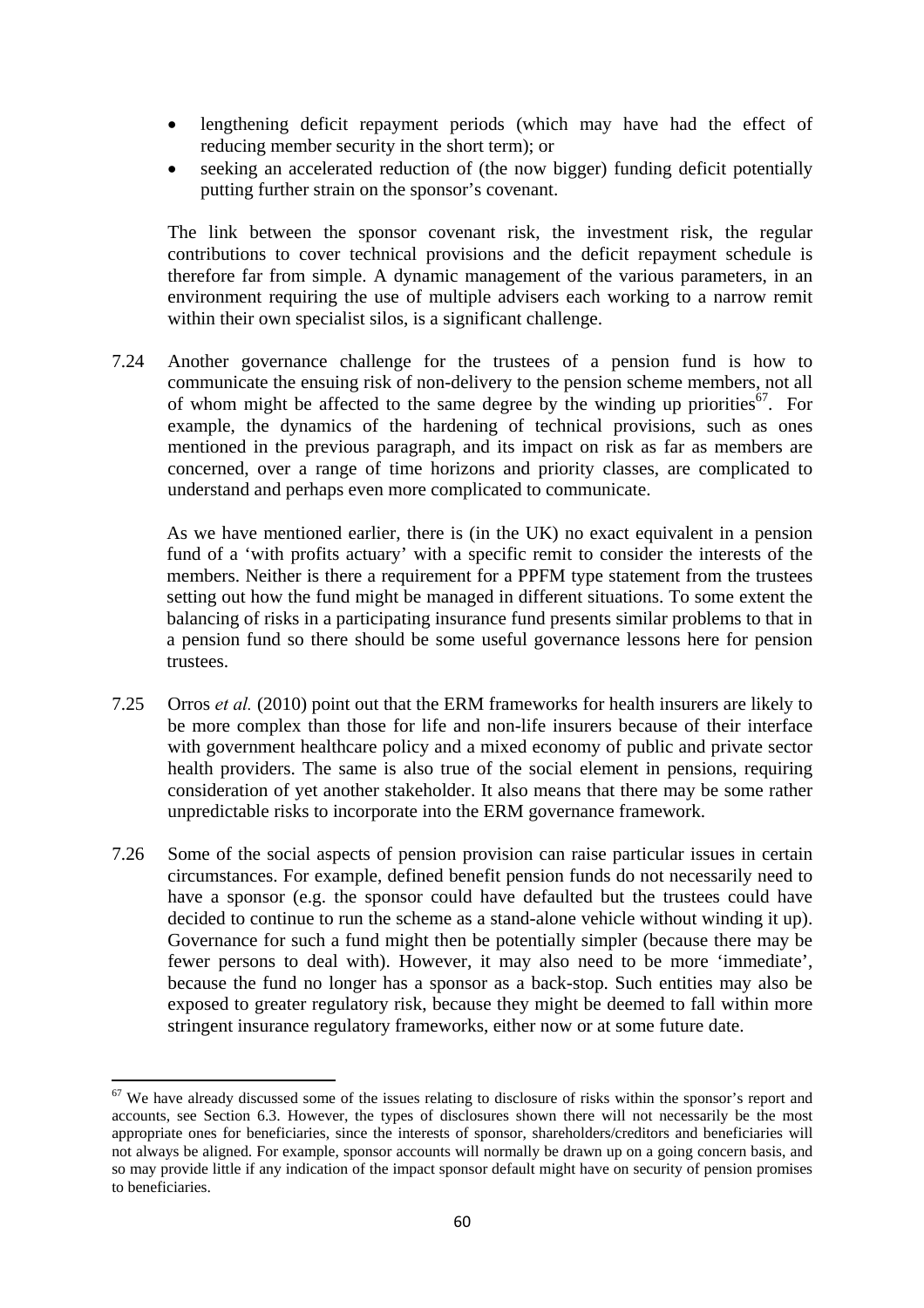- 7.27 Pension schemes with weak sponsors and large deficits are more exposed to these types of issue, particularly if, as is the case in the UK, this position gives the trustees significant influence over the affairs of the sponsor. For example, Hatchett *et al.* (2010) describe a case study in which the sponsor has a market capitalisation of £18m and the scheme a deficit of £436m, with it being proposed that the scheme take over 90% of the company's shares. Issues illustrated by this situation include:
	- (a) Could the trustees have cut their losses earlier if they had adopted more effective entity-wide risk management and not allowed the current situation to develop in the first place?
	- (b) Is it practical to manage such a scheme as a significantly underfunded mutual, or does it need to address its financial position more comprehensively, e.g. by cutting benefits if this option is available.
	- (c) If the trustees do decide to take over 90% of the sponsoring company, how likely are they to be competent in managing the sponsoring company and how best should they discharge their responsibilities to their beneficiaries?
- 7.28 When the definition of entity is widened to include the sponsoring employer and the associated pension fund, the scope for ERM also widens to include all strategic, operational and financial risks in the sponsor's business as well as in the pension fund. Some additional organisational challenges might arise from the need to involve a wider human base, non-investment risks, operational silos, a wider stakeholder base and additional decision making constraints. However the prospects for extracting additional value from ERM are also correspondingly greater.

### *Embedding pensions into the core governance structure*

7.29 For firms in the financial sector the application of ERM to their core business should not be new, notwithstanding that 'maturity' of ERM may differ from one firm to another. In most cases there will also be an associated pension fund, probably still at present managed as a silo. The question then arises as to how the core business risks and the pension risks should best be integrated into a more holistic framework.

In a large and complex firm we might find a risk management model for the core business of the type described by Deighton *et al.* (2009) with 'three lines of defence':

- (a) *First line*, where risk management is the primary responsibility of front line managers who, as part of their day job are responsible for identifying and evaluating significant risks to the business from any action they are proposing, and for designing and operating suitable controls.
- (b) *Second line*, which is a risk oversight process consisting of independent oversight of the risks and centralised policy management. The latter can range from the quasi-bureaucratic, such as setting overall policies, standards and limits to providing leadership in the development and implementation of risk management techniques.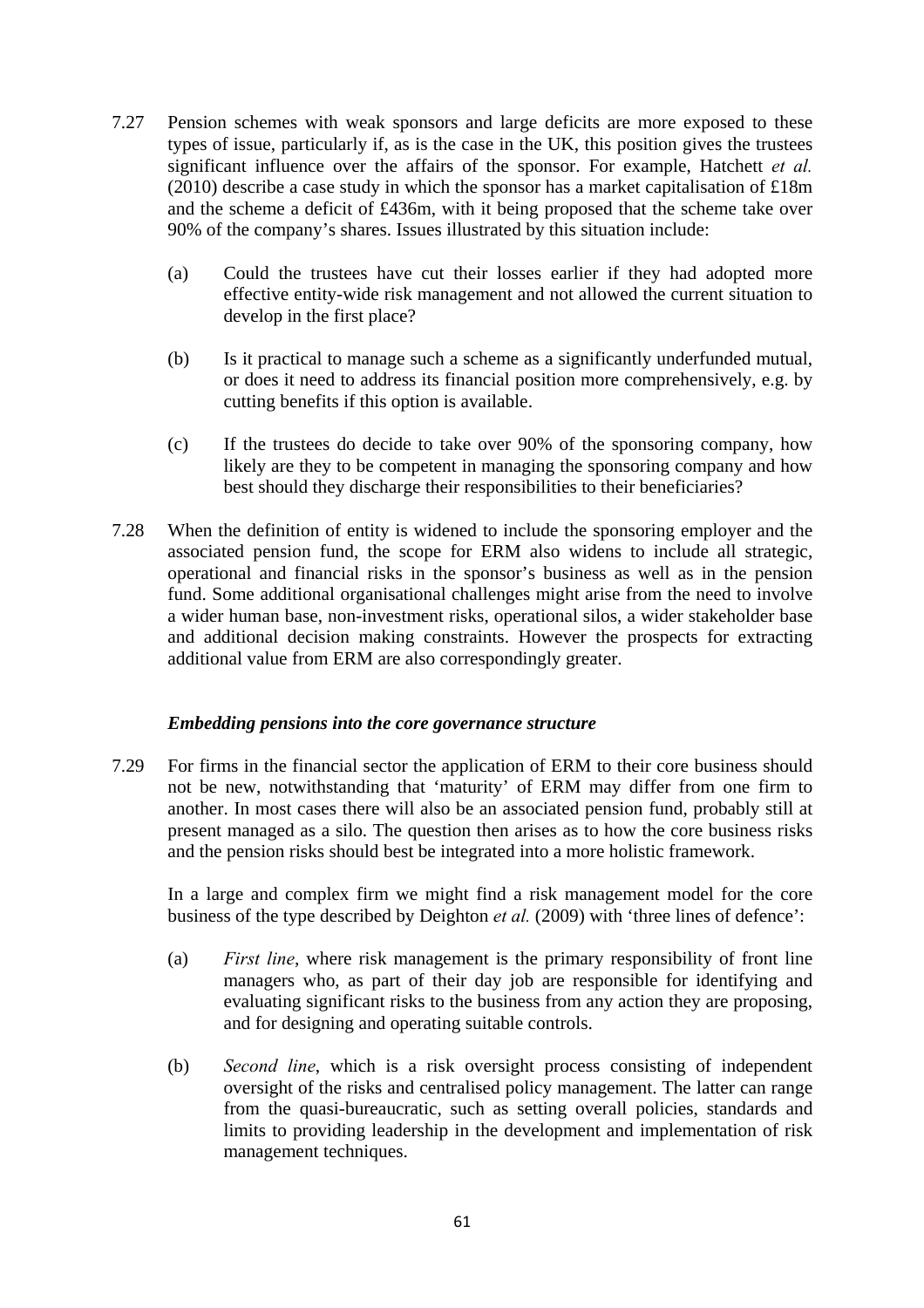(c) *Third line*, which is the independent assurance from neutral parties that the risk management environment is operating effectively. The neutral parties are usually the board and its committees, assisted by internal and external auditors (although how the board can ensure neutrality in relation to itself is an interesting challenge!).

If ERM is reasonably well embedded in the business then one possibility would be to view the pension fund simply as an additional line of business. Among other things this would force, at the highest levels of decision making, the discipline of continually assessing the value of the pension fund to the business and its role in the business strategy. The impact of the associated pension risks would also then be viewed in tandem with the core business risks, using language understood across the business.

Another advantage of this approach would be to place responsibility on business managers to manage the potential impact of any actions they take on pension liabilities e.g. salary increases, definition of pensionable salaries, early retirement options, pension promises to senior executives, pension enhancements on redundancy etc.

The aggregation of financial and insurance risks should in theory be relatively easy. However, in practice the use of different models, assumptions, measurement metrics and outputs may be a challenge, and different ways of dealing with particular risks may highlight some governance gaps requiring further attention.

- 7.30 In other financial firms the risk management model may be different. However, if they are practising ERM then some form of governance model should nevertheless be in place for managing the core business risks holistically. This should provide a suitable starting point for integrating effectively a new financial 'subsidiary' with many similar risks.
- 7.31 Outside the financial sector, board and management structures for risk oversight might be more consolidated. There is no formal requirement in such organisations for a separation of the risk and audit committees, nor for a CRO-type function with an independent enterprise wide brief. In such firms there may be a tendency to think about risk management in terms of 'operational' and/or strategic risk. While it may be true that many of the firm's biggest risk exposures might be of these types, financial risks might not necessarily be insignificant. This may be especially true of firms with more complex treasury functions and/or large pension funds.

Some of these firms may already be practising ERM extensively, but others may only do so for specific activities or major projects, see for example Lewin (2009). The governance for managing at least some of the risks on ERM principles may therefore already be in place. Integration of financial risks in the pension scheme (if significant) should be an important step towards more holistic risk management. Even where ERM is not the norm, the pension scheme, particularly if it poses significant risks to the business, might be a catalyst for an increased focus on entity-wide risk management.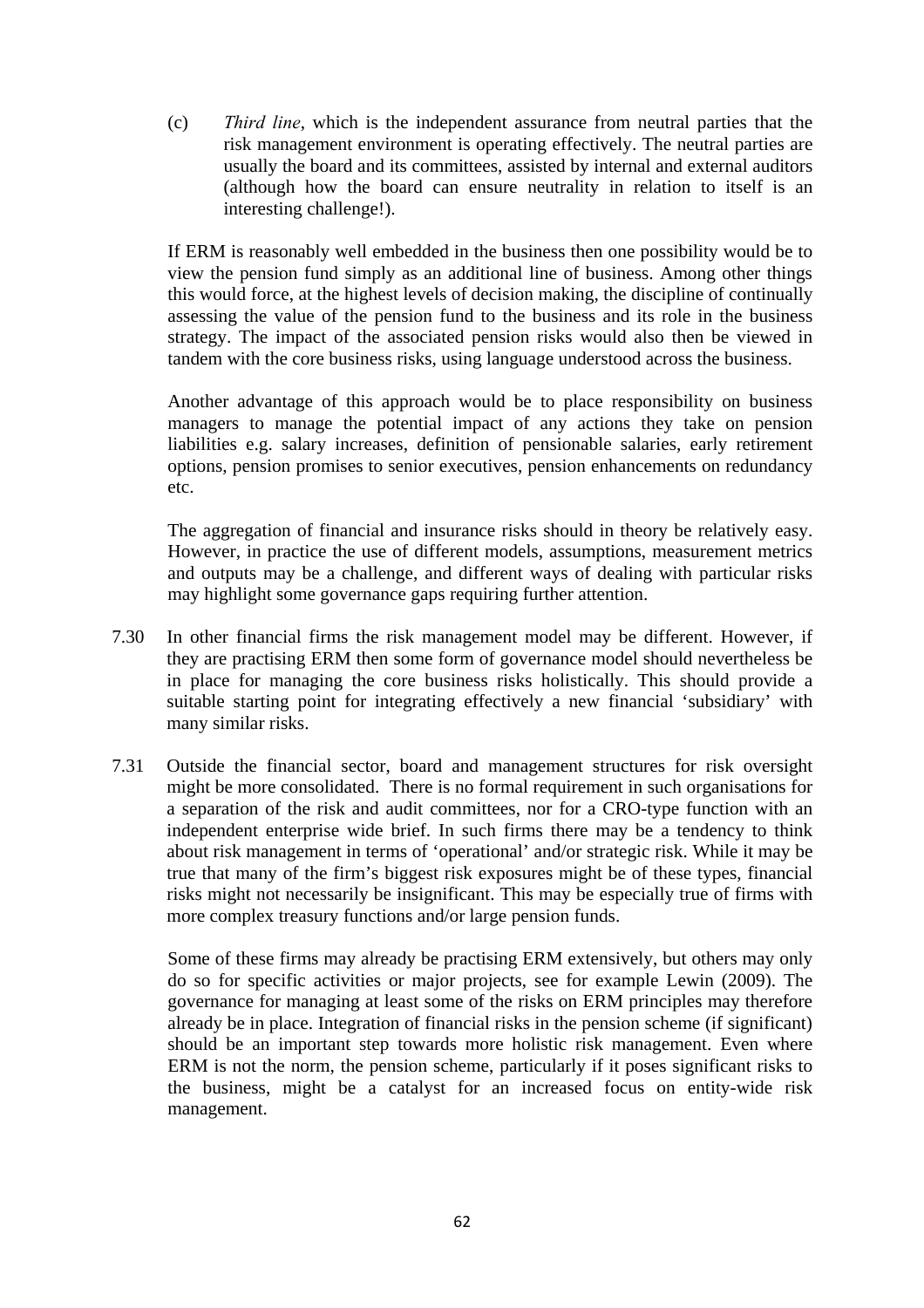### *Model governance*

7.32 A final aspect of governance that is worth referring to in this Section is the need for governance around (quantitative) models used for ERM purposes. From a parochial perspective, these might often be prepared by actuaries.

As far as UK actuaries are concerned, there are various generic Technical Actuarial Standards that currently or will shortly apply to much of the relevant work (in the UK) of actuaries who are members of the UK Actuarial Profession. These Standards should provide some assurances to trustees and sponsors in this respect. They include the Board for Actuarial Standard's TAS M ('modelling'), TAS D ('data') and TAS R ('reporting') $^{68}$ . Elsewhere, other similar actuarial professional standards promoted by other corresponding actuarial standards setters may apply.

However, pension schemes and their sponsors do not necessarily employ actuaries to carry out all of their modelling activities. Those that do not may wish to consider whether they should seek adherence to similar principles in the model construction, input validation and reporting that other professionals may do on their behalf.

 Whoever the pension scheme or its sponsor employs to carry out modelling activities, an important additional issue hinted at in Section 6.1(d) is the need to ensure that the model outputs are appropriately interpreted. The adage that 'what one person says is not necessarily what another hears' is particularly relevant here. It is not enough for pension scheme trustees or boards of sponsors to assume that they can delegate the whole of the risk management task to others. This contradicts the fundamental principle that ERM will only be effective if it is owned and promoted by the board itself. Trustees and boards of sponsors must ensure that they have within their own number sufficient expertise to understand the risk issues involved. They must also themselves explore how best to mitigate the possibility that they may be unduly and inappropriately swayed by irrational exuberance or the like when they come to consider model outputs.

# **8. RECENT DEVELOPMENTS IN OTHER FIELDS**

8.1 In this Section we explore further some recent developments in ERM in other financial fields, in the hope that these may provide insights that can help actuaries and other professionals better apply ERM techniques to pension funds.

# *The Walker Review*

8.2 As we have noted earlier, many commentators have concluded that some of the problems some financial firms faced during the 2007-09 credit crisis were in part due

 68 See BAS (2010), BAS (2009a) and BAS (2009b).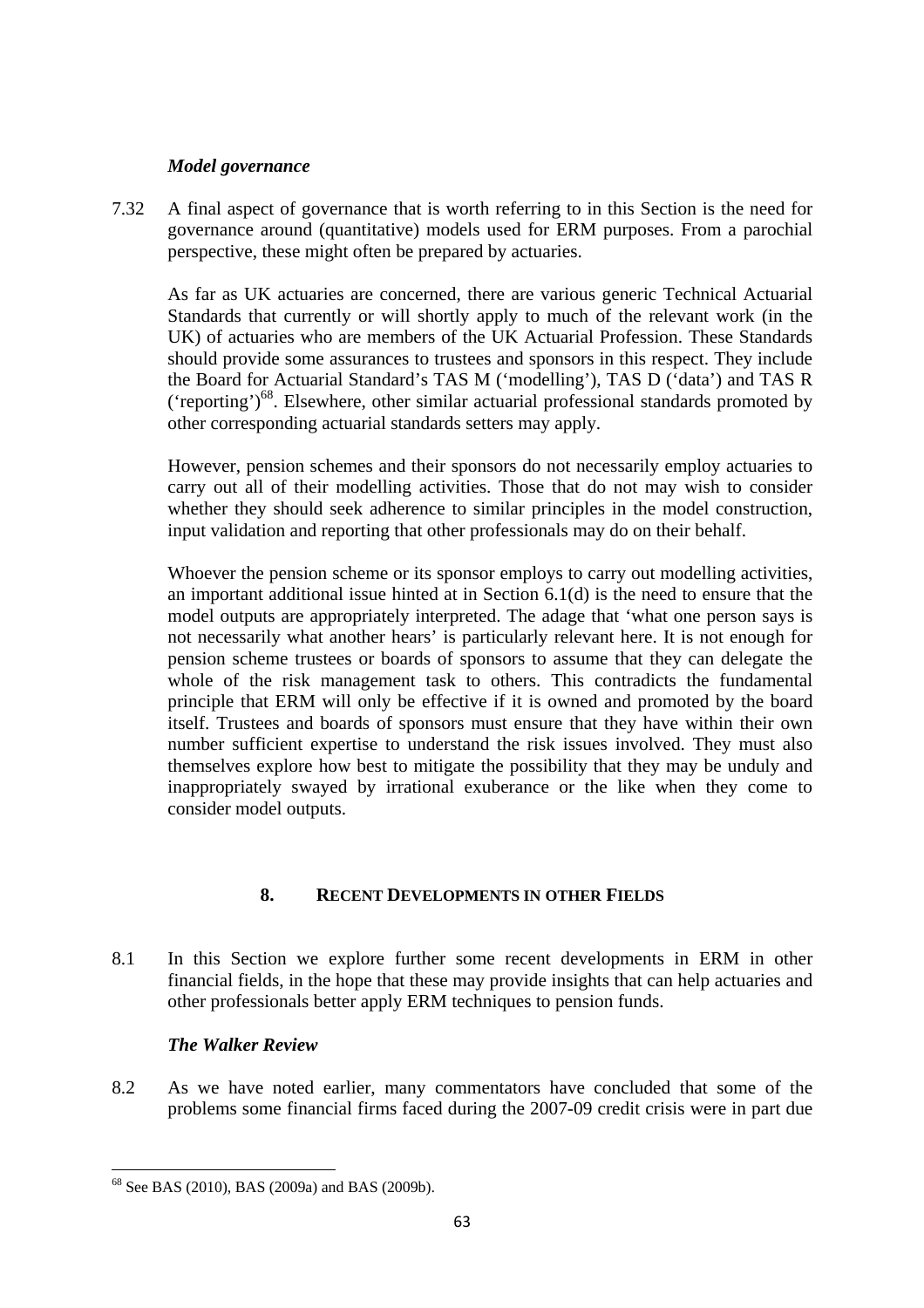to deficiencies in their risk management processes and their lack of emphasis in placing risk management at the heart of their strategic decision making.

- 8.3 The Walker Review, see HM Treasury (2009), analysed corporate governance in UK banks and other financial industry entities. In broad terms, it concluded that existing Board structures and other governance approaches already typically in place in listed UK financial services firms were 'fit for purpose' if combined with tougher capital and liquidity requirements (for banks) and a tougher regulatory stance by the  $FSA^{69}$ . It also concluded that the principal deficiencies in Boards related more to patterns of behaviour than to organisation per se. However its executive summary did highlight the following two risk management issues:
	- (a) *"The most critical need is for an environment in which effective challenge of the executive is expected and achieved in the boardroom before decisions are taken on major risk and strategic issues"*;
	- (b) *"given that the overriding strategic objective of a BOFI70 is the successful management of financial risk, board-level engagement in risk oversight should be materially increased with particular attention to the monitoring of risk and discussion leading to decisions on the entity's risk appetite and tolerance. This calls for a dedicated non-executive director focus on high-level risk issues in addition to and separately from the executive risk committee process and the board and board risk committee should be supported by a Chief Risk Officer with clear enterprise-wide authority and independence, with tenure and remuneration determined by the board"*.

It also concluded that more time needs to be committed by non-executive directors, there needs to be better engagement between those acting on behalf of shareholders (typically fund managers) and the boards of investee companies, and substantial enhancement is needed in board level oversight of remuneration policies.

In its response to the Walker Review, the FSA agreed to introduce a requirement that all firms that it regulates have a specific risk function (alongside other control functions, such as an audit function and a compliance function), see FSA (2010). In other than modestly-sized organisations this can be expected to be headed up by an individual Chief Risk Officer or equivalent.

8.4 While pension funds may not have the same business perspective as the majority of BOFIs, it can be argued that successful management of risk is still one of their most important objectives, if they are to serve their beneficiaries effectively. There should therefore be substantial carry across of lessons highlighted in the Walker review into the pension arena. Many pension funds may not have the resources to employ a dedicated CRO, but we would recommend that the decision-making structures and behaviours adopted reflect the principles set out in the Walker Review, adapted to the specific needs of pension funds. The same recommendation would apply to nonfinancial corporations exposed to large financial risks even if they are exposed to little if any financial risk from pension funds.

 $69$  The FSA was criticised by some commentators (and by itself) for being too 'light touch' in the run up to the 2007-09 credit crisis, see e.g. FSA (2009).

<sup>&</sup>lt;sup>70</sup> The term BOFIs is used in the Review to mean 'banks and other financial institutions'.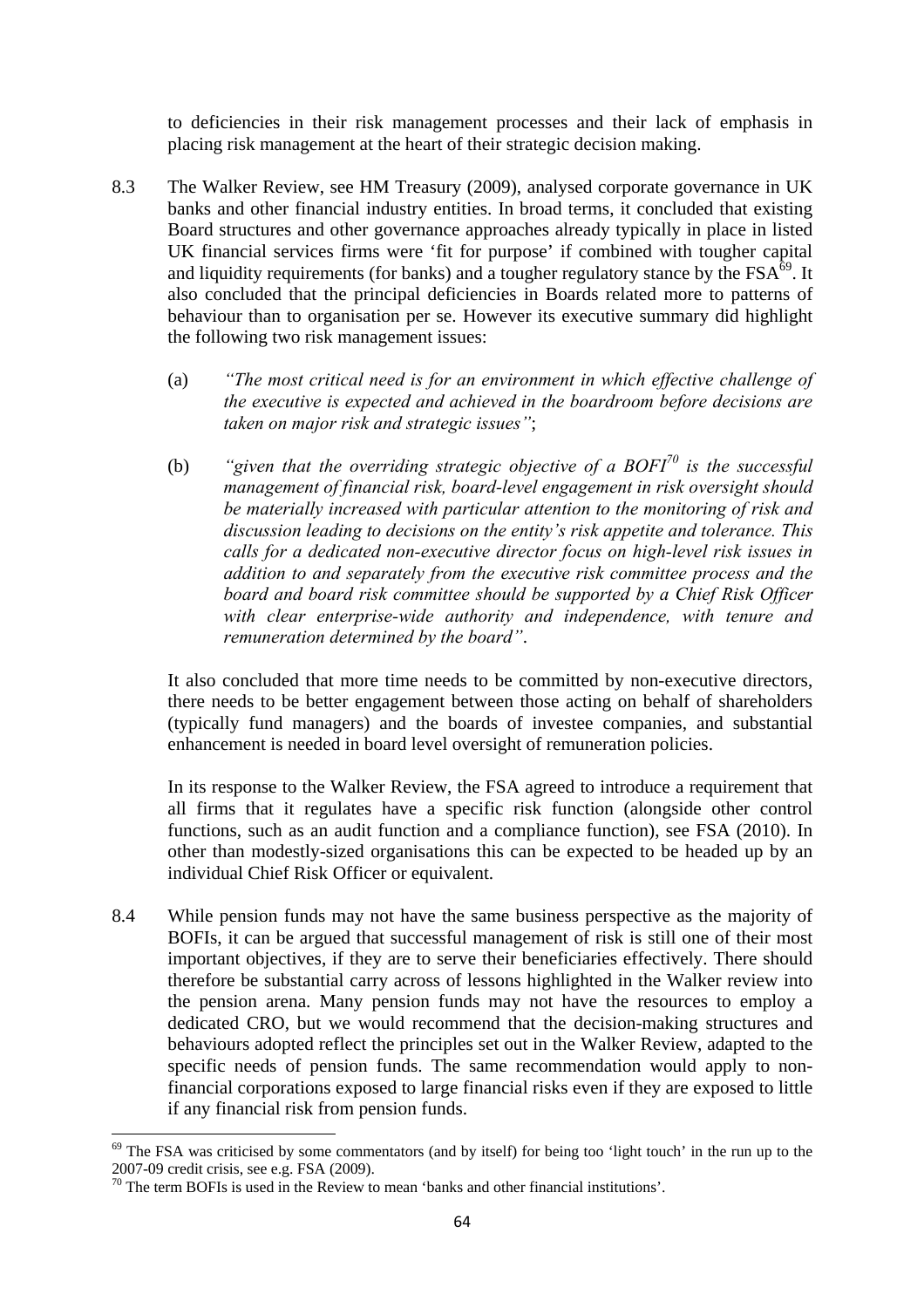### *Solvency II*

8.5 A similar risk function/CRO role will also, in effect, be mandated under Solvency II, the new EU-wide regulatory framework for insurers that is planned for implementation in late 2012/early 2013. One of the responsibilities of this function will be the preparation of the insurer's Own Risk and Solvency Assessment (or 'ORSA'), see Section 5.13.

The ORSA is expected to be an internal process. However, some reference to its contents and output and how it has been carried out is likely to need to be included in the insurer's (annual) Solvency and Financial Condition Report ('SFCR') and the Report to Supervisors ('RTS'), see CEIOPS (2009a). The SFCR will be publicly disclosed while the RTS will be a private report, presumably more detailed, provided to the insurer's supervisor. Both are expected to be stand-alone (although following a similar structure) and to involve a qualitative report including quantitative data as well as quantitative reporting templates. Insurers will need to develop a written policy to ensure on-going appropriateness of the information to be disclosed, detailing who is responsible for drafting which disclosures and who is responsible for reviewing the disclosures and the deadlines to which each will work. The SFCR is expected to include material on the insurer's system of governance and to provide details on the process that the firm has undertaken to fulfil its obligation to conduct an ORSA. The results themselves are likely to need to be reported only in the RTS.

A short and easily understandable summary of the SFCR, aimed specifically at policyholders, will be required. It will, among other things, need to profile material changes that have occurred in the firm's business written, risk profile, solvency position or system of governance since the last reporting period.

8.6 CEIOPS view the ORSA as a very important element in an insurer's risk management. Article 43(1) of the Solvency II framework directive states that:

> *"Insurance and reinsurance undertakings shall have in place an effective risk management system comprising strategies, processes and reporting procedures necessary to identify, measure, monitor, manage and report, on a continuous basis the risks, on an individual and aggregated level, to which they are or could be exposed, and their interdependencies.*

> *That risk management system shall be well integrated into the organisational structure and in the decision making process of the insurance or reinsurance undertaking."*

In CEIOPS's view, an effective risk management system (for an insurer) requires at least the following, see CEIOPS (2009b):

"*a) A clearly defined and well documented risk management strategy that includes the risk management objectives, key risk management principles, general risk appetite and assignment of risk management responsibilities across all the activities of the undertaking and is consistent with the undertaking's overall business strategy;*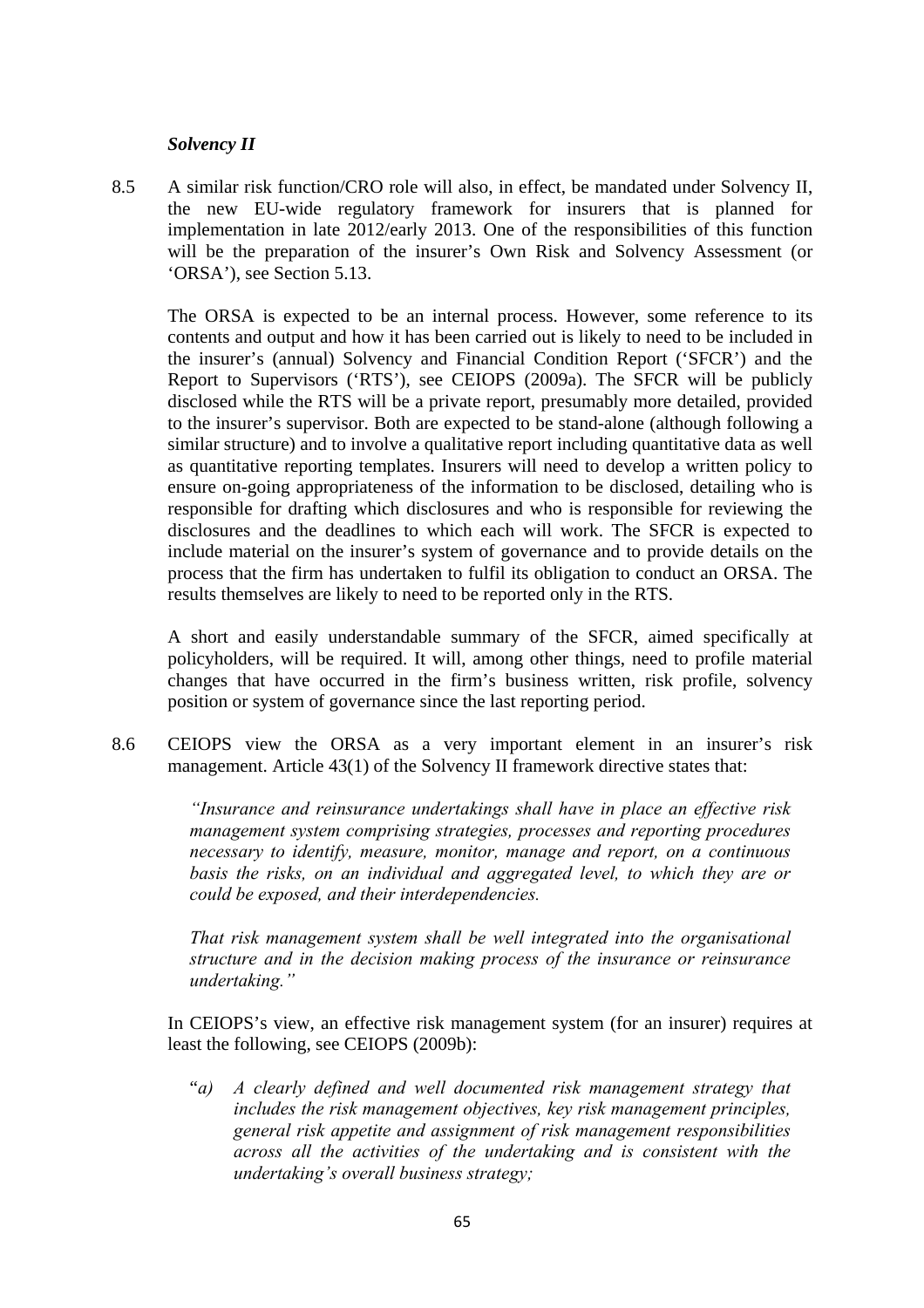- *b) Adequate written policies that include a definition and categorisation of the material risks faced by the undertaking, by type, and the levels of acceptable risk limits for each risk type, implement the undertaking's risk strategy, facilitate control mechanisms and take into account the nature, scope and time horizon of the business and the risks associated with it;*
- *c) Appropriate processes and procedures which enable the undertaking to identify, assess, manage, monitor and report the risks it is or might be exposed to;*
- *d) Appropriate reporting procedures and feedback loops that ensure that information on the risk management system, which is coordinated and challenged by the risk management function is actively monitored and managed by all relevant staff and the administrative, management or supervisory body;*
- *e) Reports that are submitted to the administrative, management or supervisory body by the risk management function on the material risks faced by the undertaking and on the effectiveness of the risk management system; and*
- *f) A suitable own risk and solvency assessment (ORSA) process."*
- 8.7 We think that the introduction of these disciplines for (EU) insurers is a potentially very important development for (EU) pension schemes. As noted earlier, some pension arrangements in some EU jurisdictions are commonly set up as insurance companies and so will be directly subject to Solvency II as soon as it is implemented. However, even those EU pension funds that are not (currently) regulated in a manner akin to insurance undertakings should note that:
	- (a) Unless the (EU) pension scheme is *sure* that it will remain open indefinitely (and what in life is ever this sure!), then it may well need at some stage to transfer some or all of its liabilities to an insurer that *is* subject to Solvency II style rules (or successor rules).
	- (b) There appears to be a trend towards greater harmonisation of pension fund and insurance regulatory frameworks, and so some form of Solvency II style regulatory framework may in due course be imposed on them.

### *Potential regulatory harmonisation*

8.8 The applicability or otherwise of insurance regulatory norms on the pension fund industry is the topic of long and sometimes heated debates. On the one hand, the pension fund industry is usually seen as having a much greater association with social and intergenerational solidarity than is the case with insurance. The primary purpose of pension funds is to facilitate financial security in retirement, rather than being an 'industry' in its own right. On the other hand, the pension benefits promised to members via pension schemes often have strong similarities with some types of benefits to which (life) insurance policyholders might be entitled. As the population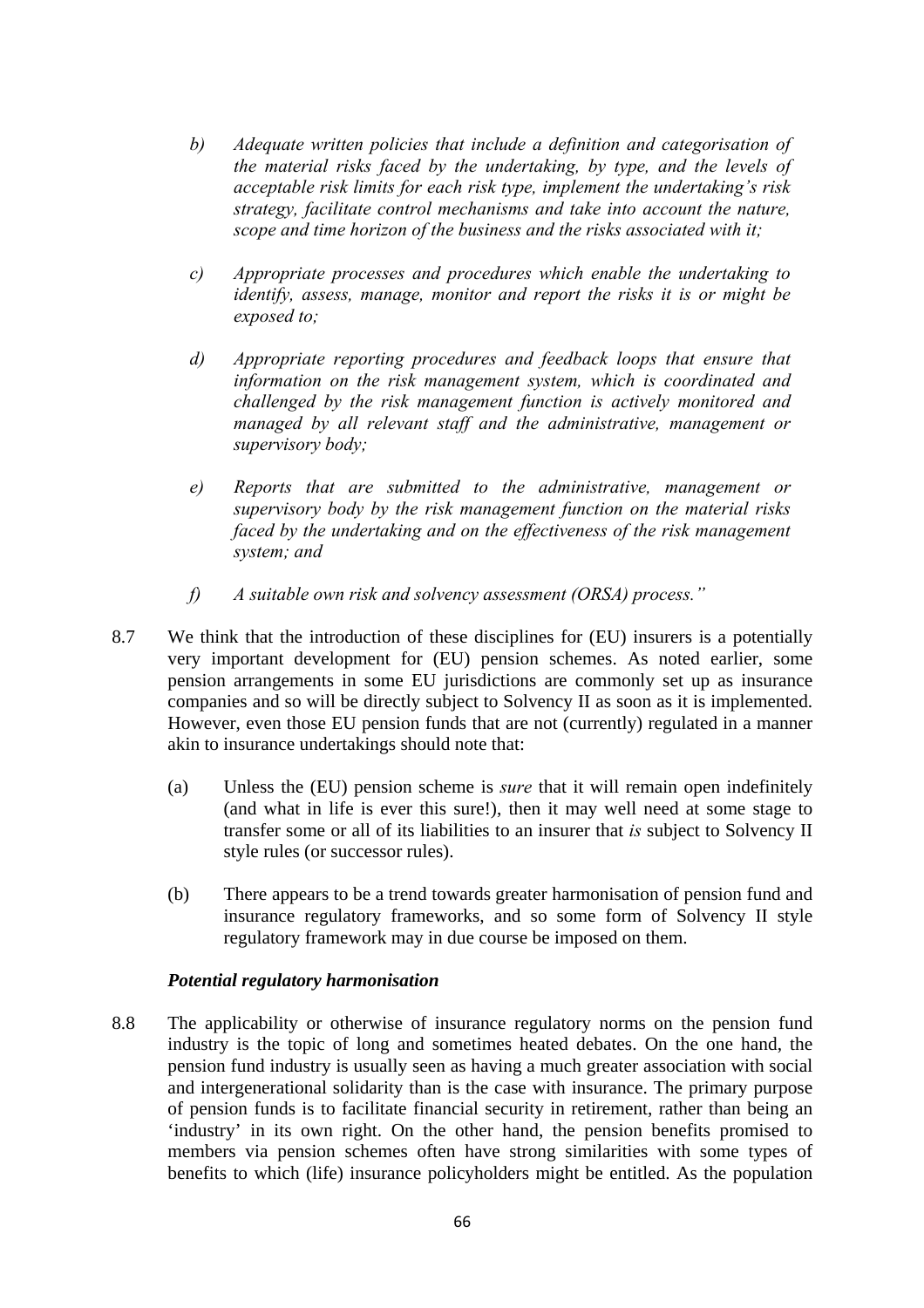ages, and as DB wanes relative to DC, the two types of benefit appear to be trending towards each other, in substance if not necessarily yet in form, and it becomes more and more difficult not to give reasonable credence to the principle that similar benefits should be valued and regulated similarly<sup>71</sup>.

This divergence of opinion is mirrored within regulatory bodies. For example, when responding to the recent EU paper on pensions provision, see EC (2010), CEIOPS (the then current pan-European insurance and occupational pensions supervisor) indicated that there "*are different views among CEIOPS Members about the suitability of Solvency II for IORPs*", see CEIOPS (2010). CEIOPS recognised the importance of a thorough impact assessment and also recognised the particular issue of proportionality of effort as far as small IORPs are concerned, noting that there are significant numbers of small IORPs throughout the EEA. In its view, an IORP supervisory framework should adhere to four principles, involving forward-looking risk-based approach, market consistency for solvency purposes, transparency and proportionality.

- 8.9 Many of the divergent views on this topic relate to the different ways in which different pension schemes in different Member States seek enhanced security of pension promises in addition merely to the building up of pre-funded assets within the IORP. CEIOPS listed the following (in no particular order, not all of them apply in all Member States and their significance can vary from state to state and from case to case):
	- Risk buffers (including regulatory own funds)
	- Sponsor support (which may be limited)
	- Guarantee schemes and/or other security mechanisms
	- Conditional benefit promises
	- Controls on contribution/premium calculations
	- Use of subordinated loans and/or
	- Risk management obligations and investment rules

CEIOPS also noted that:

  $71$  Included in such a debate may be views about the underlying purpose of regulation. For example, some commentators argue that much of the regulation of insurance and banking is driven by the need to mitigate potential conflicts of interest between shareholders and customers, in a sector where information asymmetries can make competition an ineffective driver of good shareholder behaviour. If you start from the premise that regulation of financial institutions is primarily about the balance sheet and level of capital then this may automatically bias you towards a view that similar benefits should be regulated similarly. It may also, these commentators argue, favour large commercial institutions and e.g. squeeze out local credit unions and company pension funds. Starting from the premise that such regulation is more about ERM may, these commentators argue, lead to very different conclusions. A possible flaw in such logic is that equivalent information asymmetries may also exist for pension funds, with the cards now stacked in favour of the sponsor's shareholders. Moreover, regulators are generally at pains to stress that they believe that additional capital is not the only or even necessarily the most effective way of managing risk. They also generally regulate mutual insurers in a manner that is similar to how they regulate proprietary insurers. This is so even though the potential conflicts of interest between shareholders and customers should be less with mutual insurers because shareholders and customers are often then the same individuals. So mitigating potential conflicts of interest between shareholders and customers does not appear to be the only driver behind formulation of regulatory frameworks.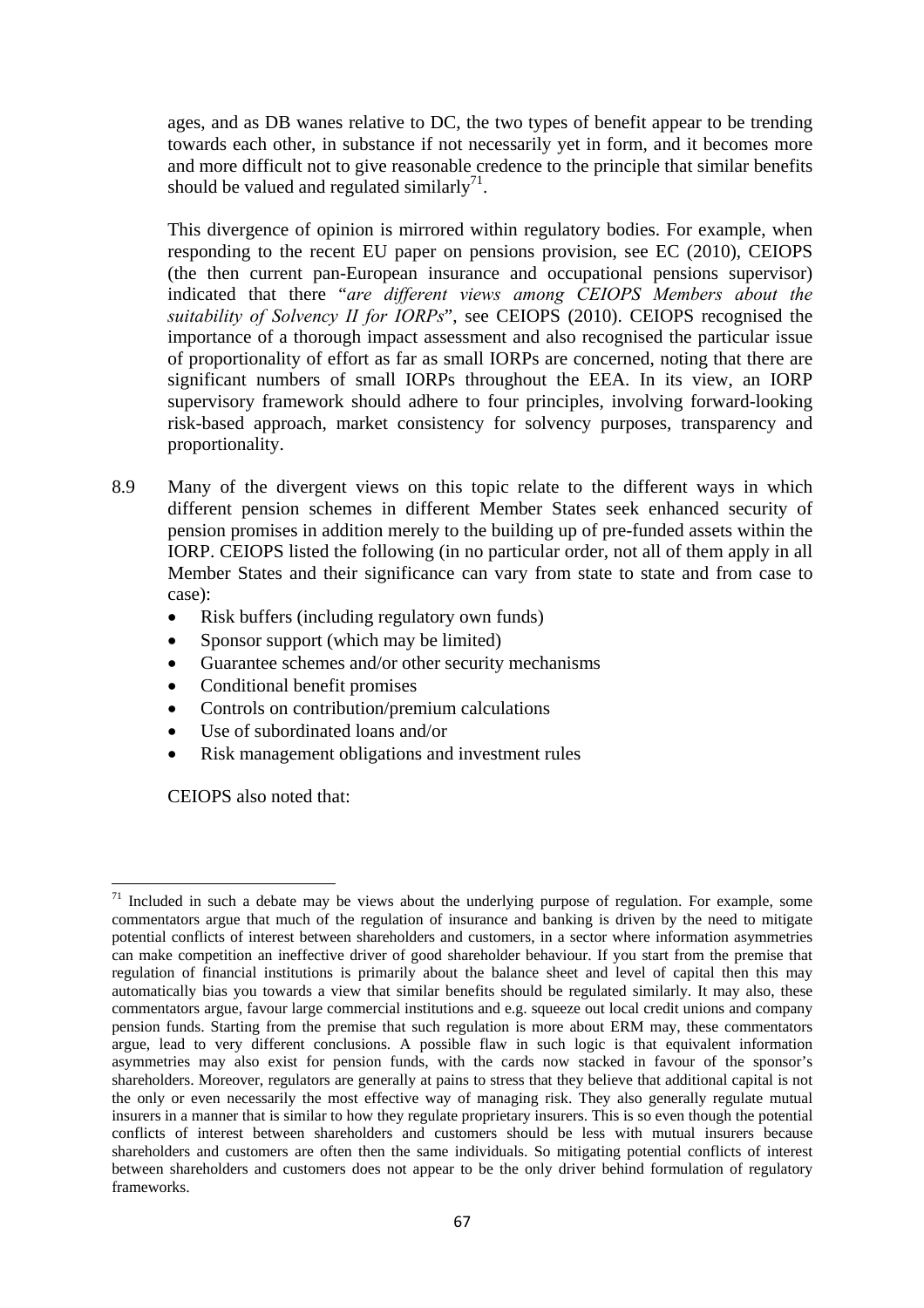*"In addition to these factors, some Member States permit or require as a last resort mechanism a reduction in future unconditional indexation and/or adjustment of accrued benefits in certain circumstances.* 

*A further influence on the security of benefits is the response required in case of a trigger event, for example a breach of funding requirements. For instance, the length of the recovery period has an impact on member and beneficiary security.* 

*An important difference between a number of the factors above and the solvency regime for insurance undertakings is that only some of these factors are capitalised, i.e. they provide security in advance of anticipated events. However others represent responses that occur or are required after a trigger event."* 

8.10 The Groupe Consultatif (2010) reconciled these different strands by defining the security of pension promises for IORP members as a combination of quantitative as well as qualitative components, both needing to be addressed together:

> *''By analogy with other financial services legislation, the components of pension security span the full spectrum of Pillars I (funding and solvency), II (supervisory process) and III (disclosure and market discipline). However, in pension schemes it is also necessary to include various aspects of plan design since individual governments may use some of these as tools for social policy, with cost and other consequences for sponsors which in turn may be reflected in other parts of the 'pension package'. The components of pension security may be summarised as follows:*

| Quality of benefits: | statutory minimum benefits; conditional benefits;   |
|----------------------|-----------------------------------------------------|
|                      | protection of accrued benefits                      |
| Scheme collateral:   | technical provisions and prudence margins; deficit  |
|                      | funding plans; asset protection measures; financing |
|                      | requirements for new accruals                       |
| External security:   | risk based capital; sponsor covenant; contingent    |
|                      | assets; guarantee funds                             |
| Governance:          | regulatory powers; regulatory oversight; scheme     |
|                      | governance; sponsor governance                      |
| Disclosure:          | to regulator; to members; to other influencers"     |

 Looked at in this way, the overall level of pension security depends on various tradeoffs between different stakeholders each with its own objectives and constraints. From the member's perspective the risk to the delivery of the promised benefits requires that all of these components be considered holistically. We believe that an ERM framework provides the appropriate discipline within which this can happen in a transparent manner.

8.11 Importantly from our perspective, CEIOPS also noted that:

*"Although not formally a security mechanism or an element of a formal solvency regime, the governance of an IORP is clearly an important aspect of*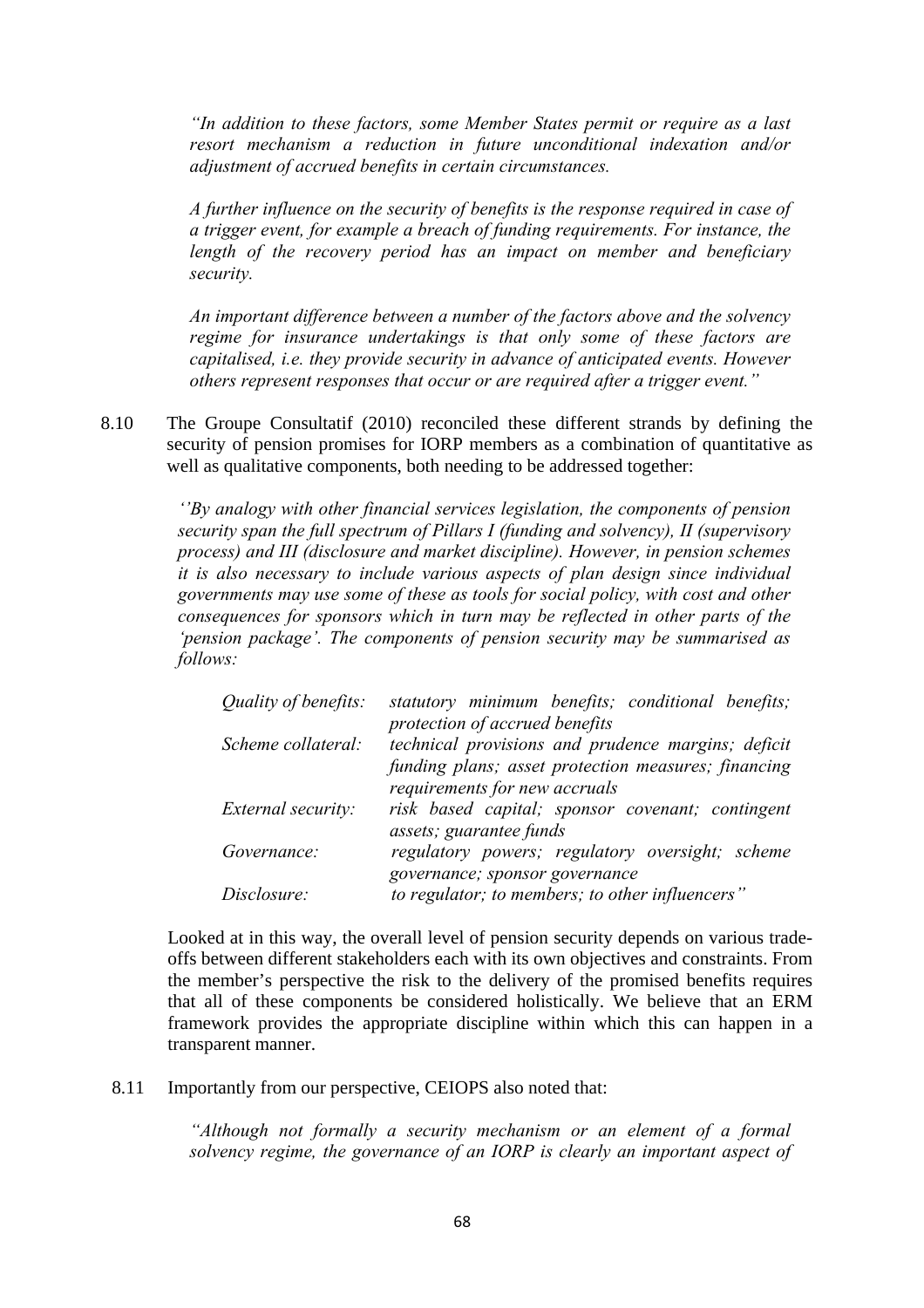*maintaining solvency. Any consideration of a common solvency regime should therefore take account of this matter, perhaps as a separate sequenced task"*.

We believe, as apparently does CEIOPS, that development of a full common solvency regime, which may or may not be closely aligned to Solvency II, will be a very complex task and one that may involve considerable political challenges.

In the meantime, a much easier and less contentious step would be to seek greater harmonisation of governance systems and risk management disciplines between the two areas, as long as it can be done proportionately, bearing in mind the needs of smaller as well as larger IORPs. It will be less contentious because:

- (a) It can be presented as beneficial to the IORPs themselves, if one accepts the widely held premise that ERM adds value through co-ordinated decision making aligned with agreed objectives.
- (b) The greater emphasis being placed on more effective risk management and governance frameworks is not specific to insurance or pension funds; instead it resonates more widely across the entire financial services arena and beyond.
- 8.12 We therefore think that (EU) pension funds would be wise to analyse and consider the types of risk management disciplines that will be introduced under Solvency II. Doing so may both help them improve their current risk management frameworks and also be a good way of planning for possible regulatory changes that may come their way in the next few years. To do otherwise could involve failing to apply ERM principles adequately in relation to regulatory risk! If by doing so the gap between what pension scheme members perceive as the ideal level of security and what is actually realistic to achieve can be narrowed sufficiently then the regulatory pressure for stronger funding standards may also ease.

## **9. CONCLUSIONS**

- 9.1 Pension funds play an important part in provision of adequate income in retirement for many individuals. They are also important players in the wider economy, given their large asset and liability bases. It is therefore in the public interest that they be managed efficiently and effectively, as well as in the interest of their beneficiaries and sponsors.
- 9.2 In this paper we have described the many ways in which entity-wide risk management makes sense for pension funds to adopt, whether they are defined benefit or defined contribution in nature. We have also explored the adaptations needed to some traditional ERM techniques given differentiating features of pension schemes including their separate legal structure and specific purpose for existence.
- 9.3 For pension funds in isolation, despite their singular purpose and limited strategic options, we have argued that pension funds should find it desirable to employ an ERM framework to define a 'business plan' and direction of travel. This should make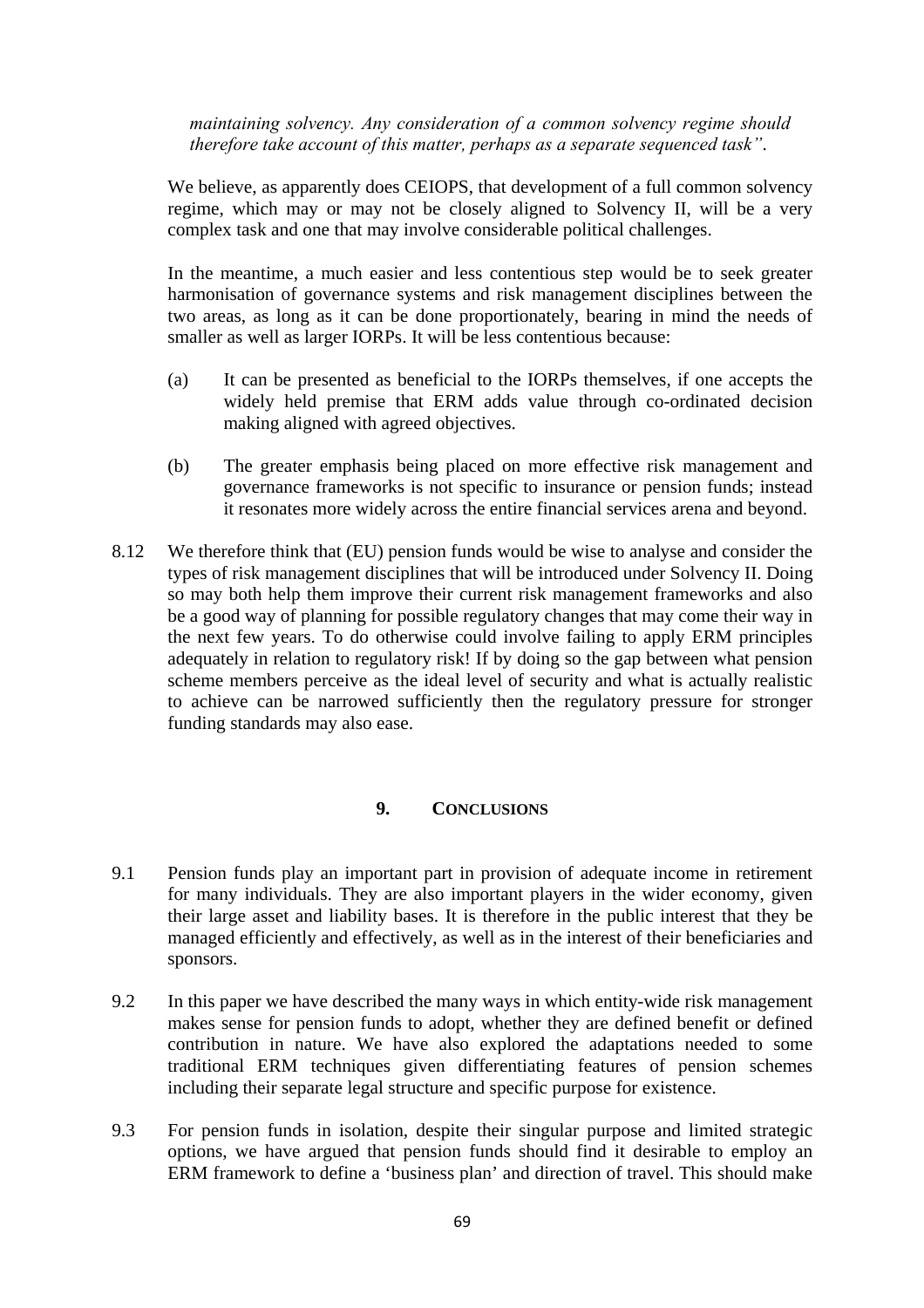it easier for them to manage execution of their strategic plans within a governance programme that:

- complies with regulatory requirements;
- recognises the acceptable 'pain thresholds' of pension scheme members; and
- recognises other financial parameters and risk characteristics that need to be in place to 'keep the sponsor at the negotiating table'.
- 9.4 For pension scheme sponsors with large exposures to pension risks the benefits of aligning their business strategy with the risks and rewards of the pension scheme are in many ways quite obvious. For many firms who already have some form of ERM in place, an initial step might be to extend the governance and risk management function in what may already be an effective framework for decision making in the core business to incorporate the pension subsidiary. Even if no ERM framework currently exists, the effort involved in integrating the pension scheme into the firm's decision making processes may not be dissimilar to the change management effort that might follow the acquisition of a subsidiary.
- 9.5 The Walker Review and the FSA's response have strengthened the role of ERM in financial firms. Non-financial firms, particularly those with large treasury functions and significant pension risk could also benefit from more holistic risk management or at least benchmark what they already do in this context relative to emerging best practice in the financial firms. Where it is not possible to apply the principles of ERM on an entity-wide basis it may nevertheless still be possible to apply the principles to significant projects by defining clear objectives and harnessing the strategic, operational and financial risks within an ERM framework.
- 9.6 Perhaps the most important reason for encouraging pension schemes and their sponsors to be more rigorous in their adoption of ERM techniques is the fact that they do not exist in isolation. The interconnected nature of the society in which we live creates plenty of upside in many ways. However, it also creates and amplifies many types of risks. Organisations outside the pension arena are increasingly focusing on holistic risk management recognising the value that it should bring. Pension funds do have some unique characteristics, but non-exposure to a wide variety of interconnected risks is *not* one of them. ERM is as relevant to pension funds and their sponsors as it is to other parts of the economy and to society more generally.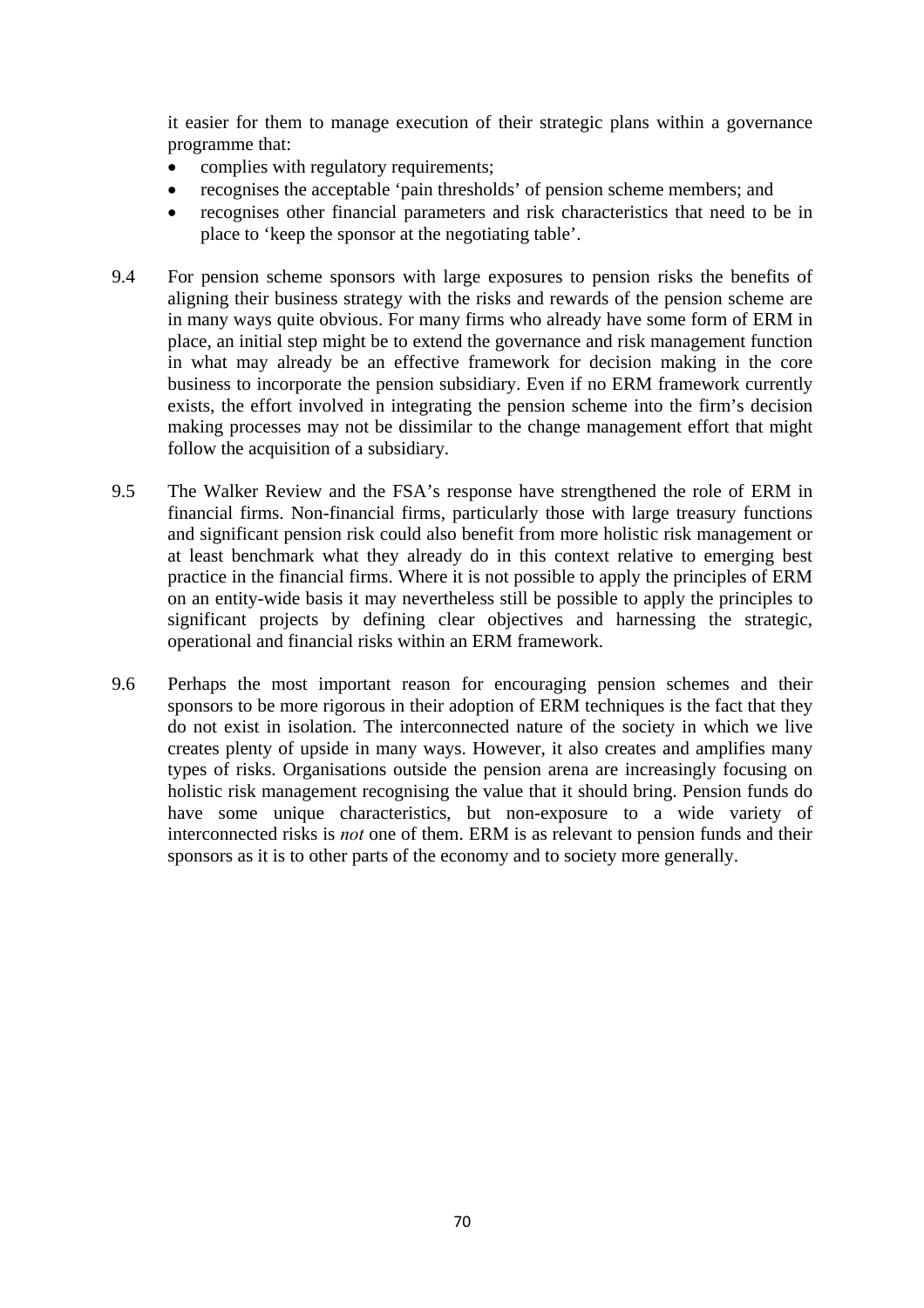### **REFERENCES**

Hyperlinks to most of the documents set out below are available in references for ERM for Pension Funds, i.e. http://www.nematrian.com/SmartList.aspx?c=1-c6bbe76843fa47be.

AMBACHTSHEER, K.P. (2007). *Pension Revolution: A Solution to the Pensions Crises*. John Wiley & Sons

- BANK OF ENGLAND (2009). Recovery and Resolution Plans Remarks by Andrew Bailey. *Bank of England News Release*, 17 November 2009
- BAS (2009a). Technical Actuarial Standard D: Data. (*UK) Financial Reporting Council (Board for Actuarial Standards)*
- BAS (2009b). Technical Actuarial Standard M: Modelling. (*UK) Financial Reporting Council (Board for Actuarial Standards)*
- BAS (2010). Technical Actuarial Standard R: Reporting Actuarial Information. (*UK) Financial Reporting Council (Board for Actuarial Standards)*
- BYRNE, P., MITCHELL, R., O'SULLIVAN, D. & SYKES, I. (2009). Pension risk: Risk management for pension schemes. *Initial report of the Pension Risk Working Party, (Irish) Society of Actuaries*, November 2009
- CEIOPS (2009a). CEIOPS' Advice for Implementing Measures on Solvency II: Supervisory Reporting and Public Disclosure Requirements. *CEIOPS*, October 2009
- CEIOPS (2009b). CEIOPS' Advice for Implementing Measures on Solvency II: System of Governance. *CEIOPS*, October 2009
- CEIOPS (2010). CEIOPS response to European Commission Green Paper "Towards adequate, sustainable and safe European pension systems", *CEIOPS*, 15 November 2010
- CHAPMAN, R.J. (2006). *Simple tools and techniques for enterprise risk management*. John Wiley & Sons
- CHAPMAN, R.J., GORDON, T.J. & SPEED C.A. (2001). Pensions, Funding and Risk. *Paper presented to a Sessional Meeting of the Institute of Actuaries*, 23 April 2001
- CLARK, G. & URWIN, R. (2007). Best-Practice Investment Management: Lessons for Asset Owners. *Oxford-Watson Wyatt Project on Governance*
- DEIGHTON, S.P., DIX, R.C., GRAHAM, J.R. & SKINNER, J.M.E. (2009). Governance and Risk Management in United Kingdom Insurance Companies. *Paper presented to a Sessional Meeting of the Institute of Actuaries*, 23 March 2009
- EC (2010). *GREEN PAPER: Towards adequate, sustainable and safe European pension system*s, European Commission, 7 July 2010
- EIU (2009). Beyond box-ticking: A new era for risk governance. *Report from the Economic Intelligence Unit*
- FSA (2009). Discussion Paper 09/4: Turner Review Conference Discussion Paper. A regulatory response to the global banking crisis: systemically important banks and assessing the cumulative impact. *UK Financial Services Authority*
- FSA (2010). Consultation Paper 10/3: Effective corporate governance (Significant influence controlled functions and the Walker review). (*UK*) *Financial Services Authority*, January 2010
- GROUPE CONSULTATIF (2010). Security in occupational pensions. *Report of a working party of the Groupe Consultatif Actuariel Européen*
- HATCHETT, J., BOWIE, D. & FORRESTER, N. (2010). Risk management for DB pension funds. *Paper presented to the Staple Inn Actuarial Society*, 26 October 2010
- HITCHCOX, A.N., KLUMPES, P. J. M., MCGAUGHEY, K. W., SMITH, A. D. & TAVERNER, N. H. (2010). ERM for Insurance Companies – Adding the Investor's Point of View. *Paper presented to a Sessional Meeting of the Institute of Actuaries*, 25 January 2010
- HM TREASURY (2009). A review of corporate governance in UK banks and other financial industry entities, Final recommendations. *Her Majesty's Treasury*, 26 November 2009
- ICAEW (2002). *No surprises: working for better risk reporting*, Institute of Chartered Accountants in England and Wales, London, Briefing Note, June 2002
- ICAEW (2005). Risk management: Risk Management among SMEs. *Report by the Consultation and Research Centre of the ICAEW*, November 2005
- ICAEW (2005). Risk management: A guide for finance professionals. *Report from the Faculty of Finance and Management of the ICAEW*, December 2005
- IAA (2009). *Note on Enterprise Risk Management for Capital and Solvency Purposes in the Insurance Industry*, International Actuarial Association
- IASB (2010). *Defined benefit plans: Proposed amendments to IAS 19*, Exposure Draft/2010/3, International Accounting Standards Board, London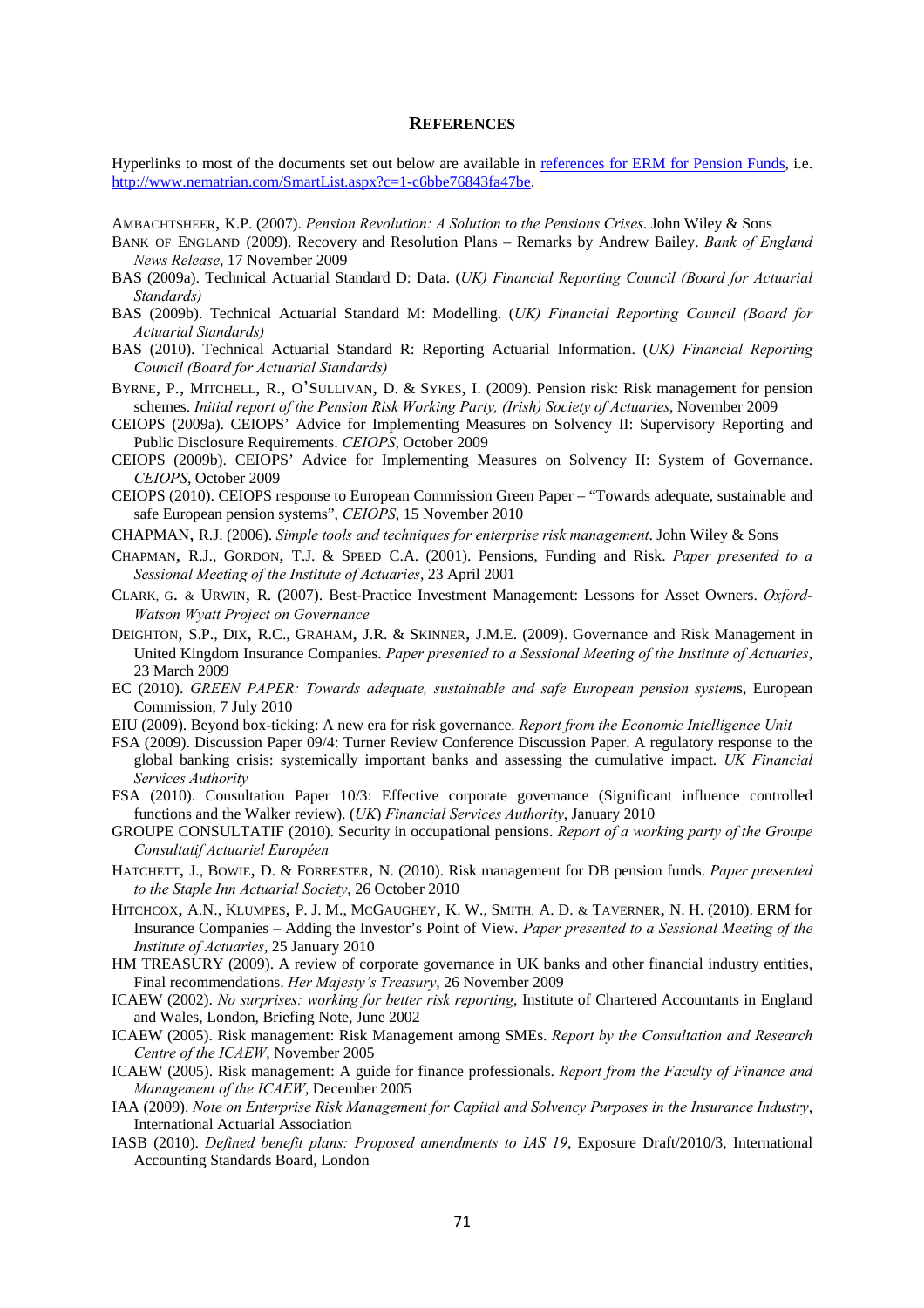- IFRS Practice Statement (2010). Management Commentary: A framework for presentation. *A non-binding practice statement issued in December 2010 by the IASB*
- KELLIHER, P.O.J., WILMOT, D., VIJ, J. & KLUMPES, P.J.M. (2011). Discussion Paper: A Common Risk Classification System for the Actuarial Profession. *UK Actuarial Profession Risk Classification Working Party, UK Actuarial Profession website*, December 2010
- KEMP, M.H.D. (2005). Risk management in a fair valuation world. *Paper presented to a Sessional Meeting of the Institute of Actuaries*, 25 April 2005

KEMP, M.H.D. (2009). *Market Consistency: Model Calibration in Imperfect Markets*. John Wiley & Sons

- KEMP, M.H.D. (2010a). Liquidity Risk Its Relevance to Actuaries, *Nematrian* (www.nematrian.com/LiquidityRiskRelevanceToActuaries.aspx)
- KEMP, M.H.D. (2010b). *Extreme events: Robust Portfolio Construction in the Presence of Fat Tails*. John Wiley & Sons
- KEMP, M.H.D. (2011). Entity-wide risk management for pension funds: Resources on the Nematrian website. *Nematrian* (www.nematrian.com/EntityWideRiskManagementForPensionFunds.aspx)
- KENYON, C. (2010). Post-shock short-rate pricing. *Risk*, November 2010 or Short-Rate Pricing After the Liquidity and Credit Shocks: Including the Basis. *Social Science Research Network*
- KOCKEN, T.P. (2006). *Curious Contracts: Pension Fund Redesign for the Future*. Tutein Nolthenius
- KNIGHT, F. H. (1921). *Risk, Uncertainty and Profit*. Cosimo Classics
- LAM, J. (2003). *Enterprise Risk Management*. John Wiley & Sons
- LEWIN, C. (2010). The New ERM Guide. *Presentation to ERM Guide Networking Evening, Institute of Actuaries*, 20 April 2010
- O'BRIEN, C., WOODS, M. & BILLINGS, M. (2010). Pension risk disclosures by FTSE100 companies. *The Institute of Chartered Accountants of Scotland*
- OECD/IOPS (2011). Good practices for pension funds' risk management systems. *Organisation for Economic Cooperation and Development and International Organisation of Pension Supervisors*, January 2011
- ORROS, G.C. & SMITH, J. (2010). ERM for health insurance from an actuarial perspective. *Paper presented to a Sessional Meeting of the Institute and Faculty of Actuaries*, 18 January 2011
- REINHART, C.M. & ROGOFF, K.S. (2009). *This Time is Different: Eight Centuries of Financial Folly*. Princeton University Press.<br>SCOTT, P. (2010). Making money safely: A personal view of risk management in non-financial corporates,
- insurance and banking. *Presentation given to ERM networking evening, Institute and Faculty of Actuaries*, 15 November 2010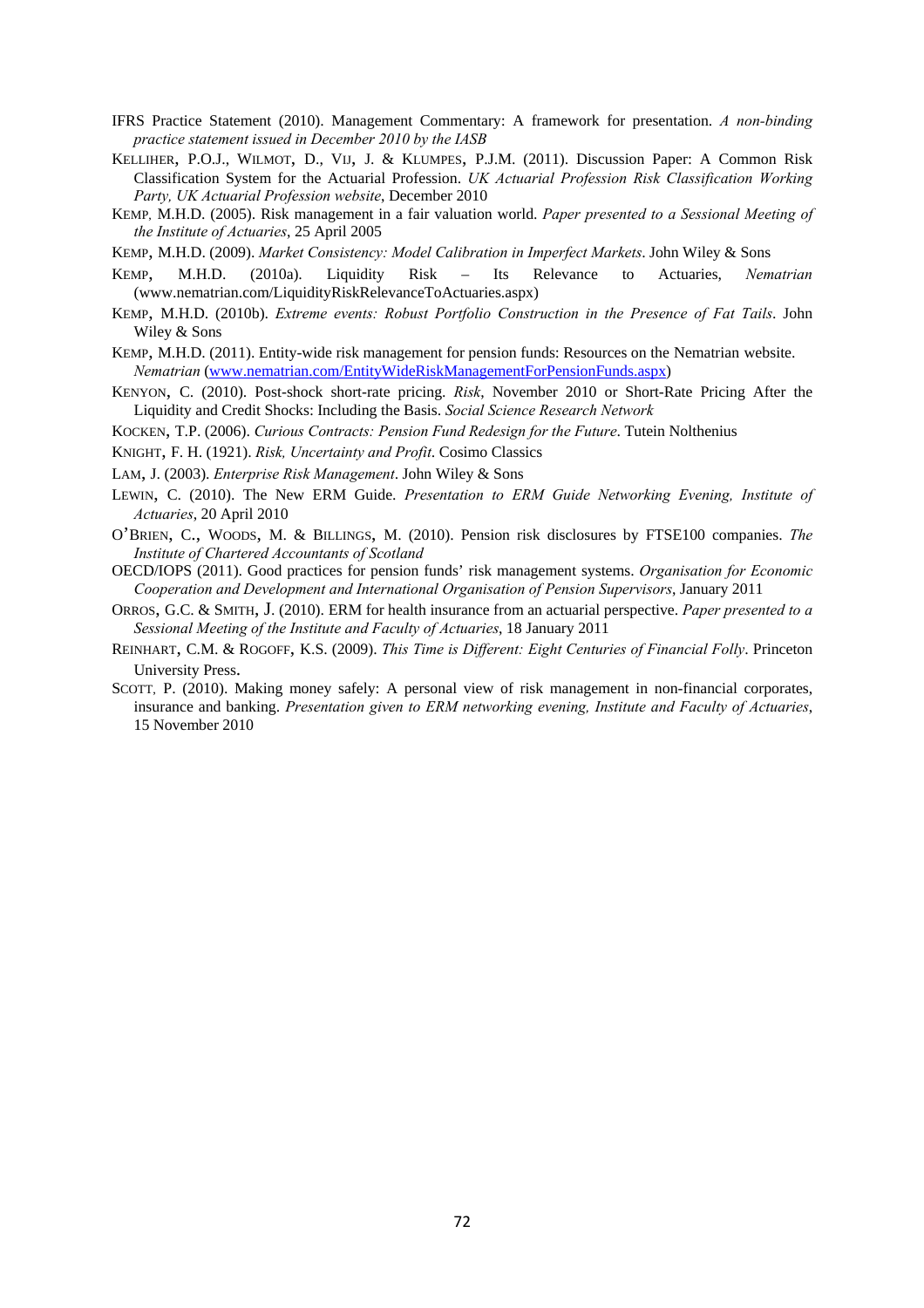# **APPENDIX**

# **STYLISED PENSION FUND BALANCE SHEET**

- A.1 To navigate through the many issues involved for a holistic management of pension fund risks, it helps to have a clear conceptual framework capable of differentiating between the different aspects of assets and liabilities and the interests of different groups of stakeholders. Ideally it should be capable of incorporating the subtleties that exist in practice (e.g. the preference regulators and others might have for firms to use one sort of capital rather than another in addition to merely having a particular quantum of capital to hand).
- A.2 Kemp (2009) describes such a conceptual framework. He argues that (absent future new business or capital raising) the balance sheet of any financial firm or organisation can be conceptually organised as in the chart below.

| <b>Assets</b>                                                                                                      | <b>Liabilities</b>                                                                               |
|--------------------------------------------------------------------------------------------------------------------|--------------------------------------------------------------------------------------------------|
|                                                                                                                    | <b>Secured debt</b>                                                                              |
| Asset portfolio<br>(including, for<br>pension funds, the<br>value of sponsor<br>covenant and<br>contingent assets) | <b>Customer liabilities and</b><br>preferred creditors<br>(e.g. employees, tax<br>authority etc) |
|                                                                                                                    | Unsecured debt,<br>e.g. Tier 1, Tier 2 capital                                                   |
|                                                                                                                    | <b>Equity</b>                                                                                    |

- A.3 In this representation, 'customer liabilities' correspond to liabilities to depositors (for a bank), policyholders (for an insurance company) or beneficiaries (for a pension fund). There may be some liabilities that rank above customer liabilities (e.g. mortgages secured on particular assets), but usually most non-customer providers of the organisation's capital have a priority ranking below that of the firm's customers (i.e. in the event of default customers will be paid in preference to these capital providers).
- A.4 Stand-alone entities may only be able to replenish capital ranked below customer liabilities by raising new capital from elsewhere. The entity's ability to do so will depend heavily on the extent to which it is expected by outsiders to have access to profitable new business flows in the future.
- A.5 A similar representation can also be used for a DB (or DC) pension fund even though such a fund does not have precisely the same profit-focused outlook that is typical of a commercial firm.
- A.6 Importantly, the asset part of the portfolio may include both assets actually directly held within the scheme's balance sheet and also implicit or explicit access that the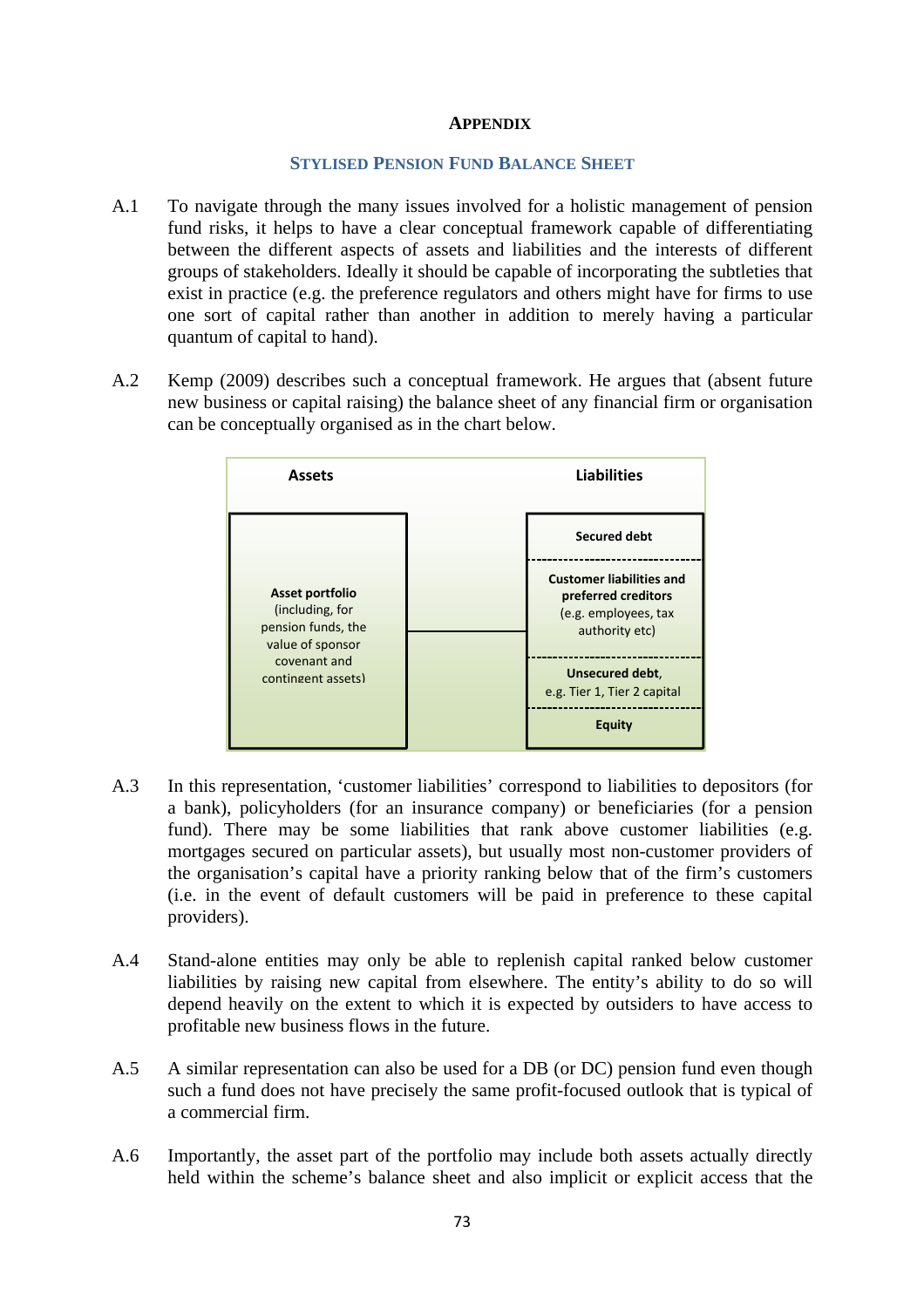fund may have to capital that is currently held on its sponsor's balance sheet. This latter part of the capital structure is usually termed the *sponsor covenant* and is akin to a contingent IOU that the fund may be entitled to call upon in times of trouble. Some of this IOU may be 'committed' in the sense that the sponsor may be committed to pay it as part of a recovery plan, if the scheme is currently in deficit. The rest may be conditional upon the happening of specific events, but with an expectation that it would actually be forthcoming if those events happened.

- A.7 If a DB pension fund has no sponsor (e.g. because the sponsor has defaulted) and therefore no sponsor covenant to fall back on then its position is akin to a stand-alone entity as above except that, not being commercial, it is unlikely to be able to raise much capital ranking below its own beneficiaries in the event of getting into trouble.
- A.8 All other things being equal, the greater the amount of capital the organisation has ranking below its own customer liabilities the better protected are its customers against the organisation running into difficulties. Only after this capital cushion is exhausted would customers start to find their liabilities not being fully honoured. A corollary is that 'solvency' is never absolute. As long as there are some customer liabilities there will always be outcomes we can envisage that are severe enough to result in the exhaustion of this cushion and hence in customer liabilities not being honoured in full. For example, the organisation (or its sponsor, if the organisation is dependent on a sponsor covenant) might suffer a particularly massive fraud, be hit with a particularly large back tax or liability claim, suffer reputational damage which exhausts its future earning power, or just make the wrong business decisions and end up making losses which exhaust its capital base.

**DISCLAIMER** The views expressed in this publication are those of invited contributors and not necessarily those of the Institute and Faculty of Actuaries. The Institute and Faculty of Actuaries do not endorse any of the views stated, nor any claims or representations made in this publication and accept no responsibility or liability to any person for loss or damage suffered as a consequence of their placing reliance upon any view, claim or representation made in this publication. The information and expressions of opinion contained in this publication are not intended to be a comprehensive study, nor to provide actuarial advice or advice of any nature and should not be treated as a substitute for specific advice concerning individual situations. On no account may any part of this publication be reproduced without the written permission of the Institute and Faculty of Actuaries.